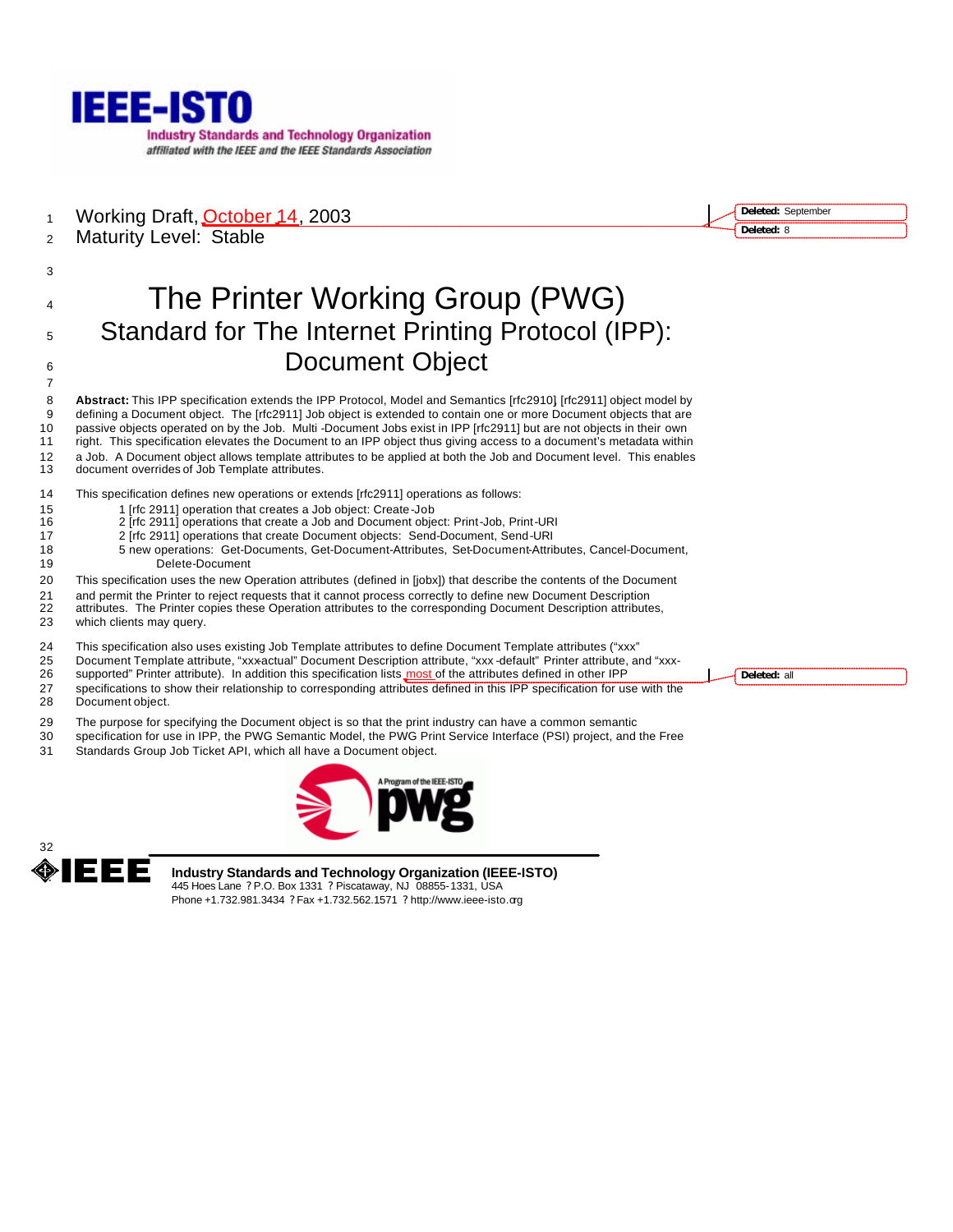

46 process.pdf. After approval by the PWG (by a Last Call) to transi tion a PWG Working Draft to a PWG Candidate

47 Standard, the resulting PWG Candidate Standard will be available electronically at: ftp://ftp.pwg.org/pub/pwg/cs/.<br>48 After approval by the PWG (by a Last Call) to transition a PWG Candidate Standard to a PWG Standard, After approval by the PWG (by a Last Call) to transition a PWG Candidate Standard to a PWG Standard, the

49 resulting PWG Standard will be available electronically at: ftp://ftp.pwg.org/pub/pwg/standards/.

© 2003, IEEE Industry Standards and Technology Organization. All rights reserved. The IEEE-ISTO is affiliated with the IEEE and the IEEE Standards Association. IEEE-ISTO 5100.n is a trademark of the IEEE-ISTO.

Page 2 of 78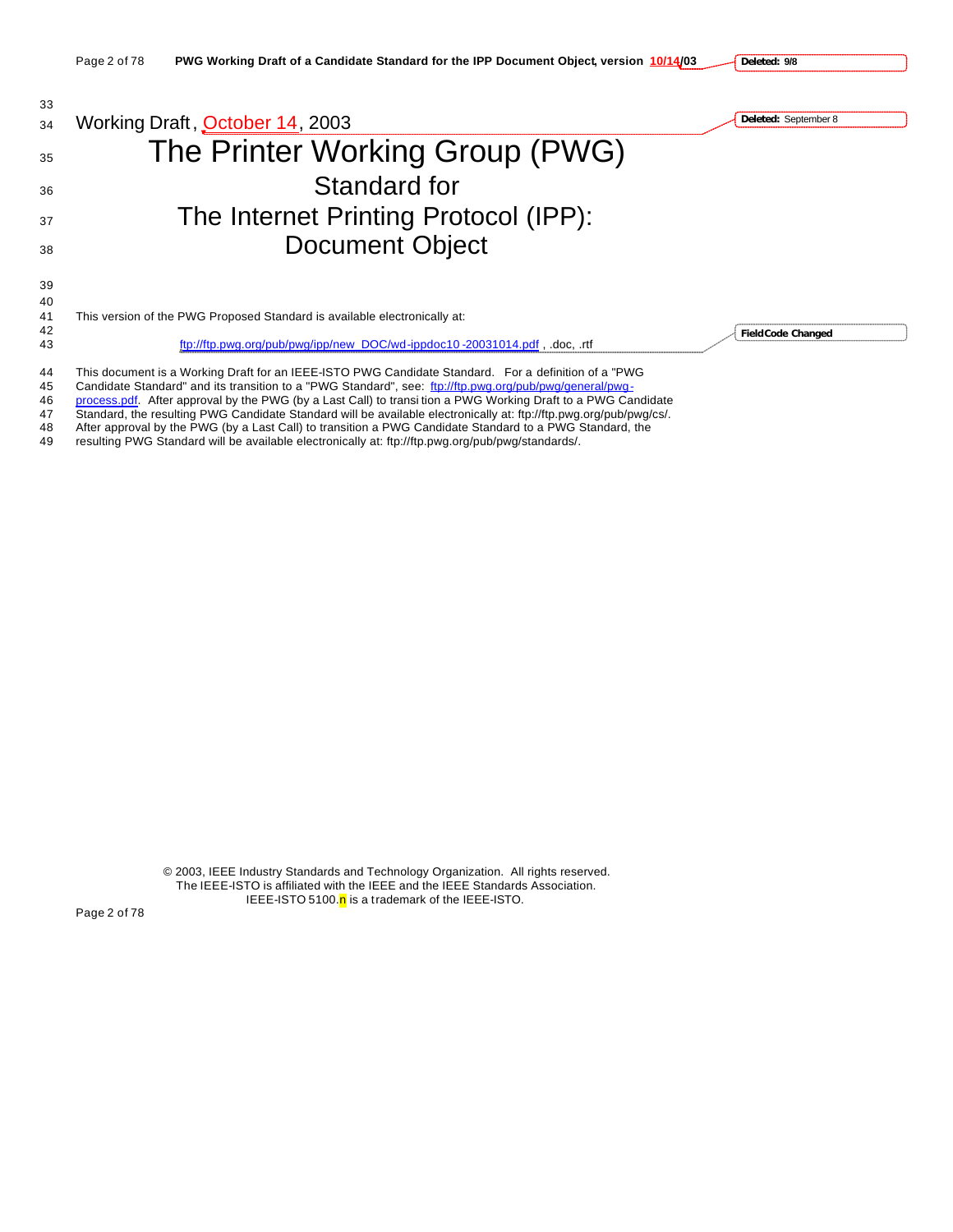#### **Copyright (C) 2003, IEEE ISTO. All rights reserved.**

This document may be copied and furnished to others, and derivative works that comment on, or otherwise explain it

or assist in its implementation may be prepared, copied, published and distributed, in whole or in part, without

 restriction of any kind, provided that the above copyright notice, this paragraph and the title of the Document as referenced below are included on all such copies and derivative works. However, this document itself may not be

modified in any way, such as by removing the copyright notice or references to the IEEE-ISTO and the Printer

Working Group, a program of the IEEE-ISTO.

Title: The Printer Working Group Standard for the Internet Printing Protocol (IPP): Document Object

 The IEEE-ISTO and the Printer Working Group DISCLAIM ANY AND ALL WARRANTIES, WHETHER EXPRESS OR IMPLIED INCLUDING (WITHOUT LIMITATION) ANY IMPLIED WARRANTIES OF MERCHANTABILITY OR FITNESS FOR A PARTICULAR PURPOSE.

 The Printer Working Group, a program of the IEEE-ISTO, reserves the right to make changes to the document without further notice. The document may be updated, replaced or made obsolete by other documents at any time.

 The IEEE-ISTO takes no position regarding the validity or scope of any intellectual property or other rights that might be claimed to pertain to the implementation or use of the technology described in this document or the extent to which any license under such rights might or might not be available; neither does it represent that it has made any effort to identify any such rights.

 The IEEE-ISTO invites any interested party to bring to its attention any copyrights, patents, or patent applications, or other proprietary rights which may cover technology that may be required to implement the contents of this document. The IEEE-ISTO and its programs shall not be responsible for identifying patents for which a license may be required by a document and/or IEEE-ISTO Industry Group Standard or for conducting inquiries into the legal 71 validity or scope of those patents that are brought to its attention. Inquiries may be submitted to the IEEE-ISTO by e-<br>72 mail at: mail at:

#### 73 ieee-isto@ieee.org.

74 The Printer Working Group acknowledges that the IEEE-ISTO (acting itself or through its designees) is, and shall at 75 all times be the sole entity that may authorize the use of certification marks, trademarks, or other

- all times, be the sole entity that may authorize the use of certification marks, trademarks, or other special
- designations to indicate compliance with these materials.
- Use of this document is wholly voluntary. The existence of this document does not imply that there are no other ways to produce, test, measure, purchase, market, or provide other goods and services related to its scope.

© 2003, IEEE Industry Standards and Technology Organization. All rights reserved. The IEEE-ISTO is affiliated with the IEEE and the IEEE Standards Association. IEEE-ISTO 5100. $n$  is a trademark of the IEEE-ISTO.

Page 3 of 78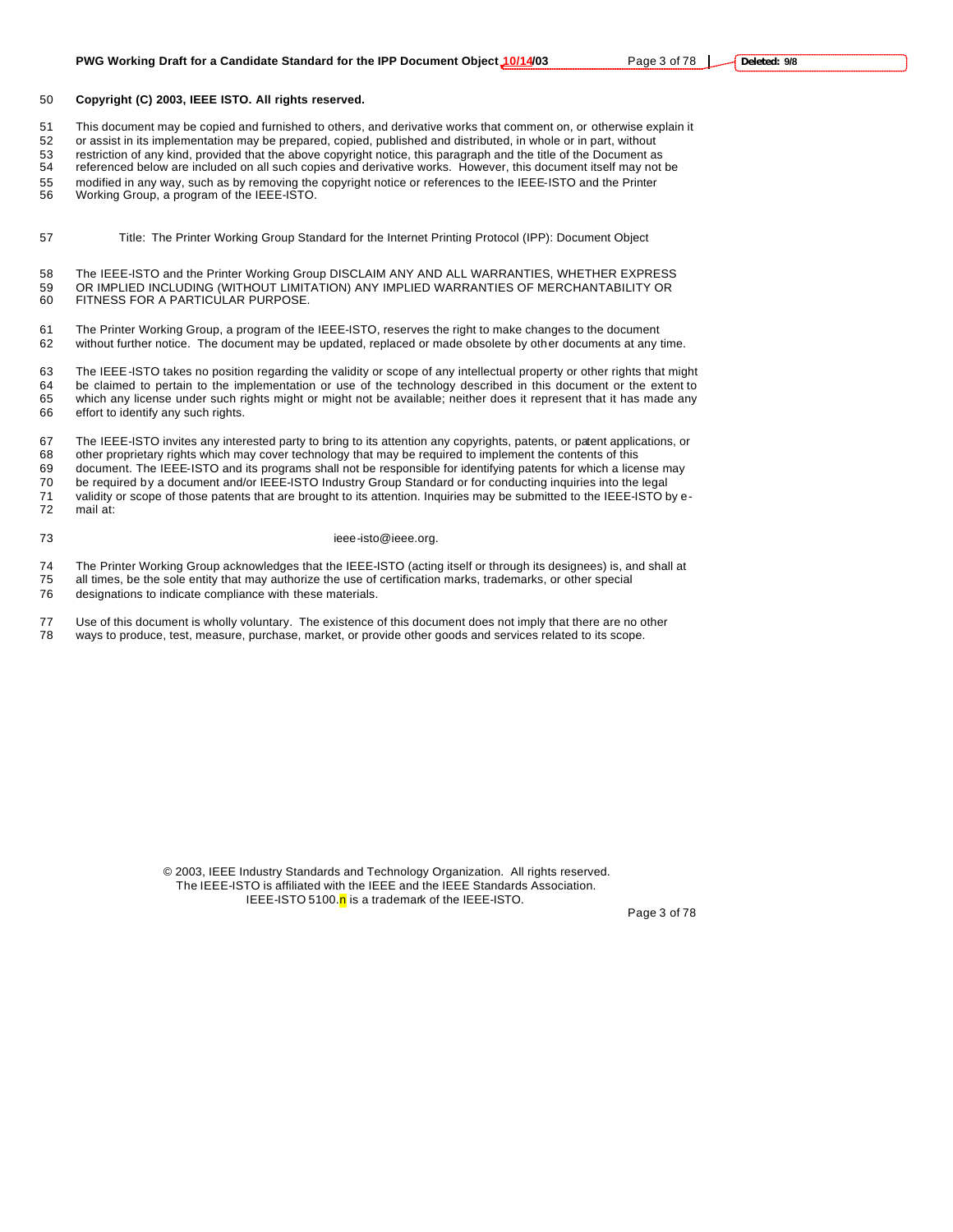#### **About the IEEE-ISTO**

81 The IEEE-ISTO is a not-for-profit corporation offering industry groups an innovative and flexible operational forum<br>82 and support services. The IEEE-ISTO provides a forum not only to develop standards, but also to faci and support services. The IEEE-ISTO provides a forum not only to develop standards, but also to facilitate activities that support the implementation and acceptance of standards in the marketplace. The organization is affiliated with 84 the IEEE (http://www.ieee.org/) and the IEEE Standards Association (http://standards.ieee.org/).

85<br>86 For additional information regarding the IEEE-ISTO and its industry programs visit http://www.ieee-isto.org.

**About the IEEE-ISTO PWG**

 The Printer Working Group (or PWG) is a Program of the IEEE Industry Standards and Technology Organization (ISTO) with member organizations including printer manufacturers, print server developers, operating system providers, network operating systems providers, network connectivity vendors, and print management application developers. The group is chartered to make printers and the applications and operating systems supporting them work together better. All references to the PWG in this document implicitly mean "The Printer Working Group, a Program of the IEEE ISTO." In order to meet this objective, the PWG will document the results of their work as open standards that define print related protocols, interfaces, procedures and conventions. Printer manufacturers and vendors of printer related software will benefit from the interoperability provided by voluntary conformance to these standards.

 In general, a PWG standard is a specification that is stable, well understood, and is technically competent, has multiple, independent and interoperable implementations with substantial operational experience, and enjoys significant public support.

- For additional information regarding the Printer Working Group visit: http://www.pwg.org
- 

 

- 
- **Contact information:**
- IPP Web Page: http://www.pwg.org/ipp/ IPP Mailing List: ipp@pwg.org
- To subscribe to the ipp mailing list, send the following email:
- 109 1) send it to majordomo@pwg.org
- 2) leave the subject line blank
- 3) put the following two lines in the message body:
- 112 subscribe ipp
- end
- Implementers of this specification are encouraged to join the IPP Mailing List in order to participate in any
- discussions of clarifications or review of registration proposals for additional names. Requests for additional
- extensions, for inclusion in this specification, should be sent to the IPP Mailing list for consideration. In order to 117 reduce spam the mailing list rejects mail from non-subscribers, so you must subscribe to the mailing list in order to 118 send a question or comment to the mailing list.
- send a question or comment to the mailing list.

© 2003, IEEE Industry Standards and Technology Organization. All rights reserved. The IEEE-ISTO is affiliated with the IEEE and the IEEE Standards Association. IEEE-ISTO 5100.n is a trademark of the IEEE-ISTO.

Page 4 of 78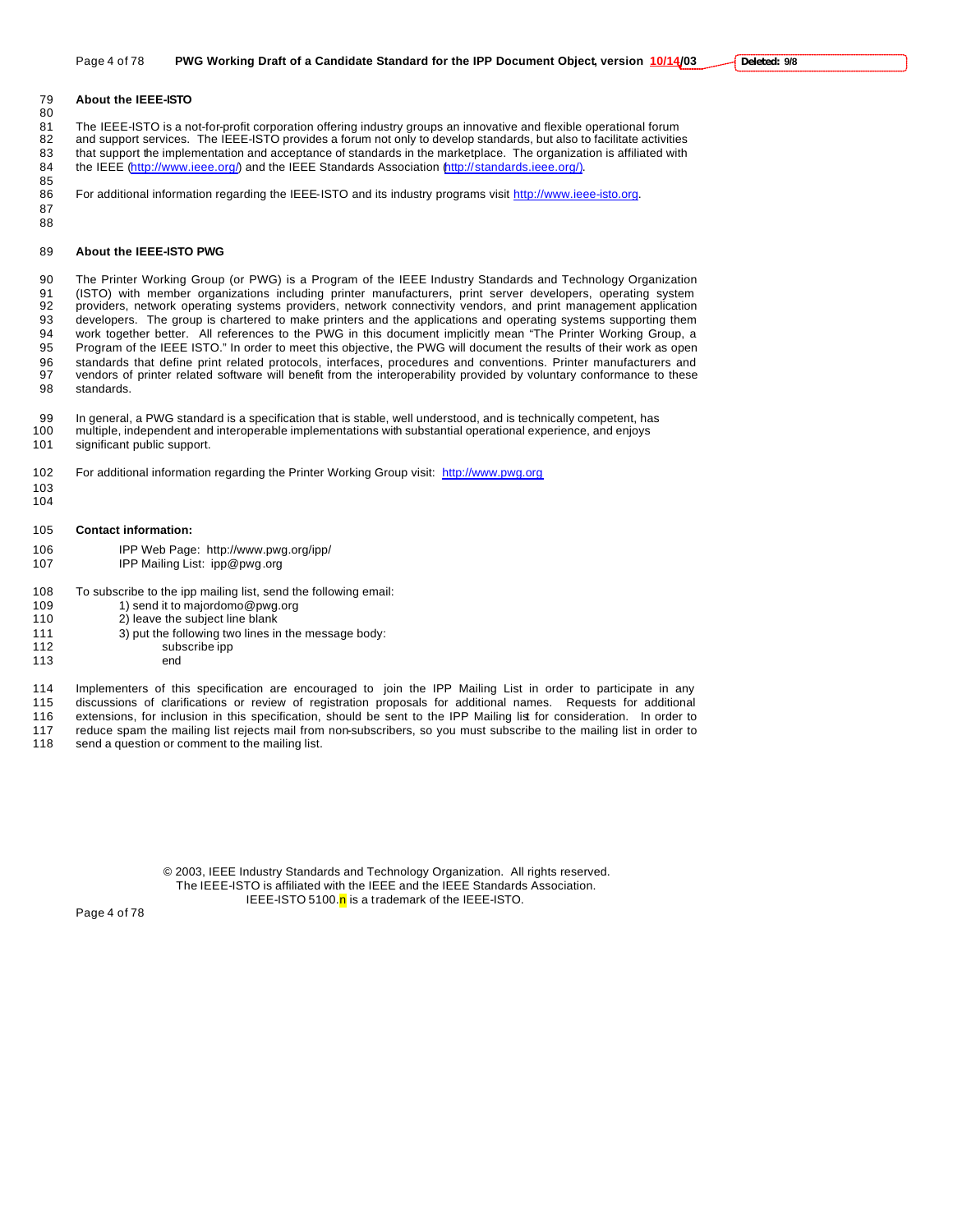# **Contents**

| 120                                           | 1             | Introduction and Summary                                                                                                                                                               | 9                    |
|-----------------------------------------------|---------------|----------------------------------------------------------------------------------------------------------------------------------------------------------------------------------------|----------------------|
| 121                                           |               |                                                                                                                                                                                        |                      |
| 122                                           | $\mathcal{P}$ | Terminology                                                                                                                                                                            | 11                   |
| 123                                           |               |                                                                                                                                                                                        |                      |
| 124                                           |               |                                                                                                                                                                                        |                      |
| 125                                           | 3             | New Job operations and semantic extensions to Job operations                                                                                                                           | 13                   |
| 126<br>127<br>128<br>129<br>130<br>131<br>132 |               | 3.1.1.1 ipp-attribute-fidelity (boolean) ([rfc2911] § 3.2.1 and 15)<br>3.1.1.2 job-mandatory-attributes (1setOf type2 keyword) Operation attribute                                     | 14<br>14             |
| 133                                           |               |                                                                                                                                                                                        |                      |
| 134<br>135<br>136<br>137<br>138               |               | 3.3.1.1 "limit" (integer(1:MAX)):<br>3.3.1.2 "requested-attributes" (1setOf type2 keyword):                                                                                            | 17<br>17             |
| 139                                           |               |                                                                                                                                                                                        |                      |
| 140                                           |               |                                                                                                                                                                                        |                      |
| 141                                           |               |                                                                                                                                                                                        |                      |
| 142                                           |               |                                                                                                                                                                                        |                      |
| 143                                           |               |                                                                                                                                                                                        |                      |
| 144                                           |               |                                                                                                                                                                                        |                      |
| 145                                           |               |                                                                                                                                                                                        |                      |
| 146                                           | 4             | <b>Document Operations</b>                                                                                                                                                             | 19                   |
| 147<br>148<br>149<br>150<br>151<br>152<br>153 |               | 4.1.2.1 document-number (integer(1:MAX))<br>4.1.2.2 document-state (type1 enum)<br>4.1.2.3 document-state-reasons (1setOf type2 keyword)<br>4.1.2.4 document-state-message (text(MAX)) | 21<br>21<br>22<br>22 |
| 154                                           |               |                                                                                                                                                                                        |                      |
| 155<br>156<br>157<br>158                      |               | 4.3.1.1 "requested-attributes" (1setOf keyword):                                                                                                                                       | 23                   |
| 159<br>160<br>161                             |               |                                                                                                                                                                                        |                      |

© 2003, IEEE Industry Standards and Technology Organization. All rights reserved. The IEEE-ISTO is affiliated with the IEEE and the IEEE Standards Association.

IEEE-ISTO 5100.<sup>n</sup> is a trademark of the IEEE-ISTO.

Page 5 of 78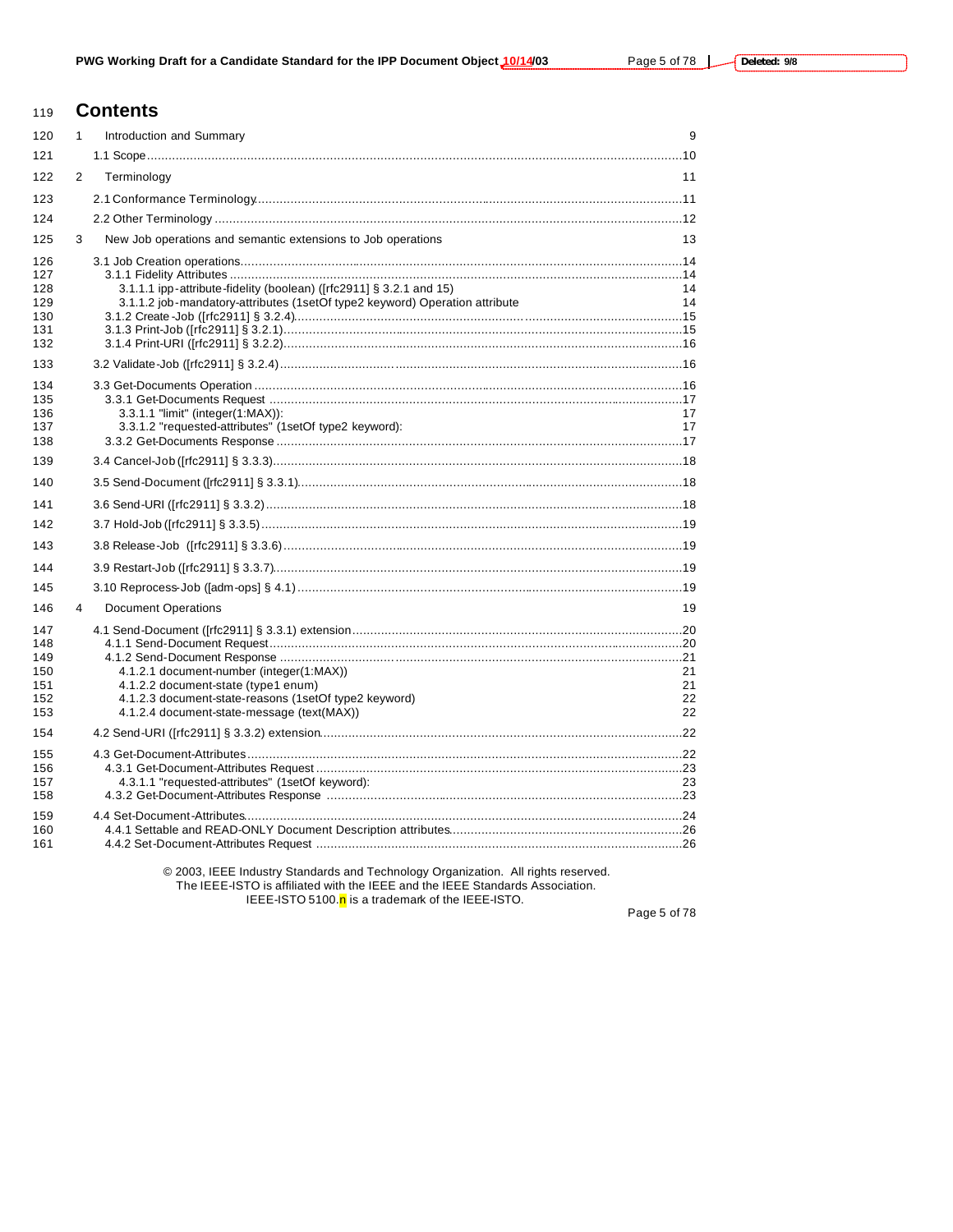| 163<br>164<br>4.5.1.1 document-message (text(MAX)):<br>165<br>29<br>166<br>Administrative Job and Document operations<br>167<br>5<br>30<br>168<br>169<br>170<br>171<br>Job and Document Template Attribute Precedence during Job processing<br>31<br>172<br>6<br>Operation Attributes for the Job and Document Creation operations<br>$\overline{7}$<br>32<br>173<br>174<br>175<br>176<br>177<br>178<br>Job Template and Document Template attributes<br>38<br>8<br>179<br>180<br>181<br>182<br>9<br>Job Description and Document Description attributes<br>44<br>183<br>184<br>185<br>186<br>187<br>188<br>189<br>190<br>191<br>192<br>193<br>194<br>195<br>196<br>197<br>198<br>199<br>200<br>201<br>202<br>203<br>204<br>205<br>206<br>207 | 162 |  |  |
|-----------------------------------------------------------------------------------------------------------------------------------------------------------------------------------------------------------------------------------------------------------------------------------------------------------------------------------------------------------------------------------------------------------------------------------------------------------------------------------------------------------------------------------------------------------------------------------------------------------------------------------------------------------------------------------------------------------------------------------------------|-----|--|--|
|                                                                                                                                                                                                                                                                                                                                                                                                                                                                                                                                                                                                                                                                                                                                               |     |  |  |
|                                                                                                                                                                                                                                                                                                                                                                                                                                                                                                                                                                                                                                                                                                                                               |     |  |  |
|                                                                                                                                                                                                                                                                                                                                                                                                                                                                                                                                                                                                                                                                                                                                               |     |  |  |
|                                                                                                                                                                                                                                                                                                                                                                                                                                                                                                                                                                                                                                                                                                                                               |     |  |  |
|                                                                                                                                                                                                                                                                                                                                                                                                                                                                                                                                                                                                                                                                                                                                               |     |  |  |
|                                                                                                                                                                                                                                                                                                                                                                                                                                                                                                                                                                                                                                                                                                                                               |     |  |  |
|                                                                                                                                                                                                                                                                                                                                                                                                                                                                                                                                                                                                                                                                                                                                               |     |  |  |
|                                                                                                                                                                                                                                                                                                                                                                                                                                                                                                                                                                                                                                                                                                                                               |     |  |  |
|                                                                                                                                                                                                                                                                                                                                                                                                                                                                                                                                                                                                                                                                                                                                               |     |  |  |
|                                                                                                                                                                                                                                                                                                                                                                                                                                                                                                                                                                                                                                                                                                                                               |     |  |  |
|                                                                                                                                                                                                                                                                                                                                                                                                                                                                                                                                                                                                                                                                                                                                               |     |  |  |
|                                                                                                                                                                                                                                                                                                                                                                                                                                                                                                                                                                                                                                                                                                                                               |     |  |  |
|                                                                                                                                                                                                                                                                                                                                                                                                                                                                                                                                                                                                                                                                                                                                               |     |  |  |
|                                                                                                                                                                                                                                                                                                                                                                                                                                                                                                                                                                                                                                                                                                                                               |     |  |  |
|                                                                                                                                                                                                                                                                                                                                                                                                                                                                                                                                                                                                                                                                                                                                               |     |  |  |
|                                                                                                                                                                                                                                                                                                                                                                                                                                                                                                                                                                                                                                                                                                                                               |     |  |  |
|                                                                                                                                                                                                                                                                                                                                                                                                                                                                                                                                                                                                                                                                                                                                               |     |  |  |
|                                                                                                                                                                                                                                                                                                                                                                                                                                                                                                                                                                                                                                                                                                                                               |     |  |  |
|                                                                                                                                                                                                                                                                                                                                                                                                                                                                                                                                                                                                                                                                                                                                               |     |  |  |
|                                                                                                                                                                                                                                                                                                                                                                                                                                                                                                                                                                                                                                                                                                                                               |     |  |  |
|                                                                                                                                                                                                                                                                                                                                                                                                                                                                                                                                                                                                                                                                                                                                               |     |  |  |
|                                                                                                                                                                                                                                                                                                                                                                                                                                                                                                                                                                                                                                                                                                                                               |     |  |  |
|                                                                                                                                                                                                                                                                                                                                                                                                                                                                                                                                                                                                                                                                                                                                               |     |  |  |
|                                                                                                                                                                                                                                                                                                                                                                                                                                                                                                                                                                                                                                                                                                                                               |     |  |  |
|                                                                                                                                                                                                                                                                                                                                                                                                                                                                                                                                                                                                                                                                                                                                               |     |  |  |
|                                                                                                                                                                                                                                                                                                                                                                                                                                                                                                                                                                                                                                                                                                                                               |     |  |  |
|                                                                                                                                                                                                                                                                                                                                                                                                                                                                                                                                                                                                                                                                                                                                               |     |  |  |
|                                                                                                                                                                                                                                                                                                                                                                                                                                                                                                                                                                                                                                                                                                                                               |     |  |  |
|                                                                                                                                                                                                                                                                                                                                                                                                                                                                                                                                                                                                                                                                                                                                               |     |  |  |
|                                                                                                                                                                                                                                                                                                                                                                                                                                                                                                                                                                                                                                                                                                                                               |     |  |  |
|                                                                                                                                                                                                                                                                                                                                                                                                                                                                                                                                                                                                                                                                                                                                               |     |  |  |
|                                                                                                                                                                                                                                                                                                                                                                                                                                                                                                                                                                                                                                                                                                                                               |     |  |  |
|                                                                                                                                                                                                                                                                                                                                                                                                                                                                                                                                                                                                                                                                                                                                               |     |  |  |
|                                                                                                                                                                                                                                                                                                                                                                                                                                                                                                                                                                                                                                                                                                                                               |     |  |  |
|                                                                                                                                                                                                                                                                                                                                                                                                                                                                                                                                                                                                                                                                                                                                               |     |  |  |
|                                                                                                                                                                                                                                                                                                                                                                                                                                                                                                                                                                                                                                                                                                                                               |     |  |  |
|                                                                                                                                                                                                                                                                                                                                                                                                                                                                                                                                                                                                                                                                                                                                               |     |  |  |
|                                                                                                                                                                                                                                                                                                                                                                                                                                                                                                                                                                                                                                                                                                                                               |     |  |  |

© 2003, IEEE Industry Standards and Technology Organization. All rights reserved. The IEEE-ISTO is affiliated with the IEEE and the IEEE Standards Association. IEEE-ISTO 5100.<sup>n</sup> is a trademark of the IEEE-ISTO.

Page 6 of 78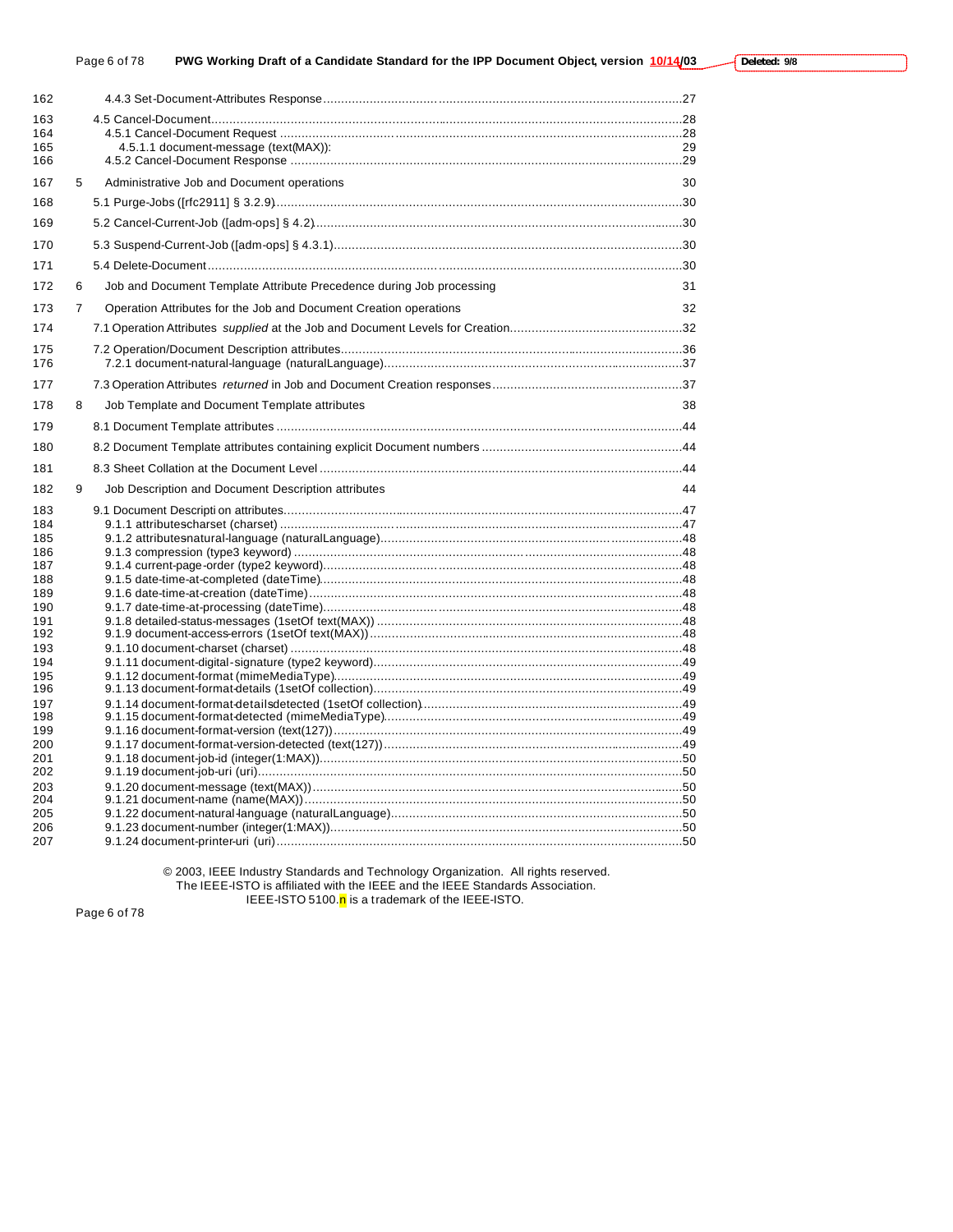# **PWG Working Draft for a Candidate Standard for the IPP Document Object 10/14/03** Page 7 of 78 L

| 208        | 9.1.25.1 The "document-state" Document Description attribute and the Document object life Cycle |    |
|------------|-------------------------------------------------------------------------------------------------|----|
| 209<br>210 |                                                                                                 | 52 |
| 211        |                                                                                                 |    |
| 212        |                                                                                                 |    |
| 213        |                                                                                                 |    |
| 214        |                                                                                                 |    |
| 215        |                                                                                                 |    |
| 216<br>217 |                                                                                                 |    |
| 218        |                                                                                                 |    |
| 219        |                                                                                                 |    |
| 220        |                                                                                                 |    |
| 221        |                                                                                                 |    |
| 222<br>223 |                                                                                                 |    |
| 224        |                                                                                                 |    |
| 225        |                                                                                                 |    |
| 226        |                                                                                                 |    |
| 227        |                                                                                                 |    |
| 228<br>229 |                                                                                                 |    |
|            |                                                                                                 |    |
| 230        | 10                                                                                              | 61 |
| 231        | New Printer attributes                                                                          |    |
| 232        |                                                                                                 |    |
| 233        | New Values for Existing Printer Description Attributes<br>11                                    | 63 |
| 234        |                                                                                                 |    |
| 235        | 12<br><b>Encodings of Additional Attribute Tags</b>                                             | 63 |
| 236        | 13<br>Conformance Summary                                                                       | 64 |
| 237        |                                                                                                 |    |
| 238        |                                                                                                 |    |
| 239        | 14<br><b>Normative References</b>                                                               | 65 |
| 240        | Informative References<br>15                                                                    | 66 |
| 241        | 16<br><b>IANA Considerations</b>                                                                | 68 |
| 242        |                                                                                                 |    |
| 243        |                                                                                                 |    |
| 244        |                                                                                                 |    |
| 245        |                                                                                                 |    |
| 246        |                                                                                                 |    |
| 247        |                                                                                                 |    |
| 248        |                                                                                                 |    |
| 249        | 17<br>Internationalization Considerations                                                       | 75 |
| 250        | <b>Security Considerations</b><br>18                                                            | 75 |
| 251        | 19<br>Contributors                                                                              | 76 |
|            | © 2003, IEEE Industry Standards and Technology Organization. All rights reserved.               |    |

The IEEE-ISTO is affiliated with the IEEE and the IEEE Standards Association.

IEEE-ISTO 5100.<mark>n</mark> is a trademark of the IEEE-ISTO.

Page 7 of 78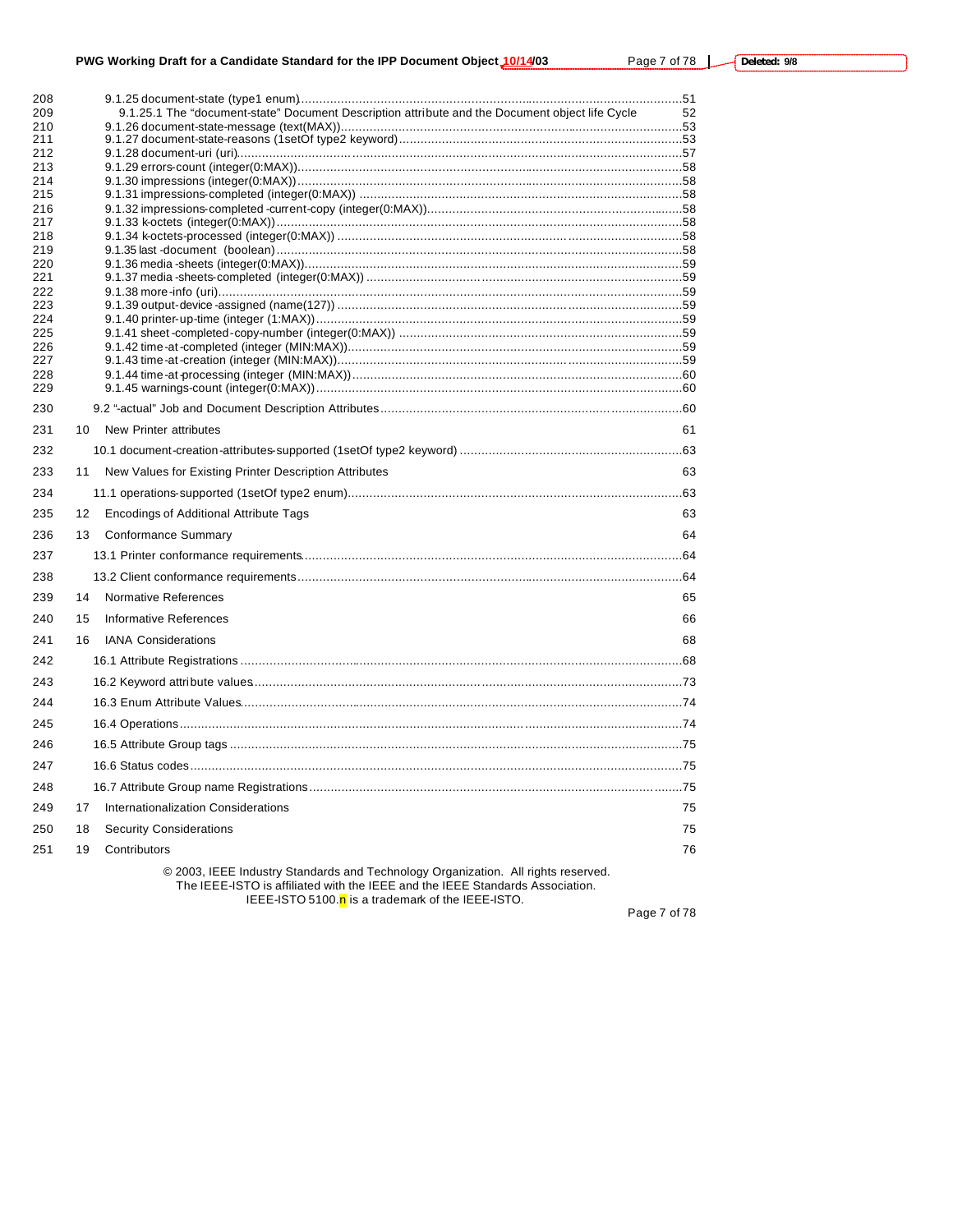|      |    | Page 8 of 78     | PWG Working Draft of a Candidate Standard for the IPP Document Object, version 10/14/03 | Deleted: 9/8 |
|------|----|------------------|-----------------------------------------------------------------------------------------|--------------|
| 252. | 20 | Acknowledgments  |                                                                                         | 76           |
| 253  | 21 | Author's Address |                                                                                         | 76           |
| 254  | 22 |                  | Appendix A: Document operations compared to Job operations (Informative)                | 77           |
| 255  | 23 |                  | Annex B: IEEE-ISTO 5100.4-2001 Document Overrides (informative)                         | 77           |
| 256  | 24 |                  | Annex C: Change Log (informative)                                                       | 78           |

# **Table of Tables**

| 259 |                                                                                                                |  |
|-----|----------------------------------------------------------------------------------------------------------------|--|
| 260 |                                                                                                                |  |
| 261 |                                                                                                                |  |
| 262 |                                                                                                                |  |
| 263 |                                                                                                                |  |
| 264 |                                                                                                                |  |
| 265 |                                                                                                                |  |
| 266 | Table 8 - Operation Attributes supplied at the Job and Document Levels in Job and Document Creation Requests34 |  |
| 267 | Table 9 - Operation attributes returned in Job and Document Creation operation responses37                     |  |
| 268 |                                                                                                                |  |
| 269 |                                                                                                                |  |
| 270 |                                                                                                                |  |
| 271 | Figure 1 - The "document-state" Document Description attribute and the Document object life cycle53            |  |
| 272 |                                                                                                                |  |
| 273 |                                                                                                                |  |
| 274 |                                                                                                                |  |
| 275 |                                                                                                                |  |
| 276 |                                                                                                                |  |
| 277 |                                                                                                                |  |

# **Table of Figures**

|     | 279 Figure 1 - The "document-state" Document Description attribute and the Document object life cycle53 |  |
|-----|---------------------------------------------------------------------------------------------------------|--|
| 280 |                                                                                                         |  |

© 2003, IEEE Industry Standards and Technology Organization. All rights reserved. The IEEE-ISTO is affiliated with the IEEE and the IEEE Standards Association. IEEE-ISTO 5100.<sup>n</sup> is a trademark of the IEEE-ISTO.

Page 8 of 78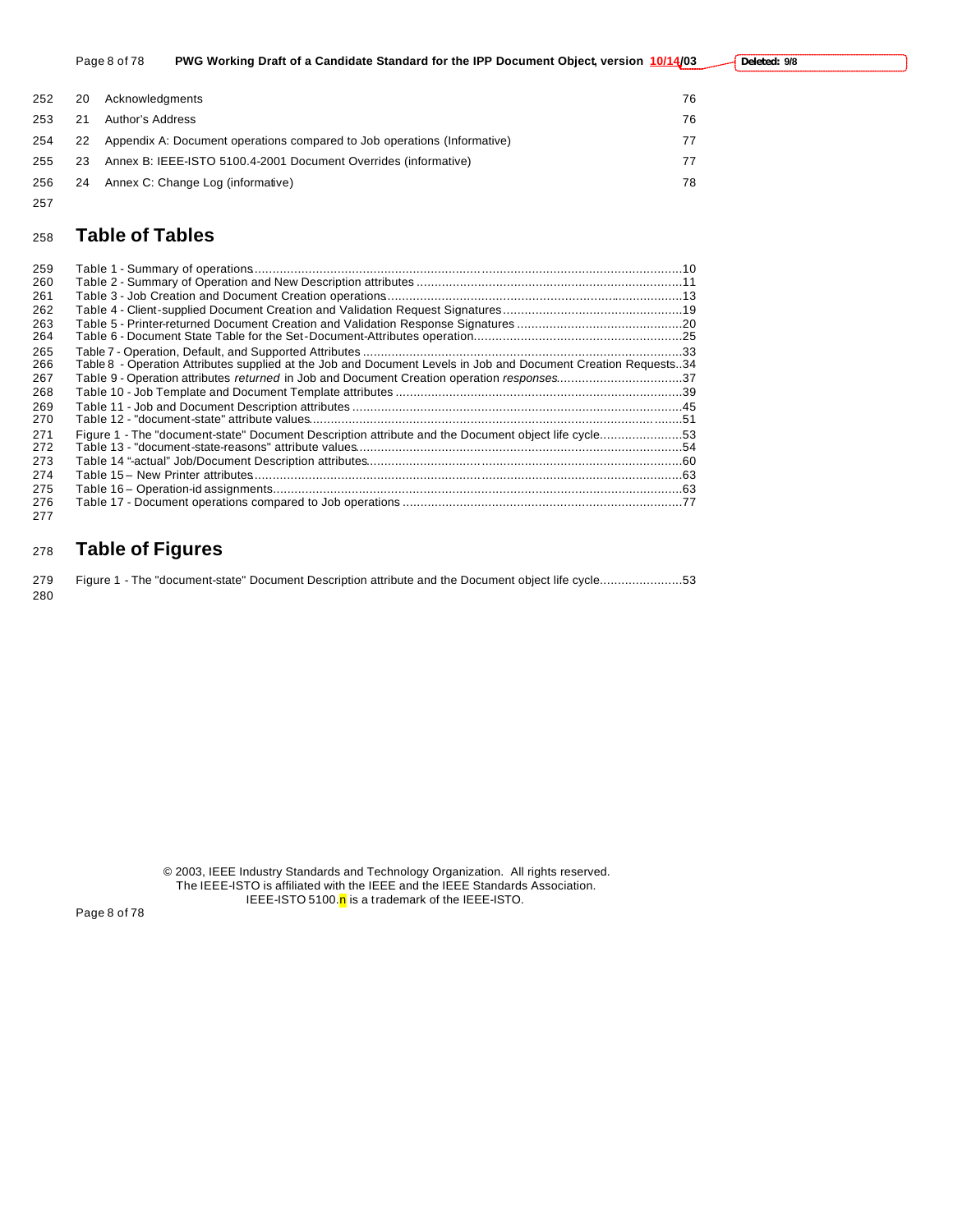# **1 Introduction and Summary**

 This IPP specification extends the IPP Model and Semantics [rfc2911] object model by defining a Document object. The [rfc2911] Job object is extended to contain one or more Document objects that are passive objects operated on by the Job. The REQUIRED Print-Job and OPTIONAL Print-URI operations ([rfc2911] § 3.2.1 and 3.2.2) create a Job object containing a single Document object. The REQUIRED Create-Job operation ([rfc2911] § 3.2.4) creates a Job object. The REQUIRED Send-Document and OPTIONAL Send-URI operations ([rfc2911] § 3.3.1 and 3.3.2) add a Document object to the specified Job object. This specification adds a Document Attributes group (and tag) to the Send -Document and Send-URI requests and responses. The Document Attributes group contains any Document Template attributes to be applied to this Document object being created, overriding any corresponding Job Template attributes supplied at the job level (by Create-Job) and thereby allowing the client to vary the Document Template attributes between Document objects in a single Job.

 This specification defines one new operation for Job objects, four new operations for Document objects once they have been created, and extends [rfc2911] operations as follows:

- 1 REQUIRED Job operation: Get-Documents
- 1 REQUIRED Job and Document Creation operation: PrintJob [rfc2911]
- 1 OPTIONAL Job and Document Creation operation: Print-URI [rfc2911]
- 297 1 REQUIRED Document Creation operation: Send-Document [rfc2911]
- 1 OPTIONAL Document Creation operation: Send-URI [rfc2911]
- 2 REQUIRED Document operations: Cancel-Document, Get-Document-Attributes
- 2 OPTIONAL Document operations: Delete-Document, Set-Document-Attributes.

 This specification uses the new Operation attributes (defined in [jobx]) that describe the contents of the Document and permit the Printer to reject requests that it cannot process correctly to define new Document Description attributes. The Printer copies these Operation attributes to the corre sponding Document Description attributes which client may query.

305 This specification also uses existing Job Template attributes to define Document Template attributes ("xxx"<br>306 Document Template attribute, "xxxactual" Document Description attribute [ippact], "xxxdefault" Printer att Document Template attribute, "xxx-actual" Document Description attribute [ippact], "xxx-default" Printer attribute, and "xxx-supported" Printer attribute). In addition this specification lists all of the attributes defined in other IPP 308 specifications<sup>1</sup> to show their relationship to corresponding attributes defined in this IPP specification for use with the

 Document object. The analogous Document Descriptions attributes that correspond to the Job Description attributes are also defined.

The semantics of the "document-state", "document-state-reasons", and "document-state-message" Document

Description attributes are based on the corresponding [rfc2911] "job-state", "job-state-reasons", and "job-state-

message" Job Description attributes. The state transitions for a Document are simpler than a Job's. A Document is

 either waiting for the Job to process it, being processed by the Job or has reached its terminating state. Only the applicable state values are used. It is assumed that an implementation will only use values from "job-state-reasons"

that are applicable to a Document for "document-state-reasons".

317 This specification describes an IPP extension which is referenced as part of the PWG Semantic Model. The purpose

318 for specifying the Document object is so the print industry has a common semantic specification for use in IPP, the PWG Semantic Model [pwg-sm], the PWG Print Service Interface (PSI) project [pwg-psi], and the Free Standards Group Job Ticket API [fsg-jt], which all have a Document object.

Copyright © 2003 IEEE-ISTO. All rights reserved. example 2003 1999 9 of 78

 $\overline{a}$ 

**Deleted:** The intent is to propose

**Deleted:** specification as **Deleted:** and **Deleted:** will be **Deleted:** that

**Deleted:** t

 This specification lists all attributes defined in other IPP specifications at the time of publication of this specification. **Deleted:** can have

No attempt will be made to keep this specification up to date after publication.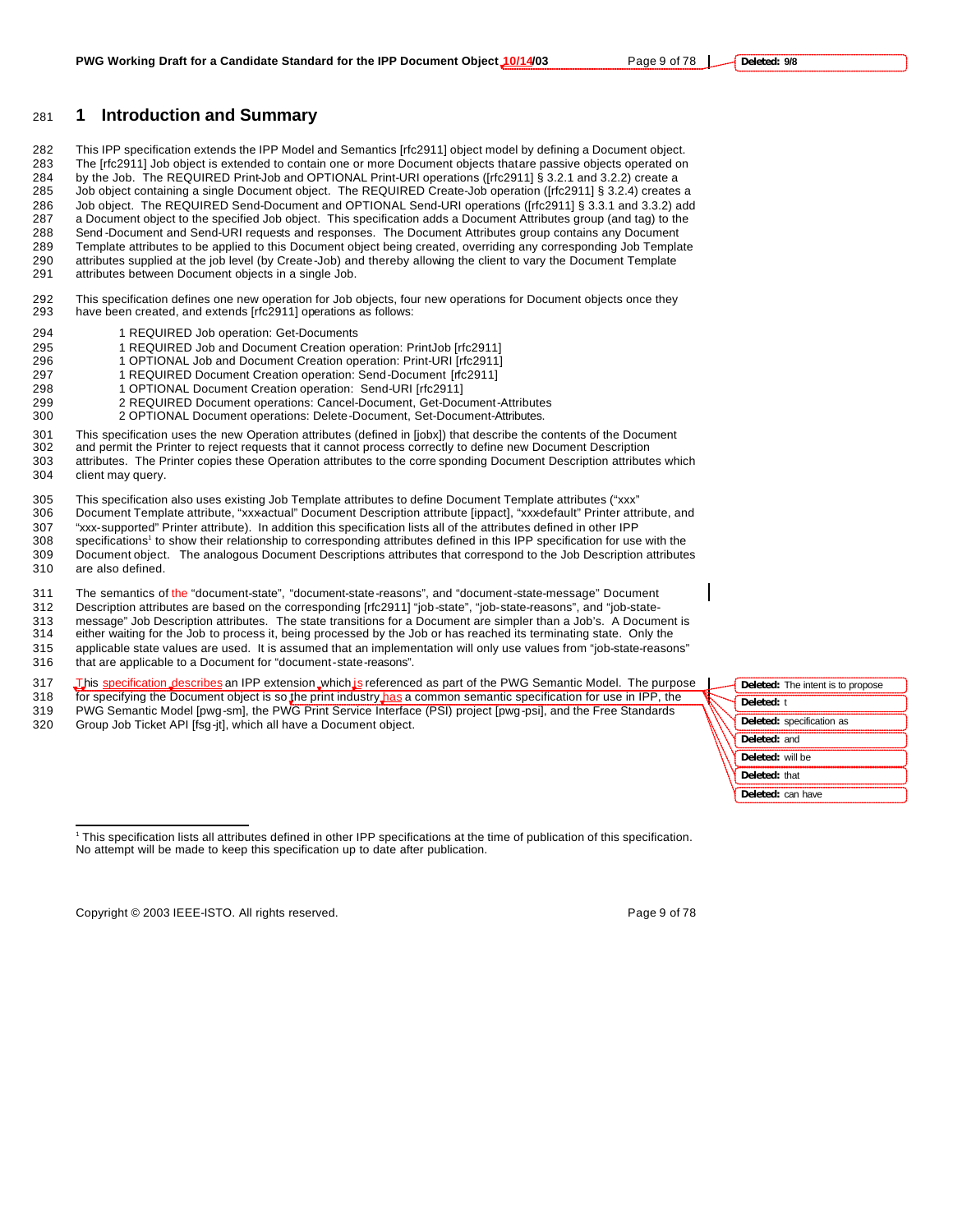# 321 **1.1 Scope**

322 Part of this extension is to allow the client to supply printing instructions, called Document Template attributes, when<br>323 creating each Document object. An IPP Printer implementation MAY support most of the existing creating each Document object. An IPP Printer implementation MAY support most of the existing Job Template 324 attributes as Document Template attributes as well. (The PWG Semantic Model [pwg-sm] currently calls the Job<br>325 Template attributes and Document Template attributes simply "Job Processing" and "Document Processing" Template attributes and Document Template attributes simply "Job Processing" and "Document Processing" 326 attributes). Note: There are a number of footnotes which relate this IPP specification to the PWG Semantic model

327 and other PWG projects, such as the Print Service Interface (PSI) [pwg -psi].

328 The Document object is a passive object<sup>2</sup> and is operated upon by the Job. The client uses any of the existing Send-

329 Document, Send-URI, Print-Job, or Print-URI operations to create a Document object. In addition there are 5 new<br>330 operations that affect the Document object after it has been created as summarized in Table 1. operations that affect the Document object after it has been created as summarized in Table 1.

| I<br>$\sim$ | ۰.<br>v |  |
|-------------|---------|--|

331 **Table 1 - Summary of operations**

| <b>Operation Name</b>   | Printer                     | <b>Brief Description</b>                                                                                                              |
|-------------------------|-----------------------------|---------------------------------------------------------------------------------------------------------------------------------------|
|                         | support                     |                                                                                                                                       |
|                         |                             |                                                                                                                                       |
| Print-Job [rfc2911]     | <b>REQUIRED</b>             | Creates a Job object as in [rfc2911] that contains a single Document                                                                  |
|                         |                             | object with pushed data in -line. Some additional Operation attributes                                                                |
|                         |                             | are defined in [jobx] for use in creating the Document object with                                                                    |
|                         |                             | Document Description attributes.                                                                                                      |
| Print-URI [rfc2911]     | <b>OPTIONAL</b>             | Creates a Job object as in [rfc2911] that contains a single Document                                                                  |
|                         |                             | object with a reference to the document data. Some additional                                                                         |
|                         |                             | Operation attributes are defined in [jobx] for use in creating the                                                                    |
|                         |                             | Document object with Document Description attributes.                                                                                 |
| Create-Job [rfc2911]    | <b>REQUIRED<sup>3</sup></b> | Creates the Job object as defined in [rfc2911] with Job Attributes. Job                                                               |
|                         |                             | Template attributes that affect individual docu ments, such as "media",                                                               |
|                         |                             | are inherited by the Document objects that are subsequently created for                                                               |
|                         |                             | the Job using Send-Document and/or Send-URI.                                                                                          |
| Send-Document [rfc2911] | REQUIRED <sup>3</sup>       | Creates a Document object with Document attributes and data. Some                                                                     |
|                         |                             | additional Operation attributes are defined in [jobx] for use in creating                                                             |
|                         |                             | the Document object with Document Description attributes, along with a                                                                |
|                         |                             | new Document attributes group to pass Document Template attributes.                                                                   |
| Send-URI [rfc2911]      | <b>OPTIONAL</b>             | Creates a Document object with Document attributes and a URL<br>reference to the data (print-by-reference). Some additional Operation |
|                         |                             | attributes are defined in [jobx] for use in creating the Document object                                                              |
|                         |                             | with Document Description attributes, along with a new Document                                                                       |
|                         |                             | attributes group to pass Document Template attributes.                                                                                |
| Get-Document-Attributes | <b>REQUIRED</b>             | Get requested attributes of the specified Document in the specified Job.                                                              |
| Get-Documents           | <b>REQUIRED</b>             | Get requested attributes of all of the Documents in the specified Job.                                                                |
| Set-Document-Attributes | <b>OPTIONAL</b>             | Set the supplied Document attributes on the specified Document.                                                                       |
| Cancel-Document         | <b>REQUIRED</b>             | Cancel the specified Document in the specified Job, but don't remove it.                                                              |
| Delete-Document         | <b>OPTIONAL</b>             | Remove the specified Document object and its data from the Job.                                                                       |
|                         |                             |                                                                                                                                       |

<sup>332</sup>

333 This specification uses existing [rfc2911] and [jobx] Operation attributes summarized in Table 2 to define new

334 Document Description attributes. The Printer copies these Operation attributes supplied by the client in the request 335 to the corresponding Job or Document Description attributes.

2 The Document object is *not* a sub-job. If Job trees are desired where sub-jobs can be on different network nodes, such as in JDF, then a separate specification should be generated for Job trees.

3 In [rfc2911] the Create -Job and Send -Document operati ons are OPTIONAL for a Printer to support.

Page 10 of 78 Copyright © 2003 IEEE-ISTO. All rights reserved.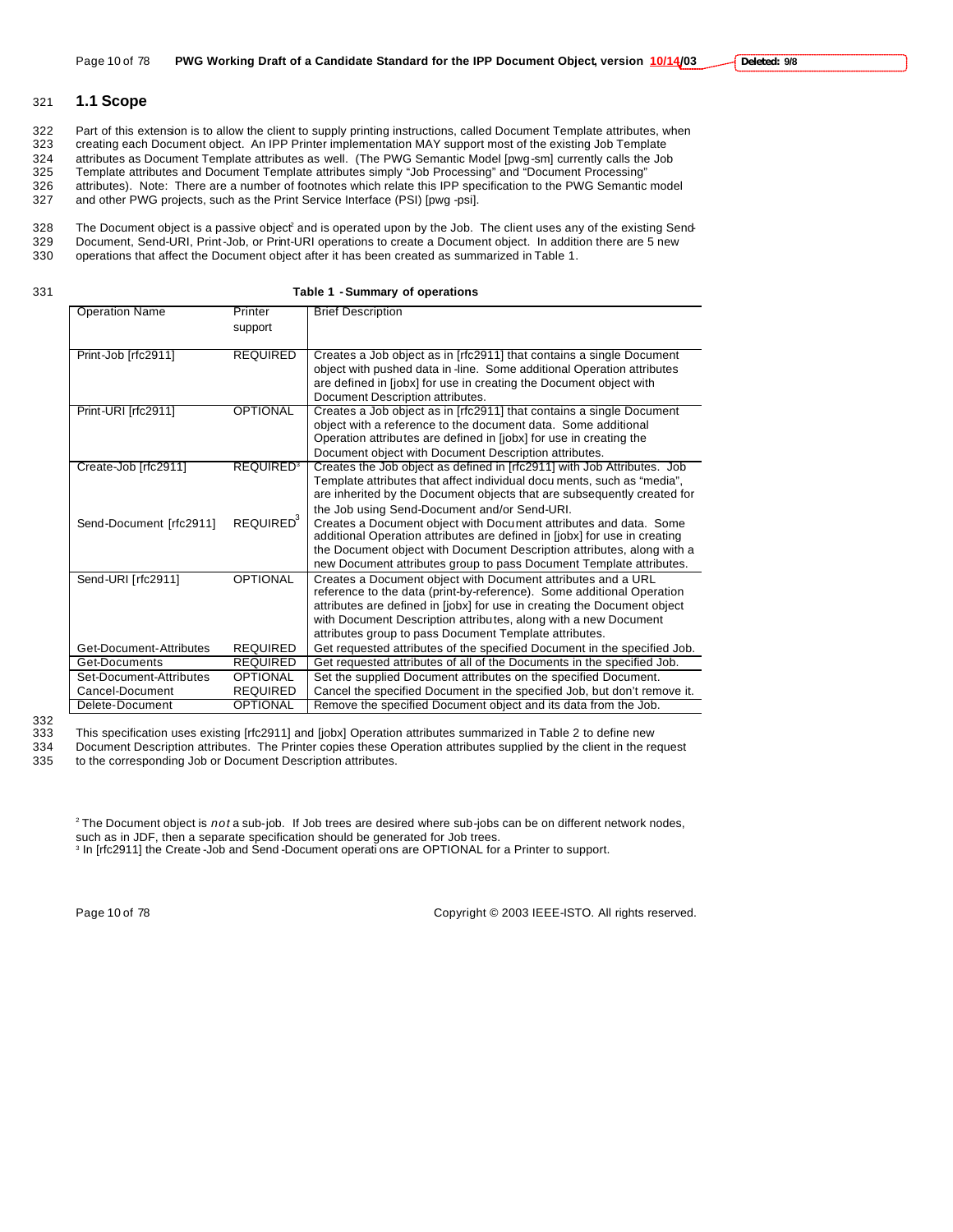336 **Table 2 - Summary of Operation and New Description attributes**

| Operation attribute                                                 | Creation  | Printer            | Description                                                                                  |
|---------------------------------------------------------------------|-----------|--------------------|----------------------------------------------------------------------------------------------|
|                                                                     | operation | support            |                                                                                              |
| ipp-attribute-fidelity (boolean) *                                  | Job       | <b>MUST</b>        | Allows the client to indicate whether or not the                                             |
| [rfc2911] §15.1                                                     |           |                    | Printer MUST support all Job Template and<br>Document Template attributes.                   |
| job-mandatory-attributes (1setOf type2                              | Job       | MUST               | Allows the client to list which Job Template and                                             |
| keyword) [jobx] $\S$ 4.1.2                                          |           |                    | Document Template attributes that the Printer                                                |
|                                                                     |           |                    | MUST support.                                                                                |
| document-charset (charset) [jobx] § 4.2.1                           | Document  | CMUST <sup>4</sup> | The charset of the Document Object content.                                                  |
| document-digital-signature (type2                                   | Document  | MAY                | The type of digital signature, if any, used in the                                           |
| keyword) $[i$ obx $]$ § 4.2.2                                       |           |                    | Document Object content.                                                                     |
| document-format (mimeMediaType) *                                   | Document  | <b>MUST</b>        | The document format of the Document Object                                                   |
| frfc29111§3.2.1.1                                                   |           |                    | content.                                                                                     |
| document-format-details (1setOf                                     | Document  | CMUST <sup>5</sup> | The details of the Document Object content,                                                  |
| collection) [jobx] $\S$ 4.2.4                                       |           |                    | including when it's a package of files (e.g. zip,<br>multipart/related). The details include |
|                                                                     |           |                    | information, such as the application and the                                                 |
|                                                                     |           |                    | operating system that created the document,<br>the intended device type (when the format is  |
|                                                                     |           |                    | device-dependent), and the natural languages                                                 |
|                                                                     |           |                    | of the document.                                                                             |
| document-format-version (text(127)) [jobx]<br>$§$ 4.2.5             | Document  | MAY                | The level or version of the document format.                                                 |
| document-natural-language<br>(naturalLanguage) * [rfc2911] §3.2.1.1 | Document  | MAY                | The primary language of the Document Object<br>content.                                      |

337 \*- indicates Operation attributes defined in [rfc2911] that are extended to apply to the Document Creation operations

338 defined in this specification.

# <sup>339</sup> **2 Terminology**

340 This section defines terminology used throughout this document.

# 341 **2.1 Conformance Terminology**

342 Capitalized terms, such as **MUST, MUST NOT, REQUIRED, SHOULD, SHOULD NOT, MAY,** and **OPTIONAL**, have

343 special meaning relating to conformance as defined in RFC 2119 [rfc2119]. If an implementation supports the<br>344 extension defined in this document, then these terms apply; otherwise, they do not. These terms define

extension defined in this document, then these terms apply; otherwise, they do not. These terms define

345 conformance to *this document (and [rfc2911]) only*; they do not affect conformance to other documents, unless

- 346 explicitly stated otherwise. For example, the term REQUIRED in this document means "REQUIRED if this 347 OPTIONAL Document Object specification is implemented"*.*
- 348 The term **CONDITIONALLY REQUIRED** means that the Printer **MUST** support the feature, if the specified condition

is true. The term **CMUST** means **MUST** if the specified "condition" is true.

4 The Printer MUST support the "document-charset" operation/Document Description attributes if the Printer supports a document-format in which the charset may be ambiguous in the Document content, such as 'application/vnd.hp-PCL' where the charset escape sequence MAY be omitted from the data (see [jobx] §3.2.1). 5 The Printer MUST support the "document-format-details" operation/Document Description attributes if the Printer supports a packaging document format, such as 'application/zip' or 'multipart/related'.

Copyright © 2003 IEEE-ISTO. All rights reserved. Page 11 of 78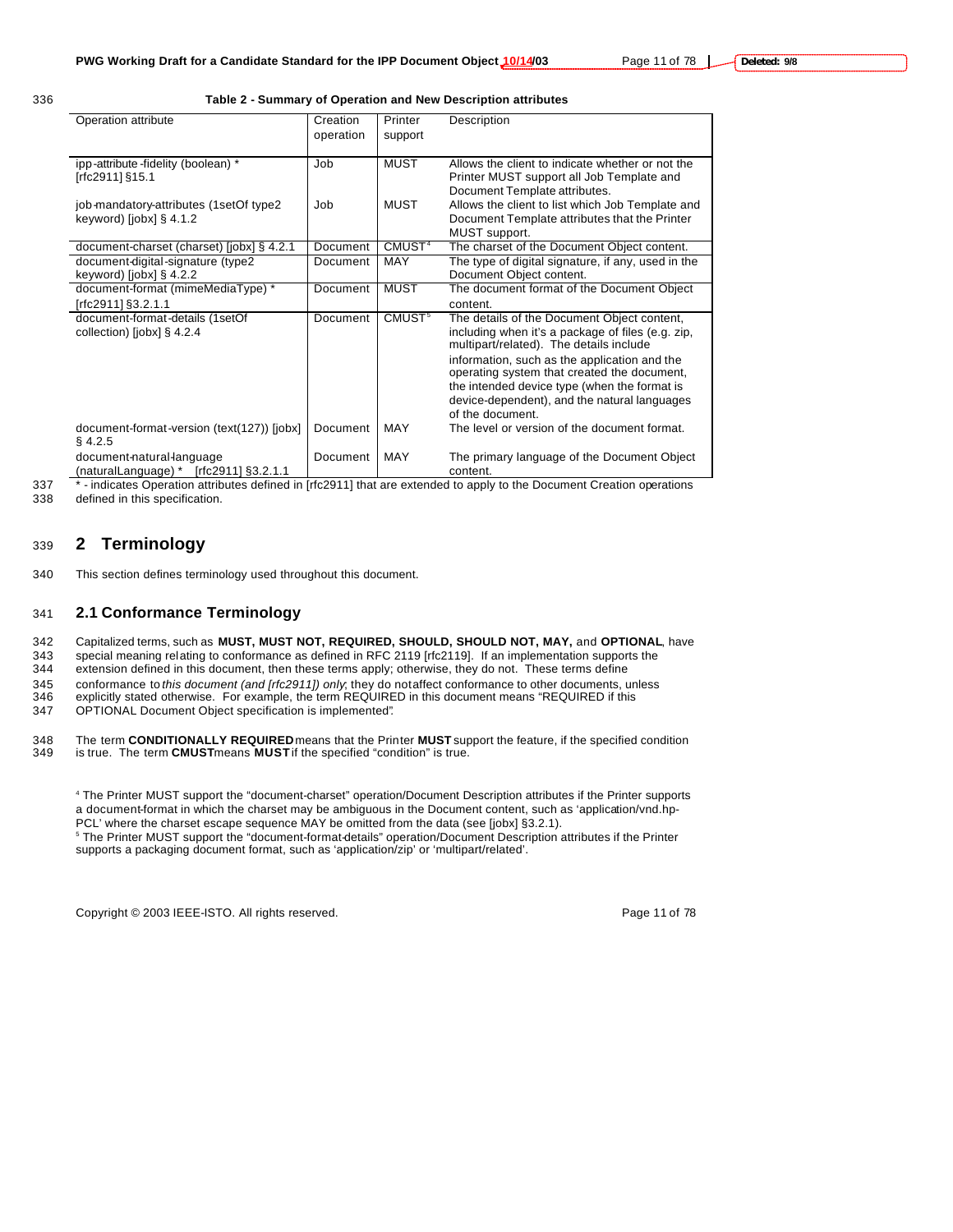## **2.2 Other Terminology**

This document uses the same terminology as [rfc2911], such as "**client**", "**Printer**" <sup>6</sup> , "**attribute**", "**attribute value**", "**keyword**", "**Job Template attribute**", "**Operation attribute**", "**operation**", "**request**", "**response**", and "**support**" with the same meaning. In addition, the following terms are defined for use in this document:

 **Attribute Precedence** - the precedence rules which dictate which attribute value takes precedence when the same attribute is supplied at different points in the workflow with different values, such as at both the **Job Level** and the **Document Level**. See section 6.

 **Document attribute** - an **Operation attribute** or a **Document Template attribute** that applies to a **Document object** as a whole. For example, "document-format" is an Operation attribute and "media" is a Document Template attribute.

 **Document Creation operation** - operations that create Document objects. Specifically: Print-Job, Print-URI, Send-Document, and Send-URI. Note: Print-Job and Print-URI are both **Job Creation** and **Document Creation**

 operations, since they create both a Job and a **Document object** at the same time. This specification does not 363 extend the Print-Job and Print-URI operations. However, this specification does extend the Send-Document and<br>364 Send-URI operations to allow the client to supply **Document Template** attributes in each request. Send -URI operations to allow the client to supply **Document Template** attributes in each request.

 **Document Level** - Operation and Document Template attributes supplied in the Send-Document and Send-URI operations are referred to as being supplied at the **Document Level**. Note: attributes supplied in the Print-Job and Print-URI requests are considered as being supplied at the **Job Level** only, *not* also at the **Document Level**, even though Print-Job and Print-URI also create **Document objects** (see Table 3).

 **Document object** - the object to represent the logical concept of a document in a Job. A **Job object** can contain one or more **Document objects**.

 **Document Template attribute** - an attribute that the client supplies in a Send-Document or Send-URI operation request in the Document Attributes group. For example, "media".

**Honor** - a Printer is said to **Honor** an attribute supplied by the client, if the Printer **supports** that attribute and the

 supplied value and performs the indicated semantics. If the client supplies the "ipp-attribute-fidelity" or "job-375 mandatory-attributes" Operation attribute, the client is indicating which supplied Job Template and Document<br>376 Template attributes the Printer MUST Honor.

Template attributes the Printer MUST **Honor**.

 **Job Attribute** - an **Operation attribute** or a **Job Templat**e attribute that applies to the Job (object) as a whole. For example, "job-name" is an **Operation attribute** and "job-priority" is a **Job Template attribute**.

 **Job Creation operation** - operations that create Job objects, specifically: Print-Job, Print-URI, and Create-Job as defined in [rfc2911].

**Job Level** - **Operation** and **Job Template** attributes supplied in the Print-Job, Print-URI, and Create-Job are

 referred to as being supplied at the **Job Level** (see Table 3). Attributes supplied at the **Job Level** are a mixture of **Job attributes** and **Document attributes**. **Job Template attributes** apply to the Job as a whole, while **Document Template attributes** provide defaults for the **Document objects** in case the client does not supply a **Document** 

**Template attribute** at the **Document Level** for a **Document object**. Put another way, **Document objects** *inherit*

**Document Template attributes** from the **Job object** which are used if the client didn't supply a corresponding

**Document Template** attribute for the **Document object**.

 [rfc2911] uses the terms "Printer object" and "Printer" interchangeably to mean the same thing. For simplicity, this document uses the term "Printer" exclusively, except for definitions copied directly from [rfc2911]. Nonetheless, the intent is as in [rfc2911]: a Printer is an object that MAY be hosted in the device or in a server.

Page 12 of 78 Copyright © 2003 IEEE-ISTO. All rights reserved.

**Deleted:** Table 3

**Deleted:** Table 3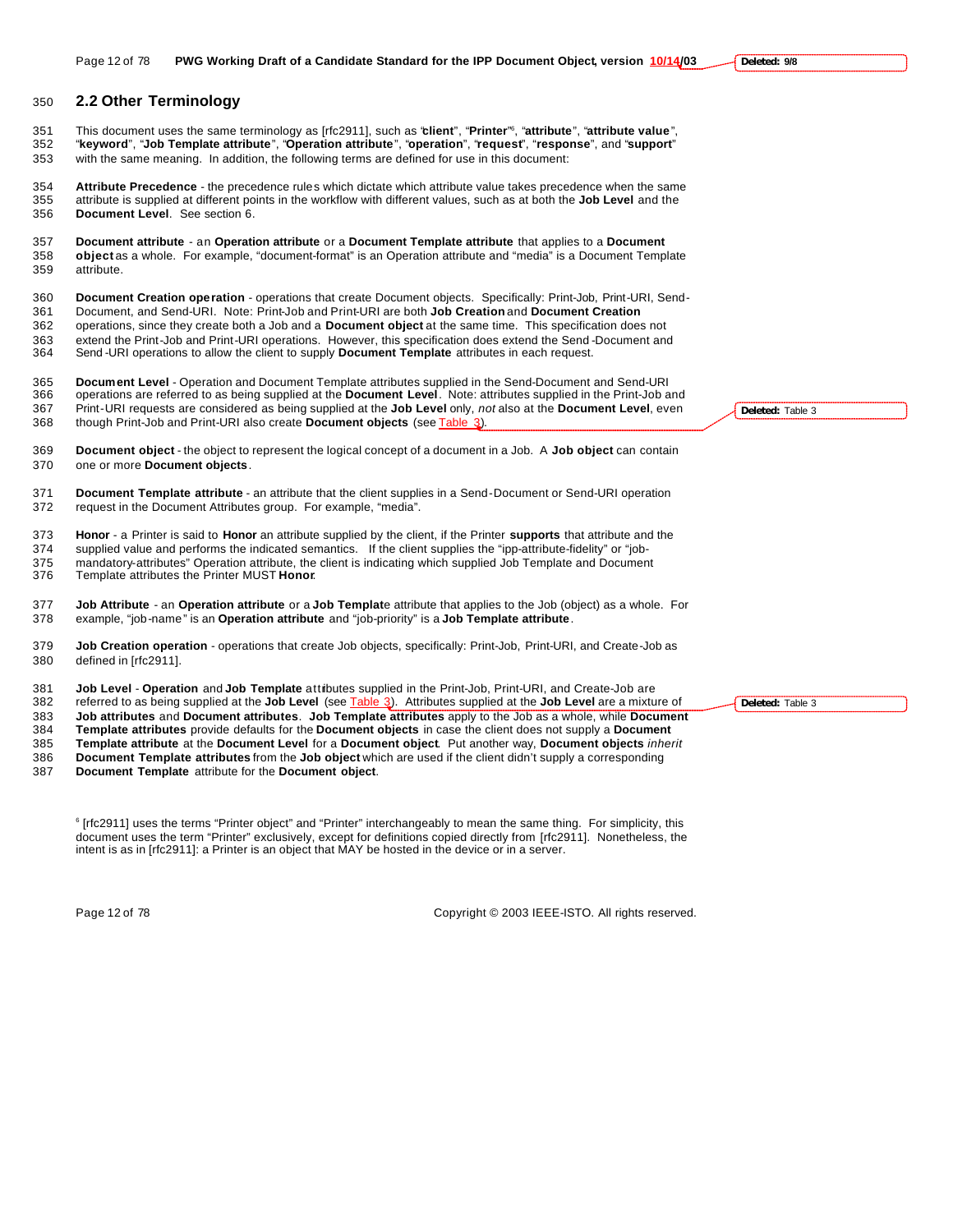supplied by the client to corresponding Job Description or Document Description attributes.

392 Table 3 shows this terminology as applied to the six operations. Note that Print-Job and Print-URI are both Job 393 Creation operations and Document Creation operations, though they only create single Document jobs. In other 394 words, for Print-Job and Print-URI, there is only one document per job, so whether the attributes are considered to be

395 submitted at the Job Level and then inherited by the Document object is moot, since these operations do not have a 396 separate Document group in which the client can supply Document attributes. Note also that for the "Level" concept, 397 no operation supplies attributes at more than one level?

#### 398 **Table 3 - Job Creation and Document Creation operations**

| Operation            | Job<br><b>Creation</b><br>operation | <b>Document</b><br><b>Creation</b><br>operation | <b>Attribute Group in Request</b>                                             |                            | Level          |
|----------------------|-------------------------------------|-------------------------------------------------|-------------------------------------------------------------------------------|----------------------------|----------------|
|                      |                                     |                                                 | <b>Job Attributes</b>                                                         | <b>Document Attributes</b> |                |
| Create-Job           | yes                                 |                                                 | Job attributes and<br>Document attributes<br>mixed together                   |                            |                |
| Print-Job            | yes                                 | yes                                             | Job attributes and<br>Document attributes                                     |                            | Job Level      |
| <b>Print-URI</b>     | yes                                 | yes                                             | mixed together<br>Job attributes and<br>Document attributes<br>mixed together |                            |                |
| <b>Send-Document</b> |                                     | yes                                             |                                                                               | Document attributes        | Document Level |
| Send-URI             |                                     | yes                                             |                                                                               | Document attributes        |                |

#### 399

# <sup>400</sup> **3 New Job operations and semantic extensions to Job operations**

401 This section defines the semantic extensions to Job operations that affect Document objects. Printer and

402 Subscription object (Event Notification [ntfy]) operations MUST have no effect on the Document object and the 403 Document object has no effect on the semantics of the Printer and Subscription operations. The Job operations

404 MUST NOT have any effect on the Document object because they are defined to affect the Job object as a whole

7 The PWG Semantic Model [pwg -sm] calls the Operation attributes supplied by the client: Job Description attributes or Document Description attributes for the Job Creation and Document Creation operations, respectively. The [pwgsm] also calls Job Template attributes and Document Template attributes: Job Processing and Document Processing attributes, respectively. Each Processing attribute is defined to be a Job Processing or a Document Processing attribute, but is not both. The client can supply both Job Processing and Document Processing attributes in a Job Creation operation, in which case the Document Processing attributes server as defaults for the Document objects. In the [pwg-sm] the Printer copies all of these client's supplied attributes to the Job or Document object. [pwg-sm] Read-only Job and Document attributes that the Printer sets are called Job Status and Document Status attributes (instead of Description attributes).

Copyright © 2003 IEEE-ISTO. All rights reserved. Copyright C 2003 IEEE-ISTO. All rights reserved.

**Deleted:** that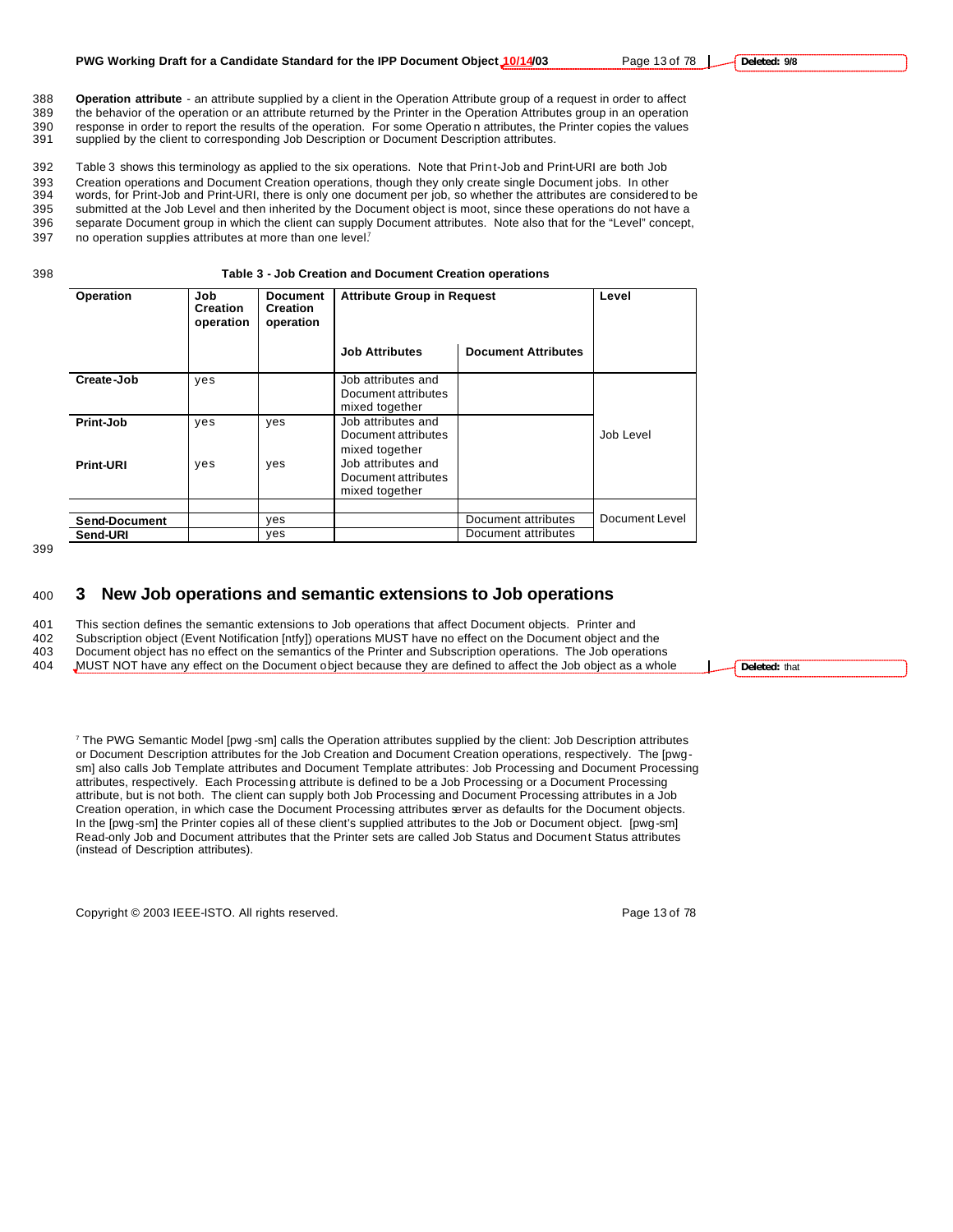are: **Get-Job-Attributes<sup>8</sup>** ([rfc2911] § 3.3.4)**, Get-Jobs<sup>9</sup>** ([rfc2911] § 3.2.6)**, Hold-Job** ([rfc2911] § 3.3.5), **Release-Job** ([rfc2911] § 3.3.6), **Set-Job-Attributes** ([rfc3380] § 4.2), and **Validate-Job** ([rfc2911] § 3.2.3).

# **3.1 Job Creation operations**

This section defines the extensions to the Job Creation operations.

#### **3.1.1 Fidelity Attributes**

 The following Operation attributes have additional semantics when used with document objects. These attributes apply for all the Job Creation operations.. The Fidelity Attributes must be retained when supplied by the Client on

 Job Creation operations so that they are available when Documents are added to the Job. The semantics of Fidelity on a Job are inherited by all the Documents within that Job.

#### **3.1.1.1 ipp-attribute-fidelity (boolean) ([rfc2911] § 3.2.1 and 15)**

 This REQUIRED Operation attribute specifies the policy for the Printer to use (see [rfc2911] §3.2.1.1) when the client 416 supplies unsupported Job Template or Document Template attributes<sup>10</sup> or value in a Job Creation operation or a

subsequent Document Creation operation for this job. The value 'true' indicates that total fidelity to client supplied

Job Template and Document Template attributes and values is required for this Job Creation operation and all

subsequent Document Creation operations for this job. If the client supplies the value 'false' or omits the attribute,

420 then the Printer MUST accept the Job Creation operation and all subsequent Document Creation operations even if<br>421 the client supplies unsupported attributes or values in them.

- the client supplies unsupported attributes or values in them.
- The Printer MUST copy this attribute to the corresponding Job Description attribute (see [jobx] § 6.1) and use its value for validating subsequent Document Creation operations for this job.
- Note: The inheritance of the effect of the "ipp-attribute-fidelity" Operation attribute by subsequent Document Creation operations is like the inheritance of Document Template attributes supplied at the Job Level but affecting the

behavior of the Document Level (see Table 3).

#### **3.1.1.2 job-mandatory-attributes (1setOf type2 keyword) Operation attribute**

 This REQUIRED Operation attribute identifies which Job Template and Document Template attributes the Printer MUST Honor in this Job Creation request and all subsequent Document Creation requests for this Job.

A client MUST NOT supply this "job-mandatory-attributes" Operation attribute in a Document Creation operation. If a

client does supply this attribute in a Document Creation operation, the Printer MUST ignore and otherwise accept the

request and return this attribute without any values in the Unsupported Attributes Group in the response (see

 [rfc2911] § 3.1.7). Thus the Printer only supports the "job-mandatory-attributes" Operation attribute supplied at the Job level. Thus the "job-mandatory-attributes" Operation attribute controls all other Job Template and Document

Template attributes supplied at the Job Level and Document Level uniformly.

 $\overline{a}$ 

Page 14 of 78 Copyright © 2003 IEEE-ISTO. All rights reserved.

<sup>&</sup>lt;sup>8</sup> The Printer MUST NOT copy up to the Job object any Document attributes supplied at the Document Level in Create-Document, Send-Document, or Send-URI to the Job object as observable by the client in any Get-Job-Attributes operation responses.

 The Printer MUST NOT copy up to the Job object any Document attributes supplied at the Document Level in Create-Document, Send-Document, or Send-URI to the Job object as observable by the client in any Get-Jobs operation responses.

<sup>&</sup>lt;sup>10</sup> The value of the "ipp-attribute-fidelity" Operation attribute has no effect on other Operation attributes supplied by the client, only on Job Template and Document Template attributes supplied by the client.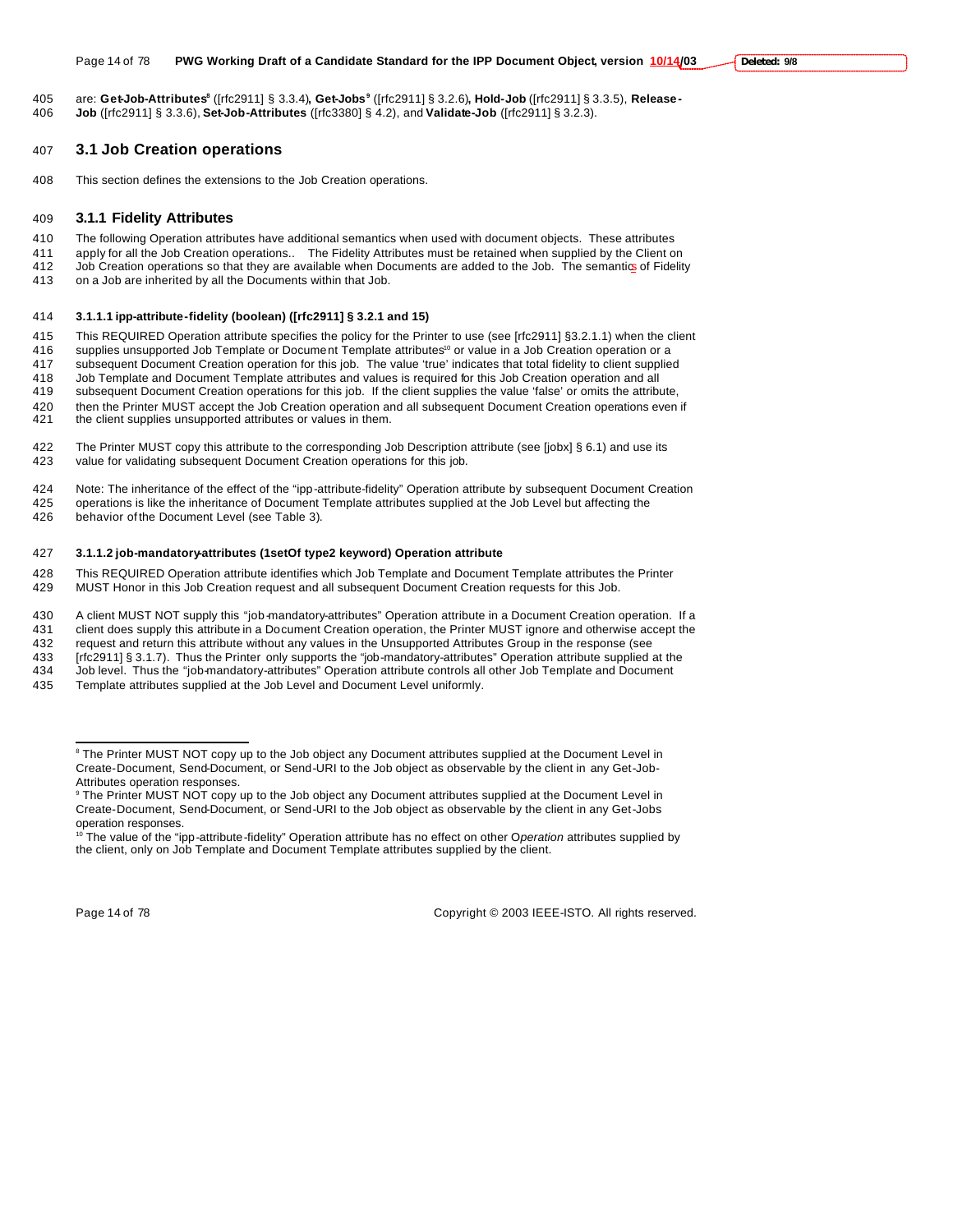### **PWG Working Draft for a Candidate Standard for the IPP Document Object 10/14/03** Page 15 of 78 |

 The Printer MUST copy this attribute to the corresponding "job -mandatory-attributes" Job Description attribute (see [jobx] § 6.3) for auditing and trouble-shooting purposes and use its value for validating subsequent Document

- Creation operations for this job.
- Note: The inheritance of the effect of the "job-mandatory-attributes" Operation attribute by subsequent Document
- Creation operations is like the inheritance of Document Template attributes supplied at the Job Level but affecting the behavior of the Document Level (see Table 3 ).

# **3.1.2 Create-Job ([rfc2911] § 3.2.4)**

443 This REQUIRED<sup>11</sup> operation creates the Job object with all of the mixture of Job and Document attributes supplied in

- the Create-Job operation. All Operation attributes supplied affect the Job as a whole. The client supplies Job
- Template attributes [rfc2911] that are a mixture of Job and Document attributes supplied together in the Job attribute
- 446 group in the request <sup>12</sup>. For example, Job Template attributes such as "job-priority" and "job-hold-until" are Job 447 attributes that affect the Job as a whole. On the other hand, Job Template attributes such as "media" and "number-
- up" are Document attributes that the client is supplying as defaults for the Document objects. The Document objects
- that are subsequently created for the specified Job are said to inherit the Document attributes from the Job object,
- unless the Document Creation operation supplies a corresponding Document Template attribute. However, the
- Printer MUST NOT copy any Job Level attributes to the Document object as observable by a client in any Get-
- Documents or Get-Document-Attributes operation responses.

# **3.1.3 Print-Job ([rfc2911] § 3.2.1)**

 This REQUIRED operation creates one Document object as a side effect of the Print-Job operation in addition to creating the Job object. The Printer MUST copy all of the supported Operation attributes supplied by the client to the corresponding Job Description or Document Description attributes as indicated in Table 8. For example, the Printer copies the "job-name" and "attributes-charset" operation attributes to the corresponding Job Description attributes, while copying the "document-format" and "document-charset" Operation attributes to the corresponding Document Description attributes. The Printer MUST copy the supported Job Template attributes supplied by the client to the Job object and MUST NOT copy them down to the Document object. In other words, the Document object created by Print-Job has an empty group of Document (and Job) Template attributes. Any Job Template attributes supplied that affect Documents have effect on the Document object because the Document object inherits them from the Job object.

The Printer MUST populate the single Document object's "document-state", "document-state-reasons", and

- "document-number" Document Description attributes with appropriate values. Thus a Get-Job-Attributes operation 466 returns the same attributes for a Job created with Print-Job as a Printer that doesn't support the Document object. However, a Get-Documents or Get-Document-Attributes for a Job created by Print-Job will return no Document Templates attributes (since the client can't submit any with Print-Job), but will return the populated Document
- Description attributes, such as "document -format", supplied by the client.

Note: Using Get-Job-Attributes and Get-Document-Attributes, a Job created by Print-Job will be indistinguishable to

- a client from a Job created with Create-Job and Send-Document with no Document Template attributes supplied.
- Also an old client performing just a Get-Job-Attributes will see the same results from (1) an old Printer that accepted the Print-Job, (2) a new Printer that accepted the Print-Job, and (3) a new Printer that accepted the Create-Job and
- Send -Document (with no Document Template attributes supplied). However, if a new client supplies Document
- Template attributes on the Send-Document, instead of the same attributes as Job Template attributes on the Create-
	- <sup>11</sup> In [rfc2911] the Create-Job operation is OPTIONAL for a Printer to support.

<sup>12</sup> In the PWG Semantic Model, attributes are classified as Job Processing versus Document Processing in their definition. The client supplies them in separate Job Processing or Document Processing groups in the Job Creation operation. Such Document Processing attributes are defaults for subsequent Document Creation operations for that Job.

Copyright © 2003 IEEE-ISTO. All rights reserved. Page 15 of 78

**Deleted:** such **Deleted:** such

**Deleted:** down

**Deleted: 9/8**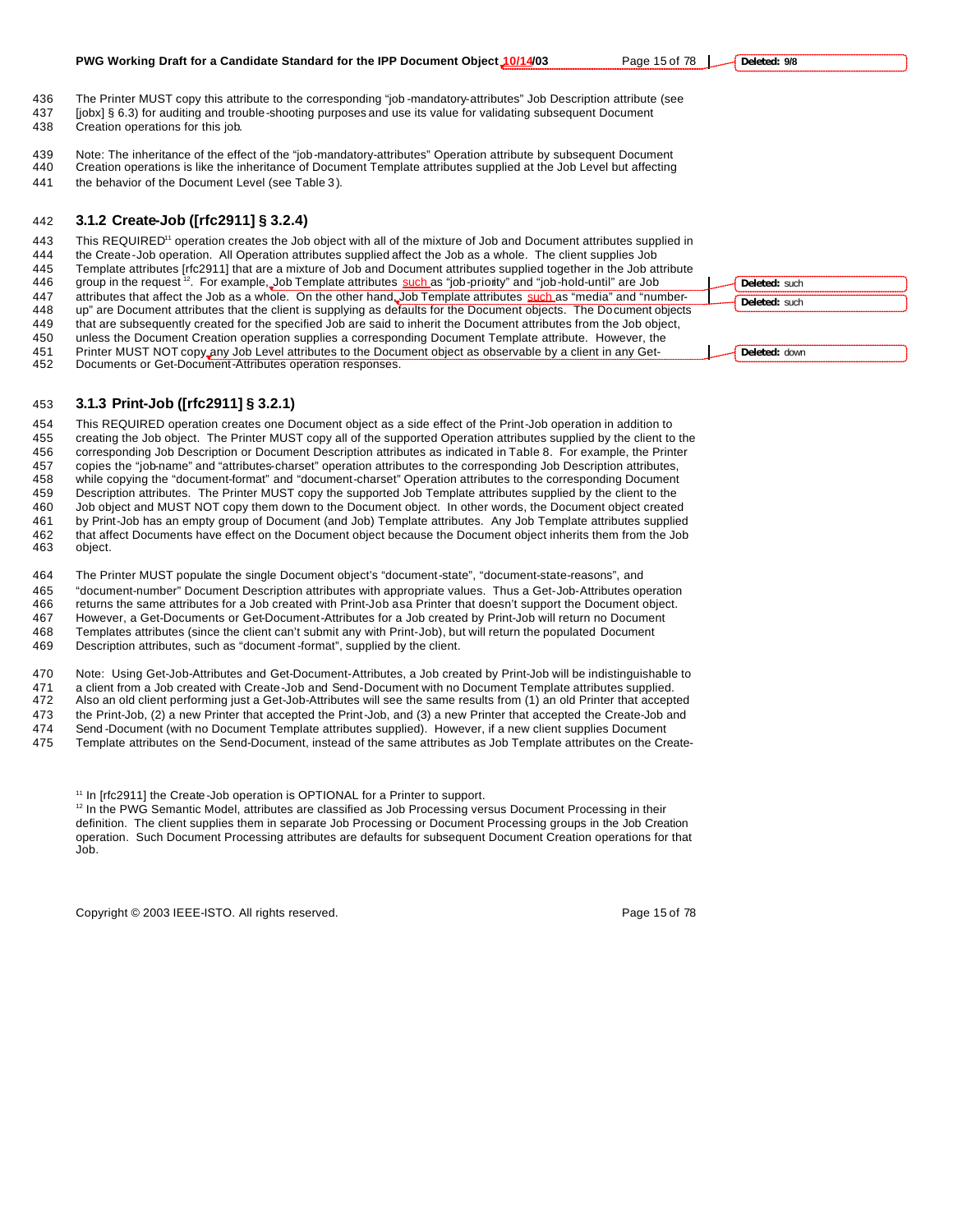Job, then an old client will not see any of the Document Template attributes when it performs the Get-Job-Attributes operation (since the Printer does not "copy up" Document Template attributes to the Job Level).

### **3.1.4 Print-URI ([rfc2911] § 3.2.2)**

This OPTIONAL operation creates one Document object as a side effect of the Print-URI operation in addition to

- creating the Job object. The Printer MUST copy all of the supported Operation attributes supplied by the client and the Job Template attributes as indicated for Print-Job in section 3.1.3 . In addition the Printer MUST copy the "document-uri" Operation attribute to the corresponding Document Description attribute.
- Note: Using Get-Job-Attributes and Get-Document-Attributes, a Job created by Print-URI will be indistinguishable to a client from a Job created with Create-Job and Send-URI with no Document Template attributes supplied.

# **3.2 Validate-Job ([rfc2911] § 3.2.4)**

 This REQUIRED operation is similar to the Print-Job operation ([rfc2911] § 3.2.1 and [this spec] § 3.1.3) except that a client supplies no document data and the Printer allocates no resources (i.e., it creates neither a new Job object nor a Document object). This operation is used only to verify attributes supplied by the client in the Validate -Job request against the capabilities of a Printer object. By using the Validate-Job operation a client can validate that an identical Print-Job operation (with the document data) would be accepted. A client can also use the Validate-Job operation to validate that an identical Send-Document operation (with the document data) would be accepted. Such a client MAY either:

- (1) perform all of the Validate-Job operations for each of the documents before doing the Create-Job in order to validate all documents before creating the Job and transmitting any document data OR
- (2) perform a Create-Job and then a Validate-Job before each Send-Document (or Send-URI) operation.

 There are certain configurations and implementations where the above validation will not completely validate a multi - document job with differing Document Template attributes for the same Job. Consider a Printer that is representing several dissimilar devices in which no device is a superset of the others. In such as case, the Printer MAY reject a Send -Document operation that cannot be supported in the Job because the combination of its supplied Document Template attributes cannot be supported in the same Job in combinati on with the differing Document Template attributes of the previously supplied documents. In fact, there is no way to completely validate a multi-document job which has documents with differing Document Template attributes using Validate-Job, since each Validate-Job is a separate independent operation. An administrator can avoid such a configuration by making sure that one of the devices is a superset of all of the other devices.

#### **3.3 Get-Documents Operation**

 This REQUIRED Job operation allows a client to retrieve the list of Document objects belonging to the target Job object. The client MAY also supply a list of Document attribute names and/or attribute group names. A group of Document object attributes will be returned for each Document object in the Job.

This operation is similar to the Get-Document-Attributes operation (see section 4.3), except that this Get-Documents

 operation returns attributes from all Document objects contained in the Job object, instead of from a single selected Document object in the Job object. As with the Get-Document-Attributes operation the Printer MUST only return attributes that were submitted by a client when the Document object was created by the Send-Document or Send-

URI operations and possibly modified by the Set-Document-Attributes operation (see section 4.4).

Page 16 of 78 Copyright © 2003 IEEE-ISTO. All rights reserved.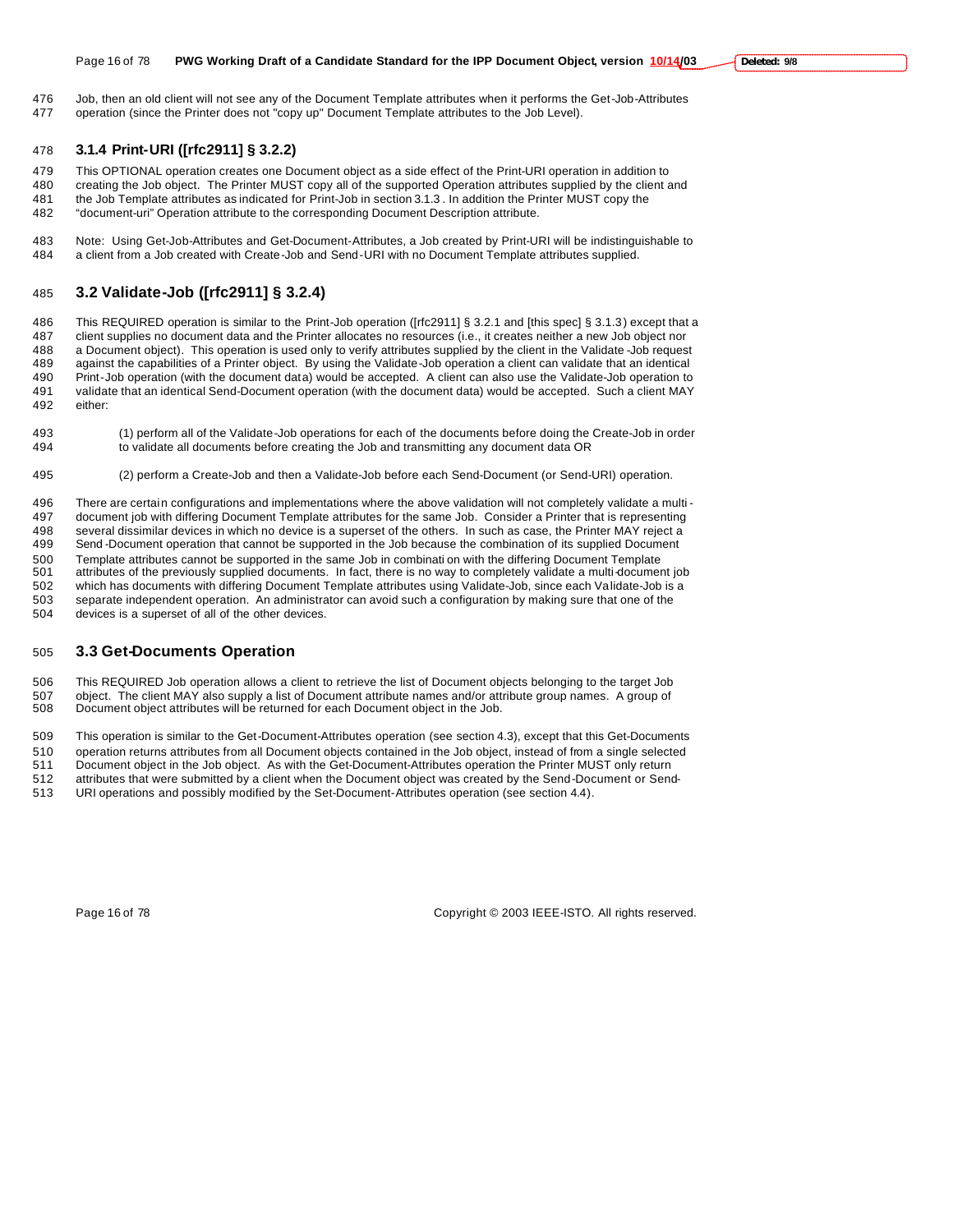#### **3.3.1 Get-Documents Request**

- The client submits the Get-Documents request to a Printer. The Get-Documents is similar to the Get-Jobs
- 516 operations (see [rfc2911] § 3.2.6) except that there are no equivalents to the "which-jobs" and "my-jobs" Operation attributes.
- The following groups of attributes are part of the Get-Documents Request:

#### **Group 1: Operation Attributes**

**Natural Language and Character Set:**

The "attributes-charset" and "attributes-natural-language" attributes as described in [rfc2911] § 3.1.4.1.

#### **Target:**

 Either (1) the "printer-uri" (uri) plus "job-id" (integer(1:MAX)) or (2) the "job-uri" (uri) Operation attribute(s) which define the target Job object for this operation as described in [rfc2911] § 3.1.5.

# **Requesting User Name:**

The "requesting-user-name" (name(MAX)) attribute SHOULD be supplied by the client as described in [rfc2911] § 8.3.

# **3.3.1.1"limit" (integer(1:MAX)):**

 The client OPTIONALLY supplies this Operation attribute. The Printer MUST support this Operation 530 attribute. It is an integer value that determines the maximum number of Documents that a client will receive<br>531 from the Printer. The limit is a "stateless limit" in that if the value supplied by the client is 'N', th from the Printer. The limit is a "stateless limit" in that if the value supplied by the client is 'N', then only the first 'N' Documents are returned in the Get-Documents Response. There is no mechanism to allow for the next 'M' Documents after the first 'N' Documents. If the client does not supply the "limit" attribute, the Printer responds with all Documents in the Job.

#### **3.3.1.2"requested-attributes" (1setOf type2 keyword):**

- The client OPTIONALLY supplies this attribute. The Printer MUST support this attribute. It is a set of Document attribute names and/or attribute groups names in whose values the requester is interested. This set of attributes is returned for each Document object that is returned. The allowed attribute group names are the same as those defined in the Get-Document -Attributes operation in section 4.3.
- If the client does not supply this attribute, the Printer MUST respond as if the client had supplied this attribute with the single value:
- 'document-number' (see section 9.1.23)

### **3.3.2 Get-Documents Response**

- The Printer returns all of the Document objects up to the number specified by the "limit" attribute that match the criteria as defined by the attribute values supplied by the client in the request. If the client requests any Document attributes at all, there is a set of Document Object Attributes returned for each Document object.
- It is not an error for the Printer to return 0 Documents. If the response returns 0 Documents because there are no
- Documents in the Job, then the status code for 0 Documents MUST be 'successful-ok'.

Copyright © 2003 IEEE-ISTO. All rights reserved. Page 17 of 78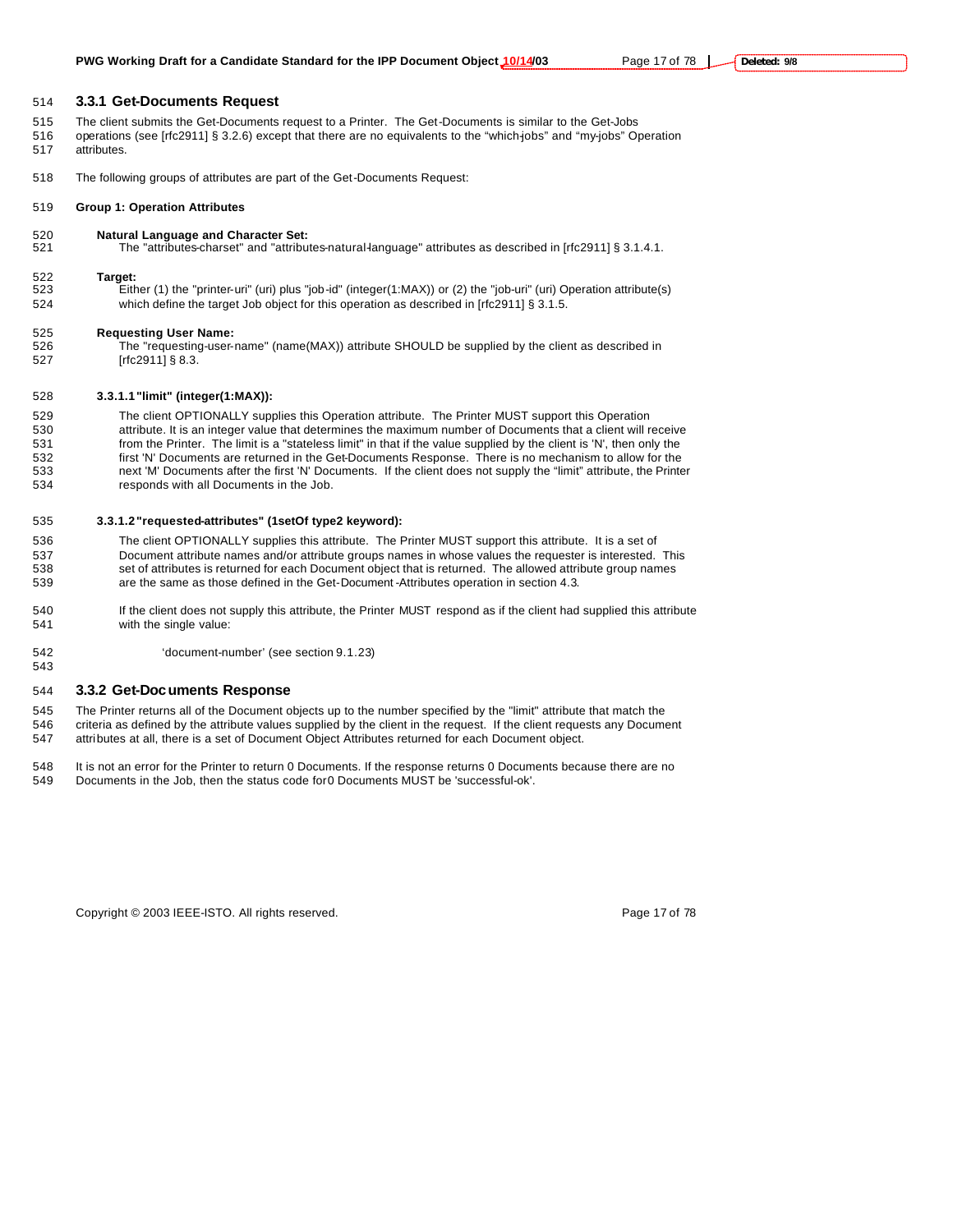#### **Group 1: Operation Attributes**

#### **Status Message:**

552 In addition to the REQUIRED status code returned in every response, the response OPTIONALLY includes a "status-message" (text(255)) and/or a "detailed-status-messages" (text(MAX)) Operation attribute as described in [rfc2911] § 13 and 3.1.6.

#### **Natural Language and Character Set:**

The "attributes-charset" and "attributes-natural-language" attributes as described in [rfc2911] § 3.1.4.2.

#### **Group 2: Unsupported Attributes**

See [rfc2 911] § 3.1.7 for details on returning Unsupported Attributes.

 The response MAY contain or MAY omit the "requested-attributes" Operation attribute with any supplied values (attribute keywords) that were requested by the client but are not supported by the Printer. If the Printer does return unsupported attributes referenced in the "requested-attributes" Operation attribute and 562 that attribute included group names, such as 'all', the unsupported attributes MUST NOT include attributes 563 described in the standard but not supported by the implementation.

#### **Groups 3 to N: Document Object Attributes**

565 The Printer responds with one set of Document Template attributes (see the D column in Table 10) and<br>566 Document Description attributes (see the Doc column in Table 11) for each returned Document object a Document Description attributes (see the Doc column in Table 11) for each returned Document object as specified by the "requested-attributes" Operation attribute supplied by the client in the request. The Printer ignores (does not respond with) any requested attribute or value which is not supported or which is restricted by the security policy in force, including whether the requesting user is the user that submitted the job (job 570 originating user) or not (see [rfc2911] § 8). However, the Printer MUST respond with the 'unknown' value for any supported attribute (including all REQUIRED attributes) for which the Printer does not know the value, unless it would violate the security policy. See the description of the "out-of-band" values in the beginning of [rfc2911] § 4.1.

574 The Printer MUST return the Groups for the requested Job in order of increasing "document-number" Document Description attribute value.

# **3.4 Cancel-Job** ([rfc2911] § 3.3.3)

This REQUIRED operation sets the "document-state" Document Description attribute to 'canceled' and the

- "document-state-reasons" Document Description attribute with 'canceled-by-user' or 'canceled-by-operator' for *all* Document objects in the identified Job that have not yet reached a terminal state ('completed', 'canceled', or 'aborted').
- 

# **3.5 Send-Document** ([rfc2911] § 3.3.1)

 This REQUIRED Job operation is a Document Creation operation that has been extended to accept a new Document Attributes group (Group 4) that the client can supply (see section 4.1 for the extension semantics).

# **3.6 Send-URI** ([rfc2911] § 3.3.2)

 This OPTIONAL Job operation is a Document Creation operation that has been extended to accept a new Document Attributes group (Group 4) that the client can supply (see section 4.2 for the extension semantics).

Page 18 of 78 Copyright © 2003 IEEE-ISTO. All rights reserved.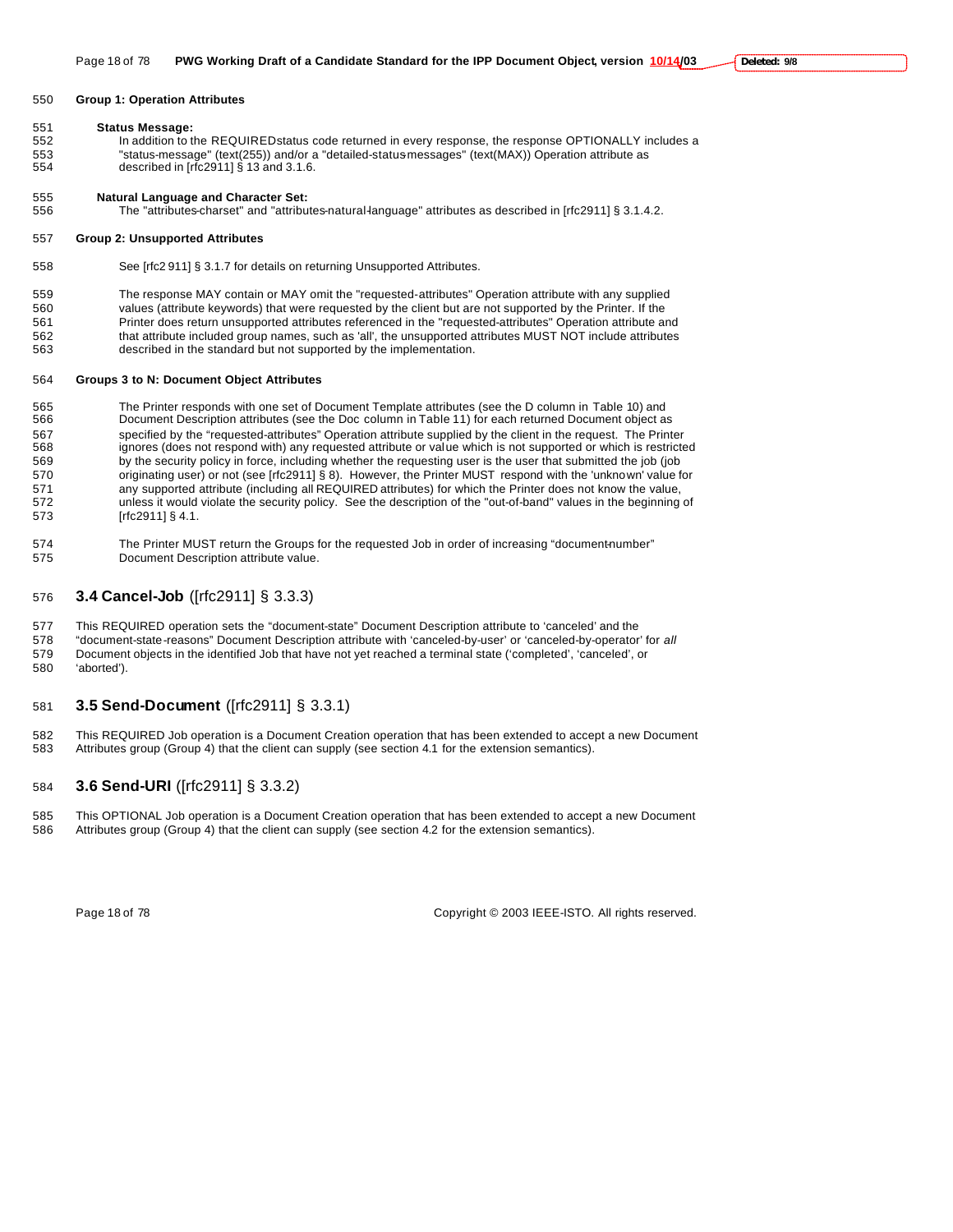# **3.7 Hold-Job** ([rfc2911] § 3.3.5)

588 This OPTIONAL operation moves the job to the 'pending-held' state, and sets the Job's "job-state-reasons" Job<br>589 Description attribute as described in Irfc29111 § 3.3.5. The values of the Documents' "document-state-re Description attribute as described in [rfc2911] § 3.3.5. The values of the Documents' "document-state-reasons" Document Description attributes MUST NOT be affected by this operation.

# **3.8 Release-Job** ([rfc2911] § 3.3.6)

 This OPTIONAL operation moves the job out of the 'pending-held' state, if there are no other "job-state-reasons" to hold the job as described in [rfc2911] § 3.3.6. The values of the Documents' "document-state-reasons" Document Description attributes MUST NOT be affected by this operation.

# **3.9 Restart-Job** ([rfc2911] § 3.3.7)

 This OPTIONAL operation starts the Job over again by processing *all* Documents in the Job as described in [rfc2911] 597 § 3.3.7, including Documents that have been canceled by a previous Cancel-Document operation (see section 4.5).<br>598 Therefore, the Printer removes any 'canceled-by-xxx' values from any of the "document-state-reasons" a Therefore, the Printer removes any 'canceled-by-*xxx*' values from any of the "document-state-reasons" attributes and the Job's "job -state-reasons" attribute so that any canceled Documents are reprocessed along with the other Documents.

# **3.10 Reprocess-Job** ([adm-ops] § 4.1)

 This OPTIONAL operation processes the Job again by processing *all* Documents in the Job, including ones that have been canceled by a previous Cancel-Document operation. Therefore, the Printer removes any 'canceled-by-xxx' 604 values from any of the "document-state-reasons" attributes and the Job's "job-state-reasons" attribute so that any<br>605 canceled Documents are reprocessed along with the other Documents. canceled Documents are reprocessed along with the other Documents.

# **4 Document Operations**

This section defines the Document Creation and Document operations. The Document object semantics are as

parallel to the Job object semantics as possible. Therefore, most of the Job operations have analogous Document

operations as shown in Table 17 in section "Appendix A: Document operations compared to Job operations".

 Operations that can apply only to an entire job have no analogous document operation as indicated. This extension adds 5 new Document operations that operate on the Document object once it is created by either of th e existing four

operations: Send-Document, Send-URI operations, Print-Job and Print-URI.

 Note: By Document object, this specification means the object once it becomes a contained part of a Job object, not before or after. So in this specification a Document object does not represent data in a repository.

 The signatures of the operation requests that create Document objects are very similar as shown in Table 4 . The entries in the table show what a client MUST, MAY, or MUST NOT supply in the indicated operation requests.

#### **Table 4 - Client-supplied Document Creation and Validation Request Signatures**

|                                 | Send-Document | Send-URII   | Print-Job              | Print-URI         |
|---------------------------------|---------------|-------------|------------------------|-------------------|
| Target                          | MUST be Job   | MUST be Job | <b>MUST be Printer</b> | MUST be Printer I |
| "document-uri"                  | MUST NOT      | MUST        | <b>MUST NOT</b>        | MUST              |
| Document Template<br>attributes | MAY           | MAY         | MAY                    | MAY               |

Copyright © 2003 IEEE-ISTO. All rights reserved. Page 19 of 78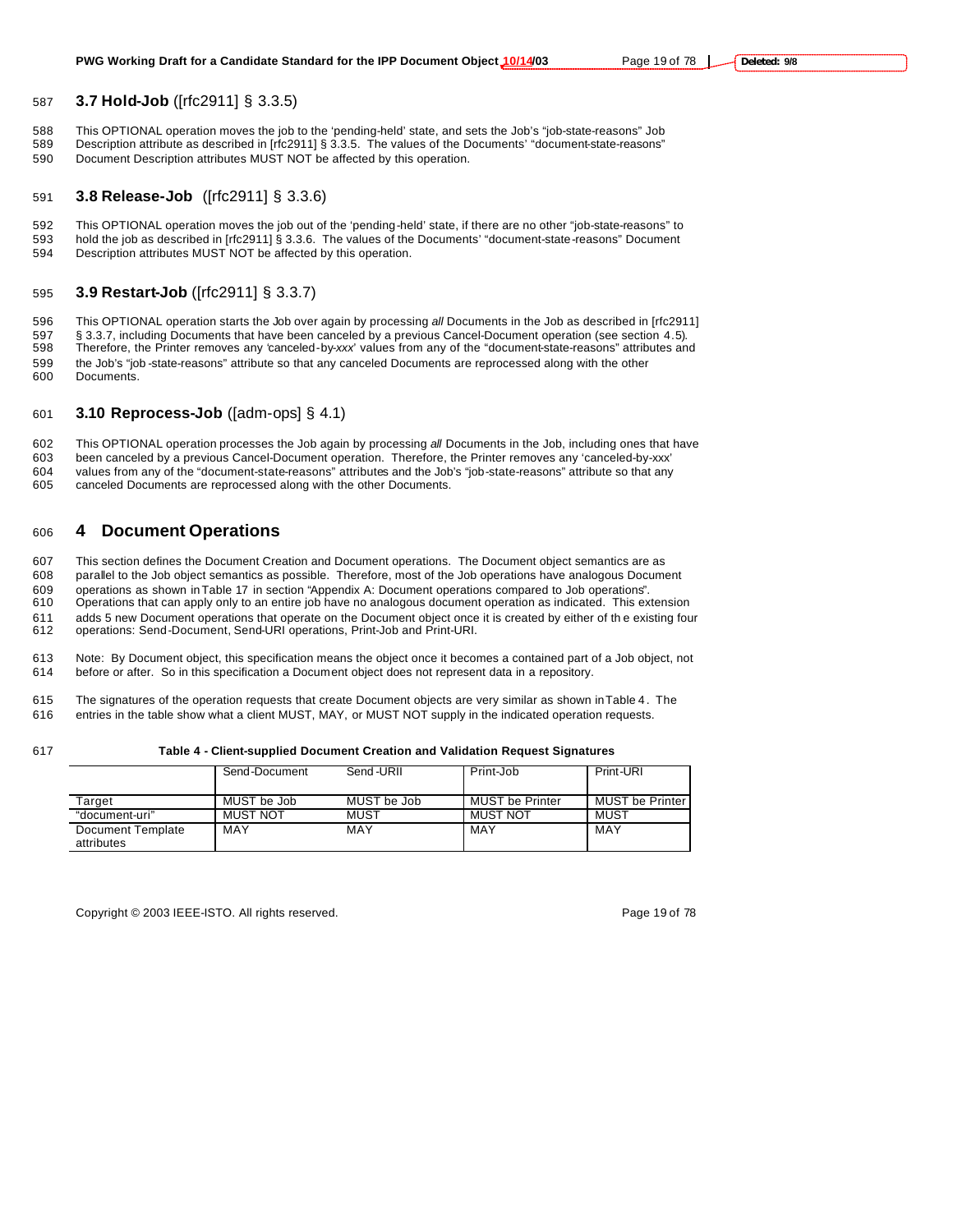| Page 20 of 78 | PWG Working Draft of a Candidate Standard for the IPP Document Object, version 10/14/03 De |  |  |
|---------------|--------------------------------------------------------------------------------------------|--|--|
|---------------|--------------------------------------------------------------------------------------------|--|--|

| Data | יי<br>– MU∟ | <b>NOT</b><br>MUS <sup>-</sup> | MUS <sup>.</sup> | --<br>- NG<br>- 13.71 L |
|------|-------------|--------------------------------|------------------|-------------------------|
| 618  |             |                                |                  |                         |

# 619 The entries in Table 5 show what a Printer MUST or MAY support and return in the indicated operations responses.

# 620 **Table 5 - Printer-returned Document Creation and Validation Response Signatures**

|                               | Create-Job      | Send-Document | Send-URI     | Print-Job    | Print-URI    |
|-------------------------------|-----------------|---------------|--------------|--------------|--------------|
|                               |                 |               |              |              |              |
| Status code/message           | <b>MUST</b>     | MUST          | MUST         | MUST         | <b>MUST</b>  |
| <b>Unsupported Attributes</b> | MUST, if any    | MUST, if any  | MUST, if any | MUST, if any | MUST, if any |
| Job status attributes         | <b>MUST</b>     | <b>MUST</b>   | <b>MUST</b>  | <b>MUST</b>  | <b>MUST</b>  |
| Document status attributes:   |                 |               |              |              |              |
| "document-number"             | <b>MUST NOT</b> | <b>MUST</b>   | <b>MUST</b>  | MAY          | MAY          |
| "document-state"              | <b>MUST NOT</b> | <b>MUST</b>   | <b>MUST</b>  | MAY          | <b>MAY</b>   |
| "document-state-<br>reasons"  | <b>MUST NOT</b> | <b>MUST</b>   | <b>MUST</b>  | <b>MAY</b>   | <b>MAY</b>   |
| "document-state-<br>message"  | <b>MUST NOT</b> | MAY           | MAY          | MAY          | MAY          |

621

# 622 **4.1 Send-Document ([rfc2911] § 3.3.1) extension**

623 This REQUIRED<sup>13</sup> Document Creation operation allows a client to submit multiple documents in a single Job by making a Send-Document request for each Document. In this specification, the Send-Document creates a Document object ([rfc2911] did not have a Document object). A Printer MUST support this operation with the semantics specified in [rfc2911] and with the extension defined in this specification, since this specification

627 REQUIRES the Printer to support multiple document jobs.

628 See [rfc2911] § 3.3.1 for the semantics of the Send-Document operation not reproduced here.

629 *Access Rights:* The authenticated user (see [rfc2911] § 8.3) performing this operation must either be the job owner

630 (as determined in the Create-Job operation) or an operator or administrator of the Printer (see [rfc2911] § 1 and 8.5).

631 Otherwise, the Printer MUST reject the operation and return: 'client-error-forbidden', 'client-error-not-authenticated', 632 or 'client-error-not-authorized' as appropriate.

# 633 **4.1.1 Send-Document Request**

634 The following attribute sets are part of the Send-Document Request:

# 635 **Group 1: Operation Attributes (as in [rfc2911])**

636 As specified in [rfc2911] § 3.3.1 Send-Document request, plus any extensions indicated in Table 8. For 637 example, "compression", "document-format", and "document-name".

# 638 **Group 2: Document Template Attributes (new - not in [rfc2911])**

639 The client OPTIONALLY supplies a set of Document Template attributes as listed in Table 10 . For example, 640 "media" and "number-up". If the client is not supplying any Document Template attributes in the request, the

<sup>13</sup> This specification REQUIRES the Printer to support the Send-Document operation while [rfc2911] did not. This difference is because this specification REQUIRES the Printer to support multiple document jobs, while [rfc2911] did not.

Page 20 of 78 Copyright © 2003 IEEE-ISTO. All rights reserved.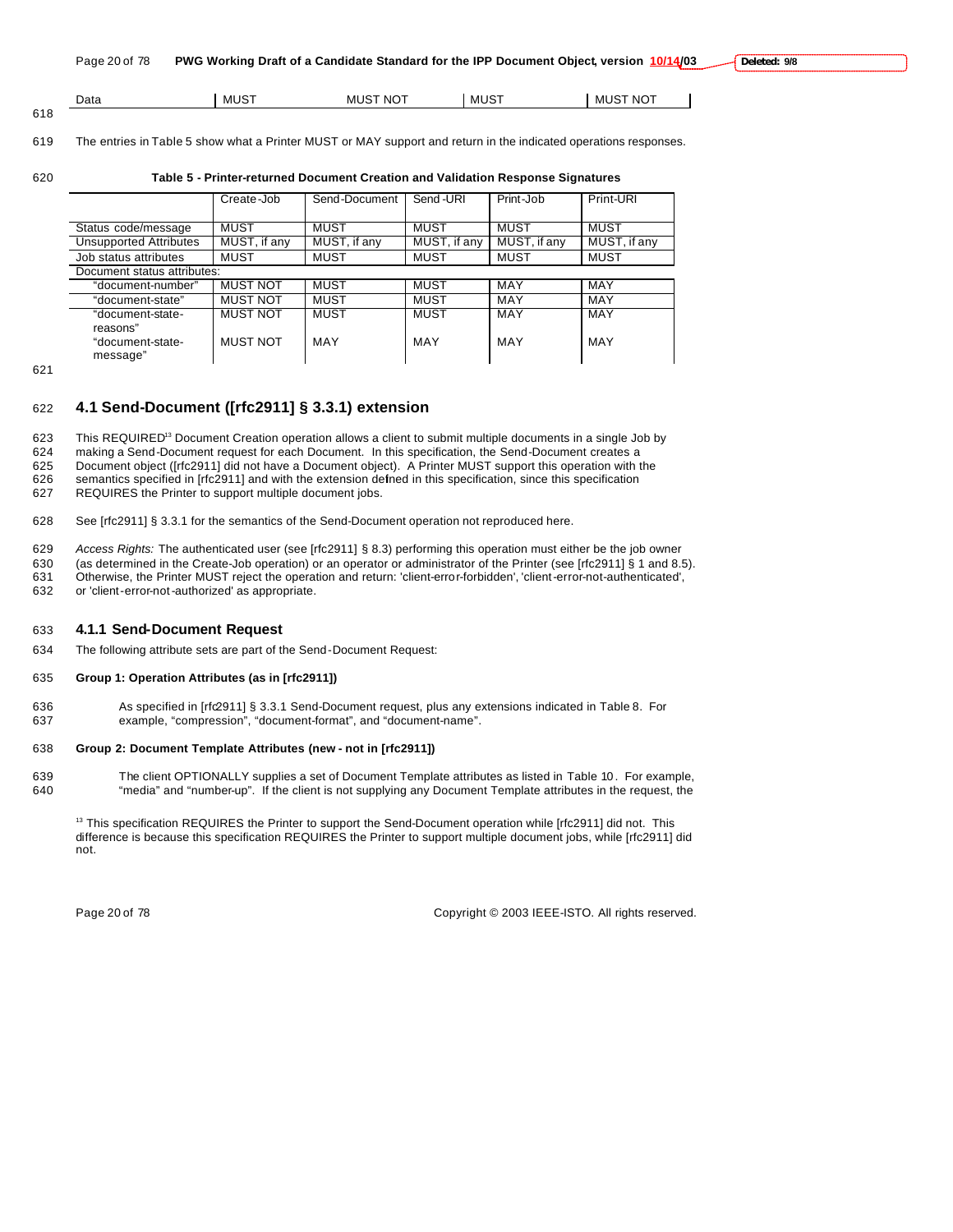#### **Group 3: Document Content (as in [rfc2911] Group 2)**

 The client MUST supply the document data in-line to be processed for this Document if the "last-document" flag is set to 'false' or omitted. However, since a client might not know that the previous Document Creation operation that the client had supplied (a Send-Document or a Send-URI operation) was the last document (i.e., the client had supplied the "last-document" attribute with a 'false' value), the client MUST use a Send- Document request with no document data where the "last -document" flag is set to 'true' (see [rfc2911] § 3.3.1). For this Send-Document case with no data, the Print er MUST NOT increment the value of the Job object's "number-of-documents" attribute, since no Document object was added to the job. In addition, it is not an error for a client to submit a job with no actual document data, i.e., only a single Create-Job a nd 652 Send -Document request with a "last-document" Operation attribute set to 'true' with no document data; it is an empty job that is scheduled and scheduled and processed normally.

#### **4.1.2 Send-Document Response**

The following sets of attributes are part of the Send-Document Response:

#### **Group 1: Operation Attributes (as in [rfc2911] Group 1)**

#### **Status Message:**

658 In addition to the REQUIRED status code returned in every response, the response OPTIONALLY includes a<br>659 Status-message" (text(255)) and/or a "detailed-status messages" (text(MAX)) Operation attribute as "status-message" (text(255)) and/or a "detailed-status-messages" (text(MAX)) Operation attribute as described in [rfc2911] § 13 and 3.1.6.

#### **Natural Language and Character Set:**

The "attributes-charset" and "attributes-natural-language" attributes as described in [rfc2911] § 3.1.4.2.

# **Group 2: Unsupported Attributes (as in [rfc2911] Group 2)**

See [rfc2911] § 3.1.7 for details on returning Unsupported Attributes.

#### **Group 3: Job Object Attributes (as in [rfc2911] Group 3)**

 The Printer MUST return the same set of Job status attributes as for the Print-Job response as specified in [rfc2911] § 3.2.1.2.

#### **Group 4: Document Object Attributes (new)**

The following Document Description attributes are defined for this Group:

#### **4.1.2.1 document-number (integer(1:MAX))**

 The Printer MUST return the document number of this Document object that was assigned by the Printer starting with 1 for each Job (see section 9.1.23).

#### **4.1.2.2 document-state (type1 enum)**

The Printer MUST return the state of this Document object (see section 9.1.25).

Copyright © 2003 IEEE-ISTO. All rights reserved. Page 21 of 78

**Deleted:** it is only an empty job which is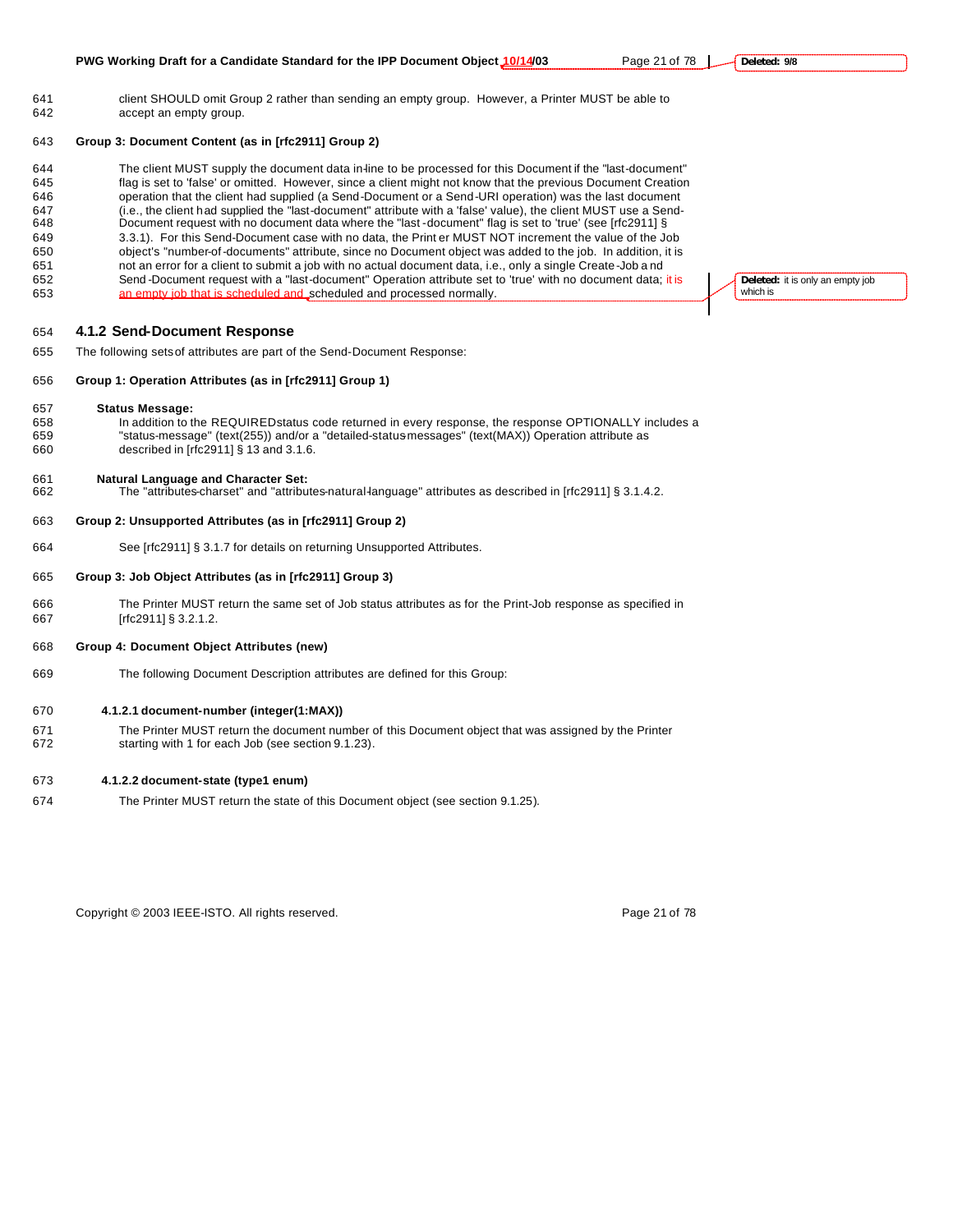#### **4.1.2.3 document-state-reasons (1setOf type2 keyword)**

The Printer MUST return the associated state reasons for this Document (see section 9.1.27).

#### **4.1.2.4 document-state-message (text(MAX))**

 The Printer MAY return the localized description of the "document-state" and "document-state-reasons" values for this Document (see section 9.1.26).

# **4.2 Send-URI ([rfc2911] § 3.3.2) extension**

 This OPTIONAL Document Creation operation has the same request and response semantics as the Send- Document operation (see section 4.1) except that a client MUST supply a URI reference ("document-uri" Operation attribute) rather than the document data itself. If a Printer supports this operation, clients can use either this operation or the Send-Document operation to add new Document objects to an existing multi -document Job object. However, if a client needs to indicate that the previous Send -URI or Send -Document was the last document, the client MUST use the Send-Document operation (see section 4.1) with no document data and the "last-document" flag set to 'true' as specified in [rfc2911] § 3.3.2 (rather than using a Send-URI operation with no "document-uri" Operation attribute).

If a Printer supports this operation, it MUST also support the Print-URI operation (see [rfc2911] § 3.2.2).

 The Printer MUST validate the syntax and URI scheme of the supplied URI before returning a response, just as in the Print-URI operation. The IPP Printer MAY validate the accessibility of the document as part of the operation or subsequently (see [rfc2911] § 3.2.2).

# **4.3 Get-Document-Attributes**

 This REQUIRED Document operation allows a client to request the values of selected attributes of a Document object. This operation is almost identical to the Get-Job-Attributes operation (see [rfc2911] § 3.3.4). The only differences are that the operation is directed at a Document object rather than a Job object and the returned attribute group is a set of Document object attributes rather than a set of Job object attributes.

698 The Printer MUST return the Document Description attributes that a client supplied in the Document Creation<br>699 operation (Print-Job, Print-URL Send-Document or Send-URI) as Operation attributes (see the P.I/PU and SD operation (Print-Job, Print-URI, Send-Document or Send-URI) as Operation attributes (see the PJ/PU and SD/SU columns in Table 8 and the Doc column in Table 11), any Document Template attributes supplied by Send-Document or Send-URI operations (see the D column in Table 10), plus any additional Document Description attributes that the Printer has generated, such as "document-state" (see the Doc column in Table 11). The Printer MUST NOT return any Job Level attributes that the Document object inherits and MUST NOT factor out common Document object attributes and return them as Job object attributes. Thus Get-Document-Attributes returns to clients only the attributes that clients submitted in Document Creation operations, plus the additional Document Description attributes that the Printer sets.

 The client MAY display to the user any Document attributes inherited from the Job object. However, such a client MUST query both the Job object using Get-Job-Attributes and the Document object using Get-Document-Attributes in order to be able to merge the inherited attributes with the explicitly-supplied Document attributes. Furthermore, the client MAY factor out common explicitly-supplied Document object attributes and display them once as Job object attributes, instead of with each Document object. However, any such regularization of the display for users is the policy of the client and is outside the scope of this client-Printer protocol specification. Note: to specify any such regularization or canonicalization policy in the Printer response would have been impossible to agree to.

For Document objects, the possible names of attribute groups are:

Page 22 of 78 Copyright © 2003 IEEE-ISTO. All rights reserved.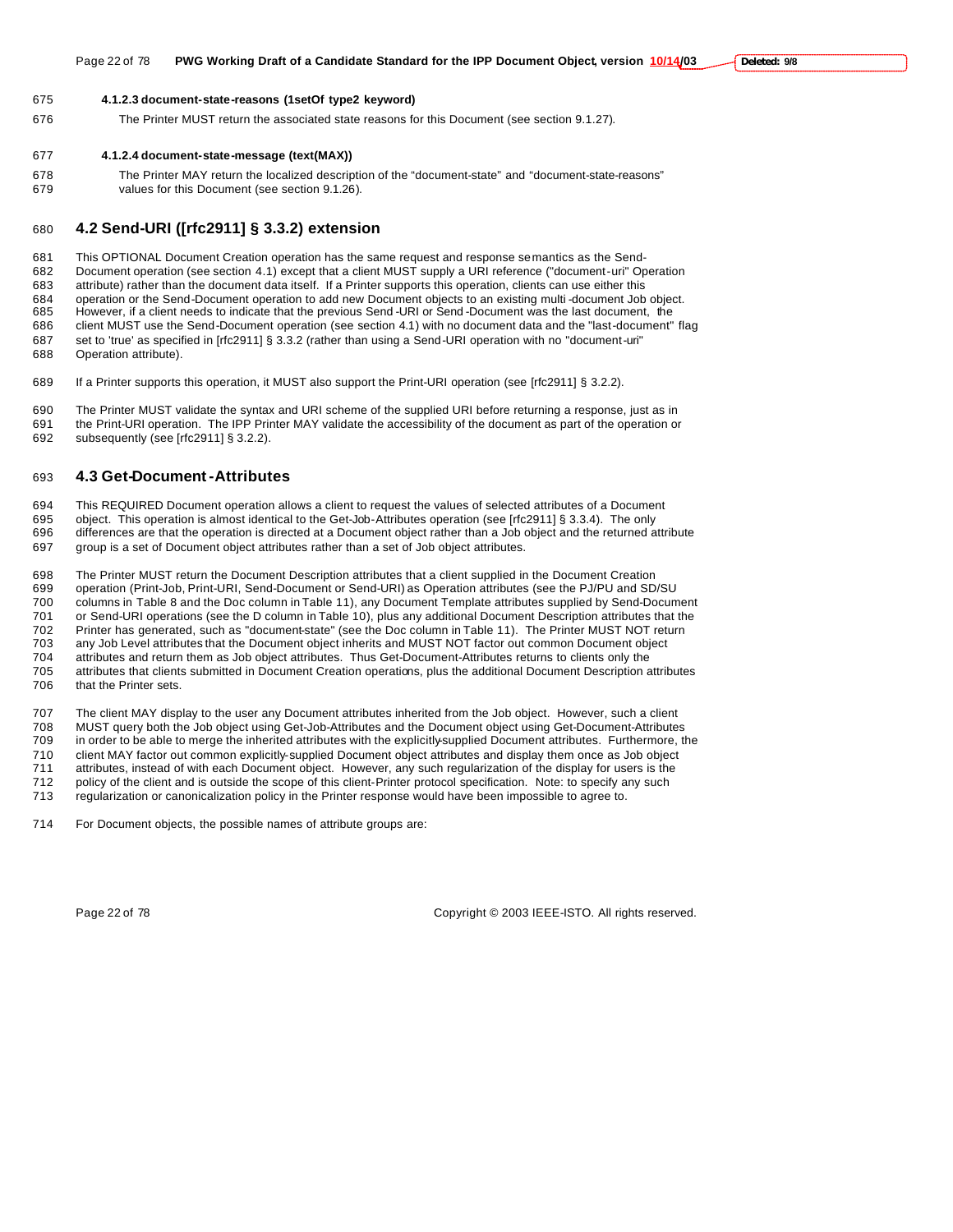- 715 'document-template': the subset of the Document Template attributes (the "D" column in Table 10) that the implementation supports for Document objects.
- 'document-description': the subset of the Document Description attributes specified in the "Doc" column of Table 11 that the implementation supports for Document objects.
- 719 'all': the special group 'all' that includes all attributes that the implementation supports for Document objects.

 Since a client MAY request specific attributes or named groups, there is a potential that there is some overlap. For 721 example, if a client requests, 'document-name' and 'document-description', the client is actually requesting the<br>722 "document-name" attribute once by naming it explicitly, and once by inclusion in the 'document-descri "document-name" attribute once by naming it explicitly, and once by inclusion in the 'document-description' group. In such cases, the Printer MAY return the attribute only once in the response even if it is requested multiple times. The client SHOULD NOT request the same attribute in multiple ways.

725 It is NOT REQUIRED that a Document object support all attributes belonging to a group (since some attributes are OPTIONAL). However, it is REQUIRED that the Printer support all these group names for the Document object.

#### **4.3.1 Get-Document-Attributes Request**

- The following groups of attributes are part of the Get-Document-Attributes Request when the request is directed at a Document object:
- **Group 1: Operation Attributes**

# **Natural Language and Character Set:**

The "attributes-charset" and "attributes-natural-language" attributes as described in [rfc2911] § 3.1.4.1.

#### **Target:**

 The "document-number" (integer(1:MAX)) Operation attribute MUST be supplied immediately after either (1) the "printer-uri" (uri) plus "job-id" (integer(1:MAX)) or (2) the "job-uri" (uri) Operation attribute(s) which define 736 the target Document object for this operation as described in [rfc2911] § 3.1.5. If the client omits the<br>737 the "document-number" Operation attribute, the Printer MUST reject the request and return the 'client-eri "document-number" Operation attribute, the Printer MUST reject the request and return the 'client-error-bad-request' status code.

#### **Requesting User Name:**

 The "requesting-user-name" (name(MAX)) attribute SHOULD be supplied by the client as described in 741 [rfc2911] § 8.3.

### **4.3.1.1"requested-attributes" (1setOf keyword):**

 The client OPTIONALLY supplies this attribute. The Printer MUST support this attribute. It is a set of attribute names and/or attribute group names in whose values the requester is interested. If the client omits this attribute, the Printer MUST respond as if this attribute had been supplied with a value of 'all'.

# **4.3.2 Get-Document-Attributes Response**

The Printer return s the following sets of attributes as part of the Get-Document-Attributes Response:

#### **Group 1: Operation Attributes**

#### **Status Message:**

- 750 In addition to the REQUIRED status code returned in every response, the response OPTIONALLY includes a<br>751 Status-message" (text(255)) and/or a "detailed-status messages" (text(MAX)) Operation attribute as
- "status-message" (text(255)) and/or a "detailed-status-messages" (text(MAX)) Operation attribute as
- described in [rfc2911] § 13 and 3.1.6.

Copyright © 2003 IEEE-ISTO. All rights reserved. Copyright C 2003 IEEE-ISTO. All rights reserved.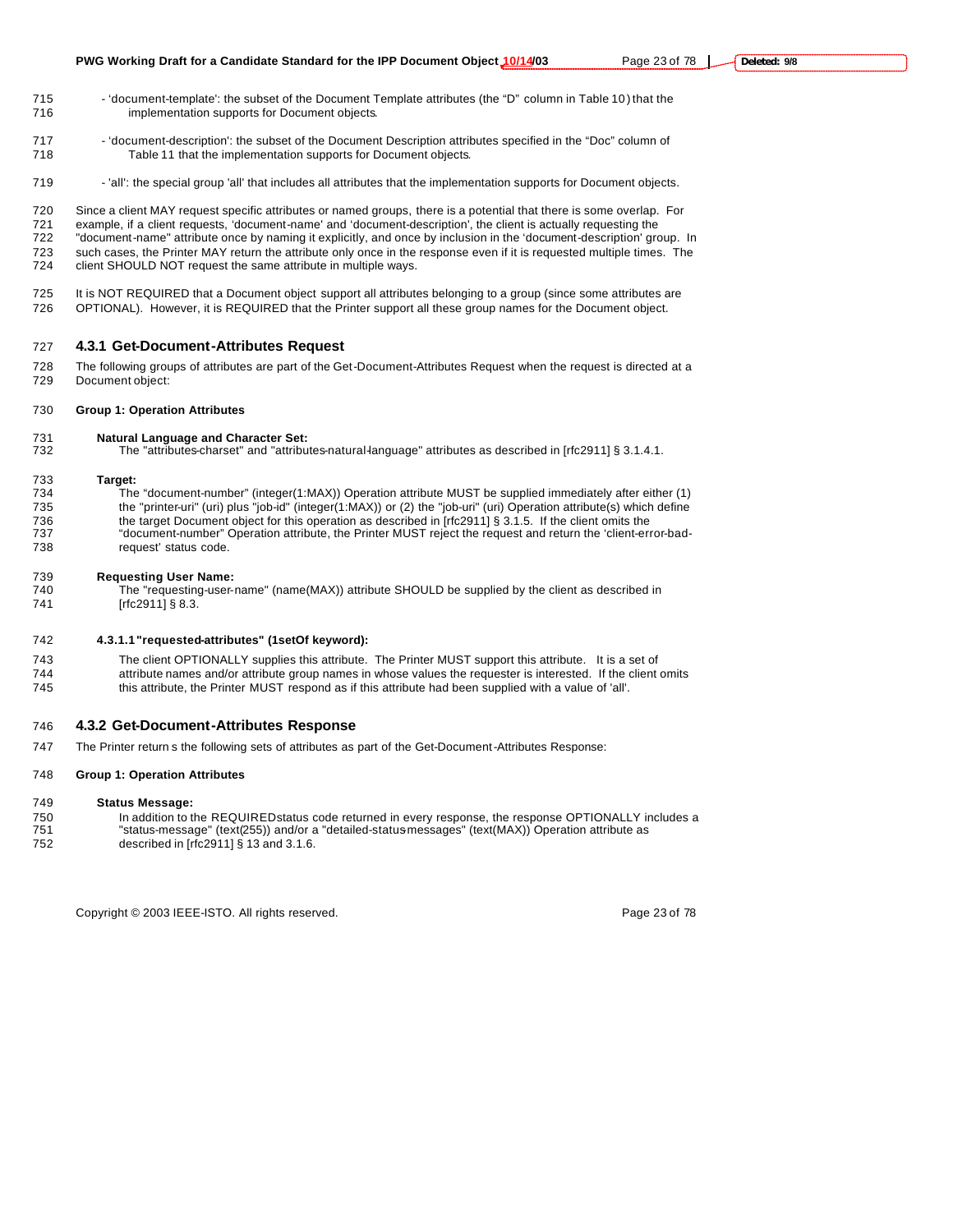**Natural Language and Character Set:**

 The "attributes-charset" and "attributes-natural-language" attributes as described in [rfc2911] § 3.1.4.2. The 755 "attributesnatural-language" MAY be the natural language of the Document object, rather than the one<br>756 compressed. requested.

#### **Group 2: Unsupported Attributes**

See [rfc2911] § 3.1.7 for details on returning Unsupported Attributes.

 The response MAY contain or MAY omit the "requested-attributes" Operation attribute with any supplied values (attribute keywords) that were requested by the client but are not supported by the Printer. If the Printer does return unsupported attributes referenced in the "requested-attributes" Operation attribute and that attribute included group names, such as 'all', the unsupported attributes MUST NOT include attributes described in the standard but not supported by the implementation.

#### **Group 3: Document Object Attributes**

765 The Printer returns the set of requested Document Template attributes (see the D column in Table 10) and<br>766 Document Description attributes (see the Doc column in Table 11) and their current values. The Printer Document Description attributes (see the Doc column in Table 11) and their current values. The Printer ignores (does not respond with) any requested attribute or value which is not supported. Furthermore, the Printer MUST NOT return Document Template attributes that were not supplied by a client in a Send- Document or Send-URI request or set by a Set-Document-Attributes request. So the response reflects what 770 was submitted. The Printer MAY omit returning attributes that are restricted by the Printer's security policy in<br>771 force, including whether the requesting user is the user that submitted the job (job originating user force, including whether the requesting user is the user that submitted the job (job originating user) or not (see [rfc2911] § 8). However, the Printer MUST respond with the 'unknown' value for any supported attribute (including all REQUIRED attributes) for which the Printer does not know the value, unless it would violate the 774 security policy. See the description of the "out-of-band" values in the beginning of [rfc2911] § 4.1.

# **4.4 Set-Document-Attributes**

 This OPTIONAL Document operation allows a client to set the values of the attributes of a Document object after the 777 Document object is submitted to the Printer. In the request, the client supplies the set of Document keyword attribute names and values that are to be set. In the response, the Printer returns success or rejects the entire request with

indications of which attribute or attributes could not be set.

 This operation is almost identical to the Set-Job-Attributes operation and follows the same rules for validation (see 781 [rfc3380] § 4.2). The only difference is that the Set-Document-Attributes operation is directed at a Document object rather than a Job object. As with the Set-Job-Attributes operation, the Set-Document-Attributes operation can add an attribute to the Target object and accept the 'delete-attributes' out-of-band value to remove an attribute from the Target object. In addition the validation is the same as the Send-Document and Send-URI operations that create Document objects, i.e., the Printer validation depends on the "xxx -supported" Printer Description attributes (see [rfc2911] § 3.1).

 If a client supplies a document attribute in a Set-Document-Attributes request that the Printer supports, and the document was originally submitted without supplying that attribute, the Printer adds the attribute to the Document object.

 If the client supplies a document attribute with the "out-of-band" value 'delete-attribute' (see [rfc3380] § 8.2), then the Printer MUST remove the attribute and all of its values from the Document object, if present. The semantic effect of the client supplying the 'delete-attribute' value in a Set-Document-Attributes operation MUST be the same as if the

attribute had not been supplied with the Document object in the Document Creation operation, i.e., the Printer applies

its default attribute or behavio r with lower precedence that the PDL (see the beginning of [rfc2911] § 4.2 and

795 [rfc2911] 3.2.1.1). Any subsequent query of the Document object using Get-Document-Attributes or Get-Documents<br>796 MUST NOT return any attribute that has been deleted using the 'delete-attribute' out-of-band value. How

MUST NOT return any attribute that has been deleted using the 'delete-attribute' out-of-band value. However, a

Page 24 of 78 Copyright © 2003 IEEE-ISTO. All rights reserved.

**Deleted:** Document object was submitted

**Deleted:** The only differences are that the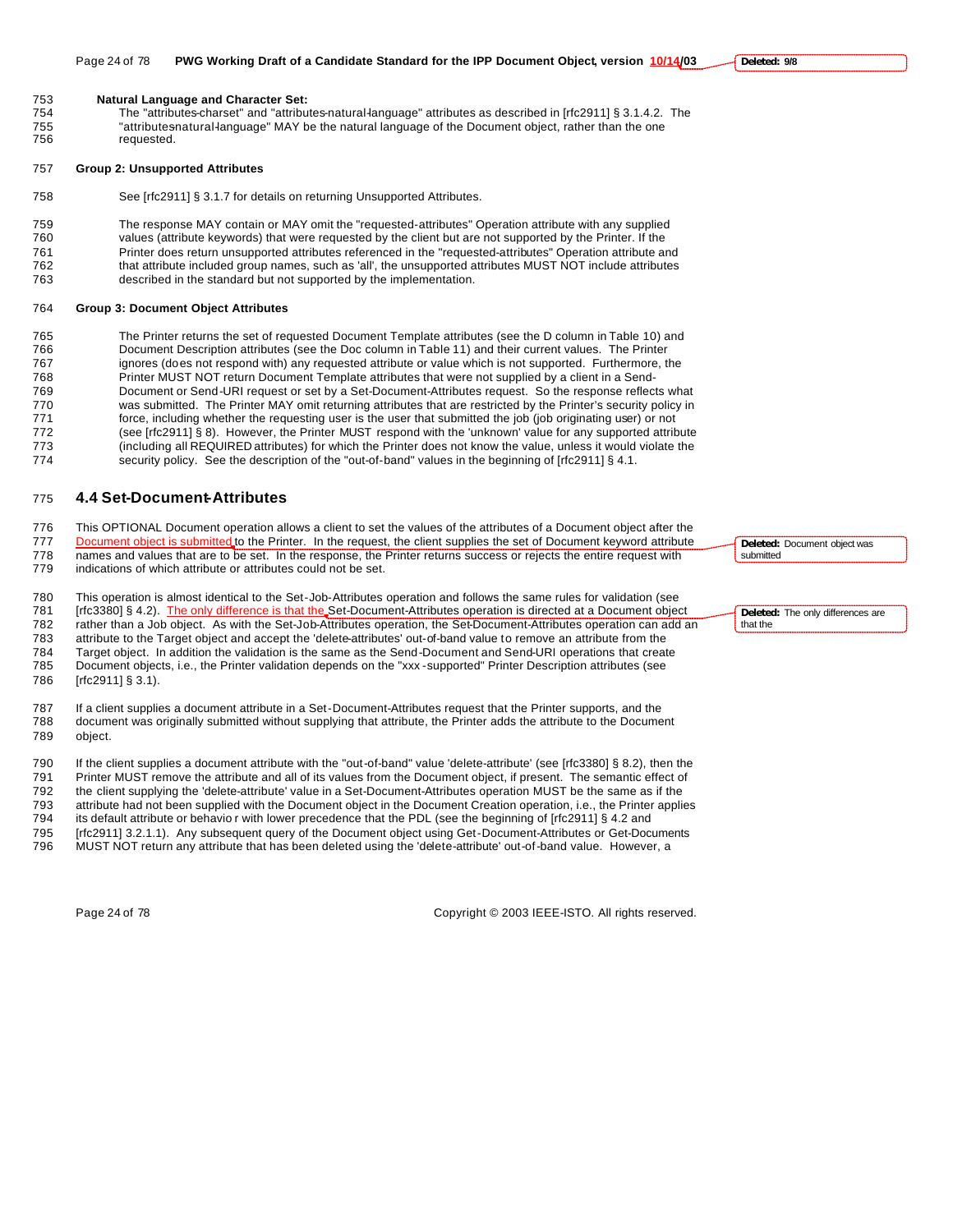- 797 client can re-establish such a deleted Document attribute with any supported value(s) using a subsequent Set-798 Document-Attributes operation.
- 799 If the client supplies an attribute in a Set-Document-Attributes request with the 'delete-attribute' value and that 800 attribute is not present on the Document object, the Printer ignores that supplied attribute in the request, does not 801 return the attribute in the Unsupported Attributes group, and returns the 'successful-ok' status code, if there are no 802 other problems with the request.

 The validation of the Set-Document-Attributes request is performed by the Printer as if the document had been 804 submitted originally with the new attribute values (and the deleted attributes removed) and with "ipp-attribute-fidelity" set to 'true', i.e., all modified Document attributes and values MUST be supported in combination with the Document attributes not modified. If such a Document Creation operation would have been accepted, then the Set-Document- Attributes MUST be accepted. If such a Document Creation operation would have been rejected, then the Set- Document-Attributes MUST be rejected and the Document MUST be unchanged. In addition, if any of the supplied attributes are not supported, are not settable, or the values are not supported, the Printer MUST reject the entire operation; the Printer MUST NOT partially set some of the supplied attributes. In other words, after the operation, all 811 the supplied attributes MUST be set or none of them MUST be set, thus making the Set-Document -Attributes an atomic operation.

813 The value of the "ipp-attribute-fidelity" and "job-mandatory-attributes" Operation attributes supplied in the original Job 814 Creation request, if any, MUST have no effect on the behavior of the Set-Document-Attributes operation, since the

815 Set-Document-Attributes request MUST behave as if "ipp-attribute-fidelity" = 'true'. In other words, the Printer MUST<br>816 reject any attempt to set a Document attribute to an unsupported value or to a value that would

reject any attempt to set a Document attribute to an unsupported value or to a value that would conflict with another 817 Document attribute value.

818 The Printer MUST accept or reject this operation when the Document's READ-ONLY "document-state" attribute has<br>819 the values shown in Table 6. The documents current state MUST affect whether the Printer accepts or reje the values shown in Table 6. The documents current state MUST affect whether the Printer accepts or rejects the request. However, the Set-Document-Attributes operation MUST NOT change the state of the Document object (since the Document is a passive object and the Document state is a subset of the Job State). For example, in the case where the operation creates a request for unavailable resources, the Job (but not the Document) transitions to a new state. Table 6 shows the allowed behaviors in each document state.

#### 824 **Table 6 - Document State Table for the Set-Document-Attributes operation**

| Current          | New              | Printer's response status code                                  |
|------------------|------------------|-----------------------------------------------------------------|
| "document-state" | "document-state" | and "action":                                                   |
|                  | (no change)      |                                                                 |
|                  |                  |                                                                 |
| 'pending'        | 'pending'        | 'successful-ok'                                                 |
| 'pending'        | 'pending'        | 'successful-ok' - needed resources are not ready (the Job MAY   |
|                  |                  | change state, but the Document MUST NOT).                       |
| 'processing'     | 'processing'     | 'successful-ok' or 'client-error-not-possible' depending on     |
|                  |                  | implementation, including the attributes being set, whether the |
|                  |                  | document has started marking media, etc.                        |
| 'completed'      | 'completed'      | 'client-error-not-possible'                                     |
| 'canceled'       | 'canceled'       | 'client-error-not-possible'                                     |
| 'aborted'        | 'aborted'        | 'client-error-not-possible'                                     |

### 825

826 This operation MUST NOT change the value of attributes not specified in the operation unless the definition of the

827 attribute explicitly specifies such side effects. In general, Document attribute definitions that are settable will not 828 define side effects on other attributes that are settable, only si de effects on READ-ONLY attributes, if any.

Copyright © 2003 IEEE-ISTO. All rights reserved. Copyright C 2003 IEEE-ISTO. All rights reserved.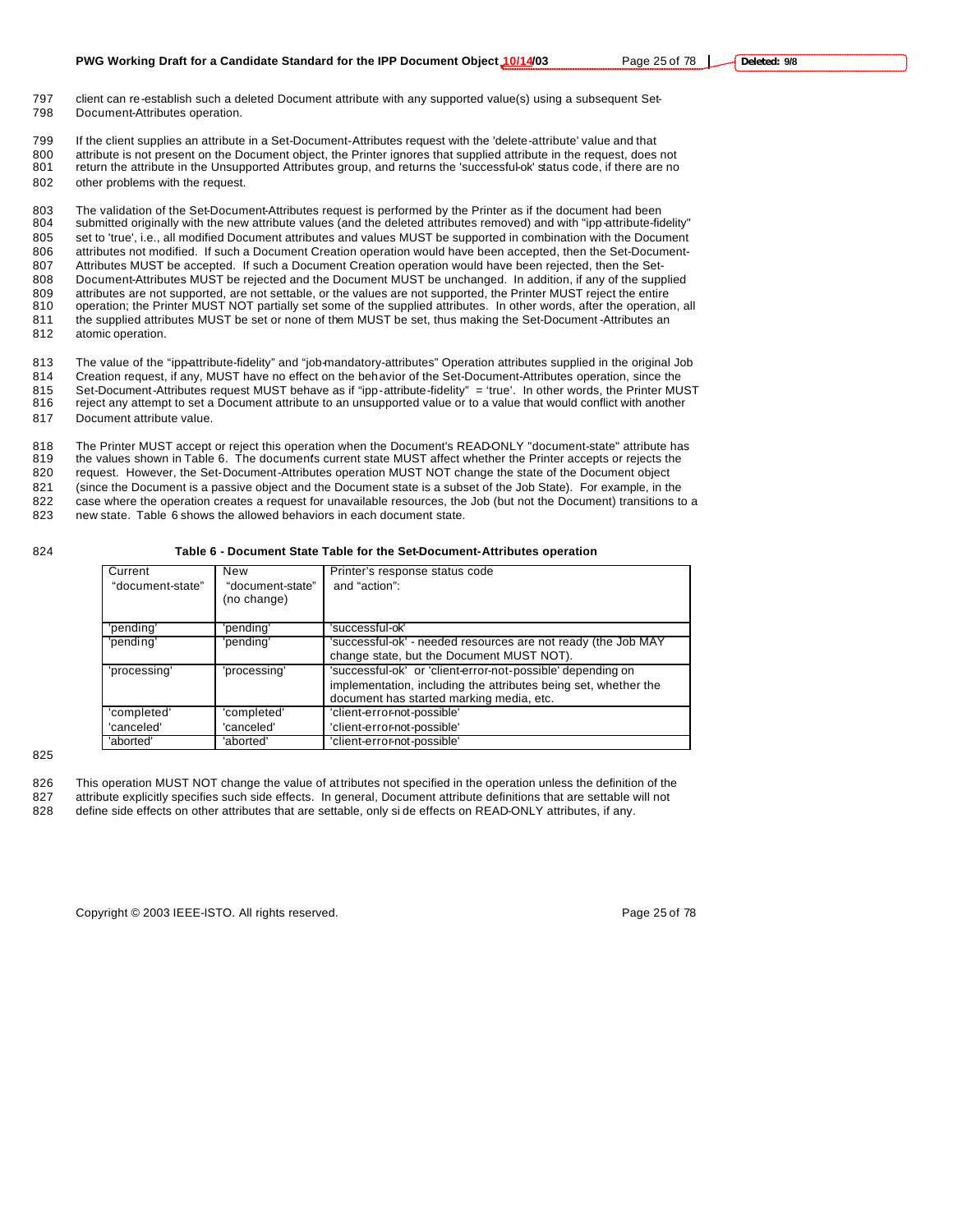### 829 **4.4.1 Settable and READ-ONLY Document Description attributes**

- 830 If the Printer supports the Set-Document-Attributes operation, then it SHOULD support setting of all Document 831 Template ("xxx") attributes that the implementation supports (see the "D" column in Table 10).
- 832 Most Document Description attributes (see [rfc2911] § 4.3) are NOT settable, i.e., they are defined to be READ-
- 833 ONLY, Only Document Description attributes marked with "(r/w)" in Table 11 MAY be settable using Set-Document-
- 834 Attributes. The Printer MUST reject a Set-Document-Attributes request that attempts to set any attributes in Table 11
- 835 that are not marked "(r/w)".

836 Note: From now on, all extensions that define new Document Description attributes will indicate whether or not the 837 attributes are READ-ONLY, by including the "READ-ONLY" adjective in their descriptions and/or explicitly stating<br>838 whether they MAY be settable. whether they MAY be settable.

- 839 *Access Rights:* The authenticated user (see [rfc2911] § 8.3) performing this operation must either be the job owner 840 (as determined in the Job Creation operation) or an operator or administrator of the Printer (see [rfc2911] § 1 and 841 8.5).
- 842 **4.4.2 Set-Document-Attributes Request**
- 843 The following sets of attributes are part of the Set-Document-Attributes Request:

#### 844 **Group 1: Operation Attributes**

- 845 **Natural Language and Character Set:**
- 846 The "attributes-charset" and "attributes-natural-language" attributes as described in [rfc2911] § 3.1.4.1.

- 847 **Target:** The client MUST supply the "document-number" (integer(1:MAX)) Operation attribute immediately after 849 either (1) the "printer-uri" (uri) plus "job-id" (integer(1:MAX)) or (2) the "job-uri" (uri) Operation attribute(s) 850 which define the target Document object for this operation as described in [rfc2911] § 3.1.5. If the client<br>851 omits the "document-number" Operation attribute, the Printer MUST reject the request and return the 'cli omits the "document-number" Operation attribute, the Printer MUST reject the request and return the 'client-852 error-bad-request' status code.
- 853 Note: There is no way in a single operation for the client to set all of a Job's Document objects to the same 854 attribute value. Either (1) the client sets the corresponding attribute in each Document object in the Job with 855 separate Set-Document-Attributes requests, or (2) the client sets the corresponding attribute at the Job Level 856 using the Set-Job-Attributes operation. Setting the corresponding attribute a t the Job Level (or supplying that 857 attribute initially in the Job Creation operation) causes each Document object to inherit the Job Level 858 attribute value, if the Document object doesn't have a corresponding explicit attribute supplied at the 859 Document Level. In other words, supplying an attribute at the Job Level will affect all the Job's Document 860 objects that don't have that attribute also explicitly supplied at the Document Level.

#### 861 **Requesting User Name:**

862 The "requesting-user-name" (name(MAX)) attribute SHOULD be supplied by the client as described in 863 [rfc2911] § 8.3.

#### 864 **Group 2: Document Attributes**

865 The client MUST supply a set of Document Template attributes with one or more values (including explicitly 866 allowed out-of-band values) as listed in the "D" column in Table 10, and Document Description attributes 867 flagged with "(r/w)" and listed in the "Doc" column in Table 11, and any attribute extensions supported by the 868 Printer. The value(s) of each Document attribute supplied in Group 2 replaces the value(s) of the 869 corresponding Document attribute on the target Document object. For attributes that can have multiple

Page 26 of 78 Copyright © 2003 IEEE-ISTO. All rights reserved.

| Deleted: :¶                                                                        |
|------------------------------------------------------------------------------------|
| Deleted: ¶                                                                         |
| <b>Deleted: Almost all Document</b><br><b>Description attributes</b>               |
| Deleted: MUST NOT be settable,<br>i.e., they are defined to be READ-<br><b>MIV</b> |

**Deleted: 9/8**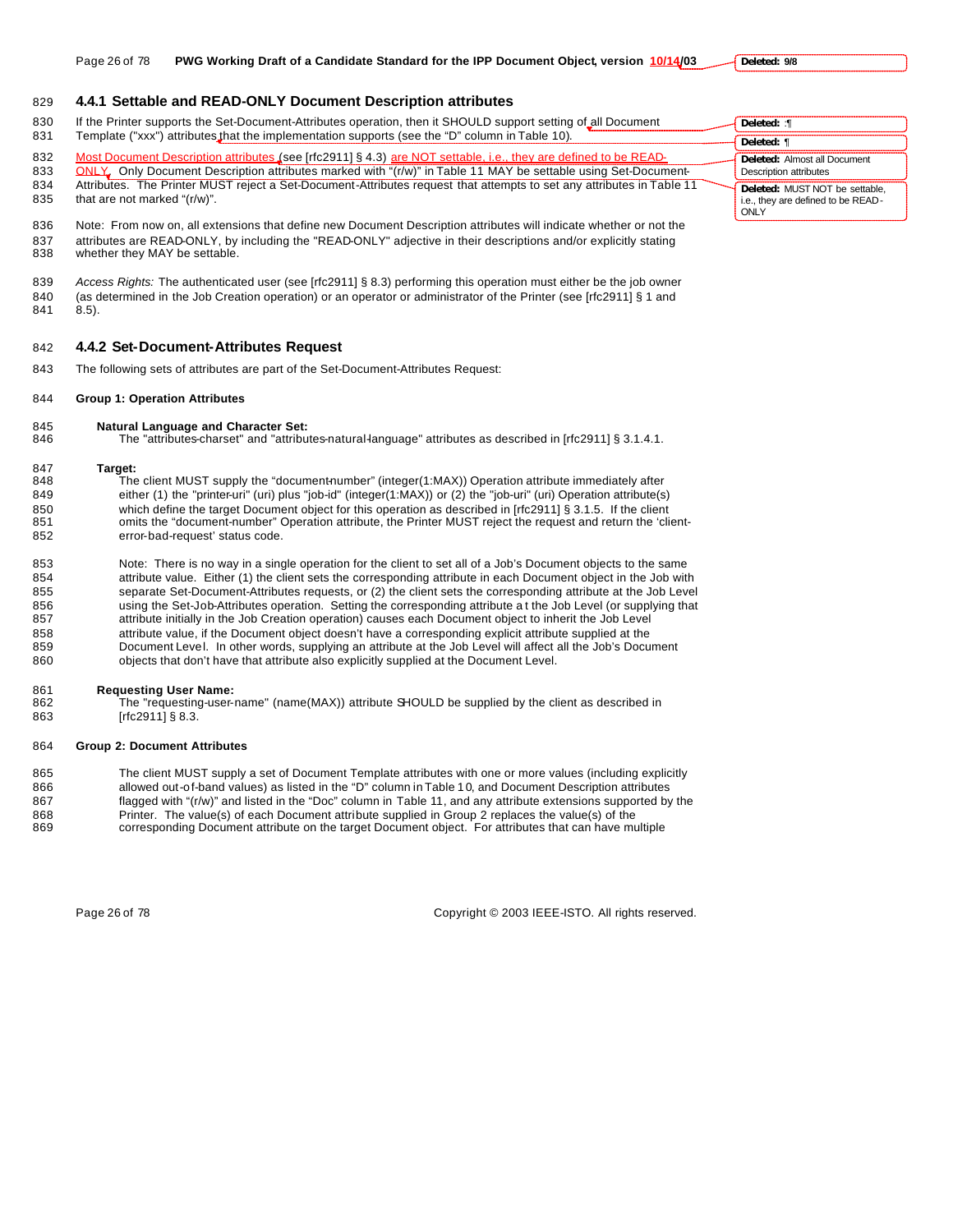- 870 values (1setOf), all values supplied by the client replace all values of the corresponding Document object 871 attribute.
- 872 In order to set the Document's "document -message" Document Description attribute (see section 9.1.20), the 873 client MUST supply the attribute in Group 2, rather than supplying a "document-message" Operation attribute 874 in Group 1.
- 875 If the client supplies an "xxx" attribute with the 'delete-attribute' out-of-band value (see [rfc3380] § 8.2), the 876 Printer MUST remove the "xxx" attribute from the Document object, if present.

# 877 **4.4.3 Set-Document-Attributes Response**

- 878 The Printer returns the following sets of attributes as part of the Set-Document-Attributes Response:
- 879 **Group 1: Operation Attributes**
- 880 **Status Message:**
- 881 In addition to the REQUIRED status code returned in every response, the response OPTIONALLY includes a<br>882 Satus-message" (text(255)) and/or a "detailed-status messages" (text(MAX)) Operation attribute as "status-message" (text(255)) and/or a "detailed-status-messages" (text(MAX)) Operation attribute as 883 described in [rfc2911] § 13 and 3.1.6.
- 884 **Natural Language and Character Set:**
- 885 The "attributes-charset" and "attributes-natural-language" attributes as described in [rfc2911] § 3.1.4.2.

#### 886 **Group 2: Unsupported Attributes**

- 887 See [rfc2911] § 3.1.7 for details on returning Unsupported Attributes.
- 888 If some of the attributes in the operation fail to validate, the Printer MUST reject the operation, MUST NOT 889 change any Document attributes, and MUST return the indicated status code below. In this group, the 890 Printer MUST also return all attributes that fail to validate. The following are the reasons that an attribute 891 fails to validate and the value returned for the attribute, along with the indicated status code and order of 892 detection:
- 893 1. The number of attributes supplied by the client exceeds the maximum number that the Printer 894 supports in a Set-Printer-Attributes request: return the ' client-error-request-entity-too-large' (see 895 [rfc2911] § 13.1.4.9].
- 896 2. The Printer doesn't support the attribute: return the attribute with the 'unsupported' out-of-band 897 attribute value (see [rfc2911] § 3.1.7 and [rfc2910]) and the 'client-error-attributes-or-values-not-898 **Supported (see [rfc2911] § 13 .1.4.12)**.
- 899 3. The attribute is READ-ONLY (in its definition) or is not-settable in this implementation: return the 900 **attribute with the 'not-settable**' out-of-band attribute value (see [rfc3380] § 8.1) and the 'client-901 error-attributes-not-settable' status code (see [rfc3380] § 7.1).
- 902 4. The Printer doesn't support the value: if the attribute in the operation has a single value, return it. 903 If the attribute in the operation is multi -valued, return only those values in a 1setOf that are not 904 supported. Return the 'client-error-attributes-or-values-not-supported' status code (see [rfc2911] § 905 13.1.4.12).
- 906 5. The values of some of the supplied attributes conflict with one another and/or other Document 907 attribute values not being set: if the conflicting attribute in the operation has a single value, return 908 the attribute and the value. If the attribute in the operation is multi -valued, return only the attribute

Copyright © 2003 IEEE-ISTO. All rights reserved. Page 27 of 78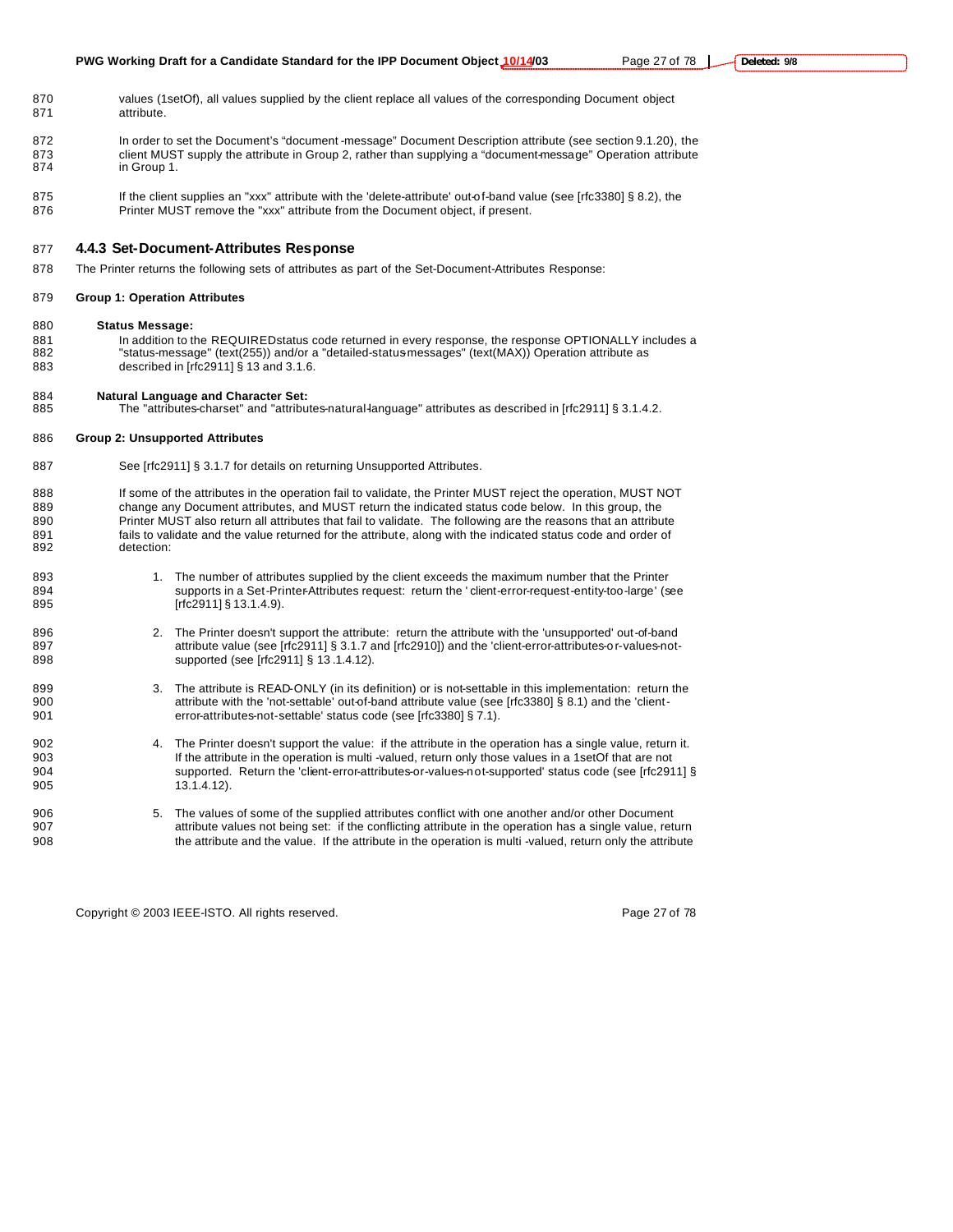and those values in a 1setOf that are conflicting with other attributes. Return the 'client-error-910 conflicting-attributes' status code (see [rfc2911] § 13.1.4.15).

# **4.5 Cancel-Document**

 This REQUIRED Document operation allows a client to cancel a specified Document in a specified Print Job any time from the time the Document is created up to, but not including, the time that the Document is completed, canceled, or aborted. Since a Document might already be printing by the time a Cancel-Document is received, some media sheet pages might be printed before the document processing is actually terminated.

916 The Cancel-Document operation does not remove the Document from the Job and Printer, but only sets the specified<br>917 Document's "document-state" Document Description attribute to 'canceled' and the Document's "document Document's "document-state" Document Description attribute to 'canceled' and the Document's "document-state- reasons" Document Description attribute with 'canceled-by-user' or 'cancel-by-operator'. If the Job object is printed again using operations such as the Reprocess-Job operation (see [adm-ops] § 4.1) or the Restart-Job operation (see 920 [rfc2911] § 3.3.7), any canceled Documents are also printed again. Thus Cancel-Document has the same semantics 921 as Cancel-Job (see [rfc2911] § 3.3.3), which only cancels the processing of the job, and doesn't delete the Job object<br>922 itself. See the Delete-Document operation (section 5.4) to remove the Document object itself im itself. See the Delete-Document operation (section 5.4) to remove the Document object itself immediately from the Job and Printer.

The Cancel-Document operation does not affect the states of any of the other Document objects in the job. If the Job

 was processing and there are more Documents to be processed, the Printer does so. If there are no further Documents to process, the Job moves to the 'completed' state as usual whenever there is no more processing to be

done.

 The Printer MUST accept or reject the request based on the document's current state and transition the document to the indicated new state as follows:

| Current "document-state" | New "document-state" | Printer's response status code and action: |  |  |
|--------------------------|----------------------|--------------------------------------------|--|--|
| 'pending'                | 'canceled'           | 'successful-ok'                            |  |  |
| 'processing'             | 'canceled'           | 'successful-ok'                            |  |  |
| 'processing'             | 'processing'         | 'successful-ok' See Rule 1                 |  |  |
| 'processing'             | 'processing'         | 'client-error-not-possible' See Rule 2     |  |  |
| 'completed'              | 'completed'          | 'client-error-not-possible'                |  |  |
| 'canceled'               | 'canceled'           | 'client-error-not-possible'                |  |  |
| 'aborted'                | 'aborted'            | 'client-error-not-possible'                |  |  |

 Rule 1: If the implementation requires some measurable time to cancel the document in the 'processing' document states, the Printer MUST add the 'processing-to-stop-point' value to the document's "document-state-reasons"

933 attribute and then transition the document to the 'canceled' state when the processing ceases (see [rfc2911] § 4.3.8).

 Rule 2: If the Document object already has the 'processing-to-stop-point' value in its "document-state-reasons" attribute, then the Printer MUST reject a Cancel-Document operation.

 *Access Rights:* The authenticated user (see [rfc2911] § 8.3) performing this operation must either be the job owner or an operator or administrator of the Printer (see [rfc2911] § 1 and 8.5). Otherwise, the Printer MUST reject the operation and return: 'client-error-forbidden', 'client-error-not-authenticated', or 'client-error-not-authorized' as appropriate.

# **4.5.1 Cancel-Document Request**

The following groups of attributes are part of the Cancel-Document Request:

Page 28 of 78 Copyright © 2003 IEEE-ISTO. All rights reserved.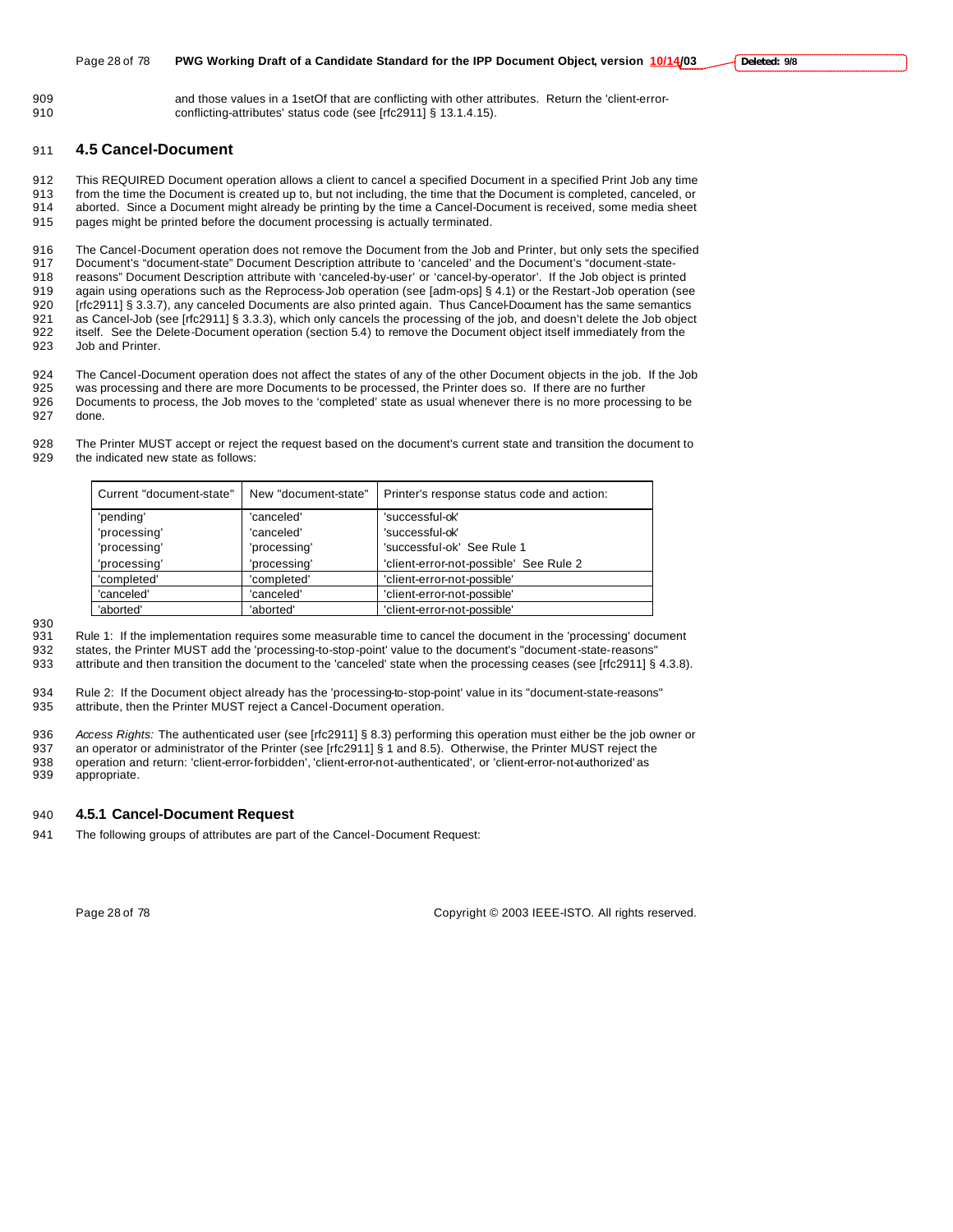#### **Group 1: Operation Attributes**

#### **Natural Language and Character Set:**

The "attributes-charset" and "attributes-natural-language" attributes as described in [rfc2911] § 3.1.4.1.

#### **Target:**

946 The client MUST supply the "document-number" (integer(1:MAX)) Operation attribute immediately after either (1) the "printer-uri" (uri) plus "job-id" (integer(1:MAX)) or (2) the "job -uri" (uri) Operation attribute(s) which define the target Document object for this operation as described in section [rfc2911] 3.1.5. If the client omits the "document-number" Operation attribute, the Printer MUST reject the request and return the 'client-error-bad-request' status code.

# **Requesting User Name:**

The "requesting-user-name" (name(MAX)) attribute SHOULD be supplied by the client as described in [rfc2911] § 8.3.

#### **4.5.1.1document-message (text(MAX)):**

 The client MAY supply this Operation attribute. If the Printer supports this attribute, the Printer MUST also support the corresponding "document-message" (text(MAX)) Document Description attribute (see section 9.1.20) and copy this value to the "document-message" Document Description attribute. The end user can use this Document Description attribute as a message to the operator and the operator can use it as a 959 message to the end user. The Printer MAY print this message on a document start sheet for this document,<br>960 if any. if any.

 The Printer MUST ignore the "job-message-from-operator" Operation attribute (see [adm-ops] § 6) for this operation, since that is a job -only attribute and Cancel-Document is a Document operation.

#### **4.5.2 Cancel-Document Response**

The following sets of attributes are part of the Cancel-Document Response:

#### **Group 1: Operation Attributes**

#### **Status Message:**

967 In addition to the REQUIRED status code returned in every response, the response OPTIONALLY includes a 968 "status-message" (text(255)) and/or a "detailed-status-messages" (text(MAX)) Operation attribute as described in [rfc2911] § 13 and 3.1.6.

# **Natural Language and Character Set:**

971 The "attributes-charset" and "attributes-natural-language" attributes as described in [rfc2911] § 3.1.4.2.

#### **Group 2: Unsupported Attributes**

973 See [rfc2911] § 3.1.7 for details on returning Unsupported Attributes.

Once a successful response has been sent, the implementation guarantees that the Document will eventually end up

in the 'canceled' state. Between the time the Cancel-Document operation is accepted and when the document

 enters the 'canceled' document-state (see section 9.1.25), the "document-state-reasons" attribute (see section 9.1.27) MUST contain the 'processing-to-stop-point' value which indicates to later queries that although the

Document might still be 'processing', it will eventually end up in the 'canceled' state, not the 'completed' state.

Copyright © 2003 IEEE-ISTO. All rights reserved. Copyright C 2003 IEEE-ISTO. All rights reserved.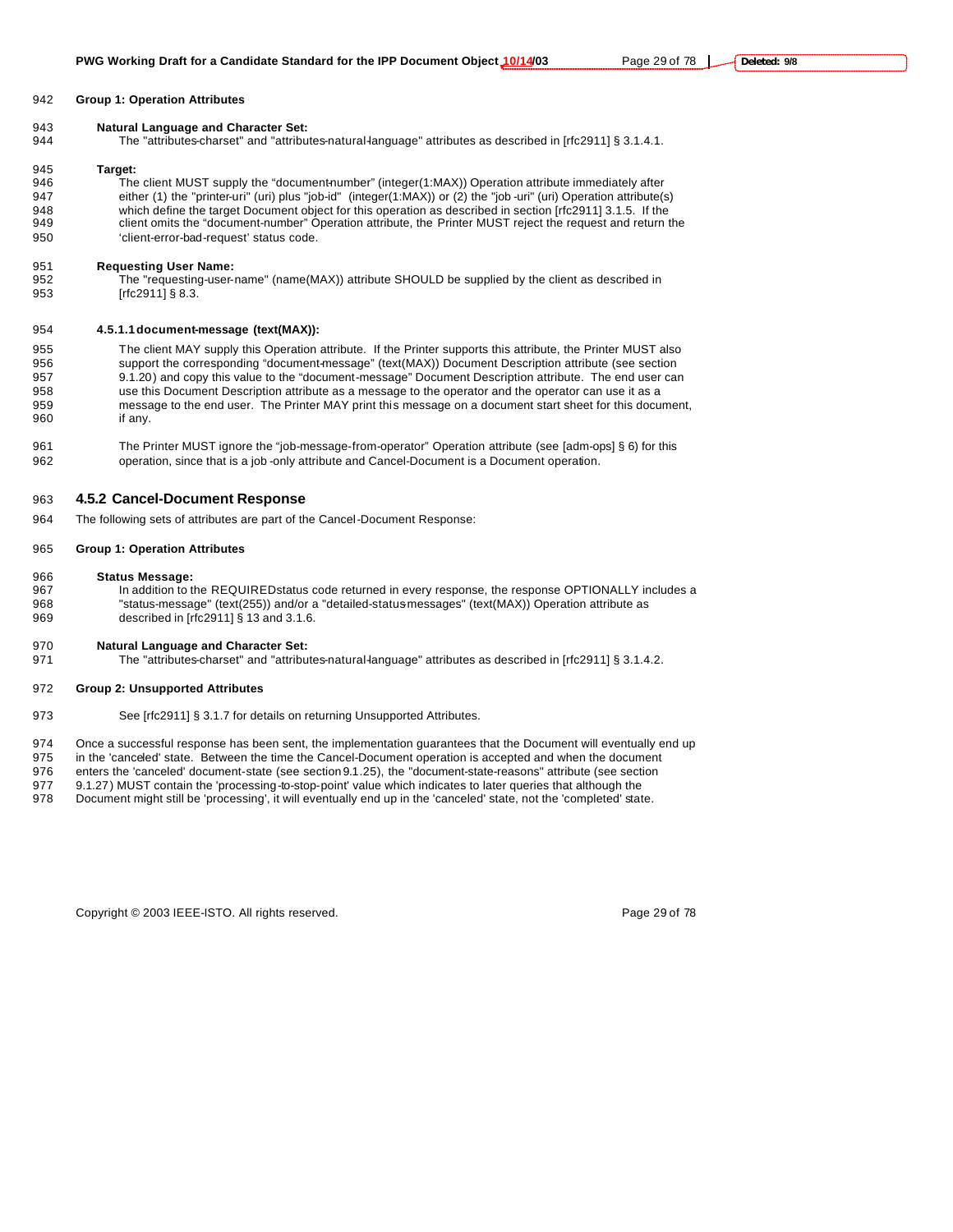# **5 Administrative Job and Document operations**

This section summarizes the extensions to existing Administrative Job and Printer operations and defines new

 Document Administrative operations. The following administrative operations: **Promote-Job** ([adm-ops] § 4.4.1), **Release-Held-New-Jobs** ([adm-ops] § 3.3.2)**, Resume-Job** ([adm -ops] § 4.3.2)**, Schedule-Job-After** ([adm-ops] §

4.4.2) do not affect the Document objects because they are defined to affect the Job object as a whole.

# **5.1 Purge-Jobs** ([rfc2911] § 3.2.9)

This OPTIONAL Administrative Printer operation removes all Jobs and all of their contained Document objects.

# **5.2 Cancel-Current-Job** ([adm-ops] § 4.2)

 This OPTIONAL Administrative Printer operation sets the "document-state" Document Description attribute to 'canceled' and the "document-state-reasons" Document Description attribute to 'canceled-by-xxx' for any documents in the current Job that have not yet reached a terminal state ('completed', 'canceled', or 'aborted'), where 'xxx' is 'user' or 'operator'. See [adm -ops] § 4.2.

 Note: There is no Cancel-Current-Document operation defined, since it is too likely that the Printer would have moved onto the next document before the operation could issue the request.

# **5.3 Suspend-Current-Job** ([adm-ops] § 4.3.1)

 This OPTIONAL Administrative Printer operation suspends the current job and sets the Job's "job-state" Job Description attribute to 'processing-stopped' and "job-state-reasons" to 'job-suspended-by-xxx', where 'xxx' is 'user' or 'operator'. The Documents' "document-state" and "document-state-reasons" Document Description attributes are unaffected (but the Documents are not processed any further, since the Job is stopped).

# **5.4 Delete-Document**

 This OPTIONAL Administrative Document operation removes the specified Document object and its data immediately from the specified Job. The Printer MUST reject the request if the Document is in any state other than 'pending" (there is no 'pending -held' state for Documents). The Printer does not reassign the "document-number" Documen t Description attribute values of the remaining Document objects in the Job, so that the deleted Document object leaves a gap in the document numbering space for the Job. The Printer MUST return a 'client-error-not-found' status code, in a subsequent Get-Document-Attributes operation for this Document object specifying its former "document-number". This operation is similar to the Purge-Jobs operation that immediately deletes all jobs from the Printer. However, the Delete-Document operation only deletes a single Document from the specified Job.

 *Access Rights:* The authenticated user (see [rfc2911] § 8.3) performing this operation MUST be an operator or administrator of the Printer (see [rfc2911] § 1 and 8.5). Otherwise, the Printer MUST reject the opera tion and return: 'client-error-forbidden', 'client-error-not-authenticated', or 'client-error-not-authorized' as appropriate. This operation requires operator/administrator privileges, otherwise a rogue client could submit, then delete, at will using up valuable spooling space. Instead of using this operation, unprivileged users use Cancel-Document which goes through the normal accounting, if any.

1013 The Delete-Document request and Delete-Document response have the same attribute groups and attributes as the 1014 Cancel-Document operation (see section 4.5). Cancel-Document operation (see section 4.5).

Page 30 of 78 Copyright © 2003 IEEE-ISTO. All rights reserved.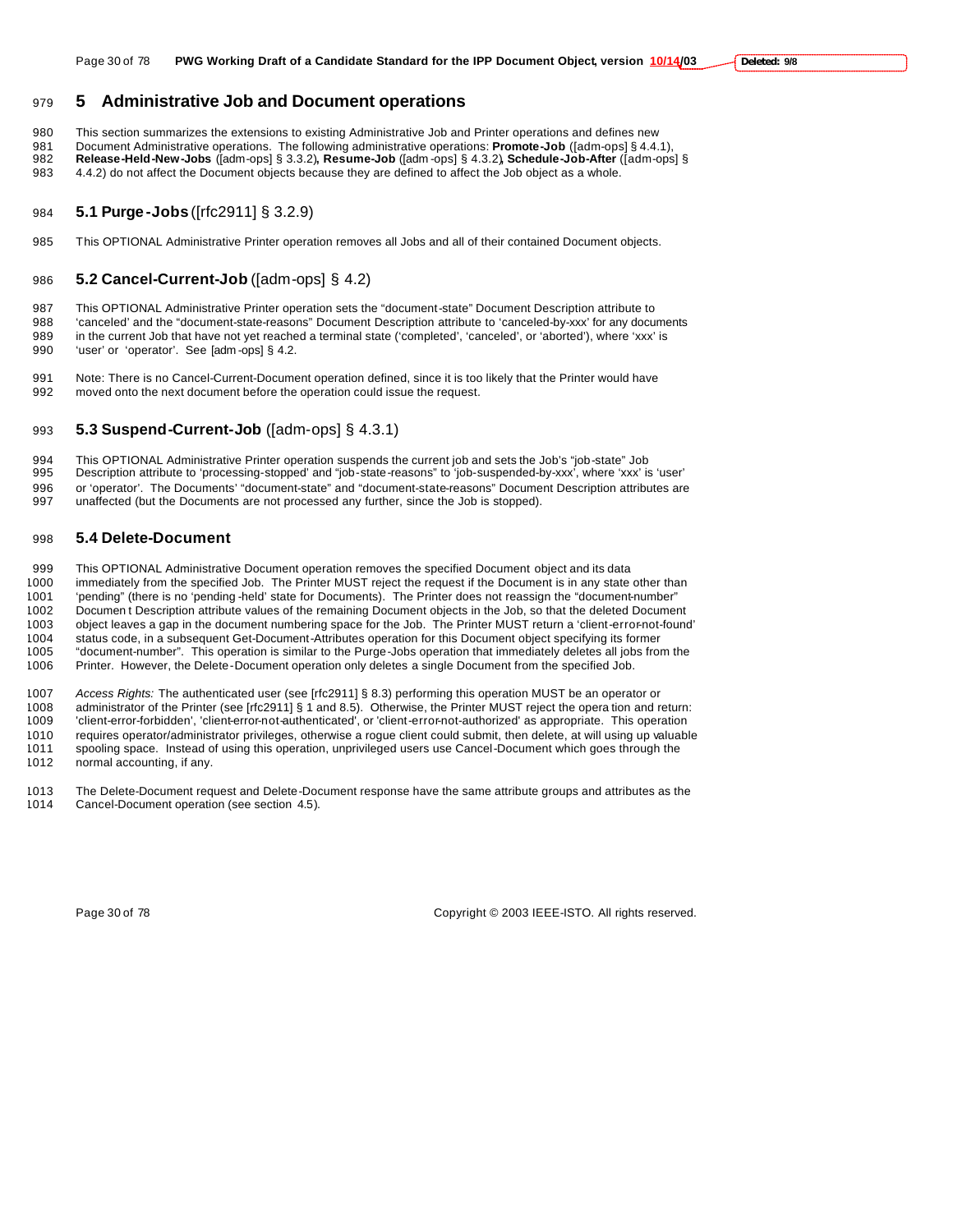# **6 Job and Document Template Attribute Precedence during Job processing**

 This section defines the Attribute Precedence rules that the Printer MUST follow when processing jobs, including instructions in the PDL data. These rules cover Queue Override attributes, Page Override attributes, Document Object attributes (Operation/Document Description and Document Template), Document Override attributes, Job

 Object attributes (Operation/Job Description and Job Template), PDL instructions, PDL Interpreter initialization files, and Printer defaults. Since each attribute can be specified at all of these levels, it is important to define which level takes precedence when the same attribute occurs at different levels with differing values.

- 
- The attribute precedence model has the following features:
- 1023 1) In principle, each defined attribute can occur at each of the precedence levels.
- 2 ) Attributes can be introduced and modified at different points in the job workflow, e.g., in the application, print driver, submission client, protocol, and Printer:
- ? Attributes are supplied by different agents in the system: application, user, print driver, administrator, operator, Printer, and the output device hardware.
- ? Attributes are supplied at different points in time: PDL generation, job submission, job acceptance, job pending, job processing.
- 1030 3) The later that an attribute is introduced into the work flow or the closer the specified scope of the attribute isto<br>1031 the affected object, the higher the precedence is assigned to that attribute, since preceden the affected object, the higher the precedence is assigned to that attribute, since precedence is intended to reflect the user's wishes.
- The following levels of Attribute Precedence are defined in order of decreasing priority:
- **1. Document Level page override programming** The special "overrides" collection Document Template attribute (see [OvrRide]) supplied at the Document Level, that is, as a Document Template 1036 Attribute in a Send-Document or Send-URI operation, that contains the attributes that are to have the 1037<br>1037 page override status for the specified ranges of pages. This can be supplied by the client when page override status for the specified ranges of pages. This can be supplied by the client when submitting a Document object, or set either by the user or operator after the Document has been accepted using the Set-Document-Attributes operation, or by the operator using means local to the Printer. Example: " overrides" = {"pages" = '1:1'; " media" = 'letterhead'}
- 2. **Job Level page override programming** The special "overrides" collection Job Template attribute (see [OvrRide]) supplied at the Job Level, that is, in a Job Creation operation, that contains the attributes that are to have the page override status for the specified ranges of pages in the specified Document. 1044 This can be supplied by the client when submitting a job, or set either by the user or operator after the<br>1045 job has been accepted using the Set-Job-Attributes operation, or by the operator using means local to job has been accepted using the Set-Job-Attributes operation, or by the operator using means local to the Printer. Example: " overrides" = {"pages" = '1:1'; "document -numbers" = '1:1'; "media" = 'letterhead'}
- **3. Document Level Document object attributes -** The Document attributes supplied at the Document Level, that is, Operation/Document Description and Document Template attributes supplied in a Send- Document or Send-URI operation to apply to the Input Document. This can be supplied by the client when submitting a Document object, or set either by the user or operator after the Document has been 1051 accepted using the Set-Document-Attributes operation, or by the operator using means local to the 1052 <br>1052 <br>
Printer. Examples: "media" = 'na-letter' and "copies" = '2'. Printer. Examples: "media" = 'na-letter' and "copies" = '2'.
- 4. **Job Level Job object and Document object attributes**  The Job attributes (Operation/Job Description and Job Template) and Document attributes (Operation/Document Description and Document Template) supplied at the Job Level, i.e., with a Create-Job, Print-Job, or Print-URI operation.

Copyright © 2003 IEEE-ISTO. All rights reserved. Page 31 of 78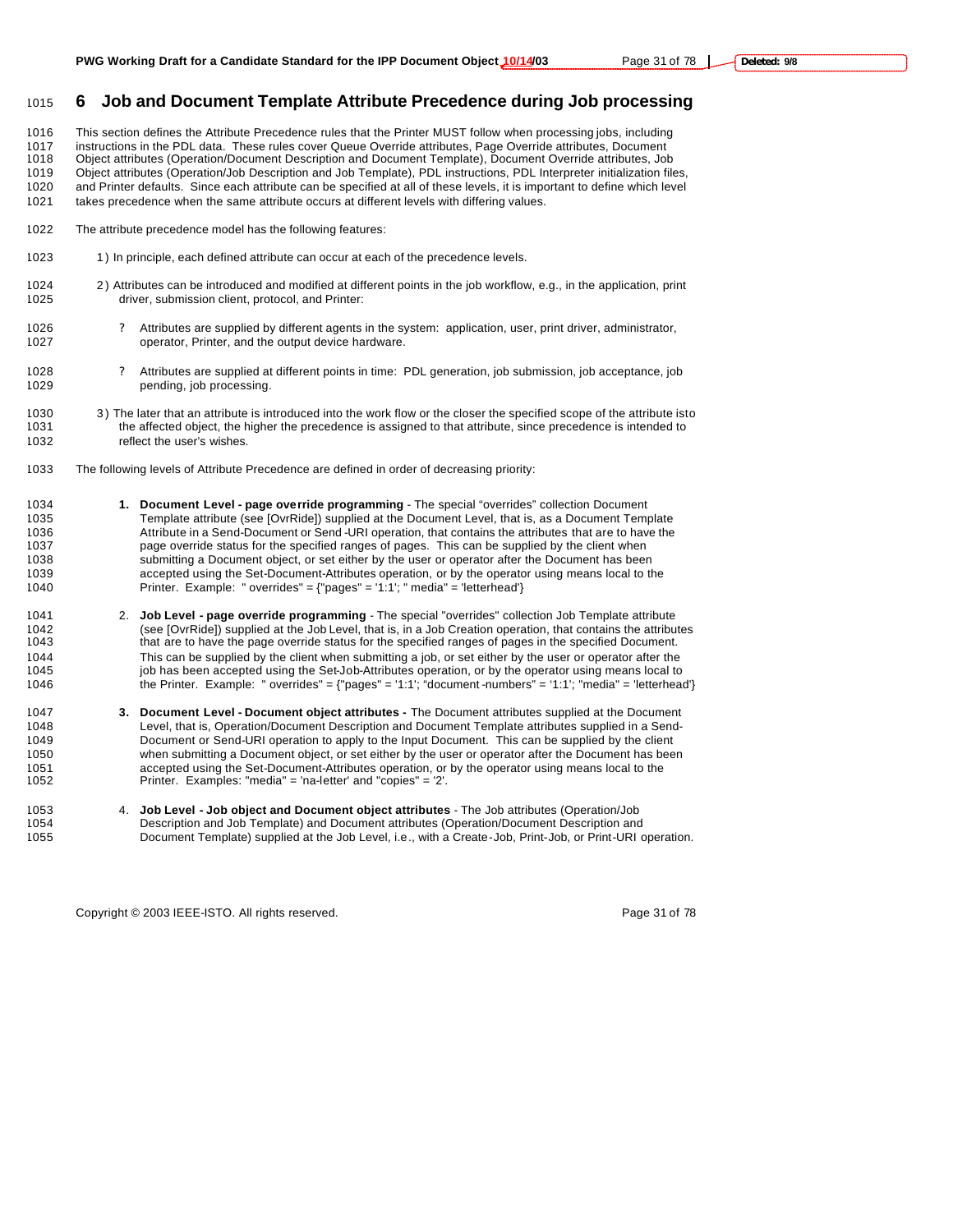- This can be supplied by the client when submitting a Job, or set either by the user or operator after the 1057 job has been accepted using the Set-Job-Attributes operation, or by the operator using means local to the Printer. Examples: "media" = 'na-letter' and "copies" = '2'.
- 5. **PDL document data**  An instruction in the PDL document data. This is supplied by the application or print driver that created the PDL. Example: PostScript setPageDevice specifyi ng na-letter media. Whether PDL document data is actually lower precedence than the preceding levels depends on the 1062 implementation as expressed in the "pdl-override-supported" Printer Description attribute (see [rfc2911] § 4.4.28).

 Job Template and Document Template attributes of the form "xxx-requested", such as "orientation- requested" (see [rfc2911] § 4.2.10) have a lower priority than the PDL. If the PDL contains a corresponding instruction, that PDL instruction will be used instead of the supplied "xxx-requested" attribute. For example, PostScript PDL data always has a well-defined orientation, so that "orientation- requested" never affects the result. On the other hand, PDLs such as text/plain never have orientation and PCL MAY omit orientation, in which case, "orientation-requested" takes effect.

- 6. **PDL Init File data**  A file that the Printer uses to initialize the PDL Interpreter before it starts interpreting each document in a Job. It is immaterial how this file is specified, whether it be by job object attribute or printer default – the precedence of the contents of this file is at this level.
- 1074 7. **Printer default** A Printer "xxx-default" attribute that is applied by the Printer provided that none of the 1075 higher levels have supplied a value. The Prin ter implementation supplies values for the Printer's higher levels have supplied a value. The Prin ter implementation supplies values for the Printer's "xxx- default" attributes that reflect the out-of-the-box action by the output device. For example, if the output device will use media from the large -capacity input tray if not directed otherwise, the i mplementation supplies the Printer's "media-default" attribute with the 'large-capacity' keyword value without requiring the administrator to configure that value. Implementations might allow the administrator to configure the 1080 Printer's "xxx-default" attributes to other values, if other values are supported by the implementation.<br>1081 Prample: The administrator changes the Printer's "media-default" from 'large-capacity' to 'na-letter'. Example: The administrator changes the Printer's "media-default" from 'large-capacity' to 'na-letter'.
- 8. **Hardware default**  When none of the above conditions supply an explicit value, the printer will apply the defaults supplied by the hardware. An example of these implicit defaults would be a "copies" value of 1 or a "sides" value of 'one-sided'. Note that this level is outside the scope of IPP. The defaults at this level only apply if there are no explicit values in the higher level. Since this level is outside the scope of IPP there is no IPP specific way to query the defaults at this level.

# **7 Operation Attributes for the Job and Document Creation operations**

 This section defines some new Operation/Description attributes and lists *all* the Operation/Description attributes that 1089 have been defined in other IPP specifications that are used in Job Creation operations and extends their use to the<br>1090 Document Creation operations. In additon, some new Job/Document Description attributes have been Document Creation operations. In additon, some new Job/Document Description attributes have been defined to be 1091 set from existing Operation attributes. Note: Operation attributes relate to the operation and do not depend on the 1092 printing capabilities of the Printer.

# **7.1 Operation Attributes** *supplied* **at the Job and Document Levels for Creation**

 Table 7 lists all the Operation attributes and their attribute syntax supplied in Job Creation and Document Creation operations and the attribute syntaxes of their corresponding "xxx-default" and "xxx-supported" Printer Description attributes, if any. A "-" indicates that there isn't an "xxx-default" or "xxx -supported" Printer Description attribute.

Page 32 of 78 Copyright © 2003 IEEE-ISTO. All rights reserved.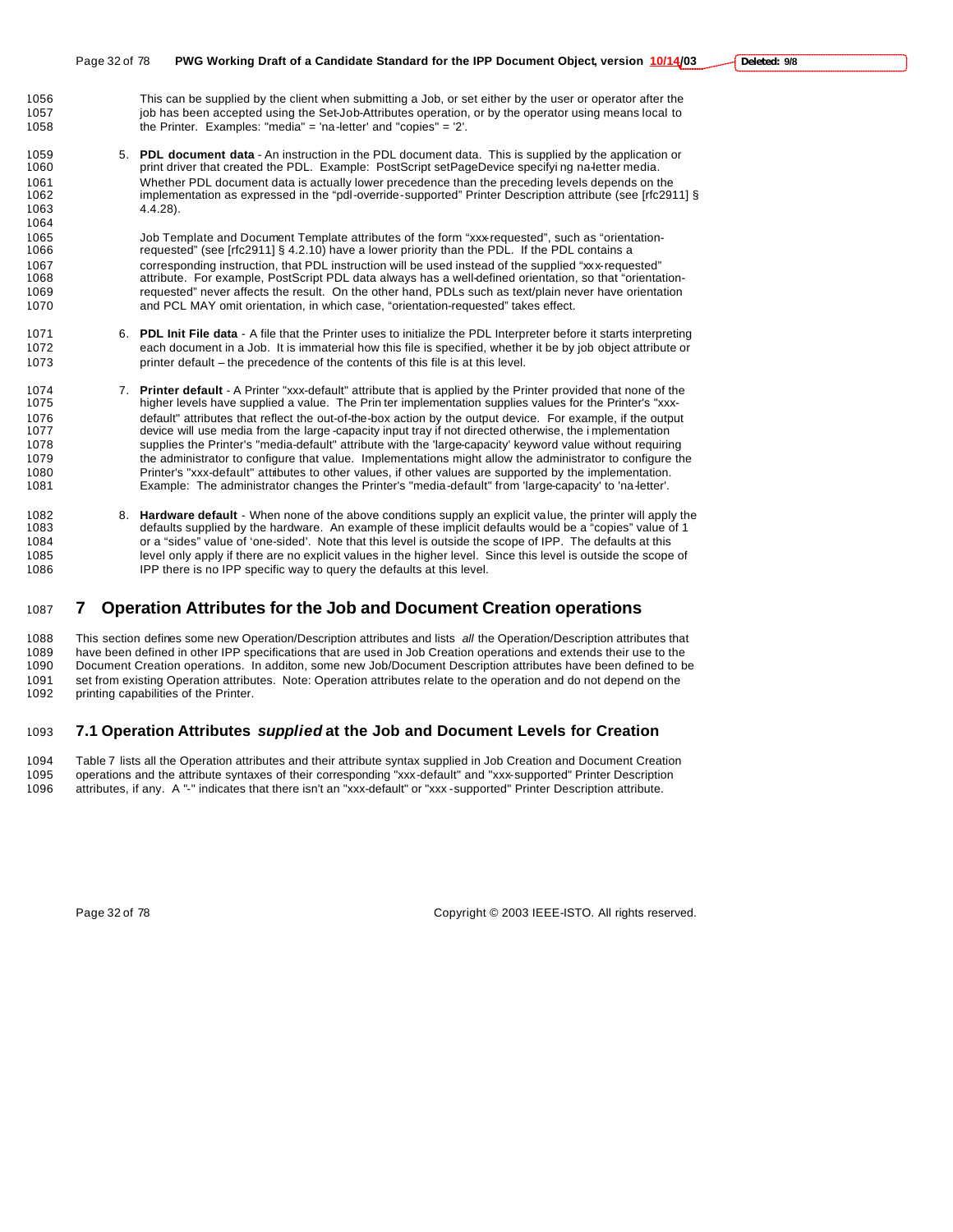#### 1097 **Table 7- Operation, Default, and Supported At tributes**

| Operation attribute                                  | Operation              | <b>Printer: Default Value</b> | <b>Printer: Supported Values</b>         |
|------------------------------------------------------|------------------------|-------------------------------|------------------------------------------|
|                                                      | attribute syntax       | attribute syntax              | attribute syntax                         |
|                                                      |                        |                               |                                          |
| attributes-charset                                   | charset                | ä,                            | 1setOf charset <sup>14</sup>             |
| attributes-natural-language                          | naturalLanguage        | $\overline{\phantom{a}}$      | 1setOf naturalLanguage <sup>15</sup>     |
| compression                                          | type3 keyword          |                               | 1setOf type3 keyword                     |
| document-charset                                     | charset                | charset                       | 1setOf charset                           |
| document-digital-signature                           | type2 keyword          | type2 keyword                 | 1setOf type2 keyword                     |
| document-format                                      | mimeMediaType          | mimeMediaType                 | 1setOf mimeMediaType                     |
| document-format-details                              | 1setOf collection      | 1setOf collection             | 1setOf type2 keyword                     |
| document-source-application-name                     | name(MAX)              | name(MAX)                     |                                          |
| document-source-application-version                  | text(127)              | text(127)                     |                                          |
| document-source-os-name                              | name(40)               | name(40)                      |                                          |
| document-source-os-version                           | text(40)               | text(40)                      | $\blacksquare$                           |
| document-format                                      | mimeMediaType          | mimeMediaType                 | $\overline{\phantom{a}}$                 |
| document-format-device-id<br>document-format-version | text(127)<br>text(127) | text(127)<br>text(127)        | $\mathbf{r}$<br>$\overline{\phantom{a}}$ |
| document-natural-language                            | naturalLanguage        | naturalLanguage               |                                          |
| document-format-version                              | text(127)              |                               | 1setOf text(127)                         |
|                                                      |                        | text(127)                     |                                          |
| document-message                                     | text(MAX)              | Ĭ.                            |                                          |
| document-name                                        | name(MAX)              | $\overline{a}$                |                                          |
| document-natural-language                            | naturalLanguage        | naturalLanguage               | 1setOf naturalLanguage                   |
| document-uri                                         | uri                    | ٠                             | 1setOf uriScheme <sup>16</sup>           |
| ipp-attribute-fidelity                               | boolean                | ä,                            |                                          |
| [job-]impressions                                    | integer(0:MAX)         | $\qquad \qquad \blacksquare$  | rangeOfInteger(0:MAX)                    |
| [job-]k-octets                                       | integer(0:MAX)         | ٠                             | rangeOfInteger(0:MAX)                    |
| job-mandatory-attributes                             | 1setOf type2           | $\overline{\phantom{a}}$      |                                          |
|                                                      | keyword                |                               |                                          |
| [job-]media-sheets                                   | integer(0:MAX)         |                               | rangeOfInteger(0:MAX)                    |
| job-name                                             | name(MAX)              | $\blacksquare$                |                                          |
| job-password                                         | oct etString(255)      | Ĭ.                            | integer(0:127)                           |
| job-password-encryption                              | type3 keyword          |                               | 1setOf (type3 keyword                    |
|                                                      | name(MAX)              |                               | name(MAX))                               |
| last-document                                        | boolean                | ٠                             |                                          |
| operation-id                                         | integer(1:0x8FFF)      | $\blacksquare$                | 1setOf type2 enum <sup>17</sup>          |
| original-requesting-user-name                        | name(MAX)              |                               |                                          |
| output-device-requested                              | name(127)              | name(127) <sup>18</sup>       | 1setOf name(MAX) <sup>19</sup>           |
| printer-uri                                          | uri                    | $\overline{a}$                | 1setOf uri                               |
| reauest-id                                           | integer(1:MAX)         |                               |                                          |
|                                                      |                        |                               |                                          |

<sup>14</sup> The Supported Printer attribute is named "charset-supported" (see [rfc2911] section 4.4.18), rather than "attributescharset-supported".

<sup>15</sup> The Supported Printer attribute is named "generated-natural-language-supported" (see [rfc2911] section 4.4.20), rather than "attributes-natural-language-supported".

<sup>16</sup> The Supported Printer attribute is named "reference-uri-schemes-supported" (see [rfc2911] section 4.4.27), rather than "document-uri-supported".

<sup>17</sup> The Supported Printer attribute is named "operations-supported" (see [rfc2911] section 4.4.15), rather than "operation-id-supported".

<sup>18</sup> The Default Printer attribute is name "output -device-default" (see [jobx] section 7.11) and is the default for both the "output-device-requested" and "output-device-assigned" Job Description attributes.

<sup>19</sup> The Supported Printer attribute is named "output-device -supported" (see [jobx] section 7.12) and is the list of supported output devices for both the "output-device-requested" and "output-device-assigned" Job Description attributes.

Copyright © 2003 IEEE-ISTO. All rights reserved. The example of the state of 78 of 78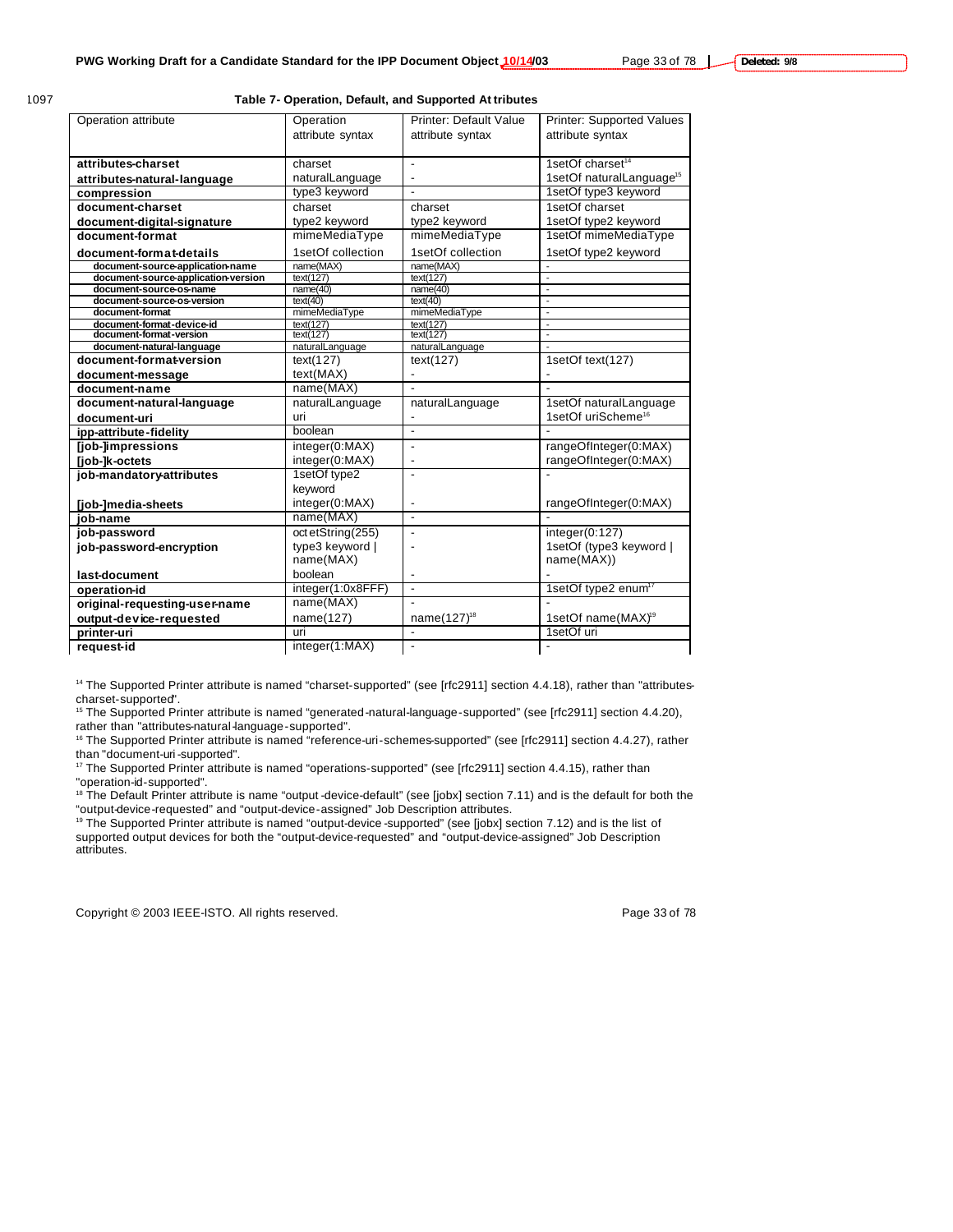| Operation attribute  | Operation<br>attribute syntax | Printer: Default Value<br>attribute syntax | Printer: Supported Values<br>attribute syntax |  |
|----------------------|-------------------------------|--------------------------------------------|-----------------------------------------------|--|
| requesting-user-name | name(MAX)                     |                                            |                                               |  |
| version-number       | $\check{ }$                   |                                            | 1setOf type2 keyword $20$                     |  |

1098

| 1099 | Table 8 lists the Operation attributes that clients supply at the Job Level and/or the Document Level and whether the |
|------|-----------------------------------------------------------------------------------------------------------------------|
| 1100 | Printer copies (indicated by "?") the supplied value to corresponding Job Description and/or Document Description     |
| 1101 | attributes.                                                                                                           |

# 1102 *Legend:*

- 1103 **with an attribute that has a "job** -" prefix in its name in [rfc2911]. The "job-" prefix is omitted in the table. Job level 1104 attributes use the "-job" prefix. Document level attributes do not use the prefix. The only difference in the 1105 semantics are whether it applies to just the Document or to the entire Job. Note: For the PWG Semantic 1106 Model, the "**job-**" prefix is dropped altogether.<br>1107 **Level Supplied**" column indicates whether the Opera 1107 "**Level Supplied**" column indicates whether the Operation attribute can be supplied at the Job Level (PJ=Print-Job,
- 1108 PU=Print-URI, and CJ=Create-Job) and at the Document Level (SD=Send-Document, and SU=Send -URI). 1109 "**y**" the Operation attribute is defined for the indicated operation, but does not have a corresponding Job

1110 Description or Document Description attribute (no "**?** ").

- 1111 "**y?** " the Operation attribute has a corresponding Job Description (y**?** J) or Document Description (y**?** D) attribute 1112 to which the Printer MUST copy this Operation attribute. See Table 11 for the corresponding Job and 1113 Document Description attributes.
- 1114 "**-"** the Operation attribute is *not* defined for the indicated operation.
- 1115 **\*\*** these Operation attributes are defined for *all* operations, not just Job Creation and Document Creation 1116 operations.
- 1117 "**Conformance**" column indicates the conformance requirements for what the client supplies in a request and the 1118 Printer supports in a request. If an Operation attribute that is a collection attribute is supported (see 1119 [rfc3382]), then there are conformance requirements for which member attributes MUST be supported by a<br>1120 Printer and which member attributes a client MUST supply as indicated in the Conformance column for eacl Printer and which member attributes a client MUST supply as indicated in the Conformance column for each 1121 collection member attribute in Table 8.
- 1122 "**Reference and Section**" column indicates where the Operation attribute is defined in other IPP specs and this spec.

# 1123

#### 1124 **Table 8 - Operation Attributes supplied at the Job and Document Levels in Job and Document Creation**  1125 **Requests**

| <b>Operation</b> attribute name           | <b>Attribute Syntax</b> | Level Supplied |         |            | Conformance      |                    | Reference and<br>Section |
|-------------------------------------------|-------------------------|----------------|---------|------------|------------------|--------------------|--------------------------|
| for Job and Document<br>Creation requests |                         | Job            |         | <b>Doc</b> |                  |                    |                          |
|                                           |                         | CJ             | PJ. PU  | SD. SU     | Client<br>supply | Printer<br>support |                          |
|                                           |                         |                |         |            |                  |                    |                          |
| attributes-charset **                     | charset                 | y?<br>J        | y? J    | $y?$ D     | MUST             | <b>MUST</b>        | [rfc2911]<br>\$3.1.4     |
| attributes-natural-language<br>$***$      | naturalLanguag<br>е     | $v?$ J         | y? J    | $v?$ D     | MUST             | MUST               | [rfc2911]<br>§3.1.4      |
| compression                               | type3 keyword           | $\blacksquare$ | $y$ ? D | $v?$ D     | MAY              | MUST               | [rfc2911]<br>§3.2.1.1    |
| document-charset                          | charset                 | $\blacksquare$ | y?<br>D | $y?$ D     | MAY              | <b>CMUST</b><br>21 | $[jobx]$ §43.2.1         |

 $^{20}$  The Supported Printer attribute is named "ipp-versions-supported" (see [rfc2911] section 4.4.14), rather than "version-number-supported".

 $\overline{a}$ 

Page 34 of 78 Copyright © 2003 IEEE-ISTO. All rights reserved.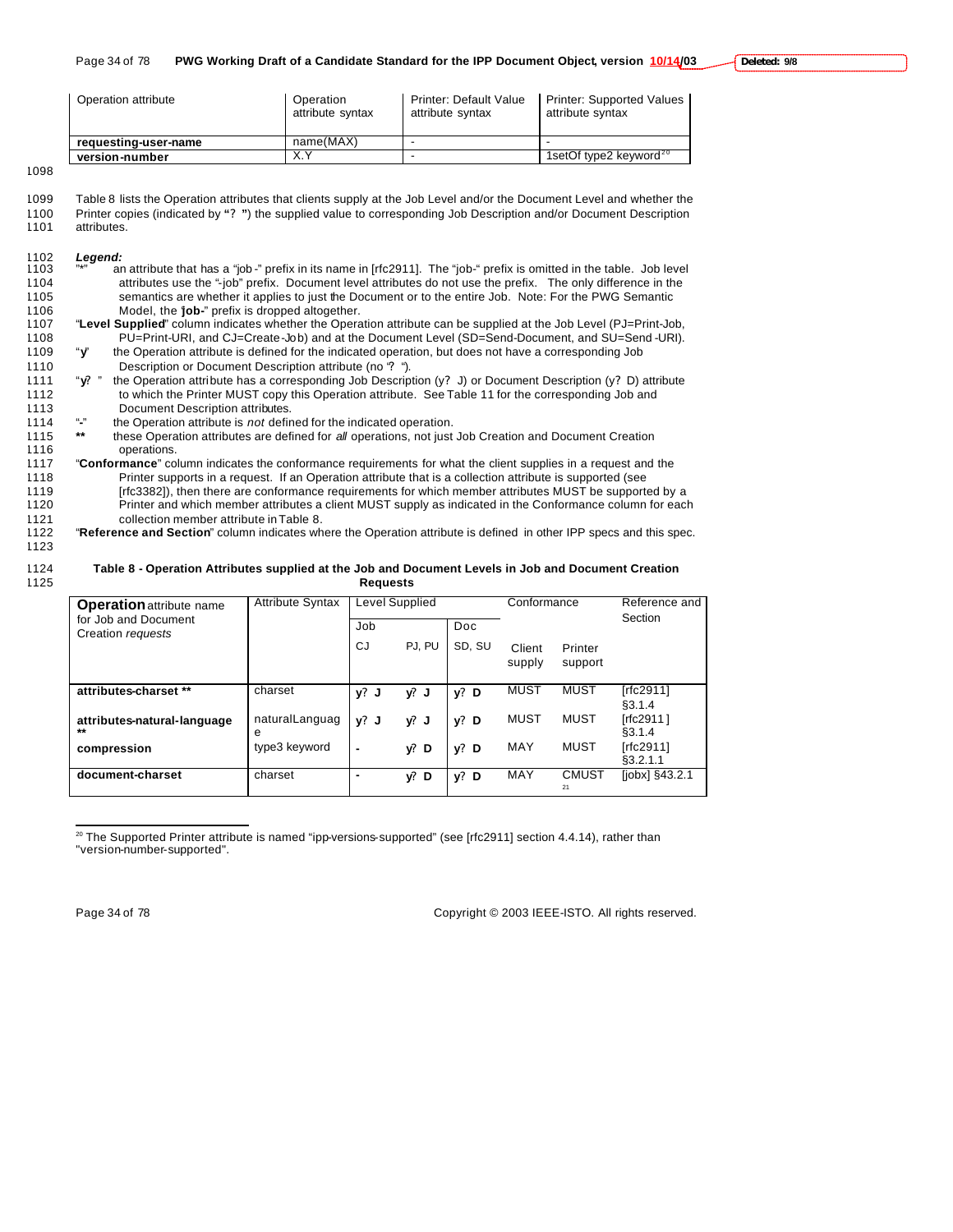| <b>Operation attribute name</b>           | <b>Attribute Syntax</b> | <b>Level Supplied</b> |                       |                    | Conformance        |                    | Reference and                                        |  |
|-------------------------------------------|-------------------------|-----------------------|-----------------------|--------------------|--------------------|--------------------|------------------------------------------------------|--|
| for Job and Document<br>Creation requests |                         | Job                   |                       | Doc                |                    |                    | Section                                              |  |
|                                           |                         | CJ                    | PJ, PU                | SD, SU             | Client<br>supply   | Printer<br>support |                                                      |  |
| document-digital-signature                | type2 keyword           | $\blacksquare$        | y? D                  | $y?$ D             | <b>MAY</b>         | <b>MAY</b>         | $[jobx]$ §3.2.2                                      |  |
| document-format                           | mimeMediaTyp<br>e       | $\blacksquare$        | $22$ D<br>V.          | $y?$ D             | MAY                | <b>MUST</b>        | [rfc2911]<br>§3.2.1.1, [jobx]<br>§3.2.3              |  |
| document-format-details                   | 1setOf<br>collection    | ٠                     | V: D                  | $v?$ D             | <b>MAY</b>         | <b>CMUST</b><br>23 | $[jobx]$ §3.2.4                                      |  |
| document-source-application-<br>name      | name(MAX)               | ٠                     | V. D                  | V: D               | <b>MAY</b>         | <b>MAY</b>         | $[jobx]$ §3.2.4.1                                    |  |
| document-source-application-<br>version   | text(127)               | $\blacksquare$        | $\sqrt{2}$ D          | $V^p$ D            | <b>MAY</b>         | <b>MAY</b>         | [jobx] §3.2.4.2                                      |  |
| document-source-os-name                   | name(40)                | $\blacksquare$        | y? D                  | $y^p$ D            | <b>MAY</b>         | <b>MAY</b>         | $[jobx]$ § 3.2.4.3                                   |  |
| document-source-os-version                | text(40)                | $\tilde{\phantom{a}}$ | $V2$ D                | $\sqrt{2}$ D       | <b>MAY</b>         | <b>MAY</b>         | $[jobx]$ §3.2.4.4                                    |  |
| document-format                           | mimeMediaType           |                       | y? D                  | y? D               | <b>MUST</b>        | <b>MUST</b>        | $[jobx]$ §3.2.4.5                                    |  |
| document-format-device-id                 | text(127)               | ٠                     | y? D                  | $y$ ? D            | <b>MAY</b>         | <b>MAY</b>         | $[jobx]$ §3.2.4.6                                    |  |
| document-format-version                   | text(127)               | $\blacksquare$        | $V2$ D                | $y$ D              | <b>SHOULD</b>      | <b>MUST</b>        | $[jobx]$ $§3.2.4.7$                                  |  |
| document-natural-language                 | naturalLanguage         | ٠                     | y? D                  | $y$ ? D            | MAY                | <b>MAY</b>         | $[jobx]$ §3.2.4.8                                    |  |
| document-format-version                   | text(127)               | $\blacksquare$        | V: D                  | $v?$ D             | <b>MAY</b>         | <b>MAY</b>         | $[jobx]$ $§3.2.5$                                    |  |
| document-message                          | text(MAX)               | ä,                    | $y$ ? D               | $v?$ D             | MAY                | <b>MAY</b>         | [ <i>j</i> obx] <sub>3.2.6</sub>                     |  |
| document-name                             | name(MAX)               | $\blacksquare$        | V: D                  | $v?$ D             | MAY                | <b>MUST</b>        | [rfc2911]<br>§3.2.1.1                                |  |
| document-natural-language                 | naturalLanguag<br>e     | $\blacksquare$        | V: D                  | $v?$ D             | MAY                | <b>MAY</b>         | [rfc2911]<br>§3.2.1.1,<br>[this spec]<br>\$7.2.1     |  |
| document-uri                              | uri                     |                       | $V^2$ D <sup>24</sup> | y? D <sup>25</sup> | <b>CMUST</b><br>26 | <b>MAY</b>         | [ $rfc2911$ ]<br>\$3.2.2                             |  |
| impressions*                              | integer(0:MAX)          | $y?$ J                | $y!$ J                | $y?$ D             | <b>MAY</b>         | <b>MAY</b>         | [rfc2911]<br>§3.2.1.1                                |  |
| ipp-attribute-fidelity                    | boolean                 | y? J <sup>27</sup>    | $y!$ $J^{27}$         | $\blacksquare$     | MAY                | <b>MUST</b>        | [rfc2911]<br>$§3.2.1.1$ .<br>[this spec]<br>§3.1.1.1 |  |

<sup>21</sup> The Printer MUST support the "document-charset" Operation/Document Description attributes, if the Printer supports a charset-ambiguous document format (see [jobx] §3.2.1).

<sup>22</sup> The Printer MUST copy the "document-format" Operation attribute to the corresponding (new) Document Description attribute defined in this specification.

<sup>23</sup> The Printer MUST support the "document-format-details" Operation/Document Description attributes if the Printer supports a *packaging* MIME type document format, such as 'application/zip' or 'multipart/related'.

<sup>24</sup> The Printer MUST copy the "document-uri" Operation attribute to the corresponding (new) Document Description attribute defined in this specification for Print-Uri. The document-Uri does does not apply to Print-Job.

<sup>25</sup> The Printer MUST copy the "document-uri" Operation attribute to the corresponding (new) Document Description attribute defined in this specification for Send-Uri. . The document-Uri does does not apply to Send -Document. <sup>26</sup> The "document -uri" Operation attribute MUST be supplied in the Print-URI Job Creation operation and the Send-URI Document Creation operation, and MUST NOT be supplied in other operations.

<sup>27</sup> The Printer MUST copy the "ipp-attribute-fidelity" Operation attribute to the corresponding (new) Job Description attribute defined in this specification so that the Printer can remember its value for subsequent Document Creation operations.

Copyright © 2003 IEEE-ISTO. All rights reserved. Page 35 of 78

 $\overline{a}$ 

**Deleted: 9/8**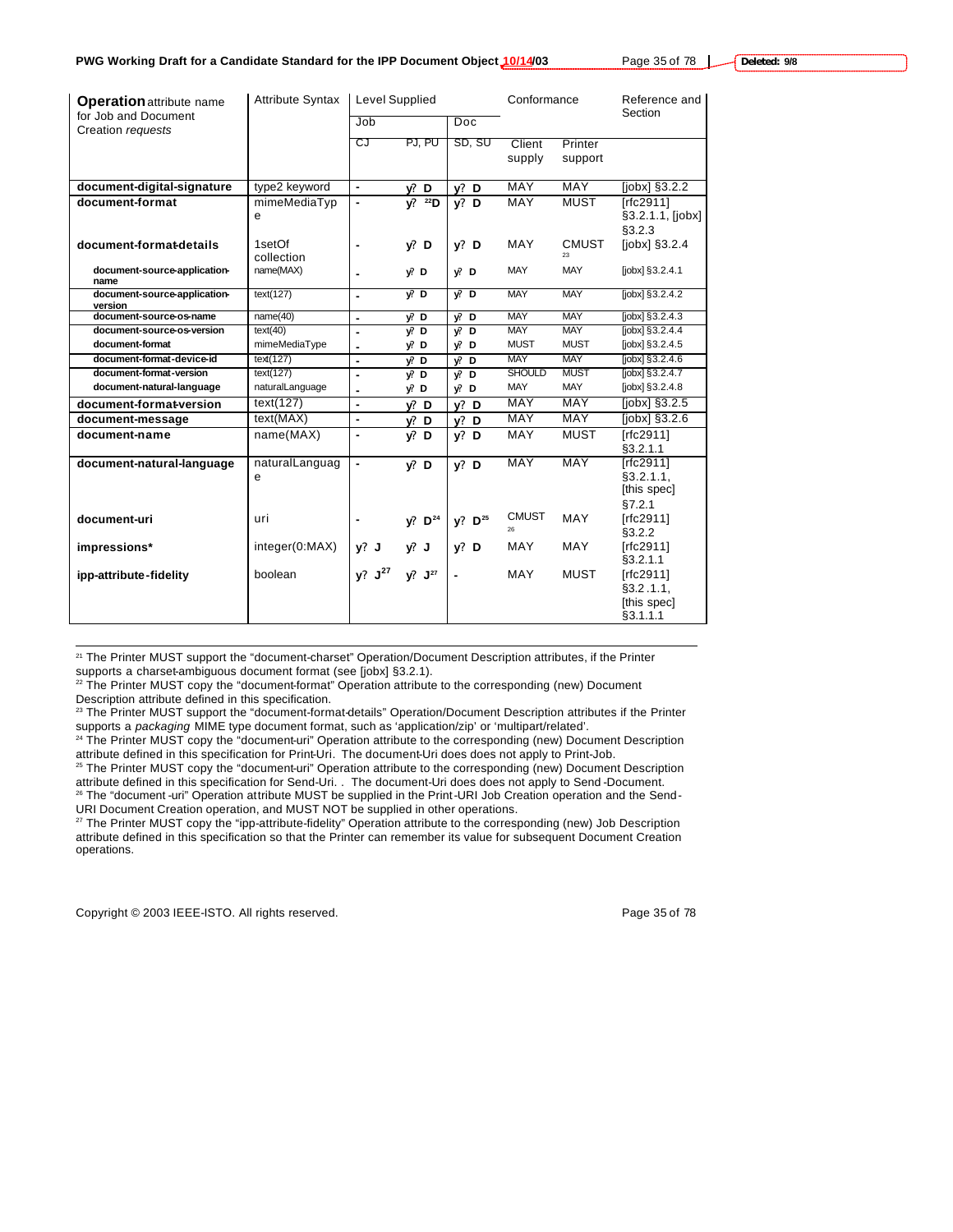| <b>Operation attribute name</b>           | <b>Attribute Syntax</b> | Level Supplied       |                  |                            | Conformance      |                    | Reference and<br>Section   |
|-------------------------------------------|-------------------------|----------------------|------------------|----------------------------|------------------|--------------------|----------------------------|
| for Job and Document<br>Creation requests |                         | Job                  |                  | Doc                        |                  |                    |                            |
|                                           |                         | CJ                   | PJ, PU           | SD, SU                     | Client<br>supply | Printer<br>support |                            |
| job-mandatory-attributes                  | 1setOf type2<br>keyword | $y? J^{28}$          | $y$ ? J          | ٠                          | <b>MAY</b>       | <b>MUST</b>        | [this spec]<br>\$3.1.1.2   |
| job-name                                  | name(MAX)               | $y?$ J               | y? J             | ٠                          | <b>MAY</b>       | <b>MUST</b>        | [rfc2911]<br>§4.3.5        |
| k-octets*                                 | integer(0:MAX)          | $y?$ J               | $y$ ? J          | $y?$ D                     | <b>MAY</b>       | <b>MAY</b>         | [rfc2911]<br>§3.2.1.1      |
| last-document                             | boolean                 |                      |                  | $y?$ D $\overline{29}$     | <b>MUST</b>      | <b>MUST</b>        | [rfc2911]<br>§3.3.1.1      |
| media-sheets*                             | integer(0:MAX)          | $v?$ J               | y? J             | v?<br>D                    | <b>MAY</b>       | MAY                | [ $rfc2911$ ]<br>\$3.2.1.1 |
| operation-id**                            | integer(1:0x8FF<br>F)   | $\mathbf{v}$         | y                | y                          | <b>MUST</b>      | <b>MUST</b>        | [rfc2911]<br>\$3.1.2       |
| original-requesting-user-<br>name **      | name(MAX)               | $y?$ J               | $y$ ? J          | ٠                          | <b>MAY</b>       | <b>MAY</b>         | adm-ops<br>§11.7.2.2       |
| output-device-requested                   | name(127)               | $y?$ J               | v? J             |                            | <b>MAY</b>       | MAY                | $[jobs]$ §5.5              |
| printer-uri <sup>**</sup>                 | uri                     | ${\bf J}^{30}$<br>y? | $y^p$ $J^{30}$   | $D^{30}$<br>V <sup>2</sup> | <b>MUST</b>      | <b>MUST</b>        | [rfc2911]<br>§3.1.5        |
| request-id**                              | integer(1:MAX)          | $\mathbf{v}$         | y                | y                          | <b>MUST</b>      | <b>MUST</b>        | [rfc2911]<br>§3.1.2        |
| requesting-user-name **                   | name(MAX)               | $y? J^{31}$          | $V^2$ . $J^{31}$ | v                          | SHOUL<br>D       | <b>MUST</b>        | [rfc2911]<br>\$3.2.1.1     |
| version-number **                         | X.Y                     | У                    | y                | y                          | <b>MUST</b>      | <b>MUST</b>        | [rfc2911]<br>§3.1.8        |

1126 **"y", "y? "**, and **"**\*\***"**: see Legend at the beginning of the Table.

# 1127 **7.2 Operation/Document Description attributes**

1128 The rest of this section defines the semantics for the Operation attributes that a client MAY supply in a Document<br>1129 Creation operation and their corresponding Document Description attributes. The following stateme

Creation operation and their corresponding Document Description attributes. The following statements apply to all of 1130 these Operation/Document Description attributes and are *not* repeated in each Description:

1131 If the Printer doesn't support the "xxx" Operation attribute, the Printer MUST ignore the "xxx" attribute (as with any

1132 OPTIONAL Operation attribute) and return the "xxx" attribute with the supplied value as unsupported in the<br>1133 Unsupported Attributes group as specified in [rfc2911] § 3.1.7.

Unsupported Attributes group as specified in [rfc2911] § 3.1.7.

1134 If the Printer supports the "xxx" Operation attribute, the Printer MUST support it at the Job and Document level. The 1135 Printer MUST also: Printer MUST also:

<sup>29</sup> The Printer MUST copy the "last -document" Operation attribute to the corresponding (new) Document Description attribute defined in this specification so that the client can determine the last document when querying the Document objects.

<sup>30</sup> The Printer MUST copy the "printer-uri" Operation attribute to the Job's "job-printer-uri" Job Description attribute and Document's "document-printer-uri" Document Description attribute.

<sup>31</sup> The operational attribute "requesting-user-name" may be copied to the Job Description attribute "job-originatinguser-name" per the rules specified in [rfc2911] §4.3.6.

 $\overline{a}$ 

Page 36 of 78 Copyright © 2003 IEEE-ISTO. All rights reserved.

 $28$  The Printer MUST copy the "job-mandatory-attributes" Operation attribute to the corresponding (new) Job Description attribute defined in this specification so that the Printer can remember its value for subsequent Document Creation operations.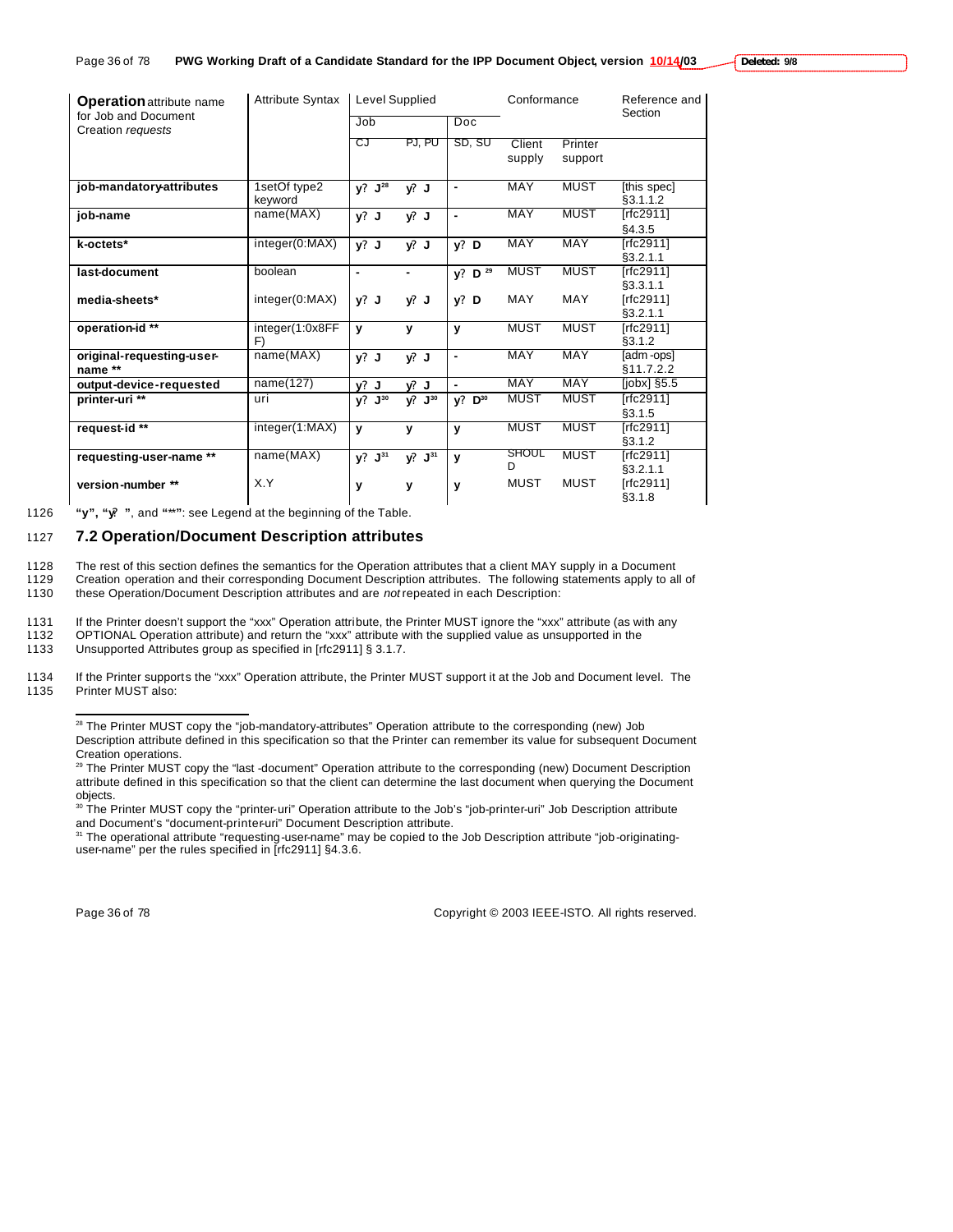**PWG Working Draft for a Candidate Standard for the IPP Document Object 10/14/03** Page 37 of 78 |

- 1136 1. support the corresponding "xxx" Document Description attribute of the same name (see section 9.1) and vice versa.
- 1138 2. copy the value of the "xxx" Operation attribute, if supplied by the client, to the corresponding "xxx" Document 1139 Description attribute.
- 3. support the corresponding "xxx-default" and "xxx-supported" Printer Description attributes as well, if defined (see section 9.2) and vice versa.
- 1142 4. validate the values supplied by the client in the "xxx" Operation attribute against the values indicated in the<br>1143 Frinter's corresponding "xxx-supported" Printer Description attribute (see section 9.2). If the v Printer's corresponding "xxx-supported" Printer Description attribute (see section 9.2). If the values do not validate, the Printer MUST either reject the operation or accept the operation as indicated for each of the attributes described below.

 If the client supplies one of the "xxx" Operation/Document attributes with a value that the Printer does not support, the Printer MUST perform one of the actions indicated for that Operation, unless specified otherwise, such as (1) reject the request, (2) accept the request and either (a) hold the job for operator intervention or (b) print the Job ignoring the attribute. In all of these cases, the Printer MUST return the Operation attribute with the unsupported 1150 value in the Unsupported Attributes group in the response (see [rfc2911] § 3.1.7).

### **7.2.1 document-natural-language (naturalLanguage)**

1153 This OPTIONAL Operation attribute specifies the natural language of the Document Object content (see [rfc2911] §<br>1154 3.2.1.1 and section 4.1.8). 3.2.1.1 and section 4.1.8).

 If the client supplies this "document-natural-language" Operation attribute with a value that the Printer doesn't support, the Printer MUST perform one of the following actions: (1) reject the request OR (2) accept the request and either (a) put the Job in the 'pending-held' state or (b) process the job ignoring the attribute. See section 7.2 above for more details.

 The values MAY include the region as well as the language according to [rfc2911] § 4.1.8. If the document contains more than one language, the value is the first or primary language of the document. The Printer MAY use this value

to select fonts or other Internationalization processing. As indicated in [rfc2911] § 4.1.8, examples include:

- 'en': for English
- 'en-us': for US English
- 'fr': for French
- 'de': for German

# **7.3 Operation Attributes** *returned* **in Job and Document Creation responses**

Table 9 lists the Operation attributes that Printers return in Job Creation operation *responses* (Print-Job, Print-URI

and Create -Job) and in Document Creation operation *responses* (Send -Document and Send-URI). The column

labeled "Conformance" indicates the conformance for what the Printer returns and what the Printer supports. The

References column lists the IETF or IEEE-ISTO specification which defines the semantics of the attribute.

### **Table 9 - Operation attributes** *returned* **in Job and Document Creation operation** *responses*

| <b>Operation attribute name</b> | <b>Attribute Syntax</b> | Conformance           | References             |                  |
|---------------------------------|-------------------------|-----------------------|------------------------|------------------|
|                                 | Values                  | <b>Printer return</b> | <b>Printer support</b> |                  |
| attributes-charset *            | charset                 | MUST                  | MUST                   | [rfc2911] §3.1.4 |

Copyright © 2003 IEEE-ISTO. All rights reserved. Page 37 of 78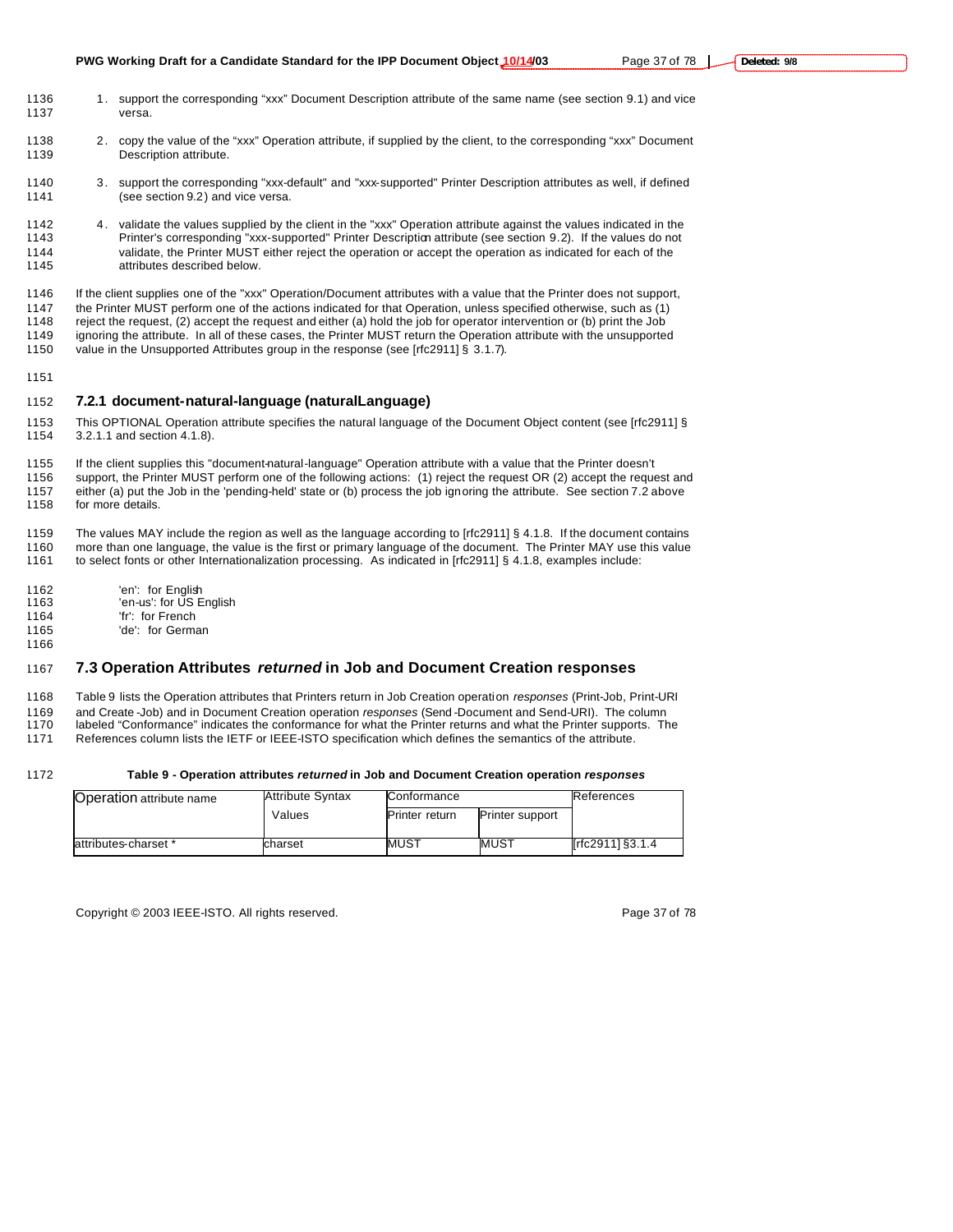| Deleted: 9/8 |  |
|--------------|--|
|--------------|--|

| Operation attribute name      | <b>Attribute Syntax</b>           | Conformance    | References      |                    |  |
|-------------------------------|-----------------------------------|----------------|-----------------|--------------------|--|
|                               | Values                            | Printer return | Printer support |                    |  |
|                               | 'utf-8"                           | MAY            | <b>MUST</b>     | [rfc2911] §4.1.7   |  |
|                               | ʻusascii'                         | MAY            | <b>MAY</b>      | [rfc2911] §4.1.7   |  |
|                               | 'iso-8859-1'                      | MAY            | <b>MAY</b>      | [rfc2911] §4.1.7   |  |
|                               | 'iso-10646-ucs-2'                 | <b>MAY</b>     | <b>MAY</b>      | [rfc2911] §4.1.7   |  |
| attributes-natural-language * | naturalLanguage                   | <b>MUST</b>    | <b>MUST</b>     | [rfc2911] §3.1.4   |  |
|                               | 'en-US'                           | MAY            | MAY             | [rfc2911] §4.1.8   |  |
| detailed-statusmessages *     | text(MAX)                         | <b>MAY</b>     | <b>MAY</b>      | [rfc2911] §3.1.6.3 |  |
| document-access-error         | text(MAX)                         | MAY            | MAY             | [rfc2911] §3.1.6.4 |  |
| document-number               | integer(1:MAX)                    | <b>MUST</b>    | <b>MUST</b>     | §9.1.23            |  |
| bidoj                         | integer(1:MAX)                    | <b>MUST</b>    | <b>MUST</b>     | [rfc2911] §4.3.2   |  |
| job-uri                       | uri                               | <b>MUST</b>    | <b>MUST</b>     | [rfc2911] §4.3.1   |  |
| redirect-uri <sup>32</sup>    | luri                              | <b>MAY</b>     | MAY             | [not-srv] §5.2     |  |
| request-id *                  | integer(1:32767)                  | MUST           | <b>MUST</b>     | [rfc2911] §3.1.2   |  |
| status-code *                 | integer(0:32767)                  | <b>MUST</b>    | <b>MUST</b>     | [rfc2911] §3.1.6.1 |  |
| status-message *              | text(255)                         | MAY            | <b>MAY</b>      | [rfc2911] §3.1.6.2 |  |
| version-number *              | integer(1:255),<br>integer(0:255) | <b>MUST</b>    | <b>MUST</b>     | [rfc2911] §3.1.8   |  |

1173 \* - indicates attributes that are defined for *all* operations, not just Job Creation operations

1174

# <sup>1175</sup> **8 Job Template and Document Template attributes**

1176 Table 1 0 lists *all* of the Job Template attributes defined in other IPP specifications and lists their corresponding

1177 Document Template attributes defined in this IPP specification. The Job Template attributes can be supplied in the 1178 Job Creation operations: Print-Job, Print-URI, and Create-Job operations.

1179 A subset of these Job Template attributes (e.g. "number-up" and "media", but not "job-priority") are also defined to

1180 apply to Documents and are called Document Template attributes when supplied at the Document Level. Document 1181 Template attributes can be supplied in the Send-Document and Send-URI operations.

1182 A subset of the Document Template attributes that apply to pages (e.g., "media", but not "document-format") can also 1183 be supplied as Page Overrides using the "overrides" Job Template collection attribute (see [OvrRide]) or Document Template attribute.

1185 Job Template and Document Template attributes are OPTIONAL for a Printer to support and for a client to supply in

1186 a Job Creation or Document Creation request or Page Overrides. If a Printer supports a Job Template or Document<br>1187 Template attribute, then it MUST copy the supplied attribute to the Job or Document object, respecti Template attribute, then it MUST copy the supplied attribute to the Job or Document object, respectively, so that a

1188 client MAY query the attributes in subsequent Get-Job-Attributes/Get-Jobs and Get -Document-Attributes/Get-

1189 Documents operations, respectively. The effect of Job Template Attributes supplied in Job Creation requests are

1190 inherited by the Document objects, unless the Document Creation operation supplies the attribute with a different value.

 $\overline{a}$ 

Page 38 of 78 Copyright © 2003 IEEE-ISTO. All rights reserved.

<sup>32</sup> The Printer or Notification Server returns the "redirect-uri" Operation attribute in order to redirect the Get-Notification operation to a Notification Server or back to the original Printer.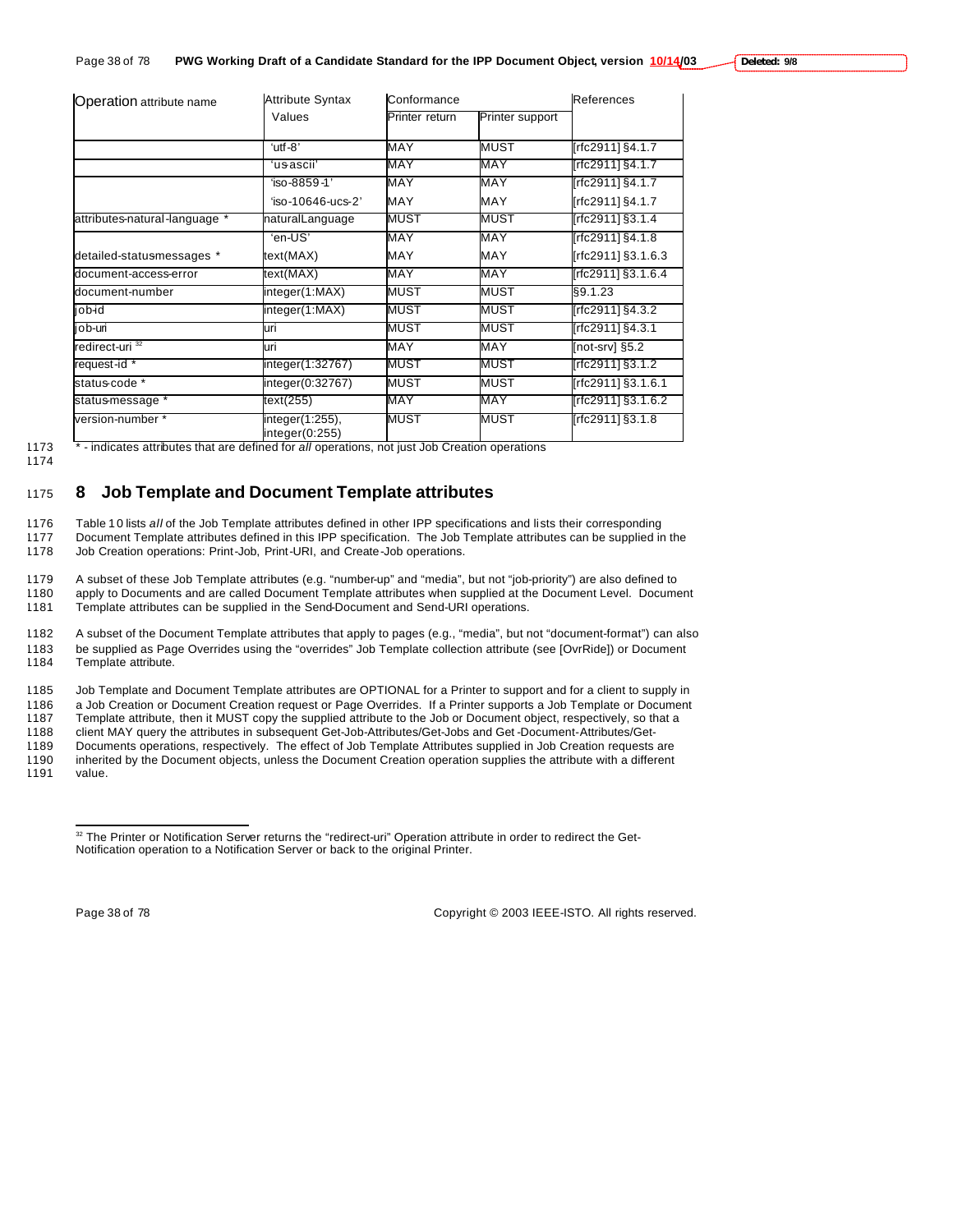1192 Every Job or Document Template attribute (e.g. "copies") has associated printer attributes that provide the default value(s) (e.g. "finishings-default) and the supported value(s)<sup>33</sup> (e.g. "finishings -supported"). Also allowed is the list of

1194 values that are ready to use without human intervention (e.g. "finishingsready"). Since some attributes (e.g.<br>1195 "finishings") can be Job Template and Document Template attributes both the Job and the Document share "finishings") can be Job Template and Document Template attributes both the Job and the Document share the same 1196 default and supported values.

1197 If a Job Template collection attribute is supported (see [rfc3382]), then there are conformance requirements for which 1198 member attributes MUST be supported by a Printer and which member attributes a client MUST supply as indicated

1199 in the Conformance column for each collection member attribute in Table 1 0.

1200 The "Defined for use" column indicates whether the client MAY supply and the Printer support the attribute at the 1201 Job, Document, or Page Level with the following semantics:

| Supplied | Description                                                                                                                                                                                                                                                                                                                                                                                                                                                                                                                                                           |
|----------|-----------------------------------------------------------------------------------------------------------------------------------------------------------------------------------------------------------------------------------------------------------------------------------------------------------------------------------------------------------------------------------------------------------------------------------------------------------------------------------------------------------------------------------------------------------------------|
| J=v      | Job Level: The attributes MAY be supplied as Job Template attributes at the Job Level in a<br>Job Creation request (Print-Job, Print-URI, Create-Job) in which case each Document inherits<br>the Job Template attribute as a default which is used unless an attribute at the Document Level<br>is also supplied. Note: The "multiple-document-handling" attribute controls whether extensive<br>attributes, such as "finishing" and "copies", affect the entire job as a whole ('single-xxx' values)<br>or affect each document separately ('separate-xxx' values). |
| $D=v$    | Document Level: The attribute MAY be supplied at the Document Level as Document<br>Template attributes in a Document Creation operation (Send-Document, Send-URI), in which<br>case the supplied Document Templates override any Job Template attributes supplied at the<br>Job Level.                                                                                                                                                                                                                                                                                |
| $P = v$  | Page Level: The attribute MAY be supplied as a member of the (1) "page-ranges" Job<br>Template attribute at the Job Level in a Job Creation operation or (2) "page-ranges" Document<br>Template attribute at the Document Level to affect the specified range of pages.                                                                                                                                                                                                                                                                                               |

1202

1203 "\*\*" - Most Job Template and Document Template attributes correspond to the PWG Semantic Model Job<br>1204 Processing and Document Processing attributes, respectively. However, 4 of the IPP Job Template Processing and Document Processing attributes, respectively. However, 4 of the IPP Job Template 1205 attributes are represented in the PWG Semantic Model a s Job Description attributes, instead of Job 1206 Processing attributes. These are indicated in the first column with "\*\*".

1207 **Table 10 - Job Template and Document Template attributes**

| Job Template /<br><b>Document</b> | <b>Attribute Syntax</b> |    | Defined for use | Conformance      |                    | Reference             |
|-----------------------------------|-------------------------|----|-----------------|------------------|--------------------|-----------------------|
| Template attribute<br>name        |                         |    | D               | Client<br>supply | Printer<br>support |                       |
| copies                            | integer(1:MAX)          | 34 |                 | MAY              | MAY                | [ $rfc2911$ ] § 4.2.5 |

33 Note that collections follow their own rules for the "xxx-supported" Printer attribute.

<sup>34</sup> The IPP "copies" attribute is an *extensive* attribute, so its effect when supplied at the job level is not always inherited by the documents in a multi -document job. Instead, its effect depends on the value of the "multipledocument-handling" Job Template attribute. The 'single-document' and 'single -document-new-sheet' values produce copies of the job as a whole with the multiple input documents concatenated into a single output document for each job copy. The 'separate-document-uncollated-copies' value produces N copies of the first input document followed by N copies of the second input document, and so on. The 'separate-document-collated-copies' value produces N successive job copies, each job copy consisting of 1 copy of the first document followed by 1 copy of the second document, and so on.

Copyright © 2003 IEEE-ISTO. All rights reserved. Page 39 of 78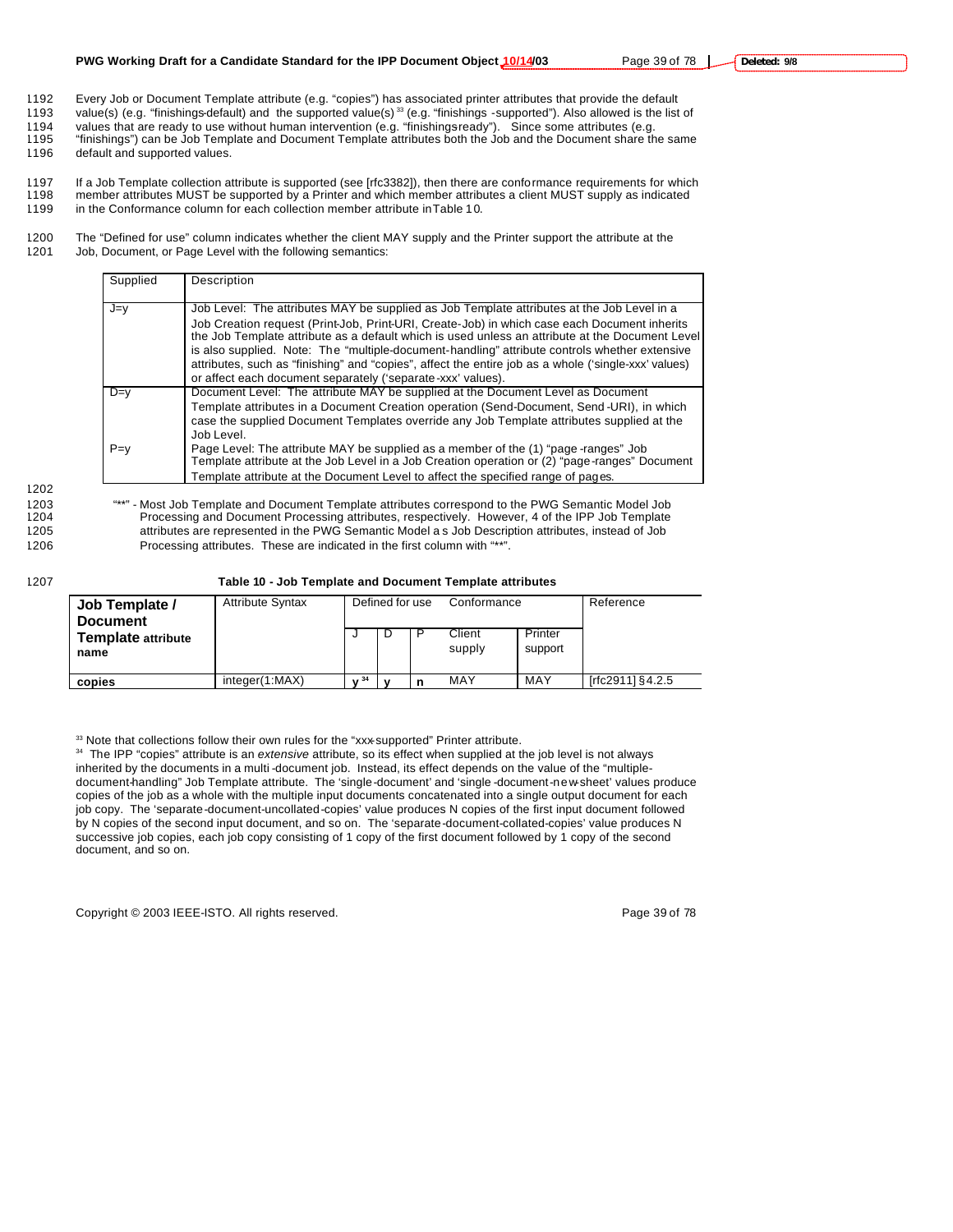| Job Template /<br><b>Document</b> | <b>Attribute Syntax</b> |   | Defined for use | Conformance      |                    | Reference |
|-----------------------------------|-------------------------|---|-----------------|------------------|--------------------|-----------|
| <b>Template attribute</b><br>name |                         | J | D               | Client<br>supply | Printer<br>support |           |

| cover-back                               | collection                   | v                         | v            | n            | MAY                       | MAY                        | [pwg5100.3] §3.1     |                           |
|------------------------------------------|------------------------------|---------------------------|--------------|--------------|---------------------------|----------------------------|----------------------|---------------------------|
| cover-type                               | type2 keyword                |                           |              |              | <b>MUST</b>               | <b>MUST</b>                | [pwg5100.3] §3.1.2   |                           |
| media                                    | type3 keyword                |                           |              |              | MAY be                    | <b>MUST</b>                | [pwg5100.3] §3.1.1   |                           |
|                                          | name(MAX)                    |                           |              |              | neither or one            |                            |                      |                           |
| mediacol                                 | collection                   |                           |              |              | of. but NOT               | <b>MAY</b>                 | [pwg5100.3] §3.1.1   |                           |
|                                          |                              |                           |              |              | both                      |                            |                      |                           |
| cover-front                              | collection                   | v                         | $\mathbf{v}$ | n            | MAY                       | MAY                        | [pwg5100.3] §3.1     |                           |
| cover-type                               | type2 keyword                |                           |              |              | <b>MUST</b>               | <b>MUST</b>                | [pwg5100.3] §3.1.2   |                           |
| media                                    | type3 keyword  <br>name(MAX) |                           |              |              | MAY be<br>neither or one  | <b>MUST</b>                | [pwg5100.3] §3.1.1   |                           |
| mediacol                                 | collection                   |                           |              |              | of, but NOT               | <b>MAY</b>                 | [pwg5100.3] §3.1.1   |                           |
|                                          |                              |                           |              |              | both                      |                            |                      |                           |
| finishings                               | 1setOf type2 enum            | $V^{35}$                  | y            | v            | MAY be                    | MAY.                       | [rfc2911] §4.2.6     |                           |
|                                          |                              |                           |              |              | neither or one            | MUST if                    | [pwg5100.1] §2       |                           |
|                                          |                              |                           |              |              | of, but NOT               | "finishing-                |                      |                           |
|                                          |                              |                           |              |              | both                      | col" is                    |                      |                           |
|                                          |                              |                           |              |              |                           | supported                  |                      |                           |
| finishings-col                           | collection                   | $y_{\frac{35}{4}}^{35}$   | $\mathbf{v}$ | $\mathbf{v}$ |                           | MAY                        | [pwg5100.3] §3.2     | Formatted: Font: Not Bold |
| finishing-template                       | name(MAX)                    |                           |              |              | <b>MAY</b>                | <b>MAY</b>                 | [pwg5100.3] §3.2.1   | Deleted: 35               |
| stitching                                | collection                   |                           |              |              | <b>MAY</b>                | MAY                        | [pwg5100.3] §3.2.2   |                           |
| stitching-reference-                     | type2 keyword                |                           |              |              | MUST                      | <b>MUST</b>                | [pwg5100.3] §3.2.2.1 |                           |
| edge                                     |                              |                           |              |              |                           |                            |                      |                           |
| stitching-offset                         | integer (0:MAX)              |                           |              |              | MUST                      | <b>MUST</b>                | [pwg5100.3] §3.2.2.2 |                           |
| stitching-locations                      | 1setOf integer(0:MAX)        |                           |              |              | MUST                      | <b>MUST</b>                | [pwg5100.3] §3.2.2.3 |                           |
| force-front-side                         | 1setOf                       | y 36                      | y            | v            | <b>MAY</b>                | MAY                        | [pwg5100.3] §3.3     |                           |
|                                          | integer(1:MAX)               |                           |              |              |                           |                            |                      |                           |
| imposition-template                      | type3 keyword                | у                         | y            | y            | <b>MAY</b>                | MAY                        | [pwg5100.3] §3.4     |                           |
|                                          | name(MAX)                    |                           |              |              |                           |                            |                      |                           |
| insert-sheet                             | 1setOf collection            |                           |              |              | MAY                       | MAY                        |                      |                           |
|                                          |                              | $y_{\frac{36}{4}}^{36}$ y |              | $\mathbf v$  |                           |                            | [pwg5100.3] §3.5     | Formatted: Font: Not Bold |
| insert-after-page-number<br>insert-count | integer(0:MAX)               |                           |              |              | <b>MUST</b><br><b>MAY</b> | <b>MUST</b><br><b>MUST</b> | [pwg5100.3] §3.5.1   | Deleted: 36               |
| media                                    | integer(0:MAX)               |                           |              |              | MUST be one               | <b>MUST</b>                | [pwg5100.3] §3.5.2   |                           |
|                                          | type3 keyword                |                           |              |              |                           |                            | [pwg5100.3] §3.5.3   |                           |
| media col                                | name(MAX)<br>collection      |                           |              |              | or the other,             | <b>MAY</b>                 |                      |                           |
|                                          |                              |                           |              |              | but NOT both              |                            | [pwg5100.3] §3.5.3   |                           |
| job-account-id **                        | name(MAX)                    | v                         | n            | n            | MAY                       | <b>MAY</b>                 | [pwg5100.3] §3.6     |                           |

 $\overline{a}$ 

Page 40 of 78 Copyright © 2003 IEEE-ISTO. All rights reserved.

<sup>35</sup> The IPP "finishings" and "finishings-col" attributes are *extensive* attributes, so their effect when supplied at the Job Level is not always inherited by the documents in a multi -document job. Instead, their effect depends on the value of the "multiple-document-handling" Job Template attribute. The 'single-document' and 'single-document-new-sheet' values cause the finishing to be applied to each job copy as a whole. The 'separate-documents-collated-copies' and 'separate-document-uncollated-copies' values cause the finishing to be applied to each document.

<sup>36</sup> The effect of the IPP "force-front-side" and "insert-sheet" attributes when supplied at the job level of a multi document job depends on the value of the "multiple-document-handling" Job Template attribute. For the 'singledocument' and 'single-document-new-sheet' values, the pages are numbered as a single set from 1 to n for the job as a whole. For the 'separate-documents-collated-copies' and 'separate-document-uncollated-copies' values, the pages are numbered from 1 to n for each document separately.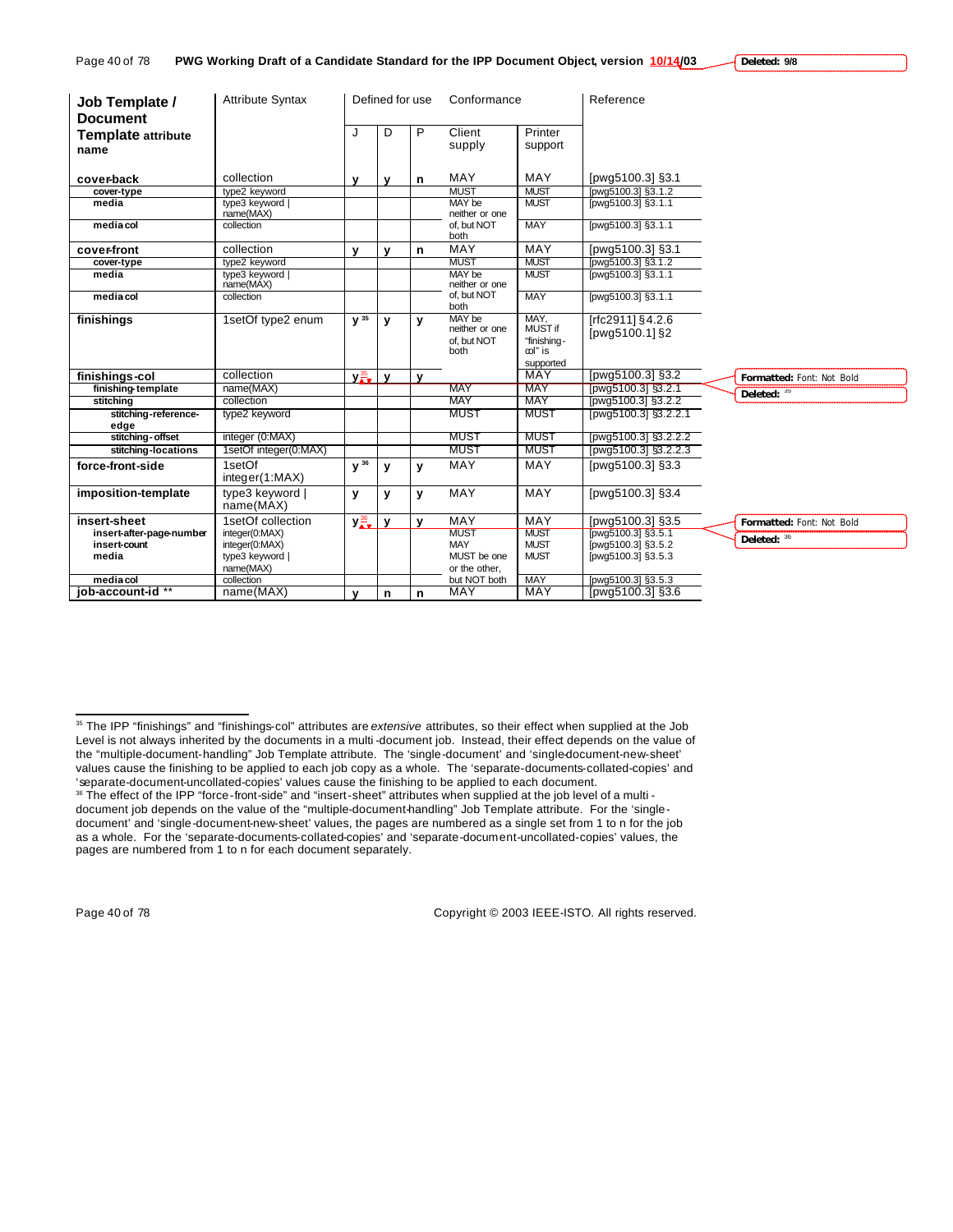| Job Template /<br><b>Document</b>       | <b>Attribute Syntax</b>                  |             | Defined for use |             | Conformance              |                    | Reference                              |
|-----------------------------------------|------------------------------------------|-------------|-----------------|-------------|--------------------------|--------------------|----------------------------------------|
| <b>Template attribute</b><br>name       |                                          | J           | D               | P           | Client<br>supply         | Printer<br>support |                                        |
| job-accounting-sheets                   | collection                               | v           | n               | n           | MAY                      | MAY                | [pwg5100.3] §3.8                       |
| job-accounting-sheets-type              | type3 keyword<br>name(MAX)               |             |                 |             | <b>MUST</b>              | <b>MUST</b>        | [pwq5100.3] §3.8.1                     |
| media                                   | type3 keyword<br>name(MAX)               |             |                 |             | MAY be<br>neither or one | <b>MUST</b>        | [pwg5100.3] §3.8.2                     |
| $media$ - $\infty$                      | collection                               |             |                 |             | of. but NOT<br>both      | <b>MAY</b>         | [pwg5100.3] §3.8.2                     |
| job-accounting-output-bin               | type3 keyword  <br>name(MAX)             |             |                 |             | MAY                      | MAY                | [pwg5100.3] §3.8.3                     |
| job-accounting-user-<br>id**            | name(MAX)                                | y           | n               | n           | <b>MAY</b>               | MAY                | [pwg5100.3] §3.7                       |
| ob-copies                               | integer(1:MAX)                           | ۷           | 37<br>n         | n           | MAY                      | <b>MAY</b>         | [jobx] §4.1.1                          |
| iob-cover-back                          | collection                               | v           | $n^{38}$        | $\mathbf n$ | MAY                      | <b>MAY</b>         | [ <i>i</i> obx] <sub>§</sub> 4.1.2     |
| same as cover-back                      | see cover-back                           |             |                 |             |                          |                    |                                        |
|                                         | collection                               |             | 39              |             | MAY                      |                    |                                        |
| iob-cover-front                         |                                          | ۷           | n               | n           |                          | MAY                | $[jobx]$ §4.1.3                        |
| same as cover-front                     | see cover-front                          |             |                 |             |                          |                    |                                        |
| iob-error-sheet<br>job-error-sheet-type | collection<br>type3 keyword<br>name(MAX) | y           | n               | n           | MAY<br><b>MUST</b>       | MAY<br><b>MUST</b> | [pwg5100.3] §3.9<br>[pwg5100.3] §3.9.1 |
| job-error-sheet-when                    | type2 keyword                            |             |                 |             | <b>MAY</b>               | <b>MAY</b>         | [pwg5100.3] §3.9.2                     |
| media                                   | type3 keyword<br>name(MAX)               |             |                 |             | MAY be<br>neither or one | <b>MUST</b>        | [pwg5100.3] §3.9.3                     |
| media col                               | collection                               |             |                 |             | of. but NOT<br>both      | <b>MAY</b>         | [pwg5100.3] §3.9.3                     |
| job-finishings                          | 1setOf type2 enum                        | $\mathbf v$ | 40<br>n         | n           | MAY                      | <b>MAY</b>         | $[jobx]$ §4.1.4                        |
| job-finishings-col                      | collection                               | v           |                 | n           | <b>MAY</b>               | <b>MAY</b>         | [jobx] §4.1.5                          |
| same as finishings-col                  | see finishings-col                       |             | $n^{41}$        |             |                          |                    |                                        |
| job-hold-until                          | type3 keyword  <br>name(MAX)             | y           | n               | n           | MAY                      | MAY                | [rfc2911] §4.2.2                       |
| job-message-to-                         | text(MAX)                                | y           | n <sup>42</sup> | n           | MAY                      | MAY                | [pwg5100.3] §3.10                      |
| operator                                |                                          |             |                 |             |                          |                    |                                        |

<sup>&</sup>lt;sup>37</sup> The "job-copies" Job Template attribute makes copies of the entire job and MUST NOT be supplied at the Document or Page Level. The "job-copies" Job Template attribute is equivalent to "copies" with "multiple-documenthandling" = 'single-document-new-sheet'.

<sup>42</sup> The "job-message-to-operator" Job Template attribute has no corresponding Document Template attribute. Instead, the user and operator communicate with each other using the same "document-message" Operation attribute which the Printer copies to the "document-message" Document Description attribute.

Copyright © 2003 IEEE-ISTO. All rights reserved. Page 41 of 78

 $\overline{a}$ 

<sup>&</sup>lt;sup>38</sup> The "job-cover-back" Job Template attribute makes a single back cover for each job copy and MUST NOT be supplied at the Document or Page Level. The "job -cover-back" Job Template attribute is equivalent to "cover-back" with "multiple-document-handling" = 'single -document-new-sheet'.

<sup>39</sup> The "job-cover-front" Job Template attribute makes a single front cover for each job copy and MUST NOT be supplied at the Document or Page Level. The "job -cover-front" Job Template attribute is equivalent to "cover-front" with "multiple-document-handling" = 'single -document-new-sheet'.

<sup>40</sup> The "job-finishing" Job Template attribute finishes each job copy as a whole and MUST NOT be supplied at the Document or Page Level. The "job-finishings" Job Template attribute is equivalent to "finishings" with "multipledocument-handling" = 'single-document-new-sheet'.

<sup>&</sup>lt;sup>41</sup> The "job-finishing -col" Job Template attribute finishes each job copy as a whole and MUST NOT be supplied at the Document or Page Level. The "job-finishings-col" Job Template attribute is equivalent to "finishings-col" with "multiple-document-handling" = 'single-document-new-sheet'.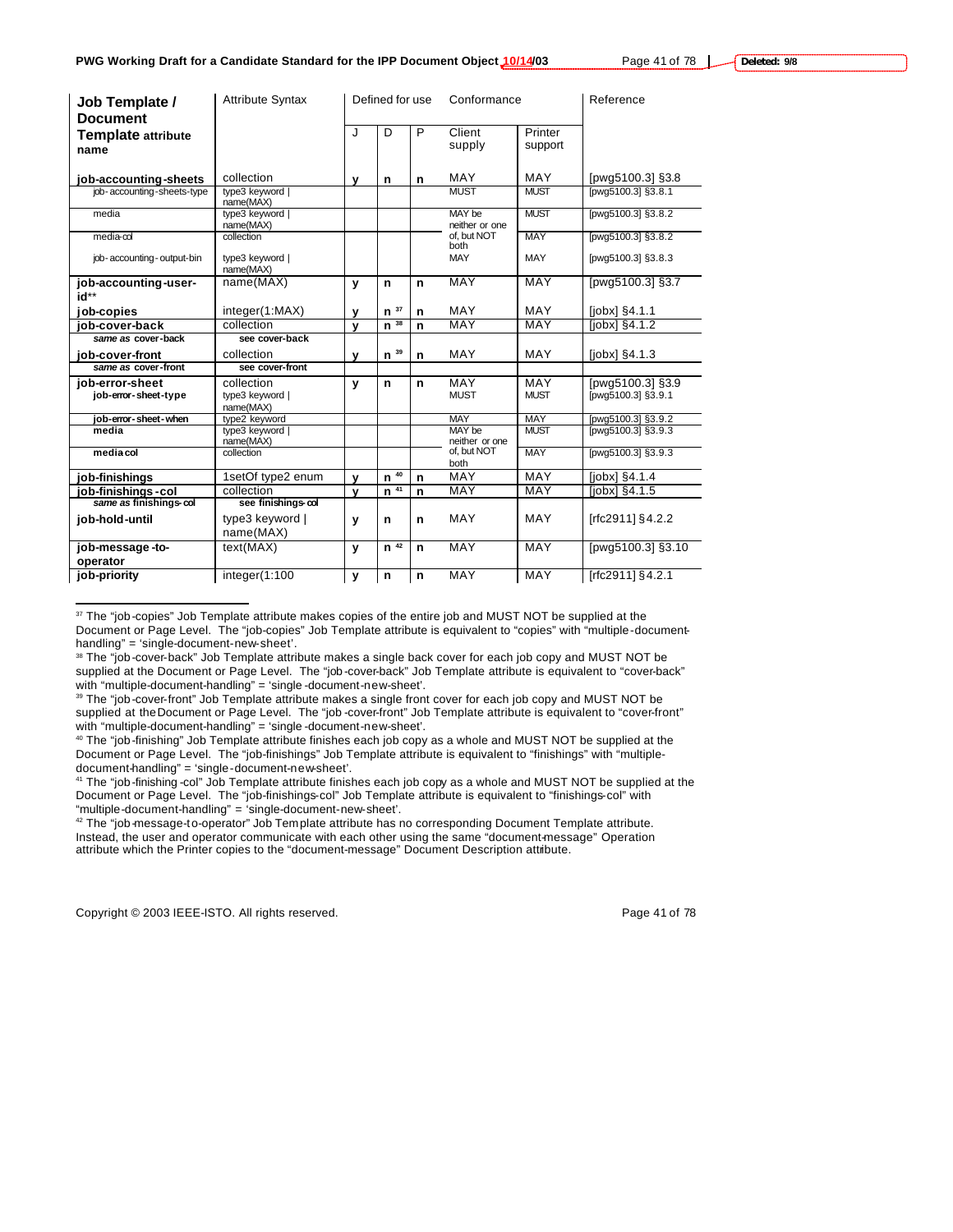| Job Template /<br><b>Document</b> | <b>Attribute Syntax</b>      |             | Defined for use |   | Conformance                                     |                                                      | Reference                      |
|-----------------------------------|------------------------------|-------------|-----------------|---|-------------------------------------------------|------------------------------------------------------|--------------------------------|
| <b>Template attribute</b>         |                              | J           | D               | P | Client                                          | Printer                                              |                                |
| name                              |                              |             |                 |   | supply                                          | support                                              |                                |
| job-sheet-message                 | text(MAX)                    | У           | n               | n | MAY                                             | MAY                                                  | [pwg5100.3] §3.12              |
| iob-sheets                        | type3 keyword  <br>name(MAX) | $\mathbf v$ | n               | n | MAY be<br>neither or one<br>of. but NOT<br>both | MAY.<br>MUST if<br>"job-sheets-<br>col"<br>supported | [rfc2911] §4.2.3               |
| job-sheets-col                    | collection                   | v           | $\mathbf n$     | n |                                                 | MAY                                                  | [pwg5100.3] §3.11              |
| job-sheets                        | type3 keyword  <br>name(MAX) |             |                 |   | <b>MUST</b>                                     | <b>MUST</b>                                          | [pwg5100.3] §3.11.1            |
| media                             | type3 keyword  <br>name(MAX) |             |                 |   | MUST be one<br>or the other,                    | <b>MUST</b>                                          | [pwg5100.3] §3.11.2            |
| media col                         | collection                   |             |                 |   | but NOT both                                    | <b>MAY</b>                                           | [pwg5100.3] §3.11.2            |
| media                             | type3 keyword  <br>name(MAX) | y           | y               | y | MAY be<br>neither or one<br>of. but NOT<br>both | MAY.<br>MUST if<br>"mediacol"<br>supported           | [rfc2911] §4.2.11              |
| media-col                         | collection                   | v           | $\mathbf v$     | y |                                                 | MAY                                                  | [pwg5100.3] §3.13              |
| media back-coating                | type3 keyword  <br>name(MAX) |             |                 |   | <b>MAY</b>                                      | <b>MAY</b>                                           | [pwg5100.3] §3.13.10           |
| media color                       | type3 keyword<br>name(MAX)   |             |                 |   | MAY                                             | MAY                                                  | [pwg5100.3] §3.13.4            |
| media front-coating               | type3 keyword  <br>name(MAX) |             |                 |   | <b>MAY</b>                                      | <b>MAY</b>                                           | [pwg5100.3] §3.13.10           |
| media hole-count                  | integer(0:MAX)               |             |                 |   | <b>MAY</b>                                      | <b>MAY</b>                                           | [pwg5100.3] §3.13.6            |
| media info                        | text(255)                    |             |                 |   | <b>MAY</b><br><b>MAY</b>                        | <b>MAY</b><br><b>MAY</b>                             | [pwg5100.3] §3.13.3            |
| media key                         | type3 keyword  <br>name(MAX) |             |                 |   |                                                 |                                                      | [pwg5100.3] §3.13.1            |
| media order-count                 | integer(1:MAX)               |             |                 |   | <b>MAY</b>                                      | <b>MAY</b>                                           | [pwg5100.3] §3.13.7            |
| media preprinted                  | type3 keyword  <br>name(MAX) |             |                 |   | <b>MAY</b>                                      | <b>MAY</b>                                           | [pwg5100.3] §3.13.5            |
| media recycled                    | type3 keyword  <br>name(MAX) |             |                 |   | MAY                                             | MAY                                                  | [pwg5100.3] §3.13.11           |
| media size                        | collection                   |             |                 |   | <b>MAY</b>                                      | MUST                                                 | [pwg5100.3] §3.13.8            |
| x-dimension                       | integer(0:MAX)               |             |                 |   | <b>MUST</b>                                     | <b>MUST</b>                                          | [pwg5100.3] §3.13.8.1          |
| y-dimension                       | integer(0:MAX)               |             |                 |   | <b>MUST</b>                                     | <b>MUST</b>                                          | [pwg5100.3] §3.13.8.2          |
| mediatype                         | type3 keyword  <br>name(MAX) |             |                 |   | <b>MAY</b>                                      | <b>MAY</b>                                           | [pwg5100.3] §3.13.2            |
| media weight-metric               | integer(0:MAX)               |             |                 |   | <b>MAY</b>                                      | <b>MAY</b>                                           | [pwg5100.3] §3.13.9            |
| media-input-tray-check            | type3 keyword  <br>name(MAX) | y           | y               | y | MAY                                             | MAY                                                  | [pwg5100.3] §3.14              |
| media-type <sup>43</sup>          | type3 keyword  <br>name(MAX) | y           | $\mathbf v$     | V | MAY                                             | MAY                                                  | [upnp], [pwg5100.3]<br>§3.13.2 |
| multiple-document-<br>handling    | type2 keyword                | y           | n               | n | MAY                                             | MUST <sup>44</sup>                                   | [rfc2911] §4.2.4               |
| number-up                         | integer(1:MAX)               | y           | $\mathbf v$     | v | <b>MAY</b>                                      | <b>MAY</b>                                           | [rfc2911] §4.2.9               |
| orientation-requested             | type2 enum                   | y           | y               | y | <b>MAY</b>                                      | <b>MAY</b>                                           | [rfc2911] §4.2.10              |
| output-bin                        | type2 keyword  <br>name(MAX) | v           | n               | n | MAY                                             | MAY                                                  | [pwg5100.2] §2.1               |
| Output-device                     | name(MAX)                    | y           | y               | y | MAY                                             | MAY                                                  | [jobx] §3.1.3                  |

 $^{43}$  UPnPv1 and UPnPv2 define a separate MediaType Job Template attribute with the same values as the "mediatype" member attribute of "media-col".

<sup>44</sup> A Printer MUST support the "multiple-document-handling" Job Template attribute with at least one value.

Page 42 of 78 Copyright © 2003 IEEE-ISTO. All rights reserved.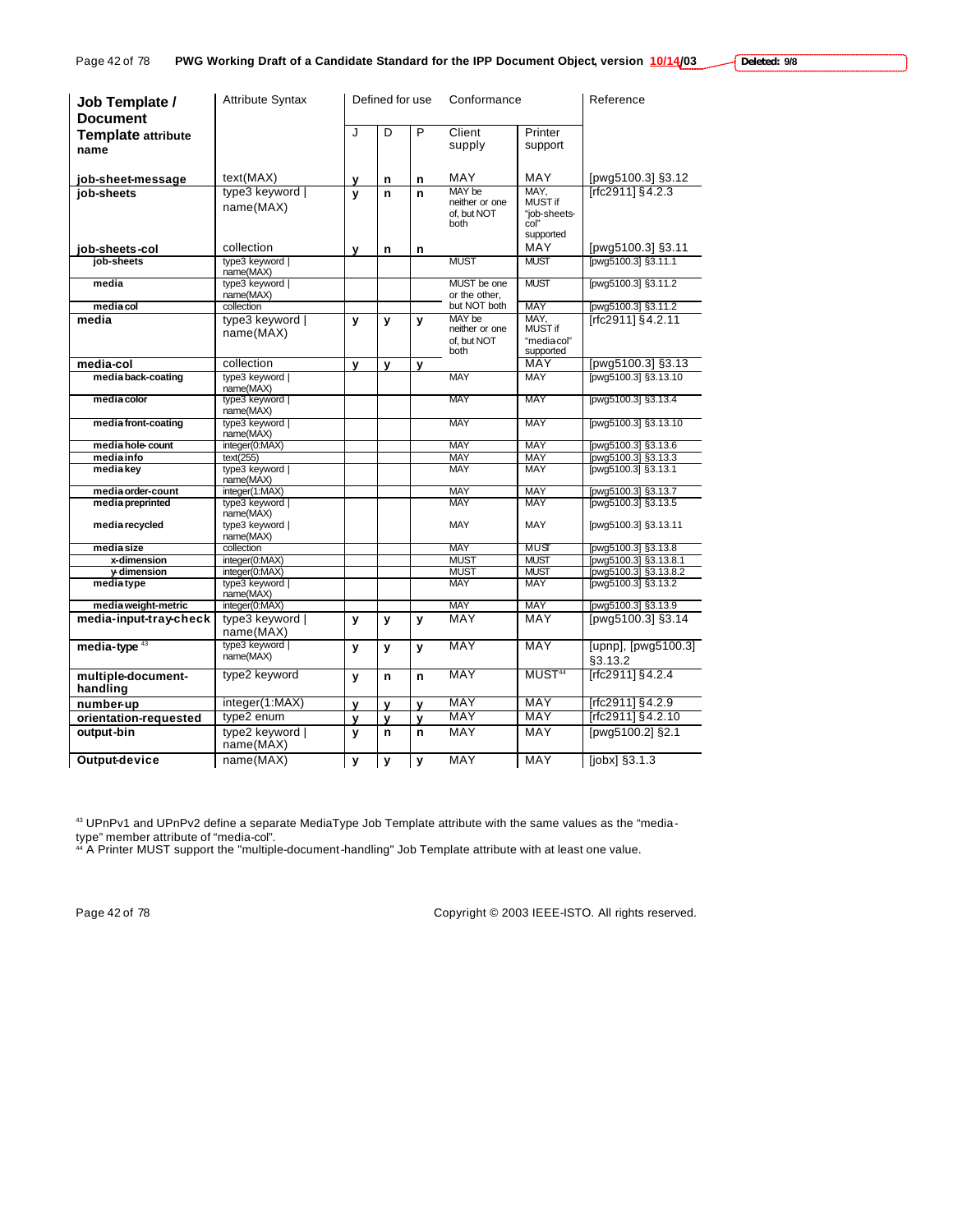**Deleted: 9/8**

e.

| <b>Attribute Syntax</b><br>Job Template /<br><b>Document</b>                       |                                                          | Defined for use |              |              | Conformance              |                    | Reference                        |
|------------------------------------------------------------------------------------|----------------------------------------------------------|-----------------|--------------|--------------|--------------------------|--------------------|----------------------------------|
| <b>Template attribute</b><br>name                                                  |                                                          | J               | D            | P            | Client<br>supply         | Printer<br>support |                                  |
| overrides                                                                          | 1setOf collection                                        | y               | у            | n            | MAY                      | MAY                | [OvrRide] §4.1,<br>also see §8.2 |
| pages                                                                              | 1setOf                                                   |                 |              |              | <b>MUST</b>              | <b>MUST</b>        | [OvrRide] §4.1.1                 |
| document-numbers                                                                   | rangeOfInteger(1:MAX)<br>1setOf<br>rangeOfInteger(1:MAX) |                 |              |              | MAY                      | <b>MUST</b>        | [OvrRide] §4.1.2                 |
| document-copies                                                                    | 1setOf<br>rangeOfInteger(1:MAX)                          |                 |              |              | <b>MAY</b>               | <b>MAY</b>         | [OvrRide] §4.1.3                 |
| any other Template attributes that affect pages, such<br>as "media" or "media-col" |                                                          |                 |              |              | <b>MAY</b>               | <b>MAY</b>         | [OvrRide] §4.1.4                 |
| page-delivery                                                                      | type2 keyword                                            | y               | y            | n            | MAY                      | MAY                | [pwg5100.3] §3.15                |
| page-order-received**                                                              | type2 keyword                                            | y               | у            | n            | MAY                      | <b>MAY</b>         | [pwg5100.3] §3.16                |
| page-ranges                                                                        | 1setOf                                                   | y               | $\mathbf{v}$ | $\mathsf{n}$ | MAY                      | <b>MAY</b>         | [rfc2911] §4.2.7                 |
|                                                                                    | rangeOfInteger(1:MA<br>X)                                |                 |              |              |                          |                    |                                  |
| presentation-direction-<br>number-up                                               | type2 keyword                                            | y               | y            | y            | <b>MAY</b>               | <b>MAY</b>         | [pwg5100.3] §3.17                |
| print-quality                                                                      | type2 enum                                               | y               | y            | y            | MAY                      | MAY                | [rfc2911] §4.2.13                |
| printer-resolution                                                                 | resolution                                               | y               | y            | y            | MAY                      | <b>MAY</b>         | [rfc2911] §4.2.12                |
| separator-sheets                                                                   | collection                                               | $\mathbf v$     | v            | n            | <b>MAY</b>               | <b>MAY</b>         | [pwg5100.3] §3.18                |
| separator-sheets-type                                                              | type3 keyword  <br>name(MAX)                             |                 |              |              | <b>MUST</b>              | <b>MUST</b>        | [pwg5100.3] §3.18.1              |
| media                                                                              | type3 keyword  <br>name(MAX)                             |                 |              |              | MAY be<br>neither or one | <b>MUST</b>        | [pwg5100.3] §3.18.2              |
| $media$ - $\infty$                                                                 | collection                                               |                 |              |              | of, but NOT<br>both      | <b>MAY</b>         | [pwq5100.3] §3.18.2              |
| sheet-collate                                                                      | type2 keyword                                            | y               | y            | n            | <b>MAY</b>               | MAY                | [rfc3381] §3.1                   |
| sides                                                                              | type2 keyword                                            | y               | y            | y            | MAY                      | MAY                | [rfc2911] §4.2.8                 |
| x-image-position                                                                   | type2 keyword                                            | y               | y            | y            | <b>MAY</b>               | MAY                | [pwg5100.3]<br>§3.19.2           |
| x-image-shift                                                                      | integer(MIN:MAX)                                         | y               | y            | y            | MAY                      | <b>MAY</b>         | [pwg5100.3]<br>§3.19.3           |
| x-side1-image-shift                                                                | integer(MIN:MAX)                                         | y               | y            | $\mathbf{v}$ | <b>MAY</b>               | <b>MAY</b>         | [pwg5100.3]<br>§3.19.4           |
| x-side2-image-shift                                                                | integer(MIN:MAX)                                         | y               | y            | y            | MAY                      | <b>MAY</b>         | [pwg5100.3]<br>§3.19.5           |
| y-image-position                                                                   | type2 keyword                                            | y               | y            | y            | MAY                      | MAY                | [pwg5100.3]<br>§3.19.6           |
| y-image-shift                                                                      | integer(MIN:MAX)                                         | y               | у            | у            | MAY                      | MAY                | [pwg5100.3]<br>§3.19.7           |
| y-side1-image-shift                                                                | integer(MIN:MAX)                                         | y               | y            | y            | MAY                      | MAY                | [pwg5100.3]<br>§3.19.8           |
| y-side2-image-shift                                                                | integer(MIN:MAX)                                         | y               | y            | $\mathbf{v}$ | <b>MAY</b>               | <b>MAY</b>         | [pwg5100.3]<br>§3.19.9           |

1209<br>1210

1208 <sup>"\*\*\*"</sup> - These 4 attributes are Job Description attributes, not Job Processing attributes, in the PWG Semantic Model [pwg -sm] - see the comment just before the Table.

Copyright © 2003 IEEE-ISTO. All rights reserved. experience that the page 43 of 78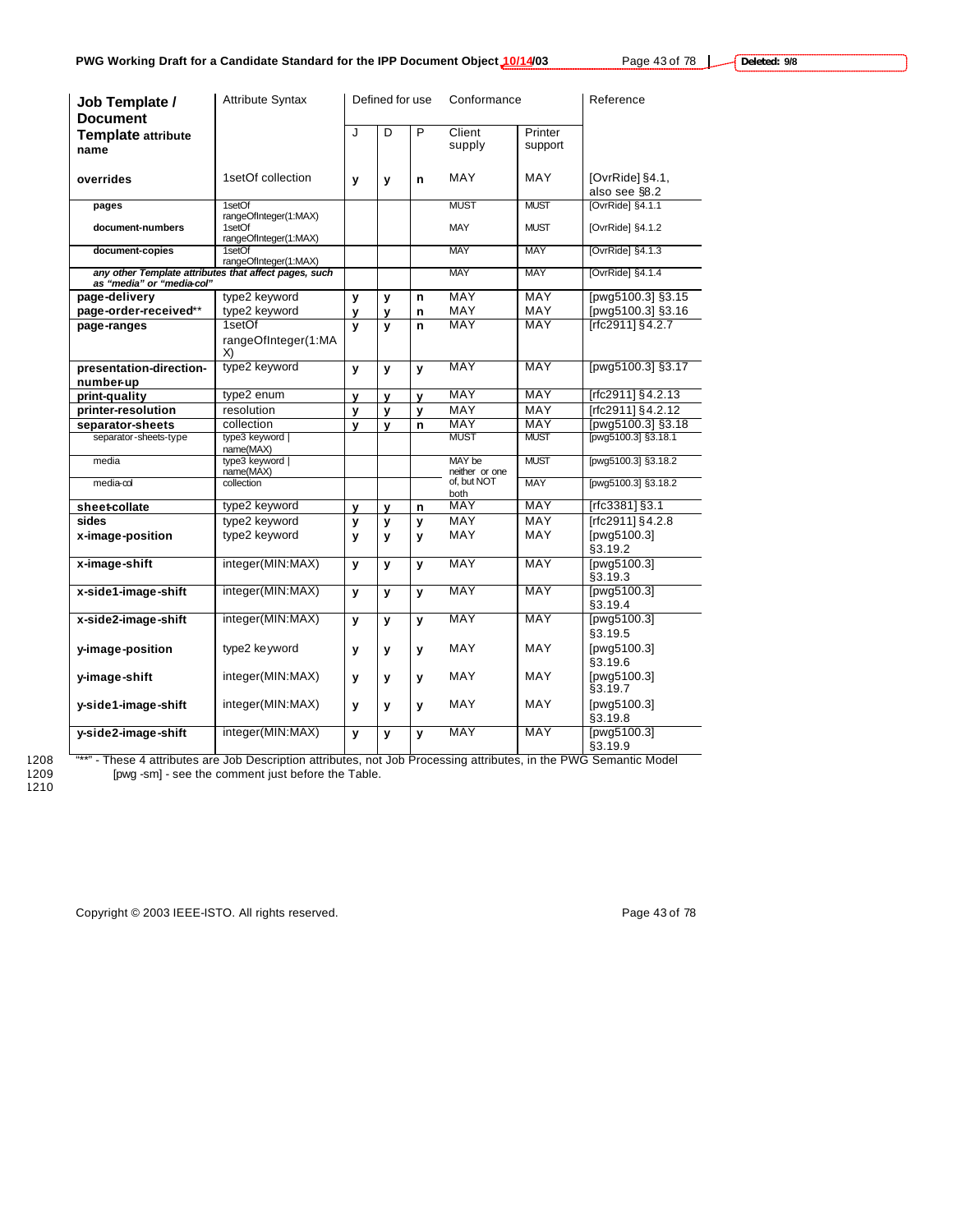### **8.1 Document Template attributes**

1212 Most Job Template attributes can be used as Document Template attributes for use in Document Creation<br>1213 operations to apply to the Document object. However, the Job Template attributes that have the "job-" pref

operations to apply to the Document object. However, the Job Template attributes that have the "job-" prefix MUST

1214 NOT be used as Document Template attributes, since they are defined to apply to the job as a whole. Table 10<br>1215 shows lists all of the Document Template attributes for use with the Document Creation operations and t shows lists all of the Document Template attributes for use with the Document Creation operations and the

Document object. All of the definitions of the Document Template attributes are done by reference to the

corresponding Job Template attributes in other specifications. However, the semantics of each Document Template

attribute only applies to the Document object with which the attribute is associated either by being supplied by the

client in the Document Creation operation or supplied by the Printer as a default because the client did not (and the

PDL did not have any corresponding instruction). See section 6 for defaulting semantics.

 The Document Template attributes share the same "xxx-default", "xxx-supported", and "xxx-ready" Printer attributes with the Job Template attributes of the same name.

1223 The Document object also has the corresponding "xxx -actual" READ-ONLY Document Description attributes defined<br>1224 that correspond to the "xxx" Document Template attributes (see [ippact]). that correspond to the "xxx" Document Template attributes (see [ippact]).

### **8.2 Document Template attributes containing explicit Document numbers**

 Job Template attributes that contain explicit Document numbers, such as "overrides", must have an appropriate value. The Document number MUST have a single value and the single value MUST match the Document number to which the Document Template attributes are being applied. If they do not match, the Printer MUST reject the

request with a status of 'client-error-bad-request'.

### **8.3 Sheet Collation at the Document Level**

 Since "sheet-collate" can be applied at the Document level it is possible for a Job to contain some Documents which 1232 are collated and others that are not. To describe this condition the Printer MUST set the "job-collation-type" to a<br>1233 value of '3' (i.e 'other'.). value of '3' (i.e 'other'.).

# **9 Job Description and Document Description attributes**

1235 Table 11 lists all the Job Description attributes defined in other IPP specifications and the corresponding Document De scription attributes defined in this IPP specification. Job Description and Document Description attributes are Job object and Document object attributes, respectively, that are filled in by the Printer. Some Job/Document Description attribute values are supplied by the client in the Job/Document Creation operation using corresponding Operation attributes as flagged with "? ". Unless specified otherwise herein, the Printer MUST NOT support modification of Job 1240 Description and Document Descriptions attributes.

The column labeled "attribute syntax" indicates the attribute syntax (see [rfc2911] § 4.1). The Printer conformance is

 indicated along with the reference to the specification in which the attribute is defined. The conformance for Document Description attributes (if the Printer supports the Document object) is the same as the corresponding Job Description attributes.

Each of the Document Description attributes have a sub-section in section 9.1. The column labeled References

 contains references to the sub-section in this document if there is significant information there. Those subsections that are only references to other specifications contain only that reference in the Reference column. Those attributes

 that are only Job Description attributes with no subsection in this specification have an "n/a" in the "Doc Desc" column.

Page 44 of 78 Copyright © 2003 IEEE-ISTO. All rights reserved.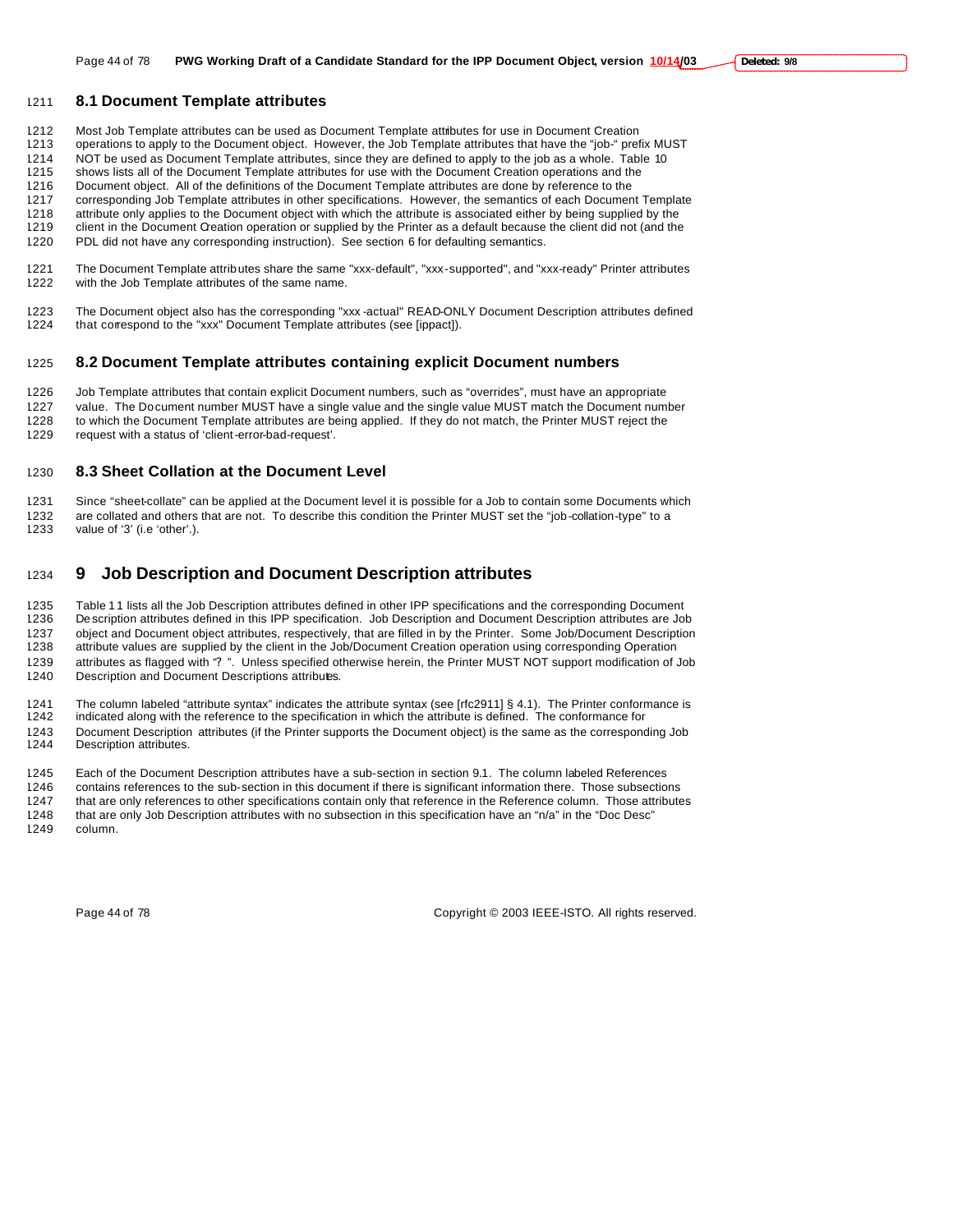| 1250 | Note: There are no corresponding Page Range (or Page Override) Description attributes. The Page Range is not an |  |
|------|-----------------------------------------------------------------------------------------------------------------|--|
| 1251 | object with a state and it cannot be queried.                                                                   |  |

| 1252 | Legend:   |                                                                                                                      |                          |
|------|-----------|----------------------------------------------------------------------------------------------------------------------|--------------------------|
| 1253 | $11 + 11$ | an attribute that has a "job-" prefix in its name in [rfc2911]. The "job-" prefix is omitted in the table. Job level |                          |
| 1254 |           | attributes use the "-job" prefix. Document level attributes do not use the prefix. The only difference in the        |                          |
| 1255 |           | semantics are whether it applies to just the Document or to the entire Job. Note: For the PWG Semantic               |                          |
| 1256 |           | Model, the 'job-" prefix is dropped altogether.                                                                      |                          |
| 1257 | $\sim$    | indicates that the Job or Document attribute is <i>not</i> defined.                                                  | Formatted: Not Highlight |
| 1258 | "? $v$ "  | the Printer MUST populate this Job or Document Description attribute by copying from the corresponding               |                          |
| 1259 |           | Operation attribute that the client MAY supply <sup>5</sup> in a Job or Document Creation operation. See Table 8 for |                          |
| 1260 |           | the corresponding Operation attribute.                                                                               |                          |
| 1261 | (r/w)     | indicates that the Job Description or Document Description attribute is read/write, so that the client can           |                          |
| 1262 |           | changes its value using the Set-Job-Attributes or Set-Document-Attributes operation (see section 4.4).               |                          |
| 1263 |           |                                                                                                                      |                          |

 $\overline{a}$ 

# 1264 **Table 11 - Job and Document Description attributes**

| <b>Job Description /</b><br><b>Document Description</b><br>attribute name | <b>IPP Attribute Syntax</b> | Job            | Doc                                  | Printer<br>conform-<br>ance | Reference<br>Job Description Attr    | Doc<br>Desc. |                        |
|---------------------------------------------------------------------------|-----------------------------|----------------|--------------------------------------|-----------------------------|--------------------------------------|--------------|------------------------|
| attributes-charset                                                        | charset                     | ? y            | $?$ $V$                              | <b>MUST</b>                 | [rfc2911] §4.3.19                    | §9.1.1       |                        |
| attributes-natural-language                                               | naturalLanguage             | $?$ $V$        | ? v                                  | MUST                        | [rfc2911] §4.3.20                    | §9.1.2       |                        |
| compression                                                               | type3 keyword               |                | 2 <sub>v</sub>                       | MUST                        | [rfc2911] §3.2.1.1                   | §9.1.3       |                        |
| current-page-order                                                        | type2 keyword               | v              | $\mathbf{v}$                         | MAY                         | [pwg5100.3] §4.1                     | §9.1.4       |                        |
| date-time-at-completed                                                    | dateTime                    | v              | $\mathbf{v}$                         | <b>MAY</b>                  | [rfc2911] §4.3.14.7                  | §9.1.5       |                        |
| date-time-at-creation                                                     | dateTime                    | v              | v                                    | MAY                         | [rfc2911] §4.3.14.5                  | §9.1.6       |                        |
| date-time-at-processing                                                   | dateTime                    |                | $\mathbf{v}$                         | <b>MAY</b>                  | [rfc2911] §4.3.14.6                  | §9.1.7       |                        |
| detailed-status-messages*                                                 | 1setOf text(MAX)            | $\mathbf{v}$   | $\mathbf{v}$                         | MAY                         | [rfc2911] §4.3.10                    | §9.1.8       |                        |
| document-access-errors*                                                   | 1setOf text(MAX)            | $\mathbf{v}$   | $\mathbf{v}$                         | <b>MAY</b>                  | [rfc2911] §4.3.11                    | §9.1.9       |                        |
| document-charset                                                          | charset                     |                | ?                                    | CMUST <sup>46</sup>         |                                      | §9.1.10      | <b>Deleted: 9.1.10</b> |
| document-digital-signature                                                | type2 keyword               | ۰              | γ.<br>$\mathbf{v}$                   | MAY                         |                                      | §9.1.11      | <b>Deleted: 9.1.11</b> |
| document-format                                                           | mimeMediaType               | ٠.             | 2 <sub>y</sub>                       | MUST                        | [rfc2911] §3.2.1.1                   | §9.1.12      |                        |
| document-format-details                                                   | 1setOf collection           | ٠.             | 2 <sub>y</sub>                       | CMUST <sup>47</sup>         | [ <i>j</i> obx] <sub>§</sub> 3.2.4   | §9.1.13      | <b>Deleted: 9.1.13</b> |
| document-format                                                           | mimeMediaType               | $\blacksquare$ | ? y                                  | <b>MUST</b>                 | [ <i>j</i> obx] <sub>§</sub> 3.2.4.5 |              |                        |
| document-format -device-id                                                | text(127)                   | ٠              | 2y                                   | <b>MUST</b>                 | [ <i>j</i> obx] <sub>§</sub> 3.2.4.6 |              |                        |
| document-format -version                                                  | text(127)                   | ٠              | $\overline{\mathbf{?} \mathbf{v}}$   | <b>MAY</b>                  | [ <i>j</i> obx] <sub>§</sub> 3.2.4.7 |              |                        |
| document-source-application-name                                          | name(MAX)                   | ۰              | 2 <sub>y</sub>                       | <b>MAY</b>                  | [ <i>j</i> obx] <sub>§</sub> 3.2.4.1 |              |                        |
| document-source-application-<br>version                                   | text(127)                   | ٠              | 2y                                   | <b>MAY</b>                  | [ <i>j</i> obx] <sub>§</sub> 3.2.4.2 |              |                        |
| document-source-os-name                                                   | name(40)                    | $\blacksquare$ | $\overline{\mathbf{?} \ \mathbf{y}}$ | MAY                         | [ <i>j</i> obx] <sub>§</sub> 3.2.4.3 |              |                        |
| document-source-os-version                                                | text(40)                    | ٠              | 2y                                   | <b>MAY</b>                  | [ <i>j</i> obx] <sub>§</sub> 3.2.4.4 |              |                        |
| document-natural-language                                                 | naturalLanguage             |                | 2y                                   | <b>MAY</b>                  | [ <i>j</i> obx] <sub>§</sub> 3.2.4.8 |              |                        |

<sup>45</sup> Document Description attributes that the client can supply in a Job or Document operation as Operation attributes (indicated with ? ) comprise *all* of the Document Description attributes in the PWG Semantic Model ([pwgsm]). Those Document Description attributes that clients cannot supply values correspond to Document Status attributes in the PWG Semantic Model.

Copyright © 2003 IEEE-ISTO. All rights reserved. Page 45 of 78

**PWG Working Draft for a Candidate Standard for the IPP Document Object 10/14/03** Page 45 of 78 | **Deleted: 9/8**

<sup>46</sup> The Printer MUST support the "document-charset" Operation/Document Description attributes if the Printer supports any charset-ambiguous document formats (see [jobx] §3.2.1).

<sup>&</sup>lt;sup>47</sup> The Printer MUST support the "document-format-details" Operation/Document Description attributes if the Printer supports a packaging MIME type document format, such as 'application/zip' or 'multipart/related'.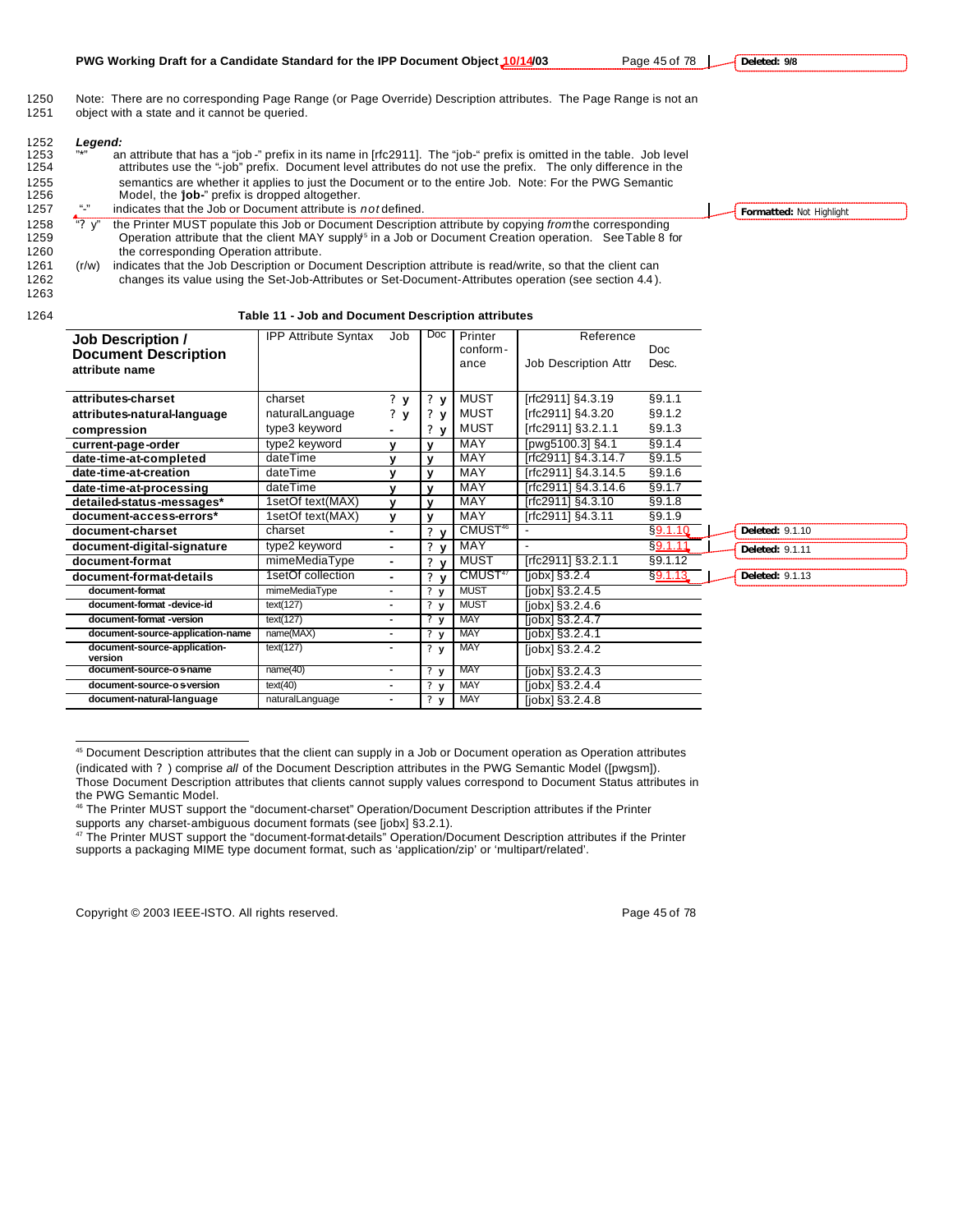| <b>Job Description /</b><br><b>Document Description</b><br>attribute name | <b>IPP Attribute Syntax</b> | Job              | Doc            | Printer<br>conform-<br>ance | Reference<br>Job Description Attr   | <b>Doc</b><br>Desc.      |                        |
|---------------------------------------------------------------------------|-----------------------------|------------------|----------------|-----------------------------|-------------------------------------|--------------------------|------------------------|
| document-format-details-<br>detected                                      | 1setOf collection           |                  | y              | MAY                         | $\overline{a}$                      | §9.1.14                  | Deleted: 9.1.14        |
| document-format-detected                                                  | mimeMediaType               |                  | $\mathbf v$    | MAY                         |                                     | §9.1.15                  | Deleted: 9.1.15        |
| document-format-version                                                   | text(127)                   | $\blacksquare$   | 2 <sub>v</sub> | <b>MAY</b>                  | [ <i>j</i> obx] <sub>3.2.5</sub>    | §9.1.16                  | <b>Deleted: 9.1.16</b> |
| document-format-version-                                                  | text(127)                   |                  | y              | <b>MAY</b>                  |                                     | §9.1.17                  |                        |
| detected                                                                  |                             |                  |                |                             |                                     |                          | <b>Deleted: 9.1.17</b> |
| document-job-id                                                           | integer(1:MAX)              | $\sim$           | $\mathbf{v}$   | <b>MUST</b>                 | $\overline{\phantom{a}}$            | §9.1.18                  |                        |
| document-job-uri                                                          | uri                         | $\blacksquare$   | y              | <b>MUST</b>                 |                                     | §9.1.19                  |                        |
| document-message (r/w)                                                    | text(MAX)                   |                  | $\mathbf{v}$   | MAY                         | [ <i>j</i> obx] <sub>3.2.6</sub>    | §9.1.20                  |                        |
| document-name (r/w)                                                       | name(MAX)                   |                  | 2 <sub>v</sub> | <b>MUST</b>                 | [rfc2911] §3.2.1.1                  | §9.1.21                  |                        |
| document-natural-language                                                 | naturalLanguage             | $\blacksquare$   | 2 <sub>v</sub> | MAY                         |                                     | §9.1.22                  |                        |
| document-number                                                           | integer(1:MAX)              | $\blacksquare$   | $\mathbf{v}$   | <b>MUST</b>                 | $\sim$                              | §9.1.23                  |                        |
| document-printer-uri                                                      | uri                         | ٠                | $\mathbf{v}$   | <b>MUST</b>                 | $\blacksquare$                      | §9.1.24                  |                        |
| document-state                                                            | type1 enum                  | $\blacksquare$   | $\mathbf{v}$   | <b>MUST</b>                 | $\blacksquare$                      | §9.1.25                  |                        |
| document-state-message                                                    | text(MAX)                   |                  | $\mathbf{v}$   | <b>MAY</b>                  | $\overline{\phantom{a}}$            | §9.1.26                  |                        |
| document-state-reasons                                                    | 1setOf type2                | $\overline{a}$   | y              | <b>MUST</b>                 | $\mathbf{r}$                        | §9.1.27                  |                        |
|                                                                           | keyword                     |                  |                |                             |                                     |                          |                        |
| document-uri                                                              | uri                         | $\blacksquare$   | 2 <sub>v</sub> | <b>MAY</b>                  | $\overline{\phantom{a}}$            | §9.1.28                  |                        |
| errors-count                                                              | integer(0:MAX)              | У                | y              | <b>MAY</b>                  | [ <i>j</i> obx] <sub>§</sub> 5.2    | $\sqrt{$9.1.29}$         |                        |
| Impressions*                                                              | integer(0:MAX)              | ?y               | ? y            | MAY                         | [rfc2911] §4.3.17.2                 | §9.1.30                  |                        |
| impressions-completed*                                                    | integer(0:MAX)              | v                | $\mathbf v$    | MAY                         | [rfc2911] §4.3.18.2                 | §9.1.31                  |                        |
| impressions-completed-                                                    | integer(0:MAX)              | y                | y              | <b>MAY</b>                  | [rfc3381] §4.4                      | §9.1.32                  |                        |
| current-copy                                                              |                             |                  |                |                             |                                     |                          |                        |
| ipp-attribute-fidelity                                                    | boolean                     | ?y               | $\blacksquare$ | <b>MUST</b>                 | [rfc2911] §3.2.1.1<br>$[jobs]$ §5.1 | $\overline{\phantom{a}}$ |                        |
| job-collation-type                                                        | type2 enum                  | v                | $\sim$         | MAY                         | [rfc3381] §4.1                      | $\blacksquare$           |                        |
| iob-id                                                                    | integer (1:MAX)             | $\mathbf{v}$     |                | <b>MUST</b>                 | [rfc2911] §4.3.2                    | $\overline{\phantom{a}}$ |                        |
| job-mandatory-attributes                                                  | 1setOf type2                | 2y               |                | <b>MUST</b>                 | [ <i>j</i> obx] <sub>§</sub> 5.3    | $\mathbf{r}$             |                        |
|                                                                           | keyword                     |                  |                |                             |                                     |                          |                        |
| job-message-from-operator                                                 | text(127)                   | v                | $-48$          | <b>MAY</b>                  | [rfc2911] §4.3.16                   | $\overline{\phantom{a}}$ |                        |
| job-name (r/w)                                                            | name(MAX)                   | $\overline{?}$ y | $-49$          | <b>MUST</b>                 | [rfc2911] §4.3.5                    |                          |                        |
| job-originating-user-name                                                 | name (MAX)                  | v                |                | <b>MUST</b>                 | [rfc2911] §4.3.6                    |                          |                        |
| job-printer-uri                                                           | uri                         | 750              | $\mathbf{r}$   | <b>MUST</b>                 | [rfc2911] §4.3.3                    | $\overline{\phantom{a}}$ |                        |
|                                                                           |                             | у                |                |                             |                                     |                          |                        |
| job-state                                                                 | type1 enum                  | $\mathbf{v}$     | $-51$          | <b>MUST</b>                 | [rfc2911] §4.3.7                    |                          |                        |
| job-state-message                                                         | text(MAX)                   | $\mathbf{v}$     | $-52$          | <b>MAY</b>                  | [rfc2911] §4.3.9                    | $\mathbf{r}$             |                        |
| job-state-reasons                                                         | 1setOf type2<br>keyword     | y                | $-53$          | <b>MUST</b>                 | [rfc2911] §4.3.8                    | $\sim$                   |                        |

48 The "job-message-from-operator" Job Description attribute has no corresponding "document-message-fromoperator" (text(127)) Document Description attribute. Instead, both the user and the operator use the "documentmessage" (text(127)) Operation/Document Description attribute (see section 9.1.20) to communicate with each other. <sup>49</sup> The Document Description attribute that corresponds to the "job-name" Job Description attribute is the (existing) "document-name" attribute defined in [rfc2911] and also discussed in this spec in section 9.1.21.

<sup>50</sup> The Printer sets the "job-printer-uri" Job Description attribute from the "printer-uri" Operation attribute.

<sup>51</sup> The Document Description attribute that corresponds to the "job-state" Job Description attribute is the (new) "document-state" attribute.

<sup>52</sup> The Document Description attribute that corresponds to the "job-state-message" Job Description attribute is the (new) "document-state-message" attribute.

 $\overline{a}$ 

Page 46 of 78 Copyright © 2003 IEEE-ISTO. All rights reserved.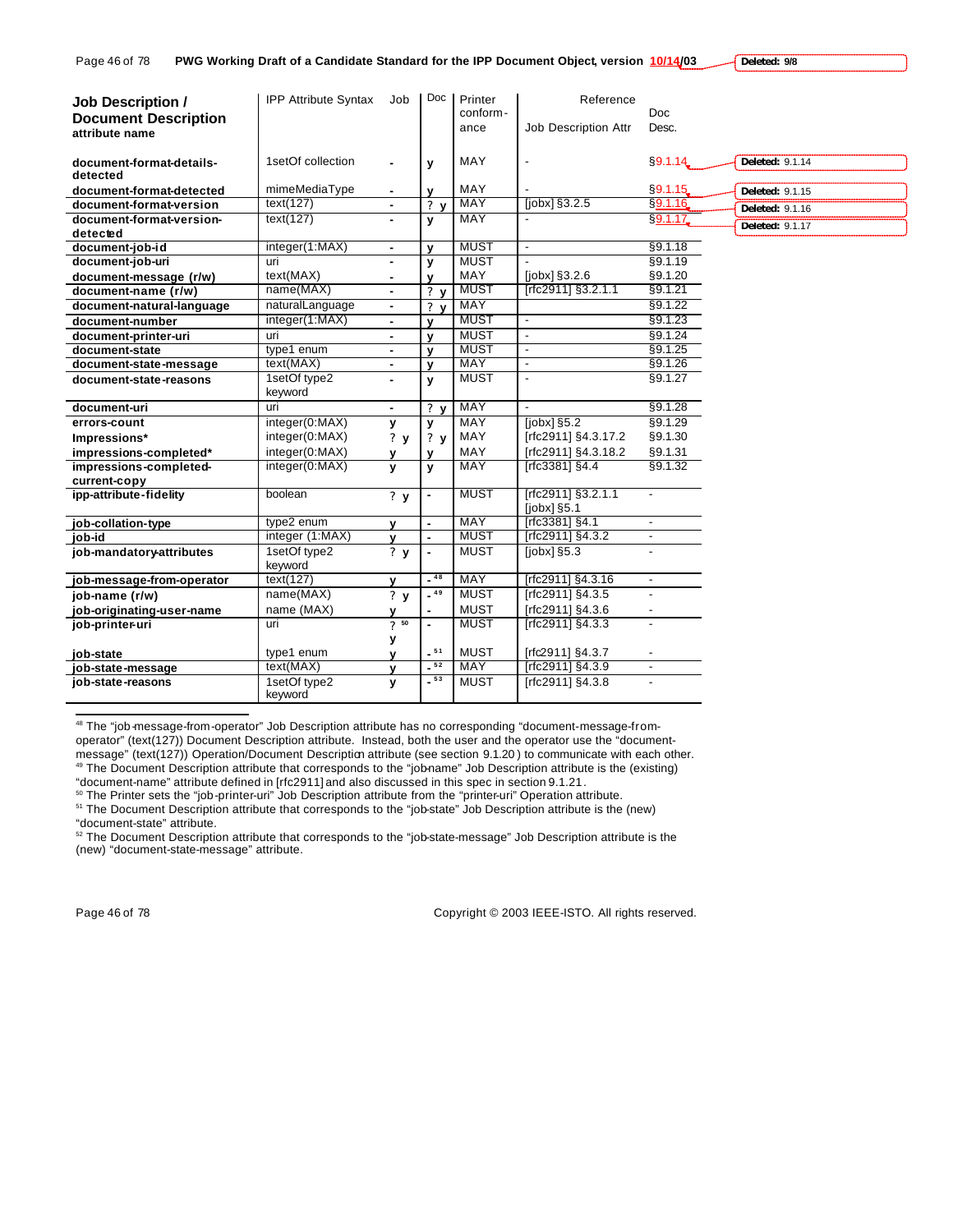**Deleted: 9/8**

| <b>IPP Attribute Syntax</b> | Job                          | Doc            | Printer     | Reference                        |                     |                       |
|-----------------------------|------------------------------|----------------|-------------|----------------------------------|---------------------|-----------------------|
|                             |                              |                | ance        | <b>Job Description Attr</b>      | Desc.               |                       |
| uri                         | v                            | ۰              | <b>MUST</b> | [rfc2911] §4.3.1                 |                     |                       |
|                             | $\mathbf{r}$<br>$\mathbf{v}$ | $?$ v          |             |                                  |                     |                       |
| integer(0:MAX)              | v                            | $\mathbf{v}$   | MAY         | [rfc2911] §4.3.18.1              | §9.1.34             |                       |
| boolean                     |                              | $?$ $V$        | MUST        |                                  | §9.1.35             |                       |
| integer(0:MAX)              | 2y                           | ?<br>v         | MAY         | [rfc2911] §4.3.17.3              | §9.1.36             |                       |
| integer(0:MAX)              | v                            | $\mathbf{v}$   | MAY         | [rfc2911] §4.3.18.3              | §9.1.37             |                       |
| uri                         | v                            | v              | MAY         | [rfc2911] §4.3.4                 | §9.1.38             |                       |
| integer(0:MAX)              | y                            | ٠              | <b>MUST</b> | [rfc2911] §4.3.12                |                     |                       |
| integer(0:MAX)              | v                            | ٠              | MAY         | [rfc2911] §4.3.15                |                     |                       |
| name(127)                   | v                            | v              | <b>MAY</b>  | [rfc2911] §4.3.13                | §9.1.39             |                       |
| name(127)                   | y                            | $\blacksquare$ | <b>MAY</b>  | [ <i>i</i> obx] <sub>§</sub> 5.5 |                     |                       |
| integer (1:MAX)             | v                            | v              | <b>MUST</b> | [rfc2911] §4.3.14.4              | §9.1.40             |                       |
| integer(0:MAX)              | $\mathbf{v}$                 | v              | MAY         | [rfc3381] $§4.2$                 | §9.1.41             |                       |
| integer(0:MAX)              | y                            | $\blacksquare$ | <b>MAY</b>  | [rfc3381] §4.3                   |                     |                       |
|                             |                              |                |             |                                  |                     |                       |
| integer (MIN:MAX)           | y                            | у              | <b>MUST</b> | [rfc2911] §4.3.14.3              | §9.1.42             |                       |
| integer (MIN:MAX)           | v                            | $\mathbf{v}$   | <b>MUST</b> | [rfc2911] §4.3.14.1              | §9.1.43             |                       |
| integer (MIN:MAX)           | v                            | $\mathbf{v}$   | <b>MUST</b> | [rfc2911] §4.3.14.2              | §9.1.44             |                       |
| integer(0:MAX)              | у                            | y              | MAY         | [ <i>j</i> obx] <sub>5.3</sub>   | §9.1.45             | Deleted: 9.1.45       |
|                             | integer(0:MAX)               |                |             | conform-<br><b>MAY</b>           | [rfc2911] §4.3.17.1 | <b>Doc</b><br>§9.1.33 |

1266

1265 "**y**", "**? y**", "-" See the description in the Legend before the table.

1267 Most of the existing "job-state" and "job-state-reasons" Job Description attribute values apply equally well to 1268 individual documents in a multi -document job (with removal of the 'job-' prefix for those that apply to both Job and 1269 Document). The reason for separating state from reasons is so that the states can be the fundamental states that 1270 most implementations have, while the state reasons can vary depending on the sophistication of the most implementations have, while the state reasons can vary depending on the sophistication of the system. The 1271 states are the ones that clients are most likely to base actions upon, and the state reasons are more information, 1272 both for programs and people.

both for programs and people.

# 1273 **9.1 Document Description attributes**

1274 This section contains *all* of the Document Description attributes for use with the Document object. Most of these

1275 definitions refer to the corresponding Job Template attribute semantics in other specifications. However, the

1276 semantics of each Document Description attribute only applies to the Document object containing the Document 1277 Description attribute. The Printer MAY support changing these Document Description attributes with the Set-1278 Document-Attributes operation (see section 4.4), but only if indicated explicitly in this section.

*Important Implementer's note: The brief descriptions in this section are not a substitute for the detailed specification in the referenced specifications. You need to read the referenced specifications when implementing!*

### 1279 **9.1.1 attributes-charset (charset)**

 $\overline{a}$ 

1280 This REQUIRED Document Description attribute has the same semantics as the corresponding Job Description

1281 attribute (see [rfc2911] §4.3.19) applied to the Document object. The Printer sets this Document Description attribute 1282 from the corresponding Operation attribute supplied by the client in the Document Creation operation (see Table 3 ).

<sup>53</sup> The Document Description attribute that corresponds to the "job-state-reasons" Job Description attribute is the (new) "document-state-reasons" attribute.

Copyright © 2003 IEEE-ISTO. All rights reserved. Page 47 of 78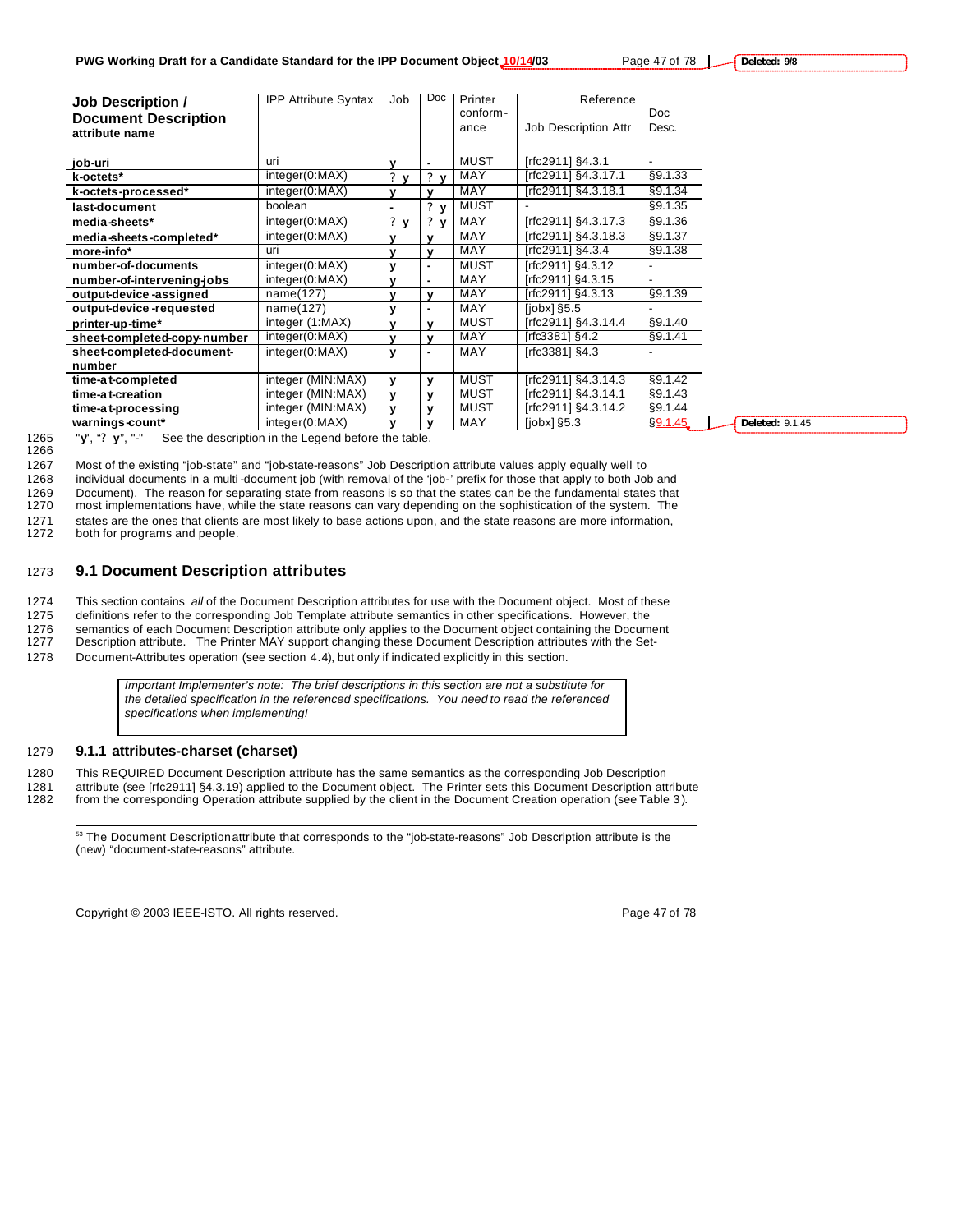1288 This REQUIRED Document Description attribute specifies the compression used to represent this document (see<br>1289 [rfc2911] §3.2.1.1). The Printer sets this Document Description attribute from the corresponding Operati [rfc2911] §3.2.1.1). The Printer sets this Document Description attribute from the corresponding Operation attribute supplied by the client in the Document Creation operation (see Table 3).

# **9.1.4 current-page-order (type2 keyword)**

**9.1.2 attributes-natural-language (naturalLanguage)**

 This OPTIONAL Document Description attribute has the same semantics as the corresponding Job Description attribute (see [pwg5100.3] §4.1) applied to the Document object.

# **9.1.5 date-time-at-completed (dateTime)**

 This OPTIONAL Document Description attribute has the same semantics as the corresponding Job Description attribute (see [rfc2911] §4.3.14.7) applied to the Document object.

# **9.1.6 date-time-at-creation (dateTime )**

 This OPTIONAL Document Description attribute has the same semantics as the corresponding Job Description attribute (see [rfc2911] §4.3.14.5) applied to the Document object.

# **9.1.7 date-time-at-processing (dateTime)**

- This OPTIONAL Document Description attribute has the same semantics as the corresponding Job Description
- attribute (see [rfc2911] §4.3.14.6) applied to the Document object.

### **9.1.8 detailed-status-messages (1setOf text(MAX))**

 This OPTIONAL Document Description attribute has the same semantics as the corresponding "job -detailed-status-messages" Job Description attribute (see [rfc2911] §4.3.10) applied to the Document object.

### **9.1.9 document-access-errors (1setOf text(MAX))**

- 1307 This OPTIONAL Document Description attribute has the same semantics as the corresponding "job-document-<br>1308 access-errors" Job Description attribute (see Irfc29111iobdocument-access-errors \$4.3.11) applied to the Doc access-errors" Job Description attribute (see [rfc2911] job-document-access-errors §4.3.11) applied to the Document
- object.

# **9.1.10 document-charset (charset)**

1311 This CONDITIONALLY REQUIRED Document Description attribute specifies the charset used to represent this 1312 document (see [jobx] §4.2.1). The Printer sets this Document Description attribute from the corresponding Op

document (see [jobx] §4.2.1). The Printer sets this Document Description attribute from the corresponding Operation

1313 attribute supplied by the client in the Document Creation operation (see Table 3). This attribute is REQUIRED for a<br>1314 Printer to support if the Printer supports any charset-ambiguous document formats; otherwise, th

- Printer to support if the Printer supports any charset-ambiguous document formats; otherwise, this attribute is OPTIONAL. Note, however, that if a Printer supports the "document-charset" Operation attribute, the Printer MUST
- support this "document-charset" Document Description attribute.

Page 48 of 78 Copyright © 2003 IEEE-ISTO. All rights reserved.

Page 48 of 78 **PWG Working Draft of a Candidate Standard for the IPP Document Object, version 10/14/03**

**Deleted: 9/8**

**Deleted:** "detailed-status-messages"

**Deleted:** "document-access-errors"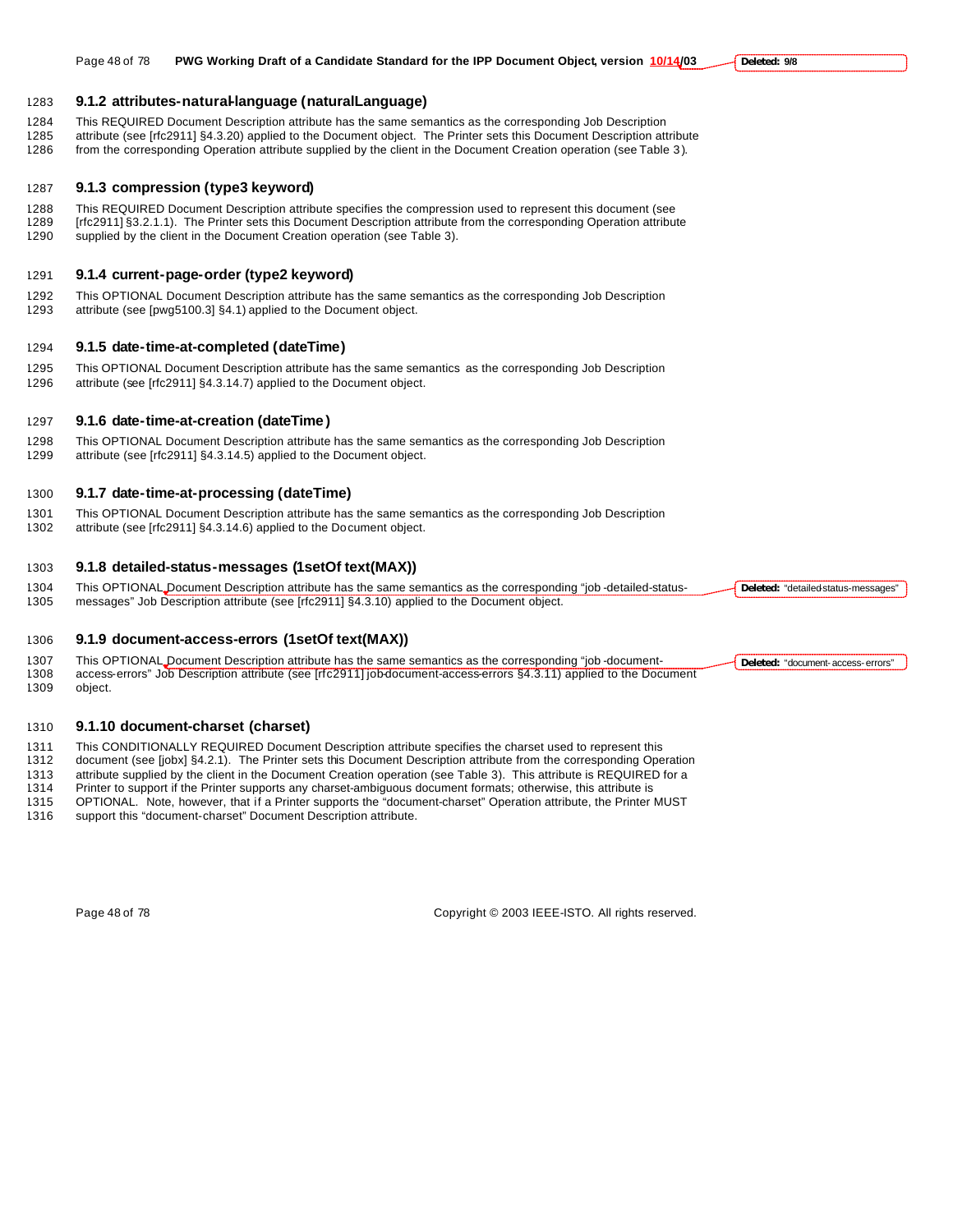**9.1.11 document-digital-signature (type2 keyword)**

This OPTIONAL Document Description attribute specifies the digital signature technology used in the Document

- content. The Printer sets this Document Description attribute from the corresponding "document-digital -signature" Operation attribute ([jobx] §4.2.2 for the semantics), if supplied by the client in the Document Creation operation (see 1321 Table 3). If a Printer supports the "document-digital-signature" Operation attribute, the Printer MUST support this
- "document-digital-signature" Document Description attribute.

### **9.1.12 document-format (mimeMediaType)**

1324 This REQUIRED<sup>54</sup> Document Description attribute specifies the document format of the Document Object content. The Printer sets this Document Description attribute from the corresponding "document-format" Operation attribute (see section [jobx] §4.2.3 for the semantics), if supplied by the client in the Document Creation operation (see Table 3).

### **9.1.13 document-format-details (1setOf collection)**

This CONDITIONALLY REQUIRED Document Description attribute specifies the details of the document format(s) of

the Document Object content. The Printer sets this Document Description attribute from the corresponding

"document-format -details" Operation attribute ([jobx] §4.2.4 for the semantics), if supplied by the client in the

Document Creation operation (see Table 3). This attribute is REQUIRED for a Printer to support if the Printer

supports a packaging MIME type document fo rmat, such as 'application/zip' or 'multipart/related'; otherwise, this

1334 attribute is OPTIONAL. Note, however, that if a Printer supports the "document-format-details" Operation attribute,<br>1335 the Printer MUST support this "document-format-details" Document Description attribute. the Printer MUST support this "document-format-details" Document Description attribute.

### **9.1.14 document-format-details-detected (1setOf collection)**

 This OPTIONAL Document Description attribute is generated by the Printer to indicate the actual document format details of the Document object as detected by the Printer. The member attributes are the same as the "document-

format-details" Operation attribute. (see [jobx] §6.6.4 for details)

### **9.1.15 document-format-detected (mimeMediaType)**

 This OPTIONAL Document Description attribute is generated by the Printer to indicate the actual document format of the Document object content as detected by the Printer. See [jobx] §6.6.5 for detailed semantics.

### **9.1.16 document-format-version (text(127))**

- This OPTIONAL Document Description attribute specifies the version of the document format of the Document
- 1345 Object content. The Printer sets this Document Description attribute from the corresponding "document-format-<br>1346 version" Operation attribute ([jobx] §4.2.6 for the semantics), if supplied by the client in the Docum
- version" Operation attribute ([jobx] §4.2.6 for the semantics), if supplied by the client in the Document Creation operation (see Table 3). If a Printer supports the "document -format-version" Operation attribute, the Printer MUST
- support this "document-format-version" Document Description attribute.

### **9.1.17 document-format-version-detected (text(127))**

- This OPTIONAL Document Description attribute is generated by the Printer to indicate the actual document format
- 1351 version of the Document content as detected by the Printer. See [jobx] §6.6.7 for detailed semantics.

 $\overline{a}$ 

 [rfc2911] did not define a "document-format" Document Description attribute; it is a new attribute defined in this specification.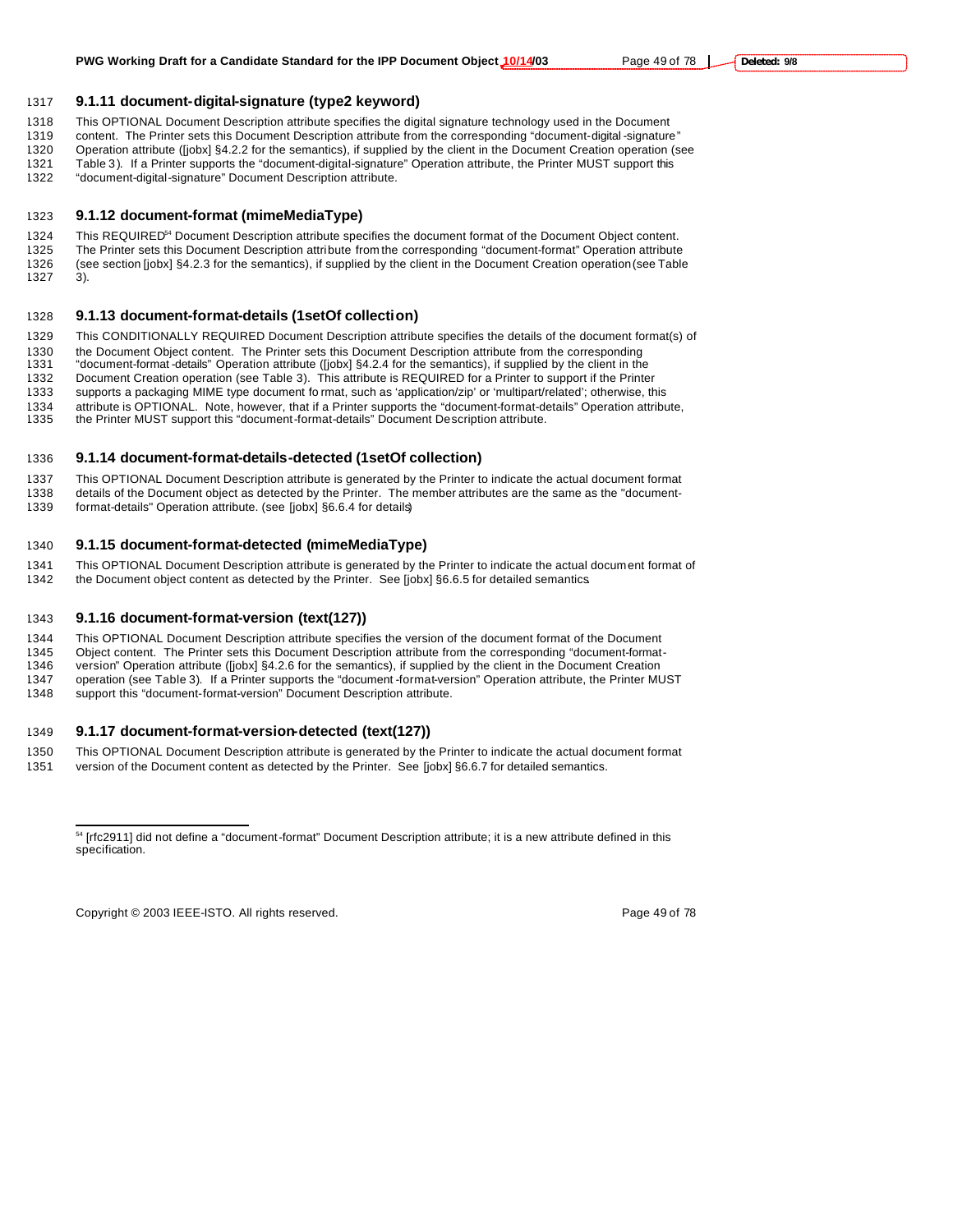### **9.1.18 document-job-id (integer(1:MAX))**

 This REQUIRED Document Description attribute is a *copy* of the Job's "job-id" Job Description attribute (see [rfc2911] §4.3.2), i.e., the "job-id" of the Job containing this Document.

### **9.1.19 document-job-uri (uri)**

- This REQUIRED Document Description attribute is a *copy* of the Job's "job-uri" Job Description attribute (see
- 1357 [rfc2911] §4.3.1), i.e., the URI of the Job that contains this Document. Example:<br>1358 ipp://www.company.com/printers/myprinter/jobs/22
- ipp://www.company.com/printers/myprinter/jobs/22

### **9.1.20 document-message (text(MAX))**

 This OPTIONAL Document Description attribute contains a message from either (1) the user to the operator about the Document or (2) from the operator, system administrator, or "intelligent" process to indicate to the end user the reasons for modification or other management action taken on the Document. The Printer populates this Document 1363 Description attribute from the "document-message" (text(MAX)) Operation attribute value supplied by the client in any<br>1364 of the Document Creation operations (see Table 3) or in a Cancel-Document operation (see secti of the Document Creation operations (see Table 3) or in a Cancel-Document operation (see section 4.5).

 In addition, the user and the operator can set the value of this Document Description attribute explicitly using the Set-Document-Attributes operation (see section 4.4).

### **9.1.21 document-name (name(MAX))**

- 1368 This REQUIRED<sup>55</sup> Document Description attribute specifies the name of the document (see [rfc2911] §3.2.1.1). The Printer sets this Document Description attribute from the corresponding Operation attribute supplied by the client in the Document Creation operation (see Table 3).
- This attribute may be modified by a client using the Set-Document -Attributes operation (see section 4.4 ).

### **9.1.22 document-natural-language (naturalLanguage)**

This OPTIONAL Document Description attribute specifies the natural language of the Document Object content. The

- 1374 Printer sets this Document Description attribute from the corresponding "document-natural-language" Operation<br>1375 attribute (section 7.2.1 for the semantics), if supplied by the client in the Document Creation operat
- attribute (section 7.2.1 for the semantics), if supplied by the client in the Document Creation operation (see Table 3). If a Printer supports the "document-natural-language" Operation attribute, the Printer MUST support this "document-
- natural-language" Document Description attribute.

### **9.1.23 document-number (integer(1:MAX))**

- This REQUIRED Document Description attribute is the ordinal number of the document within the job, and
- 1380 determines its order of being printed in a multi -document job. The Printer MUST generate the values monotonically<br>1381 increasing from 1 for each job. increasing from 1 for each job.

### **9.1.24 document-printer-uri (uri)**

- This REQUIRED Document Description attribute is a *copy* of the "printer-uri" Operation attribute (see [rfc2911]
- 1384 §3.1.5), i.e., the URI of the Printer containing the Job which contains this Document. Example:<br>1385 ipp://www.company.com/printers/myprinter.
- ipp://www.company.com/printers/myprinter.

 $\overline{a}$ 

Page 50 of 78 Copyright © 2003 IEEE-ISTO. All rights reserved.

 [rfc2911] did not define a "document-name" Document Description attribute; it is a new attribute defined in this specification.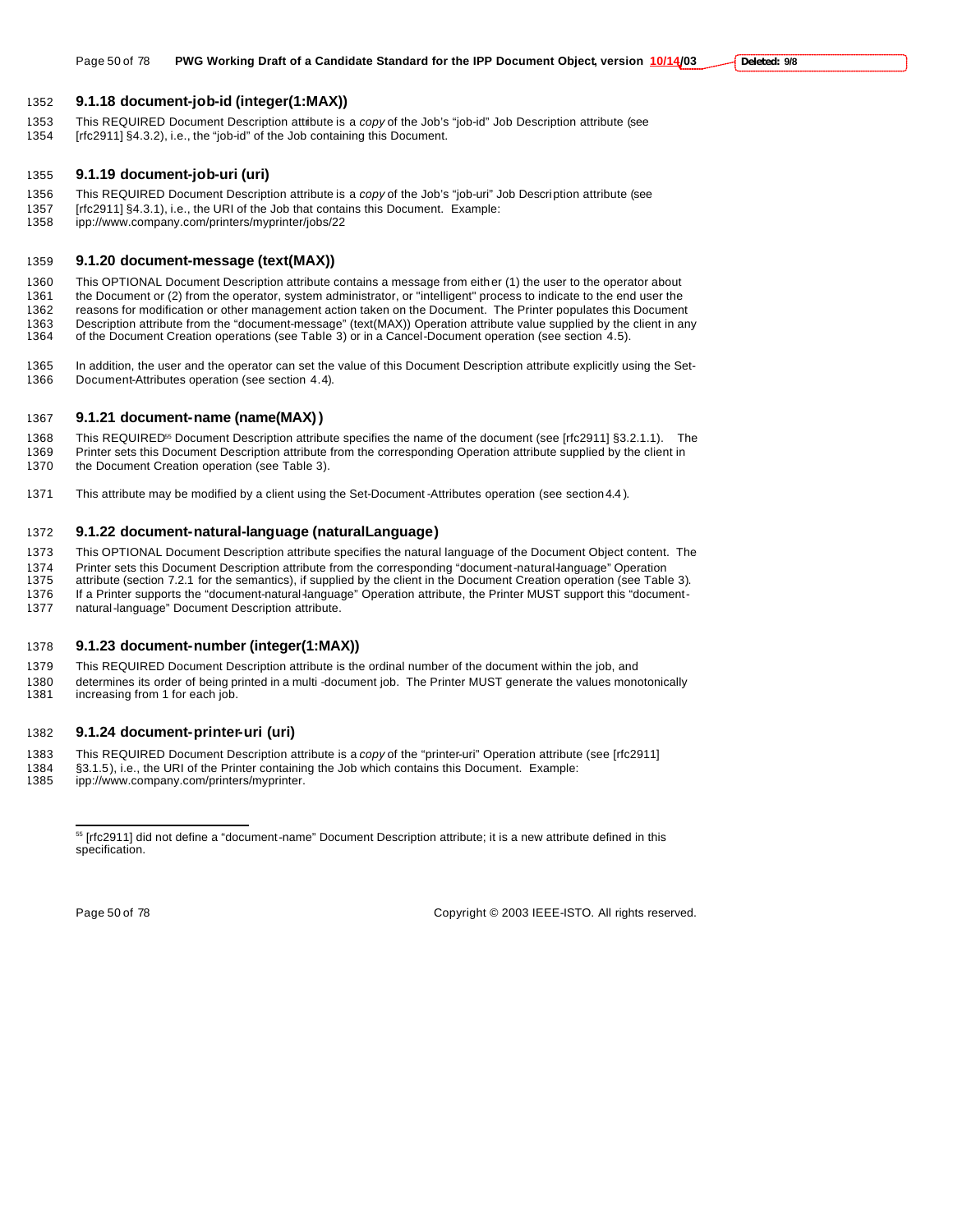### 1386 **9.1.25 document-state (type1 enum)**

1387 The REQUIRED "document-state" Document Description attributes identifies the current state of the document. The<br>1388 values for "document-state" are a subset of the values for "job-state" ([rfc2911] §4.3.7); in partic values for "document-state" are a subset of the values for "job-state" ([rfc2911] §4.3.7); in particular, the "job-state"

1389 values 'pending-held' and 'processing-stopped' do not apply to "document-state". Even though IPP defines five

1390 values for document state (plus the out-of-band 'unknown' value - see [rfc2911] § 4.1), implementations only need to 1391 support those states which are appropriate for the particular implementation. In other words, a

support those states which are appropriate for the particular implementation. In other words, an IPP Printer

- 1392 implementation supports only those document states implemented by the output device and available to the IPP
- 1393 Printer implementation.

1394 Table 12 lists the "document-state" attribute values.

### 1395 **Table 12 - "document-state" attribute values**

| "document-state" Values |
|-------------------------|
| 3 pending               |
| 5 processing            |
| 7 canceled              |
| 8 aborted               |
| 9 completed             |

1396

### 1397 Standard enum values are:

| Value      | Symbolic Name and Description                                                                                                                                                                                                                                                                                                                                                                                                                                                             |  |  |  |  |
|------------|-------------------------------------------------------------------------------------------------------------------------------------------------------------------------------------------------------------------------------------------------------------------------------------------------------------------------------------------------------------------------------------------------------------------------------------------------------------------------------------------|--|--|--|--|
| '3'<br>'5' | 'pending': The Document has not started to be processed at all.<br>'processing': One or more of:                                                                                                                                                                                                                                                                                                                                                                                          |  |  |  |  |
|            | 1 <sub>1</sub><br>The job has begun using, or is attempting to use, one or more purely<br>software processes that are analyzing, creating, or interpreting a PDL, etc.<br>for the Document.                                                                                                                                                                                                                                                                                               |  |  |  |  |
|            | 2.<br>The job has begun using, or is attempting to use, one or more hardware<br>devices that are interpreting a PDL, making marks on a medium, and/or<br>performing finishing, such as stapling, etc. for the Document,                                                                                                                                                                                                                                                                   |  |  |  |  |
|            | 3.<br>The Document is ready for printing, but the output device is not yet printing<br>it, either because the Document hasn't reached the output device or<br>because the Document is queued in the output device or some other<br>spooler, awaiting the output device to print it.                                                                                                                                                                                                       |  |  |  |  |
|            | The 'processing' state for the Document indicates that the Document has begun to be<br>processed. Even if the Job stops being processed, the Document remains in the<br>'processing' state until it moves to one of the three terminal states.                                                                                                                                                                                                                                            |  |  |  |  |
| '7'        | Implementations MAY include additional values in the document's "document-state-<br>reasons" attribute to indicate the progress of the Document, such as adding the 'printing'<br>value to indicate when the output device is actually making marks on paper and/or the<br>'processing-to-stop-point' value to indicate that the Printer is in the process of canceling or<br>aborting the Document.<br>"canceled": The Document has been canceled by a Cancel-Document operation and the |  |  |  |  |
|            | Printer has completed canceling the Document and all Document status attributes have<br>reached their final values for the Document. While the Printer is canceling the Document,<br>the Document remains in its current state, but the Document's "document-state-reasons"<br>attribute SHOULD contain the 'processing-to-stop-point' value and one of the 'canceled-by-                                                                                                                 |  |  |  |  |

Copyright © 2003 IEEE-ISTO. All rights reserved. Page 51 of 78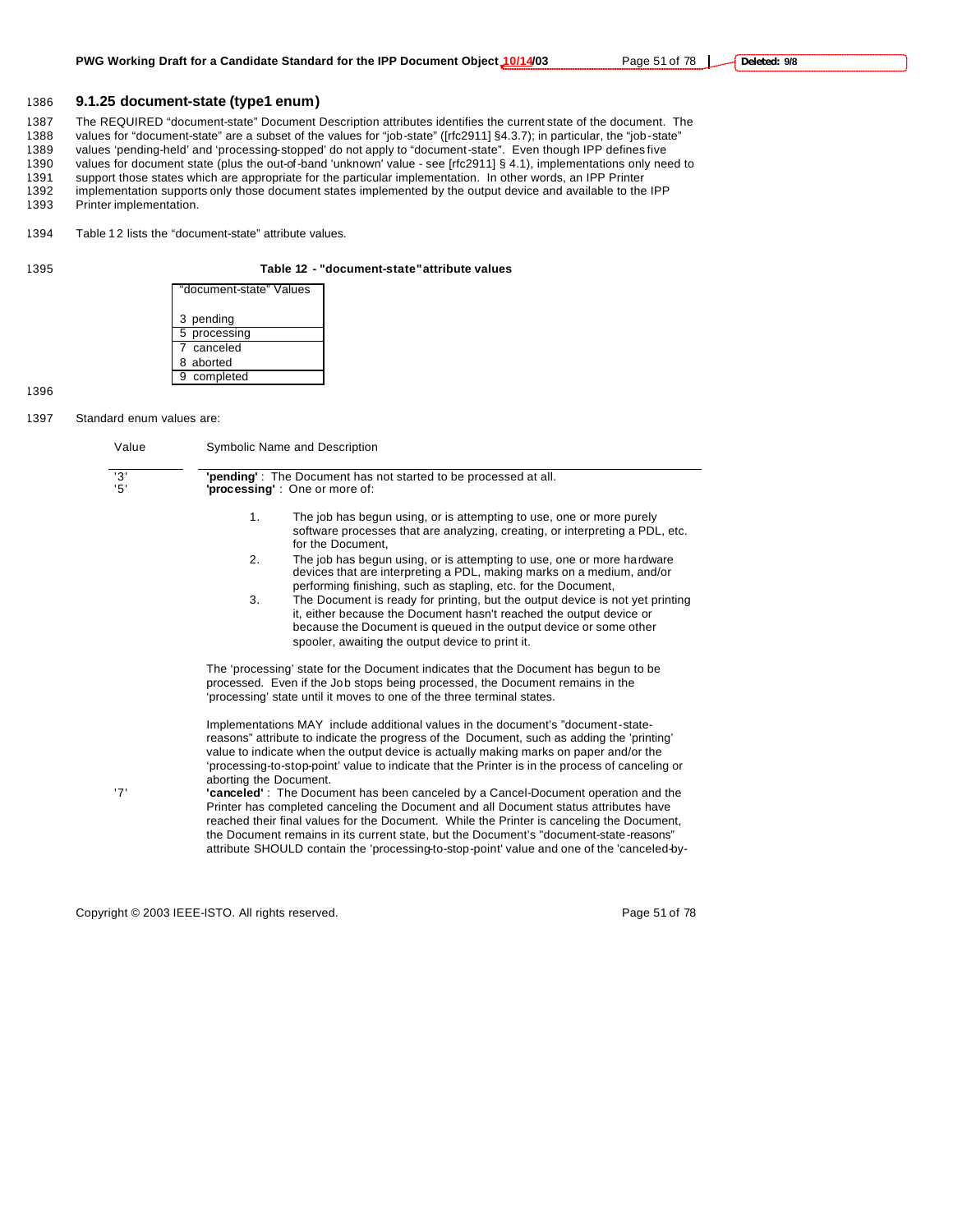Page 52 of 78 **PWG Working Draft of a Candidate Standard for the IPP Document Object, version 10/14/03**

| Value | Symbolic Name and Description                                                                                                                                                                                                                                                                                                                                                                                  |
|-------|----------------------------------------------------------------------------------------------------------------------------------------------------------------------------------------------------------------------------------------------------------------------------------------------------------------------------------------------------------------------------------------------------------------|
|       | user', 'canceled-by-operator', or 'canceled-at-device' values. When the Document moves to<br>the 'canceled' state, the 'processing-to-stop-point' value, if present, MUST be removed, but<br>the 'canceled -by-xxx', if present, MUST remain.                                                                                                                                                                  |
| '8'   | <b>'aborted'</b> : The Document has been aborted by the system, usually while the Document<br>was in the 'processing' state and the Printer has completed aborting the Document and all<br>Document status attributes have reached their final values for the Document. While the                                                                                                                              |
|       | Printer is aborting the Document, the Document remains in its current state, but the<br>Document's " document-state-reasons" attribute SHOULD contain the 'processing-to-stop-<br>point' and 'aborted-by-system' values. When the Document moves to the 'aborted' state,<br>the 'processing-to-stop-point' value, if present, MUST be removed, but the 'aborted-by-<br>system' value, if present, MUST remain. |
| 'ף י  | <b>'completed'</b> : The Document has completed successfully or with warnings or errors after<br>processing and all of the Document media sheets have been successfully stacked in the<br>appropriate output bin(s) and all Document status attributes have reached their final values                                                                                                                         |
|       | for the Document. The Document's " document-state-reasons" attribute SHOULD contain<br>one of: 'completed-successfully', 'completed-with-warnings', or 'completed-with-errors'<br>values.                                                                                                                                                                                                                      |
|       | o final valuafor thio attribute MLICT he ena efi leamplated "conceled" ex loberted before the Drinter removes the                                                                                                                                                                                                                                                                                              |

1398 The final value for this attribute MUST be one of: 'completed', 'canceled', or 'aborted' before the Printer removes the 1399 Document altogether. The length of time that Documents remain in the 'canceled', 'aborted', 1399 Document altogether. The length of time that Documents remain in the 'canceled', 'aborted', and 'completed' states 1400 depends on implementation.

### 1401 Documents reach one of the three terminal states: 'completed', 'canceled', or 'aborted', after the Job has completed<br>1402 all activity for the Document, including stacking output media, and all Document status attribu all activity for the Document, including stacking output media, and all Document status attributes have reached their 1403 final values for the Document.

1404

### 1405 **9.1.25.1 The "document-state" Document Description attribute and the Document object life Cycle**

 The "document-state" attribute is one of the most important Document Description attributes. Figure 1 shows the values of the "document-state" attribute and the Document object life cycle as affected by actions on the Job, Document, Printer, and job processing. Documents are not active objects. Active objects in IPP are Printers and Jobs. Printers and Jobs have URIs where requests are sent and acted upon. Documents have no such URI. Printers schedule Jobs and Jobs, once scheduled, process the Documents that they contain. The Document's life 1411 cycle is closely tied to the lifecycle of a Job<sup>6</sup>. Documents basically have three states. The first is waiting to be 1412 processed by a Job (i.e. pending). The second state is from the time the Job first starts pro processed by a Job (i.e. pending). The second state is from the time the Job first starts processing the Document (i.e. processing) and until it reaches one of its terminal states. The third state for a Document is one of its terminal

1414 states (i.e. completed, canceled, or aborted).

<sup>56</sup> The Document object is not really a sub-job. If the Document object were its own independent active object, i.e., were a sub-job, then the Document state would affect the job state and there would be complex and debatable roll-up rules for how the various "document-state" values of all of the Job's document are rolled up to give a single value for the Job's "job -state" attribute. Instead, the Job state reflects the overall processing of the job and is the same whether or not the Document object is supported.

Page 52 of 78 Copyright © 2003 IEEE-ISTO. All rights reserved.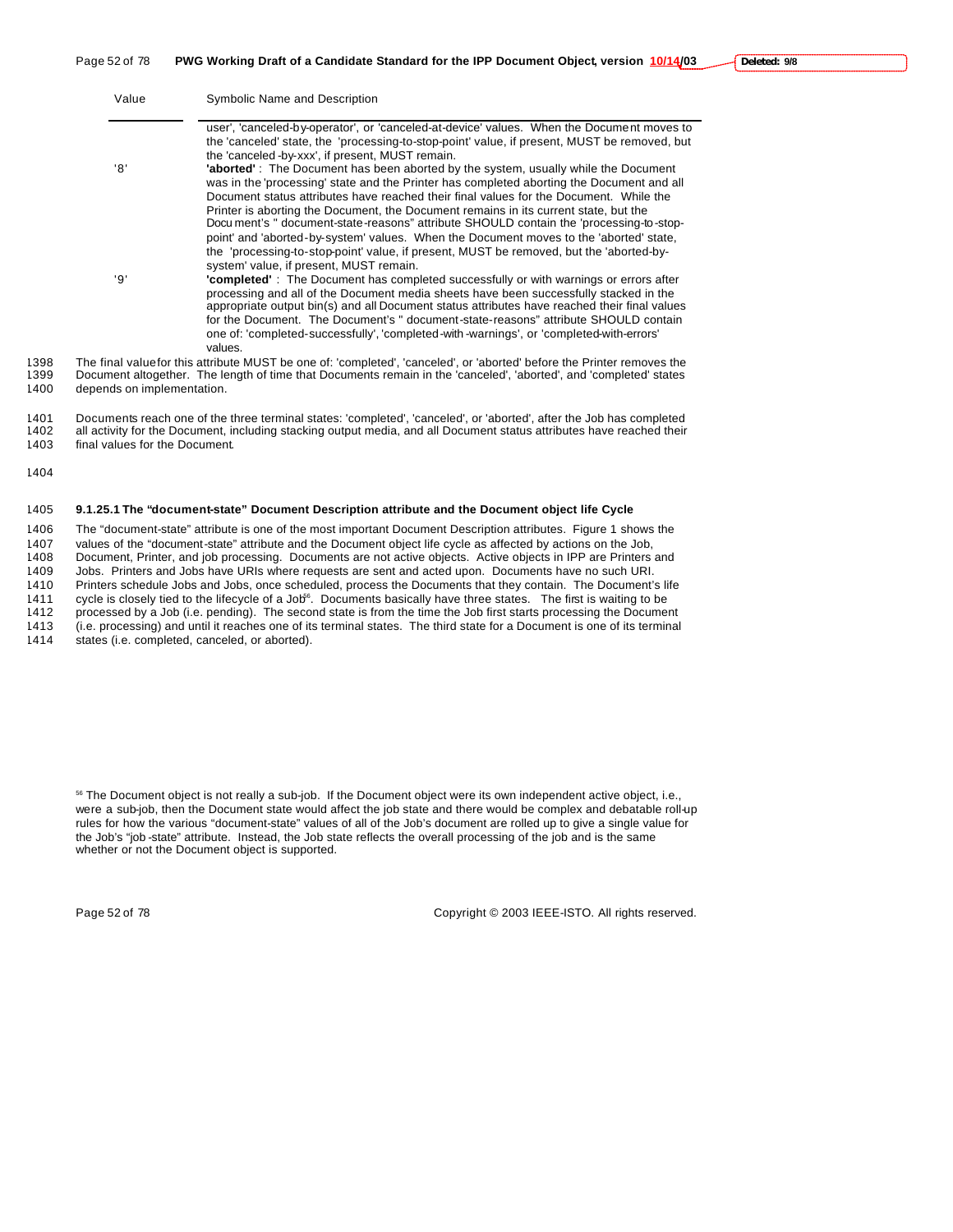

# 1415

### 1416 **Figure 1 - The "document-state" Document Description attribute and the Document object life cycle**

1417 A Document object has a much simpler life cycle than a Job object. A Document always progresses from left to right 1418 in the state diagram. No other state transitions are defined.

### 1419 **9.1.26 document-state-message (text(MAX))**

1420 This OPTIONAL Document Description attribute specifies information about the "document-state" and "document-1421 state-reasons" attributes in human readable text. If the Printer supports this attribute, the Printer MUST be able to 1422 generate this message in any of the natural languages identified by the Printer's "generated-n generate this message in any of the natural languages identified by the Printer's "generated-natural-language-1423 supported" attribute (see the "attributes-natural-language" Operation attribute specified in [rfc2911] § 3.1.4.1).

 The value SHOULD NOT contain additional information not contained in the values of the "document-state" and "document-states-reasons" attributes, such as interpreter error information. Otherwise, application programs might attempt to parse the (localized text). For additional information such as interpreter errors for application program consumption or specific document access errors, new attributes with keyword values, needs to be developed and registered.

### 1429 **9.1.27 document-state-reasons (1setOf type2 keyword)**

1430 The REQUIRED "document-state-reasons" Document Description attribute provides additional information about 1431 each document's current state, i.e., information that augments the value of the Document's "document-state" 1432 attribute.

1433 These values MAY be used with any document state for which the reason makes sense. Some of these value 1434 definitions indicate conformance requirements; the rest are OPTIONAL. Furthermore, when implemented, the Printer 1435 MUST return these values when the reason applies and MUST NOT return them when the reason no longer applies 1436 whether the value of the Document's "document-state" attribute changed or not. When the Document does not have<br>1437 any reasons for being in its current state, the value of the Document's "document-state-reasons" attr any reasons for being in its current state, the value of the Document's "document-state-reasons" attribute MUST be 1438 'none'.

1439 Some of the Job's "job-state-reasons" values affect job scheduling, such as 'resourcesare-not-ready' and 'job-hold-1440 until-specified'. However, "document-state-reasons" values MUST NOT affect job scheduling, since Document 1441 objects are passive objects operated on by the containing Job object.

1442 Note: While values cannot be added to the "document-state" attribute without impacting deployed cl ients that take

1443 actions upon receiving "document-state" values, it is the intent that additional "document-state-reasons' values can 1444 be defined and registered without impacting such deployed clients. In other words, the "document-state-reasons" 1445 attribute is intended to be extensible.

Copyright © 2003 IEEE-ISTO. All rights reserved. Copyright C 2003 IEEE-ISTO. All rights reserved.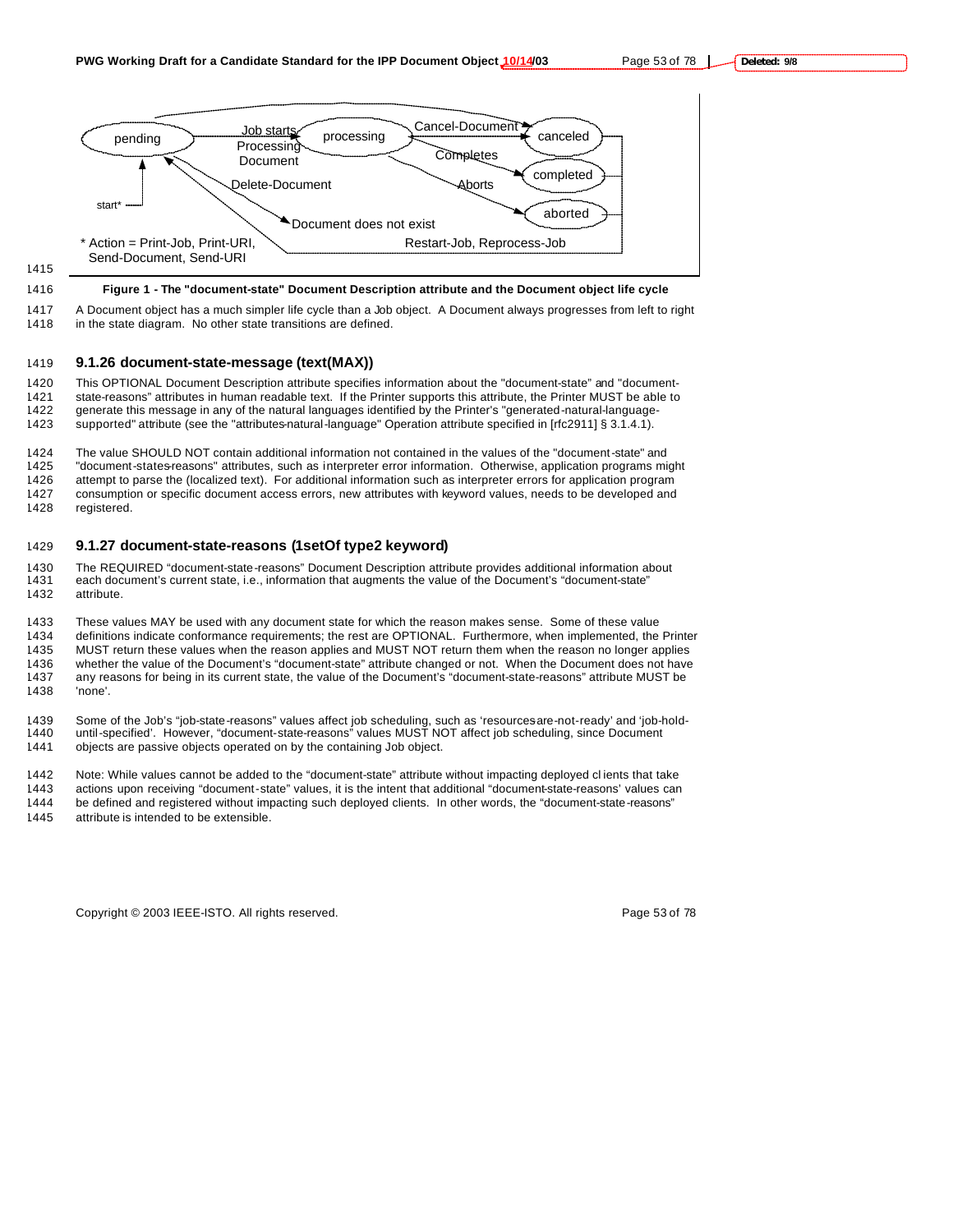1446 Table 13 lists the standard keyword values for the "document-state-reasons" attribute defined in this specification and<br>1447 derived from "iob-state-reasons" defined in other IPP specifications as indicated in the Ref derived from "job-state-reasons" defined in other IPP specifications as indicated in the References column. In Table 1448 13 the keywords are listed in alphabetic order, while in their descriptions following Table 13, they are listed in the 1449 most likely order of occurrence to help understanding. most likely order of occurrence to help understanding.

1450 When the Document object is supported, the Printer implementation SHOULD still support the corresponding Job 1451 level "job -state-reasons", so that clients that do not support the Document object will receive the same information.<br>1452 Also it is usually more convenient for the client to obtain just the Job level status. Howeve Also it is usually more convenient for the client to obtain just the Job level status. However, the client SHOULD 1453 query both Job and Document attributes and convert them to some canonical form for display to the user, so that all<br>1454 Jobs and their Documents are displayed in a uniform manner, no matter from which clients they we

1454 Jobs and their Documents are displayed in a uniform manner, no matter from which clients they were submitted.

1455 **Table 13 - "document-state-reasons" attribute values**

| IPP Job Description /       | <b>IPP Attribute Syntax</b>      | Printer     | Reference                        |
|-----------------------------|----------------------------------|-------------|----------------------------------|
| <b>Document Description</b> | plus                             | conformance |                                  |
| attribute name              | Values                           |             |                                  |
|                             |                                  |             |                                  |
| document-state-reasons      | 1setOf type2 keyword             | <b>MUST</b> | 9.1.27                           |
|                             | aborted-by-system                | <b>MAY</b>  | [rfc2911] §4.3.8                 |
|                             | compression-error                | <b>MAY</b>  | [rfc2911] §4.3.8                 |
|                             | digital-signature-did-not-verify | <b>MAY</b>  | [ <i>j</i> obx] <sub>§</sub> 6.1 |
|                             | digital-signature-type-not-      | MAY         | liobxl §6.1                      |
|                             | supported                        |             |                                  |
|                             | document-access-error            | <b>MAY</b>  | [rfc2911] §4.3.8                 |
|                             | document-format-error            | MAY         | [rfc2911] §4.3.8                 |
|                             | canceled-at-device               | <b>MAY</b>  | [rfc2911] §4.3.8 *               |
|                             | canceled-by-operator             | MAY         | Trfc2911] §4.3.8 *               |
|                             | canceled-by-user                 | MAY         | [rfc2911] §4.3.8 *               |
|                             | completed-successfully           | <b>MAY</b>  | [rfc2911] §4.3.8 *               |
|                             | completed-with-errors            | <b>MAY</b>  | [rfc2911] §4.3.8 *               |
|                             | completed-with-warnings          | MAY         | [rfc2911] §4.3.8 *               |
|                             | data-insufficient                | <b>MAY</b>  | rfc2911] §4.3.8 *                |
|                             | digital-signature-wait           | <b>MAY</b>  | [jobx] §6.1 *                    |
|                             | errors-detected                  | MAY         | [jobx] §6.1 *                    |
|                             | incoming                         | <b>MAY</b>  | [rfc2911] §4.3.8 *               |
|                             | interpreting                     | <b>MAY</b>  | [rfc2911] §4.3.8 *               |
|                             | none                             | <b>MUST</b> | [rfc2911] §4.3.8                 |
|                             | outgoing                         | <b>MAY</b>  | [rfc2911] §4.3.8 *               |
|                             | printing                         | <b>MAY</b>  | [rfc2911] §4.3.8 *               |
|                             | processing-to-stop-point         | MAY         | [rfc2911] §4.3.8                 |
|                             | queued                           | MAY         | [rfc2911] §4.3.8 *               |
|                             | queued-for-marker                | MAY         | [rfc2911] §4.3.8 *               |
|                             | queued-in-device                 | MAY         | [rfc2911] §4.3.8                 |
|                             | resources-are-not-ready          | <b>MAY</b>  | [rfc2911] §4.3.8                 |
|                             | resources-are-not-supported      | MAY         | [pwg5100.3] §6.1                 |
|                             | submission-interrup ted          | <b>MAY</b>  | [rfc2911] §4.3.8                 |
|                             | transforming                     | <b>MAY</b>  | [rfc2911] §4.3.8 *               |
|                             | unsupported-compression          | <b>MUST</b> | [rfc2911] §4.3.8                 |
|                             | unsupported-document-format      | <b>MUST</b> | [rfc2911] §4.3.8                 |
|                             | warnings-detected                | <b>MAY</b>  | $[jobx]$ §6.1*                   |

Page 54 of 78 Copyright © 2003 IEEE-ISTO. All rights reserved.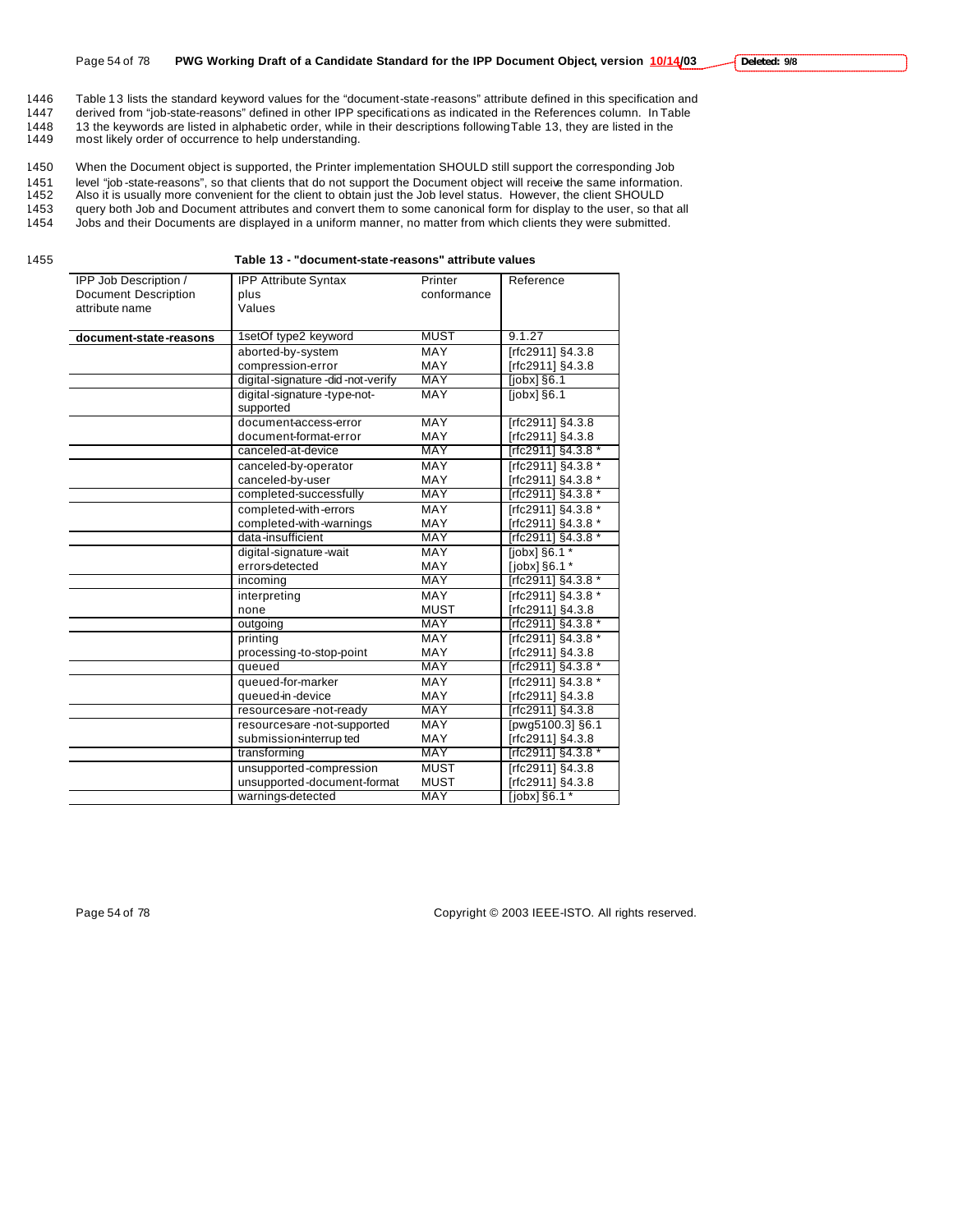**\*** The state reason keyword value is derived from an existing "job-state-reasons" value. The associated value is 1457 prefixed by 'job-' when it is a value of the "job-state-reasons" attribute<sup>57</sup>. The semantics for the reasons differ 1458 only by the object to which they are bound. For example 'job-printing' means that at least one document in the job is printing, i.e. the job is printing, while 'printing' means the document within the job is printing. 

 For ease of understanding, the following value descriptions are presented in the order in which the reasons are likely to occur (if implemented), starting with the 'none' value:

- **'none' :** There are no reasons for the Document's current state. This state reason is semantically equivalent to "document-state-reasons" without any value and MUST be used when there is no other value, since the 1setOf attribute syntax requires at least one value. [rfc2911] §4.3.8
- **'resources-are-not-supported'** : At least one of the resources needed by the Document, such as media, fonts, resource objects, etc., is not supported on any of the physi cal printers for which the Document 1468 is a candidate. This condition MAY be detected when the Document is accepted, or subsequently while the Document is pending or processing, depending on implementation. The Job containing the Document may (1) remain in its current state, (2) be moved to the 'pending-held' state, depending on 1471 implementation and/or job scheduling policy, or (3) scheduled normally, but the Printer is put into the<br>1472 stopped' state when the Document is attempted to be processed on the Printer. This value is 'stopped' state when the Document is attempted to be processed on the Printer. This value is intended for use with an implementation that supports the "user-defined-values-supported" Printer attribute (see [pwg5100.3] § 6.1), which allows a Job to be accepted with an unsupported 'name' value. [pwg5100.3] §6.1
- **'resources-are-not-ready'** : At least one of the resources needed by the Document, such as media, fonts, resource objects, etc., is not ready on any of the physical printers for which the Document is a candidate. This condition MAY be detected when the Document is accepted, or subsequently while the Document is pending or processing, depending on implementation. The Job containing the Document may remain in its current state or be moved to the 'pending-held' state, depending on implementation and/or scheduling policy. [rfc2911] §4.3.8
- **'digital-signature-type-not-supported** : The Document contains a digital signature type that is not supported. Implementation or site policy determines the state of the Job containing the Document 1484 once this condition is detected. [jobx] § 6.1.
- **'incoming'** : The Printer is retrieving/accepting Document data as a result of a Print-Job, Print-URI, Send-Document or Send-URI operation. [rfc2911] §4.3.8
- **'data -insufficient'** : The Printer is expecting additional Document data before it can move the Document into the 'processing' state. If a Printer starts processing before it has received all data, the Printer removes the 'data-insufficient' reason, but the 'incoming' remains. If a Printer starts processing after it has received all data, the Printe r removes the 'data-insufficient' reason and the 'incoming' at the same time. [rfc2911] §4.3.8
- **'unsupported-compression'** : The document was aborted by the system because the Printer determined while attempting to decompress the Document data that the compression is actually not among those supported by the Printer. This value MUST be supported, since "compression" is a REQUIRED Operation attribute. [rfc2911] §4.3.8
- **'compression-error'** : The document was aborted by the system because the Printer encountered an error 1497 in the Document data while decompressing it. If the Printer posts this reason, the Document data has already passed any tests that would have led to the 'unsupported-compression' job-state-reason/document-state-reason. [rfc2911] §4.3.8
- **'document-access-error'** : After accepting a Print-URI or Send-URI request, the Printer could not access 1501 the Document's reference. This reason is intended to cover any file access problem, including file<br>1502 the state and access denied because of an access control problem. The Printer MAY also does not exist and access denied because of an access control problem. The Printer MAY also

Copyright © 2003 IEEE-ISTO. All rights reserved. Copyright C 2003 IEEE-ISTO. All rights reserved.

 $\overline{a}$ 

<sup>&</sup>lt;sup>57</sup> For the PWG Semantic Model [pwg-sm], the "job-" prefix is being dropped altogether so that the same values can be used for both the JobStateReasons and DocumentStateReasons attributes.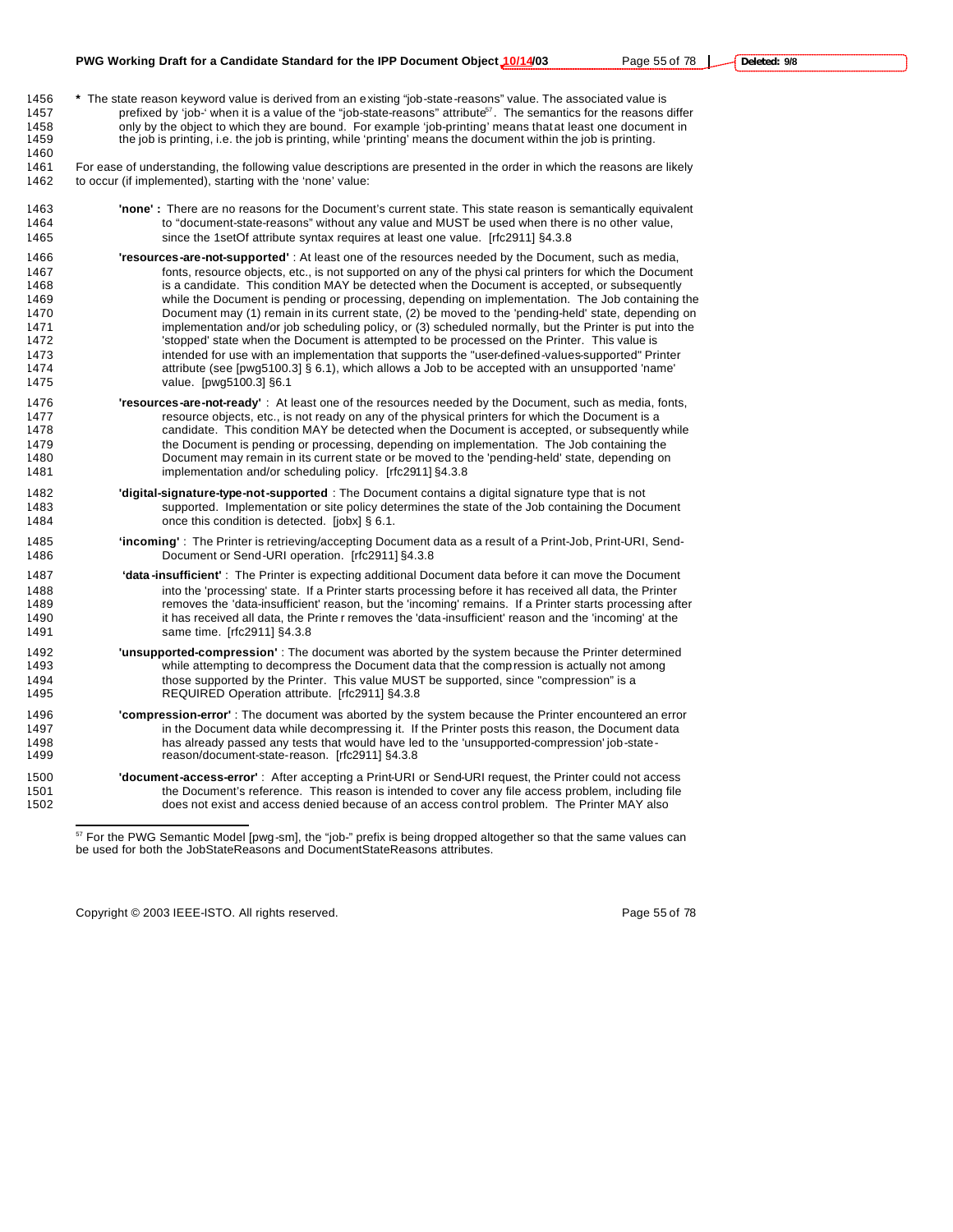| 1503 | indicate the Document access error using the "document-access-errors" Printer Description attribute.                 |
|------|----------------------------------------------------------------------------------------------------------------------|
| 1504 | Whether the Printer aborts the Document and moves the Document to the 'aborted' Document state                       |
| 1505 | or prints all Documents that are accessible and moves the Document to the 'completed' Document                       |
| 1506 | state and adds the 'completed-with-errors' value in the Job's "job-state-reasons" or Document's                      |
| 1507 | "document-state-reasons" attribute depends on implementation and/or site policy. This value                          |
| 1508 | SHOULD be supported if the Print-URI or Send-URI operations are supported. [rfc2911] §4.3.8                          |
| 1509 | <b>'unsupported-document-format'</b> : The Document was aborted by the system because the Document data's            |
| 1510 | document-format is not among those supported by the Printer. If the client specifies the document-                   |
| 1511 | format as 'application/octet-stream', the printer MAY abort the Document and post this reason even                   |
| 1512 | though the format is a member of the "document-format-supported" printer attribute, but not among                    |
| 1513 | the auto-sensed document-formats. This value MUST be supported, since "document-format" is a                         |
| 1514 | REQUIRED Operation attribute. [rfc2911] §4.3.8                                                                       |
| 1515 | 'document-format-error': The Document was aborted by the system because the Printer encountered an                   |
| 1516 | error in the Document data while processing it. If the Printer posts this reason, the Document data                  |
| 1517 | has already passed any tests that would have led to the 'unsupported-document-format' job-state-                     |
| 1518 | reason/document-state-reason. [rfc2911] §4.3.8                                                                       |
| 1519 | <b>'submission-interrupted'</b> : The Document was not completely submitted for some unforeseen reason, such         |
| 1520 | as: (1) the Printer has crashed before the document was closed by the client. (2) the Printer or the                 |
| 1521 | document transfer method has crashed in some non-recoverable way before the Document data was                        |
| 1522 | entirely transferred to the Printer, (3) the client crashed or failed to close the job before the time-out           |
| 1523 | period. See the description of the "multiple-operation-time-out" Printer attribute in [rfc2911] § 4.4.31.            |
| 1524 | [ $rfc2911$ ] §4.3.8                                                                                                 |
| 1525 | <b>'digital-signature-wait'</b> : The Job is currently being held because the Document was submitted with a          |
| 1526 | "document-digital-signature" attribute value that is not supported. The operator MAY either cancel                   |
| 1527 | the job or release it to be processed. [jobx] §6.1.                                                                  |
| 1528 | <b>'outgoing'</b> : The Printer istransmitting the Document to the output device. [rfc2911] §4.3.8                   |
| 1529 | <b>'queued'</b> : The Document is in the 'processing' state, but more specifically, the Printer has queued the       |
| 1530 | Document data. [rfc2911] §4.3.8                                                                                      |
| 1531 | "interpreting": The Document is in the 'processing' state, but more specifically, the Printer is interpreting the    |
| 1532 | Document data. [rfc2911] §4.3.8                                                                                      |
| 1533 | "queued-for-marker": The Document is in the 'processing' state, but more specifically, the Printer has               |
| 1534 | completed enough processing of the document to be able to start marking and the document is                          |
| 1535 | waiting for the marker. rfc2911] §4.3.8                                                                              |
| 1536 | 'printing': The output device is marking media for this Document. This value is useful for Printers which            |
| 1537 | spend a great deal of time processing (1) when no marking is happening and then want to show that                    |
| 1538 | marking is now happening or (2) when the Document is in the process of being canceled or aborted                     |
| 1539 | while the Document remains in the 'processing' state, but the marking has not yet stopped so that                    |
| 1540 | impression or sheet counts are still increasing for the Document. [rfc2911] §4.3.8                                   |
| 1541 | <b>'digital-signature-did-not-verify'</b> : The Document contains a digital signature type that is supported but the |
| 1542 | signature did not verify when the Printer attempted to verify the signature. [jobx] §6.1                             |
| 1543 | "canceled-by-user": The Document was canceled by the owner of the Job containing the Document using                  |
| 1544 | the Cancel-Document request, i.e., by a user whose authenticated identity is the same as the value                   |
| 1545 | of the originating user that created the Job, or by some other authorized end-user, such as a                        |
| 1546 | member of the job owner's security group. The 'canceled-by-user' value SHOULD be supported for                       |
| 1547 | the "document-state-reasons" attribute for use with the Cancel-Document. [rfc2911] §4.3.8                            |
| 1548 | 'canceled-by-operator': The Document was canceled by the operator using the Cancel-Document request,                 |
| 1549 | i.e., by a user who has been authenticated as having operator privileges (whether local or remote). If               |
| 1550 | the security policy is to allow anyone to cancel anyone's Document, then these values may be used                    |
| 1551 | when the Document is canceled by other than the owner of the job. For such a security policy, in                     |

Page 56 of 78 Copyright © 2003 IEEE-ISTO. All rights reserved.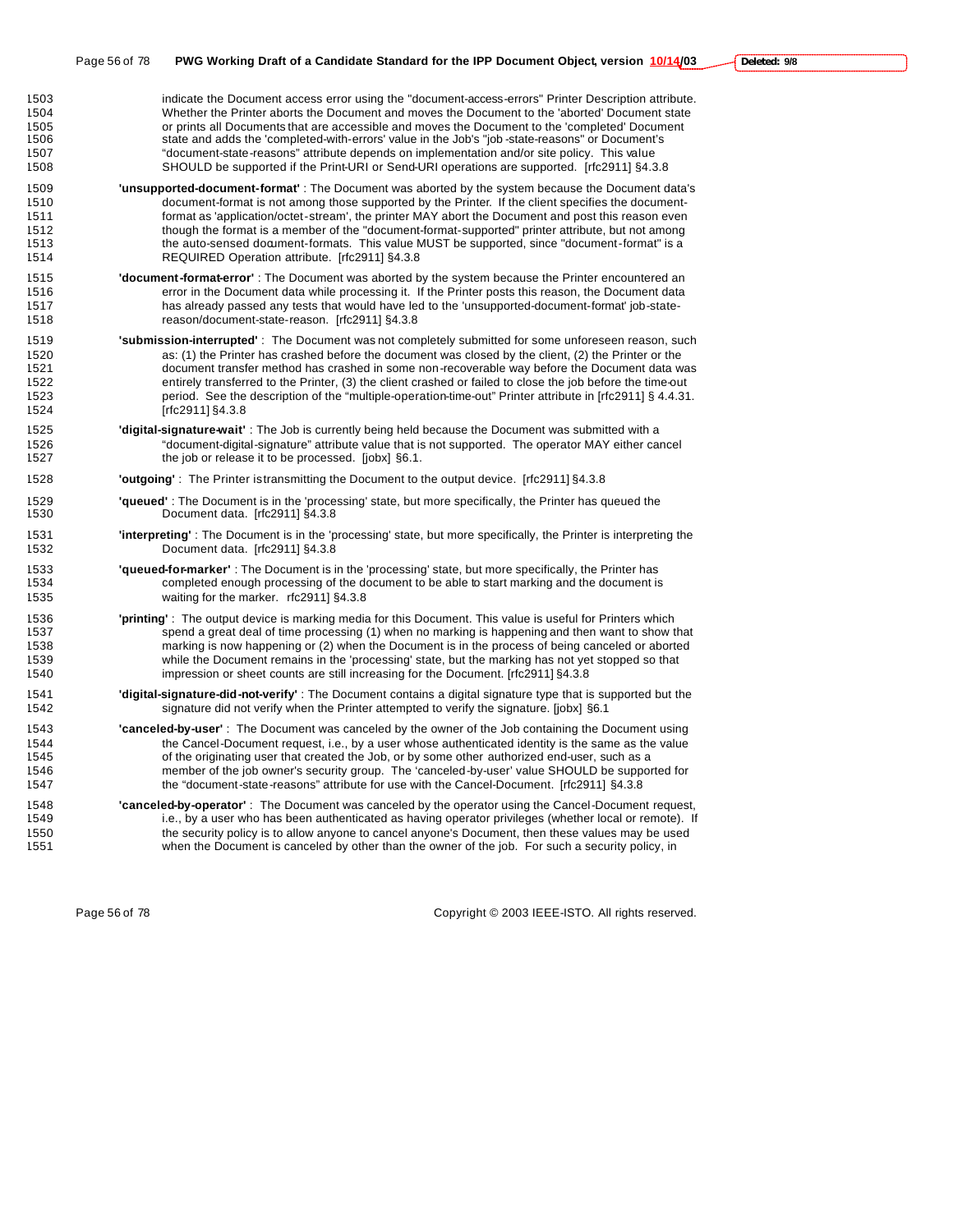|                                                                      | PWG Working Draft for a Candidate Standard for the IPP Document Object 10/14/03<br>Page 57 of 78                                                                                                                                                                                                                                                                                                                                                                                                                                                                                                                                                                                                                                                                                                                              | Deleted: 9/8             |  |
|----------------------------------------------------------------------|-------------------------------------------------------------------------------------------------------------------------------------------------------------------------------------------------------------------------------------------------------------------------------------------------------------------------------------------------------------------------------------------------------------------------------------------------------------------------------------------------------------------------------------------------------------------------------------------------------------------------------------------------------------------------------------------------------------------------------------------------------------------------------------------------------------------------------|--------------------------|--|
| 1552<br>1553<br>1554                                                 | effect, everyone is an operator as far as canceling Documents is concerned. This value SHOULD be<br>supported if the implementation permits canceling by other than the owner of the job. [rfc2911]<br>§4.3.8                                                                                                                                                                                                                                                                                                                                                                                                                                                                                                                                                                                                                 |                          |  |
| 1555<br>1556<br>1557                                                 | "canceled-at-device": The Document was canceled by an unidentified local user, i.e., a user at a console at<br>the device. This value SHOULD be supported if the implementation supports canceling<br>Jobs/Documents at the console. [rfc2911] §4.3.8                                                                                                                                                                                                                                                                                                                                                                                                                                                                                                                                                                         |                          |  |
| 1558<br>1559                                                         | <b>aborted-by-system'</b> : The Document (1) is in the process of being aborted, or (2) has been aborted by the<br>system and placed in the 'aborted' state This value SHOULD be supported. [rfc2911] §4.3.8                                                                                                                                                                                                                                                                                                                                                                                                                                                                                                                                                                                                                  |                          |  |
| 1560<br>1561<br>1562<br>1563<br>1564<br>1565<br>1566<br>1567<br>1568 | <b>processing-to-stop-point'</b> : The requester has issued a Cancel-Document operation or the Printer has<br>aborted the Document, but is still performing some actions on the Document until a specified stop<br>point occurs or Document termination/cleanup is completed.<br>If the implementation requires some measurable time to cancel the Document in the 'processing' or<br>processing-stopped' Document states, the Printer MUST use this value to indicate that the Printer is"<br>still performing some actions on the Document while the Document remains in the 'processing' state.<br>After all the Document's Document Description attributes have stopped incrementing, the Printer<br>moves the Document from the 'processing' state to the 'canceled' or 'aborted' Document states.<br>[rfc2911] $§4.3.8$ |                          |  |
| 1569<br>1570<br>1571<br>1572<br>1573<br>1574                         | <b>'errors-detected'</b> : Errors were detected during the processing of this Document. If the Printer supports this<br>value, the Printer MUST add the value to "document-state-reasons" when it generates the first error<br>message. That is, a single occurrence of this value is present in the "document-state-reasons" if the<br>Printer has generated one or more errors. An error indicates loss of information, such as a page not<br>imaged. A warning indicates no loss of information (see 'warnings-detected' state reason). [jobx]<br>§6.1                                                                                                                                                                                                                                                                     | Formatted: Not Highlight |  |
| 1575<br>1576<br>1577<br>1578<br>1579<br>1580                         | <b>'warnings-detected'</b> : Warnings were detected during the processing of this Document. If the Printer<br>supports this value, the Printer MUST add the value to "document-state-reasons" when it generates<br>the first warning message. That is, a single occurrence of his value is present in the "document-<br>state-reasons" if the Printer has generated one or more warnings. A warning indicates something<br>did not go as expected, but there was no loss of information; for example, a font substitution. An<br>error indicates loss of information (see 'errors-detected' state reason). [jobx] §6.1                                                                                                                                                                                                        |                          |  |
| 1581<br>1582                                                         | "completed-successfully": The Document completed successfully. There were no warnings or errors in<br>printing. This value SHOULD be supported. [rfc2911] §4.3.8                                                                                                                                                                                                                                                                                                                                                                                                                                                                                                                                                                                                                                                              |                          |  |
| 1583<br>1584<br>1585<br>1586                                         | <b>'completed-with-warnings'</b> : The printing of the Document completed with warnings This value SHOULD<br>be supported if the implementation detects warnings. [rfc2911] §4.3.8<br><b>Completed-with-errors'</b> : The printing of the Document completed with errors (and possibly warnings too).<br>This value SHOULD be supported if the implementation detects errors. [rfc2911] §4.3.8                                                                                                                                                                                                                                                                                                                                                                                                                                |                          |  |
| 1587<br>1588<br>1589<br>1590<br>1591<br>1592                         | "queued-in-device": The Document has been forwarded to a device or print system that is unable to send<br>back status. The Printer sets the Document's "document-state" attribute to 'completed' and adds<br>the 'queued-in-device' value to the Document's " document-state-reasons" attribute to indicate that<br>the Printer has no additional information about the Document and never will have any better<br>information. See the description of the "document-state" attribute above, as well as the description<br>of "Forwarding Servers" in [rfc2911] § 4.3.7.1. [rfc2911] §4.3.8                                                                                                                                                                                                                                   |                          |  |
| 1593                                                                 | NOTE: The semantics of this attribute or the set of valid values may be different for different document formats.                                                                                                                                                                                                                                                                                                                                                                                                                                                                                                                                                                                                                                                                                                             |                          |  |

# **9.1.28 document-uri (uri)**

 This Document Description attribute is the URI that the client supplied in the corresponding Operation attribute in a Send -URI operation (see [rfc2911] § 3.3.2). The Printer MUST support this attribute if the Printer supports the Send-URI operation (see section 4.2).

Copyright © 2003 IEEE-ISTO. All rights reserved. example 2003 12 and 2009 For the Page 57 of 78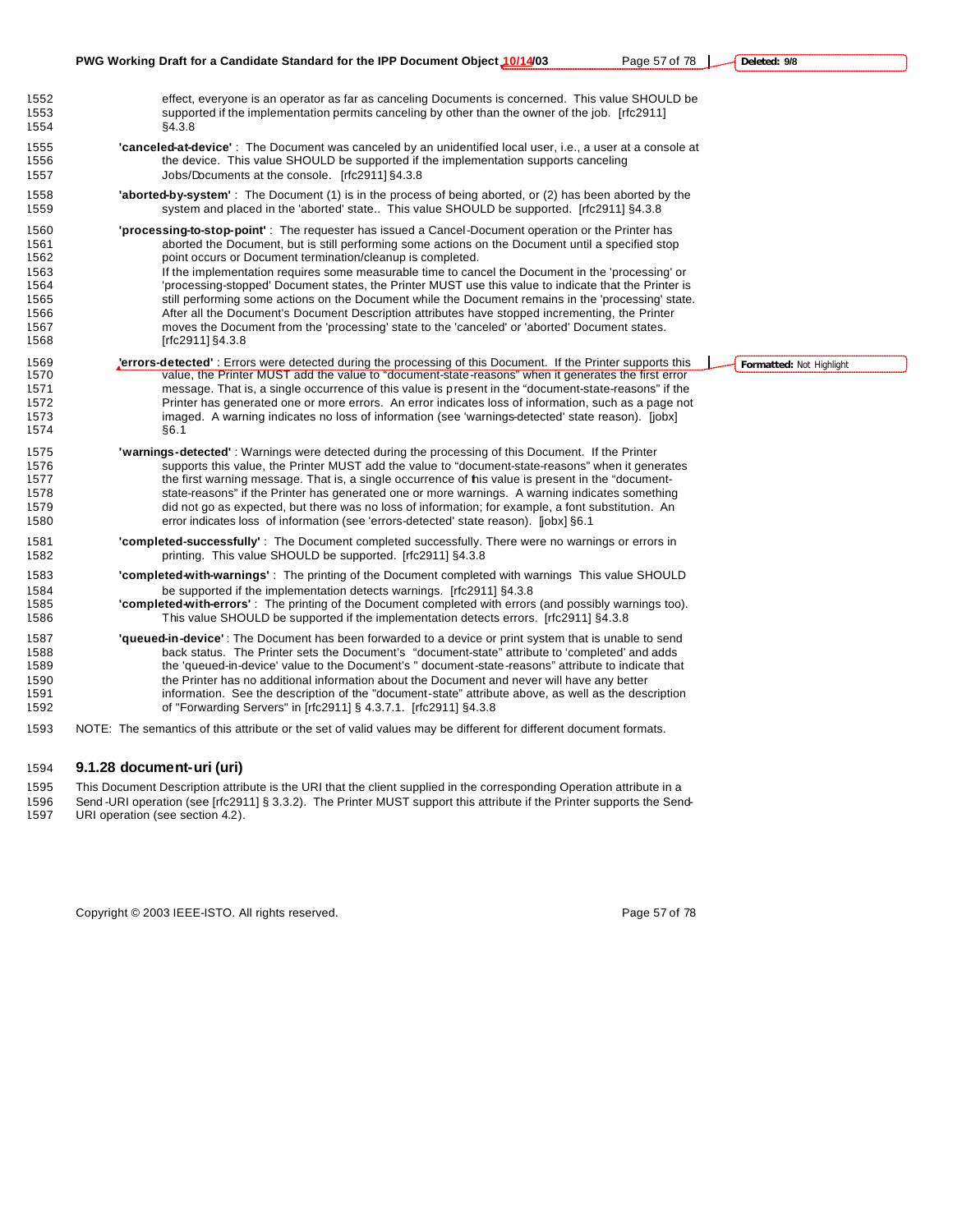| 1598<br>1599 | Note: this URI identifies the source location of the document data. This URI is NOT the identifier of the Document<br>Object. The simple identifier of the Document is the "document-number".                                               |                                  |
|--------------|---------------------------------------------------------------------------------------------------------------------------------------------------------------------------------------------------------------------------------------------|----------------------------------|
| 1600         | 9.1.29 errors-count (integer(0:MAX))                                                                                                                                                                                                        |                                  |
| 1601         | This OPTIONAL_Document Description attribute counts the number of errors that the Printer encounters while                                                                                                                                  | Deleted: "errors-count"          |
| 1602<br>1603 | processing and printing the Document object. An error indicates loss of information, such as a page not imaged. A<br>warning indicates no loss of information (see [jobx] job-errors-count §5.2).                                           |                                  |
| 1604         | 9.1.30 impressions (integer(0:MAX))                                                                                                                                                                                                         |                                  |
| 1605         | This OPTIONAL_Document Description attribute has the same semantics as the corresponding "job -impressions" Job                                                                                                                             | Deleted: "impressions"           |
| 1606         | Description attribute (see [rfc2911] job-impressions §4.3.17.2) applied to the Document object. The Printer sets this                                                                                                                       |                                  |
| 1607<br>1608 | Document Description attribute from the corresponding Operation attribute supplied by the client in the Document<br>Creation operation (see §4), but may, as with "job-impressions", change the value if it is able to compute a value that |                                  |
| 1609         | is more accurate than the client supplied value (see [rfc2911] §4.3.17).                                                                                                                                                                    |                                  |
|              |                                                                                                                                                                                                                                             |                                  |
| 1610         | 9.1.31 impressions-completed (integer(0:MAX))                                                                                                                                                                                               |                                  |
| 1611         | This OPTIONAL Document Description attribute has the same semantics as the corresponding "job impressions-                                                                                                                                  | Deleted: "impressions-completed" |
| 1612         | completed" Job Description attribute (see [rfc2911] job-impressions completes §4.3.18.2) applied to the Document                                                                                                                            |                                  |
| 1613         | object.                                                                                                                                                                                                                                     |                                  |
| 1614         | 9.1.32 impressions-completed current-copy (integer(0:MAX))                                                                                                                                                                                  |                                  |
| 1615         | This OPTIONAL Document Description attribute has the same semantics as the corresponding Job Description                                                                                                                                    |                                  |
| 1616         | attribute (see [rfc3381] §4.4) applied to the Document object.                                                                                                                                                                              |                                  |
| 1617         | 9.1.33 k-octets (integer(0:MAX))                                                                                                                                                                                                            |                                  |
| 1618         | This OPTIONAL Document Description attribute has the same semantics as the corresponding 'job-k-octets" Job                                                                                                                                 | Deleted: "k-octets"              |
| 1619         | Description attribute (see [rfc2911] job-k-octets §4.3.17.1) applied to the Document object. The Printer sets this                                                                                                                          |                                  |
| 1620         | Document Description attribute from the corresponding Operation attribute supplied by the client in the Document                                                                                                                            |                                  |
| 1621<br>1622 | Creation operation (see §4), but may, as with "job-k-octets" change the value if it is able to compute a value that is<br>more accurate than the client supplied value (see [rf c2911] §4.3.17).                                            |                                  |
|              |                                                                                                                                                                                                                                             |                                  |
|              |                                                                                                                                                                                                                                             |                                  |

**Deleted: 9/8**

**Deleted:** "k-octets-processed"

Page 58 of 78 **PWG Working Draft of a Candidate Standard for the IPP Document Object, version 10/14/03**

# **9.1.34 k-octets-processed (integer(0:MAX))**

 This OPTIONAL Document Description attribute has the same semantics as the corresponding "job -k-octets- processed" Job Description attribute (see [rfc2911] job-k-octets-processed §4.3.18.1) applied to the Document object.

### **9.1.35 last-document (boolean)**

 This REQUIRED Document Description attribute indicates whether or not this Document is the last Document in the 1629 Job. See [rfc2911] §4.3.12. The Printer sets this Document Description attribute from the corresponding Operation 1630 attribute supplied by the client in the Document Creation operation (see §4). Note that the last D attribute supplied by the client in the Document Creation operation (see §4). Note that the last Document in a Job

may not be known by the Printer until the client sends a final request containing no document data and the "last-

document" attribute set to 'true'. In this event the Printer MUST set the "last-document" attribute of the Document

created from the most recent Document Creation request 'true'. No Document object is created from the final

request containing no document data and the "last-document" attribute set to 'true' sent to close the Job.

Page 58 of 78 Copyright © 2003 IEEE-ISTO. All rights reserved.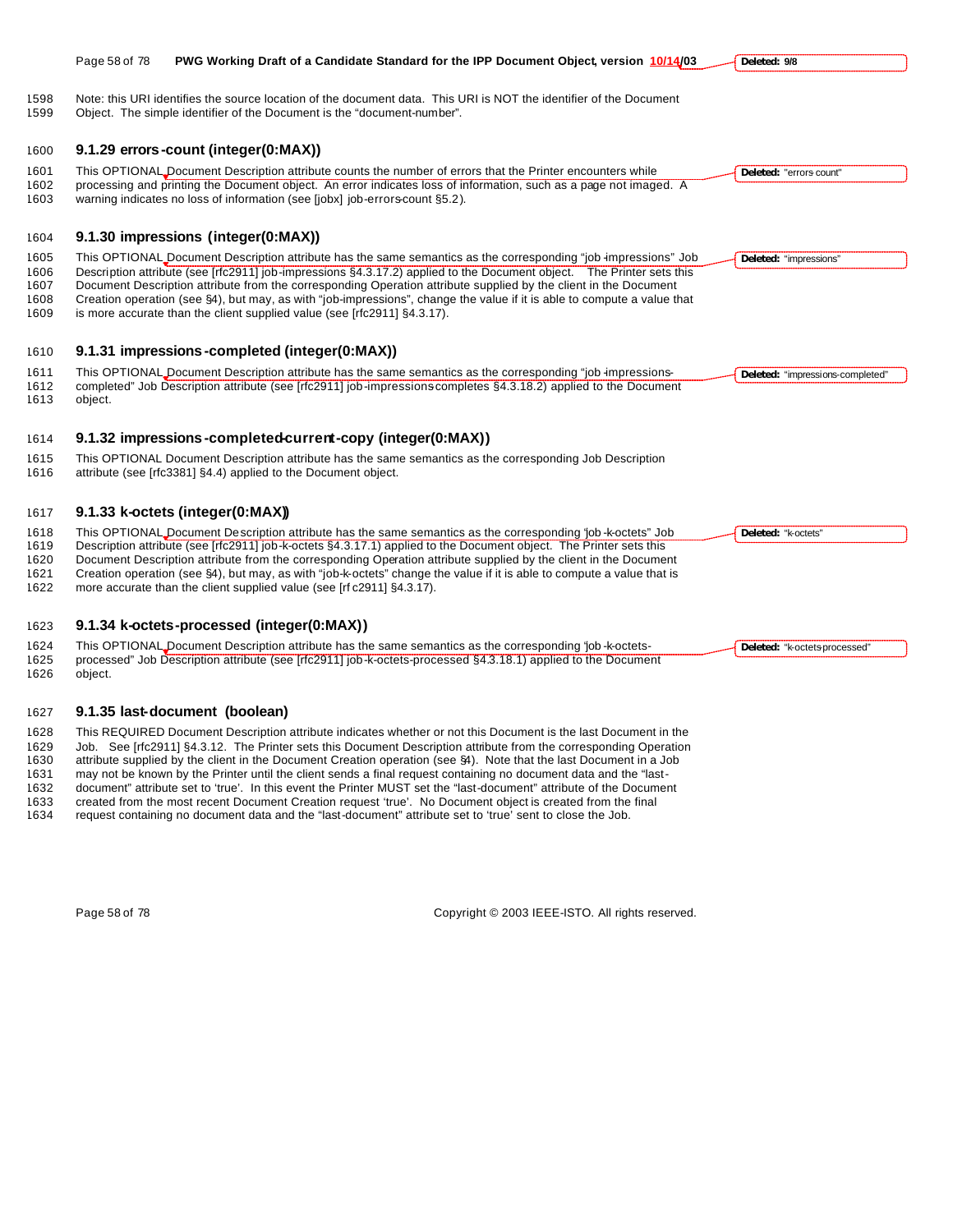|                                      | Page 59 of 78<br>PWG Working Draft for a Candidate Standard for the IPP Document Object 10/14/03                                                                                                                                                                                                                                                                                                                                                                                                                                                                                   | Deleted: 9/8                      |
|--------------------------------------|------------------------------------------------------------------------------------------------------------------------------------------------------------------------------------------------------------------------------------------------------------------------------------------------------------------------------------------------------------------------------------------------------------------------------------------------------------------------------------------------------------------------------------------------------------------------------------|-----------------------------------|
| 1635                                 | 9.1.36 media-sheets (integer(0:MAX))                                                                                                                                                                                                                                                                                                                                                                                                                                                                                                                                               |                                   |
| 1636<br>1637<br>1638<br>1639<br>1640 | This OPTIONAL Document Description attribute has the same semantics as the corresponding 'job media-sheets"<br>Job Description attribute (see [rfc2911] job media sheets §4.3.17.3) applied to the Document object. The Printer<br>sets this Document Description attribute from the corresponding Operation attribute supplied by the client in the<br>Document Creation operation (see §4), but may, as with "job-media-sheets", change the value if it is able to compute<br>a value that is more accurate than the client supplied value (see [rfc2911] §4.3.17).              | Deleted: "media-sheets"           |
| 1641                                 | 9.1.37 media-sheets-completed (integer(0:MAX))                                                                                                                                                                                                                                                                                                                                                                                                                                                                                                                                     |                                   |
| 1642<br>1643<br>1644                 | This OPTIONAL Document Description attribute has the same semantics as the corresponding ' ob-media-sheets-<br>completed" Job Description attribute (see [rfc2911] §job-media-sheets-completed 4.3.18.3) applied to the Document<br>object.                                                                                                                                                                                                                                                                                                                                        | Deleted: "media-sheets-completed" |
| 1645                                 | 9.1.38 more-info (uri)                                                                                                                                                                                                                                                                                                                                                                                                                                                                                                                                                             |                                   |
| 1646<br>1647                         | This OPTIONAL Document Description attribute has the same semantics as the corresponding ' ob -more -info" Job<br>Description attribute (see [rfc2911] job-more-info §4.3.4) applied to the Document object.                                                                                                                                                                                                                                                                                                                                                                       | Deleted: "more-info"              |
| 1648                                 | 9.1.39 output-device-assigned (name(127))                                                                                                                                                                                                                                                                                                                                                                                                                                                                                                                                          |                                   |
| 1649<br>1650                         | This OPTIONAL Document Description attribute has the same semantics as the corresponding Job Description<br>attribute (see [rfc2911] §4.3.7.2) applied to the Document object.                                                                                                                                                                                                                                                                                                                                                                                                     |                                   |
| 1651                                 | 9.1.40 printer-up-time (integer (1:MAX))                                                                                                                                                                                                                                                                                                                                                                                                                                                                                                                                           |                                   |
| 1652<br>1653<br>1654                 | This REQUIRED Document Description attribute indicates the amount of time (in seconds) that the Printer<br>implementation has been up and running. This attribute is an alias for the "printerup-time" Printer Description<br>attribute (see [rfc2911] job-printer-up-time §4.4.29).                                                                                                                                                                                                                                                                                               | Deleted: "printer-up-time"        |
| 1655<br>1656<br>1657<br>1658<br>1659 | A client MAY request this attribute in a Get-Document-Attributes or Get-Documents request and use the value<br>returned in combination with other requested Event Time Document Description Attributes in order to display time<br>attributes to a user. The difference between this attribute and the 'integer' value of a "time-at-xxx" attribute is the<br>number of seconds ago that the "time-at-xxx" event occurred. A client can compute the wall-clock time at which the<br>"time-at-xxx" event occurred by subtracting this difference from the client's wall-clock time. |                                   |
| 1660                                 | 9.1.41 sheet-completed-copy-number (integer(0:MAX))                                                                                                                                                                                                                                                                                                                                                                                                                                                                                                                                |                                   |
| 1661<br>1662                         | This OPTIONAL Document Description attribute has the same semantics as the corresponding Job Description<br>attribute (see [rfc3381] §4.2) applied to the Document object.                                                                                                                                                                                                                                                                                                                                                                                                         |                                   |
|                                      |                                                                                                                                                                                                                                                                                                                                                                                                                                                                                                                                                                                    |                                   |

# **9.1.42 time-at-completed (integer (MIN:MAX))**

1664 This REQUIRED Document Description attribute has the same semantics as the corresponding Job Description<br>1665 attribute (see [rfc2911] §4.3.14.3) applied to the Document object. attribute (see [rfc2911] §4.3.14.3) applied to the Document object.

# **9.1.43 time-at-creation (integer (MIN:MAX))**

 This REQUIRED Document Description attribute has the same semantics as the corresponding Job Description attribute (see [rfc2911] §4.3.14.1) applied to the Document object.

Copyright © 2003 IEEE-ISTO. All rights reserved. example the state of 78 of 78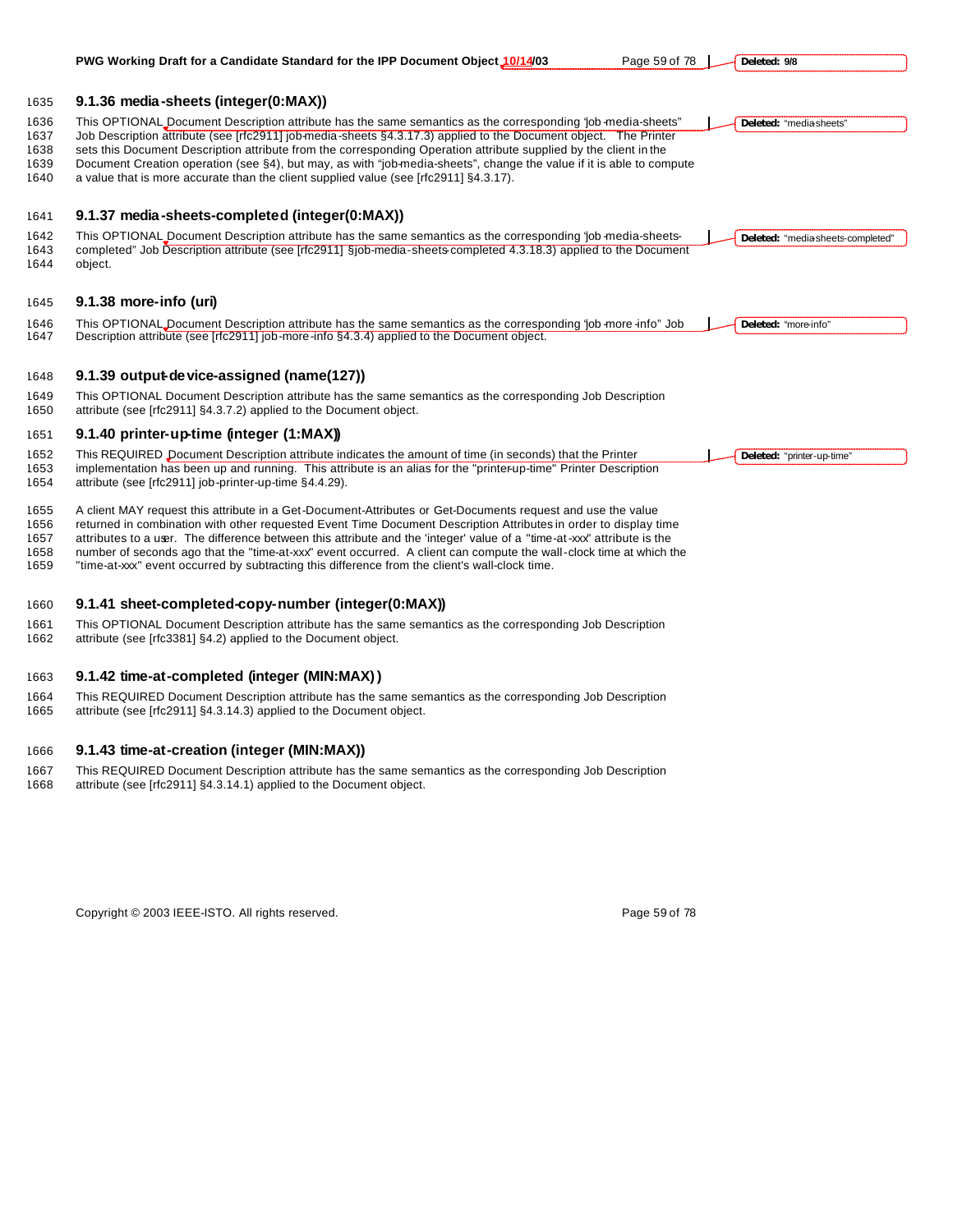1669 **9.1.44 time-at-processing (integer (MIN:MAX))**

- 1670 This REQUIRED Document Description attribute has the same semantics as the corresponding Job Description
- 1671 attribute (see [rfc2911] §4.3.14.2) applied to the Document object.

### 1672 **9.1.45 warnings -count (integer(0:MAX))**

1673 This OPTIONAL Document Description attribute has the same semantics as the corresponding "job -warnings-count" 1674 Job Description attribute (see [jobx] job-warnings-count §5,4) applied to the Document object. .A warning indicates something did not go as expected, but there was no loss of information; for example, a font substitution. An error

1676 indicates loss of information (see section 9.1.29).

# 1677 **9.2 "-actual" Job and Document Description Attributes**

 For each Template attribute defined in this specification or in any other IPP extension documents, an associated Description attribute is defined. The associated attribute is referred to as an "-actual" attribute,. The name of such attributes is found by taking the name of the Template attribute and appending "-actual". The "-actual" attribute is always multi -valued. The base type of the multi -valued attribute is derived from the Description attribute.

1682 The "-actual" attributes provide a summary of the Template attribute values that were applied at the level it occurs.<br>1683 For the Document Description "-actual", it contains all the values of the Document Template at For the Document Description "-actual", it contains all the values of the Document Template attribute that were

- 1684 applied to the Document and the pages within the Document. The Job Description "-actual" lists all the Document 1685 and Job Template values that were applied to the Job, its contained Documents, and the pages of the Document.
- 1686 These new attributes are OPTIONAL for a Printer to support, and are OPTIONAL for a client to use.
- 1687 Table 14 lists the "actual" Document Description attributes for all Document Template defined in this specification.
- 

# 1688 **Table 14 "-actual" Job/Document Description attributes**

| Template Attribute                              | "-actual" Description attribute                                  | Job | <b>Document</b> |
|-------------------------------------------------|------------------------------------------------------------------|-----|-----------------|
| copies (integer(1:MAX))                         | copies-actual (1setOf integer(1:MAX))                            | Yes | Yes             |
| cover-back (collection)                         | cover-back-actual (1setOf (collection))                          | Yes | Yes             |
| cover-front (collection)                        | cover-front-actual (1setOf (collection))                         | Yes | Yes             |
| finishings (1setOf (type2 enum))                | finishings actual (1setOf (type2 enum))                          | Yes | Yes             |
| finishings-col (collection)                     | finishingscol-actual (1setOf (collection))                       | Yes | Yes             |
| force-front-side (1setOf integer(1:MAX))        | force-front-side-actual (1setOf (1setOf integer(1:MAX)))         | Yes | Yes             |
| imposition-template (type3 keyword   name(MAX)) | imposition-template-actual (1setOf (type3 keyword<br>name(MAX))) | Yes | Yes             |
| insert-sheet (collection)                       | insert-sheet-actual (1setOf (collection))                        | Yes | Yes             |
| job-account-id (name(MAX))                      | job-account-id-actual (1setOf (name(MAX)))                       | Yes | N <sub>0</sub>  |
| job-accounting-sheets (collection)              | job-accounting-sheets-actual (1setOf (collection))               | Yes | N <sub>0</sub>  |
| job-accounting-user-id (name(MAX))              | job-accounting-user-id-actual (1setOf (name(MAX)))               | Yes | N <sub>0</sub>  |
| job-copies (integer(1:MAX))                     | job-copies actual (1setOf integer(1:MAX))                        | Yes | N <sub>0</sub>  |
| job-collation-type (type2 keyword)              | job-collation-type-actual (1setOf (type2 keyword))               | Yes | N <sub>0</sub>  |
| job-cover-back (collection)                     | job-cover-back-actual (1setOf (collection))                      | Yes | N <sub>0</sub>  |
| job-cover-front (collection)                    | job-cover-front-actual (1setOf (collection))                     | Yes | N <sub>0</sub>  |
| job-error-sheet (collection)                    | job-error-sheet-actual (1setOf (collection))                     | Yes | N <sub>0</sub>  |
| Job-finishings (1setOf (type2 enum))            | Job-finishings-actual (1setOf (type2 enum))                      | Yes | <b>No</b>       |
| Job-finishings-col (collection)                 | Job-finishings-col-actual (1setOf (collection))                  | Yes | N <sub>0</sub>  |

Page 60 of 78 Copyright © 2003 IEEE-ISTO. All rights reserved.

**Deleted:** "warnings-count"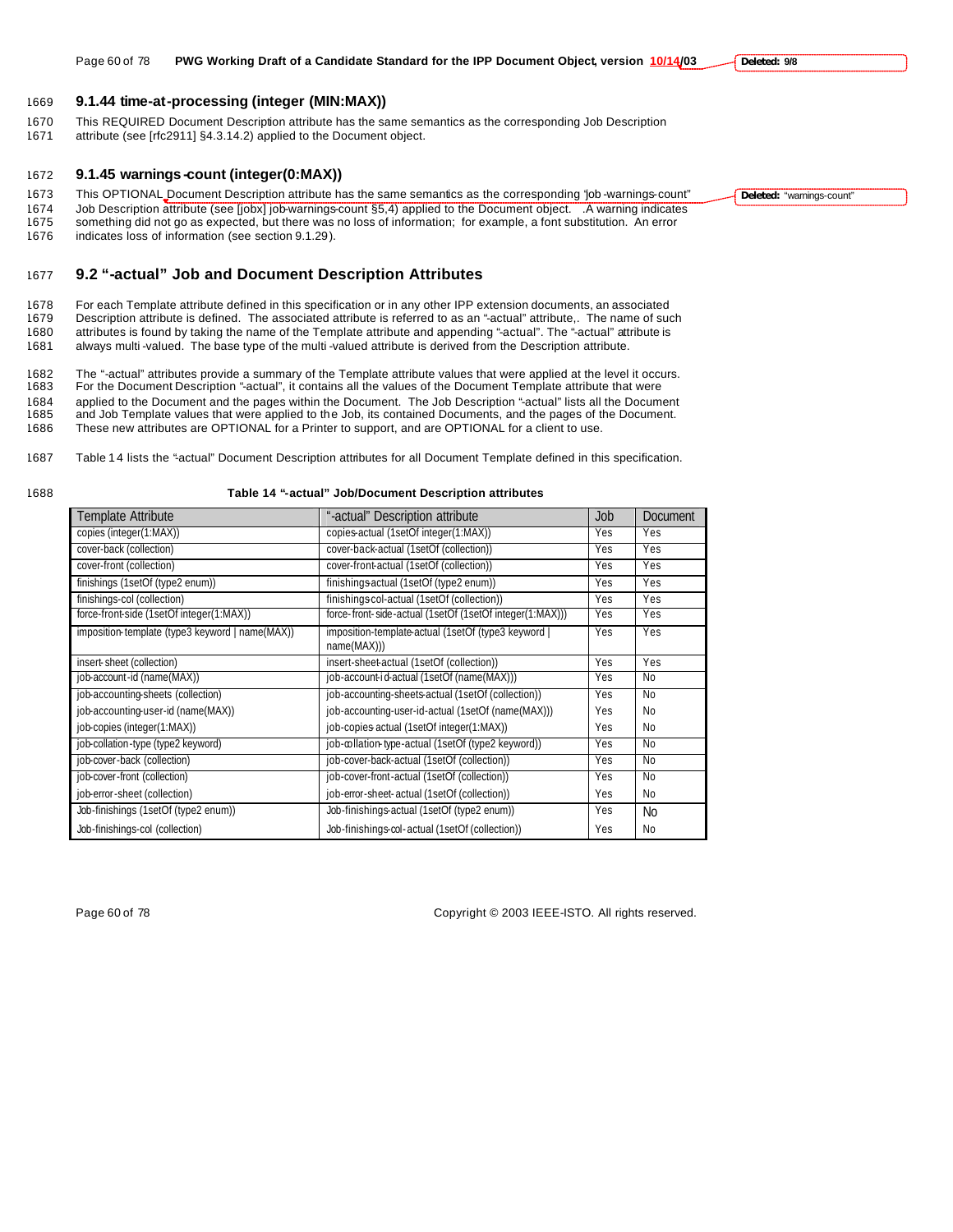| Template Attribute                                 | "-actual" Description attribute                                       | Job | Document       |
|----------------------------------------------------|-----------------------------------------------------------------------|-----|----------------|
| job-hold- until (type3 keyword   name)             | job-hold-until-actual (1setOf (type3 keyword   name))                 | Yes | <b>No</b>      |
| job-message-to-operator (text(MAX))                | job-message-to-operator-actual (1setOf (text(MAX)))                   | Yes | N <sub>0</sub> |
| job-priority (integer(1:100))                      | job-priority-actual (1setOf integer(1:100))                           | Yes | <b>No</b>      |
| job-sheet-message (text(MAX))                      | job-sheet-message-actual (1setOf (text(MAX)))                         | Yes | N <sub>0</sub> |
| job-sheets (type3 keyword   name)                  | job-sheets actual (1setOf (type3 keyword   name))                     | Yes | <b>No</b>      |
| job-sheets-col (collection)                        | job-sheets col-actual (1setOf (collection))                           | Yes | N <sub>0</sub> |
| media (type3 ke yword   name(MAX))                 | media actual (1setOf (type3 keyword   name(MAX)))                     | Yes | Yes            |
| media-col (collection)                             | mediacol-actual (1setOf (collection))                                 | Yes | Yes            |
| media-input-tray-check (type3 keyword   name(MAX)) | media-input-tray-check-actual (1setOf (type3 keyword  <br>name(MAX))) | Yes | Yes            |
| multiple-document-handling (type2 keyword)         | multiple document-handling-actual (1setOf (type2<br>keyword))         | Yes | N <sub>o</sub> |
| number-up (integer(1:MAX))                         | number-up-actual (1setOf integer(1:MAX))                              | Yes | Yes            |
| orientation-requested (type2 enum)                 | orientation-requested-actual (1setOf (type2 enum))                    | Yes | Yes            |
| output-bin (type2 keyword   name(MAX))             | output-bin-actual (1setOf (type2 keyword   name(MAX)))                | Yes | Yes            |
| output-bin(name(MAX))                              | output-bin-axtual(1setOf (name(MAX))                                  |     |                |
| overrides (1setOf collection)                      | overrides-actual (1setOf collection)                                  | Yes | Yes            |
| page-delivery (type2 keyword)                      | page-delivery-actual (1setOf (type2 keyword))                         | Yes | Yes            |
| page-order-received (type2 keyword)                | page-order-received-actual (1setOf (type2 keyword))                   | Yes | Yes            |
| page-ranges (1setOf rangeOfInteger(1:MAX))         | page-ranges-actual (1setOf rangeOfInteger(1:MAX))                     | Yes | Yes            |
| presentation-direction-number-up (type2 keyword)   | presentation-direction-number-up-actual (1setOf (type2<br>keyword))   | Yes | Yes            |
| print-quality (type2 enum)                         | print-quality-actual (1setOf (type2 enum))                            | Yes | Yes            |
| printer-resolution (resolution)                    | printer-resolution-actual (1setOf resolution)                         | Yes | Yes            |
| separator-sheets (collection)                      | separator-sheets actual (1setOf (collection))                         | Yes | Yes            |
| sheet-collate (type2 keyword)                      | sheet-collate-actual (1setOf (type2 keyword))                         | Yes | Yes            |
| sides (type2 keyword)                              | sides-actual (1setOf (type2 keyword))                                 | Yes | Yes            |
| x-image-position (type2 keyword)                   | x-image-position-actual (1setOf (type2 keyword))                      | Yes | Yes            |
| x-image-shift (integer (MIN:MAX))                  | x-image-shift-actual (1setOf (integer (MIN:MAX)))                     | Yes | Ye s           |
| x-side1-image-shift (integer (MIN:MAX))            | x-side1-image-shift-actual (1setOf (integer (MIN:MAX)))               | Yes | Yes            |
| x-side2-image-shift (integer (MIN:MAX))            | x-side2-image-shift-actual (1setOf (integer (MIN:MAX)))               | Yes | Yes            |
| y-image-position (type2 keyword)                   | y-image-position-actual (1setOf (type2 keyword))                      | Yes | Yes            |
| y-image-shift (integer (MIN:MAX))                  | y-image-shift-actual (1setOf (integer (MIN:MAX)))                     | Yes | Yes            |
| y-side1-image-shift (integer (MIN:MAX))            | y-side1-image-shift-actual (1setOf (integer (MIN:MAX)))               | Yes | Yes            |
| y-side2-image-shift (integer (MIN:MAX))            | y-side2-image-shift-actual (1setOf (integer (MIN:MAX)))               | Yes | Yes            |

### 1689

1690 Note that Table 14 is not meant to be an exhaustive list of the "-actual" attributes a Printer might implement. Any 1691 Document Template attributes created by present, or future IPP standard documents, implies a corresponding "-

1692 actual" Document Description attribute exists and can be implemented by a Printer or queried by a client.

# <sup>1693</sup> **10 New Printer attributes**

1694 This section newly defined Printer attributes. Printer attributes are divided into three disjoint groups:

1695

Copyright © 2003 IEEE-ISTO. All rights reserved. example the state of 78 and 78 and 78 and 78 and 78 and 78 and 78 and 78 and 78 and 78 and 78 and 78 and 78 and 78 and 78 and 78 and 79 and 79 and 79 and 79 and 79 and 79 an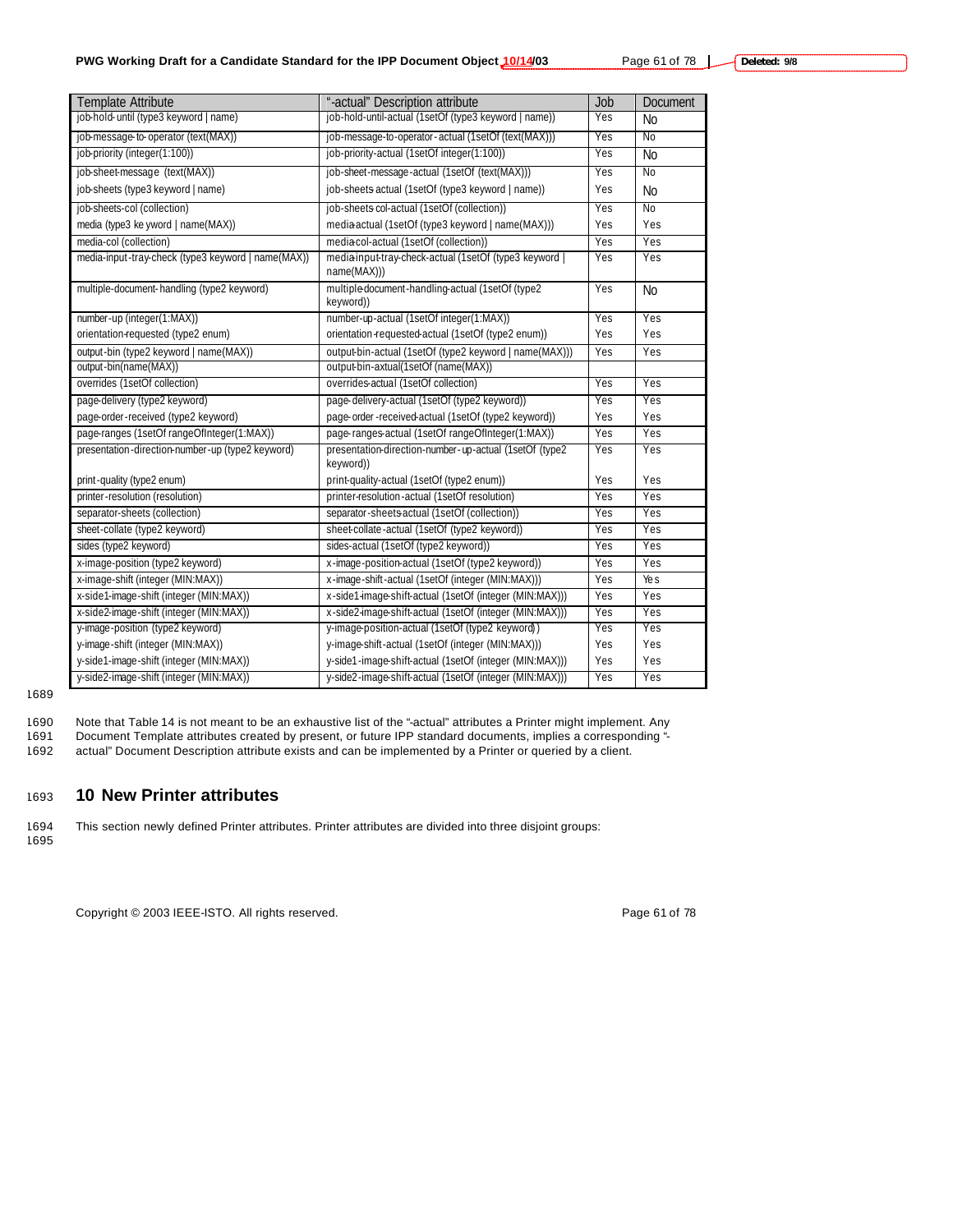| Job Template attributes (JT)        | These Printer attributes are related directly to the "xxx" Job Template attributes<br>that a client can supply in a Job Creation request as follows:<br>1. "xxx-supported" indicates the supported values.<br>2. "xxx-default" indicates the values that will be used if the client and the PDL<br>omit the attribute.<br>3. "xxx-ready" indicates the supported values that are available without<br>human intervention, for those few attributes that require human<br>intervention, such as "media" and possibly "job-finishing".<br>These Printer attributes are also returned in a Get-Printer-Attributes response<br>when the client supplies: "requested-attributes" = 'job-template'. |
|-------------------------------------|-----------------------------------------------------------------------------------------------------------------------------------------------------------------------------------------------------------------------------------------------------------------------------------------------------------------------------------------------------------------------------------------------------------------------------------------------------------------------------------------------------------------------------------------------------------------------------------------------------------------------------------------------------------------------------------------------|
| Document Template attributes        | These Printer attributes are related directly to the "xxx" Document Template<br>attributes that a client can supply in a Document Creation request as follows:                                                                                                                                                                                                                                                                                                                                                                                                                                                                                                                                |
| (DT)                                | 1. "xxx-supported" indicates the supported values.                                                                                                                                                                                                                                                                                                                                                                                                                                                                                                                                                                                                                                            |
|                                     | 2. "xxx-default" indicates the values that will be used if the client and the PDL<br>omit the attribute.                                                                                                                                                                                                                                                                                                                                                                                                                                                                                                                                                                                      |
|                                     | 3. "xxx-ready" indicates the supported values that are available without<br>human intervention, for those few attributes that require human<br>intervention, such as "media" and possibly "finishing".                                                                                                                                                                                                                                                                                                                                                                                                                                                                                        |
|                                     | The se Printer attributes are also returned in a Get-Printer-Attributes response                                                                                                                                                                                                                                                                                                                                                                                                                                                                                                                                                                                                              |
|                                     | when the client supplies: "requested-attributes" = 'document-template' (new value<br>defined in this specification).                                                                                                                                                                                                                                                                                                                                                                                                                                                                                                                                                                          |
| Printer Description attributes (PD) | These Printer attributes describe the Printer, such as "printer-current-time" and                                                                                                                                                                                                                                                                                                                                                                                                                                                                                                                                                                                                             |
|                                     | "printer-is-accepting-jobs". Some of them are "xxx-supported" and "xxx-default"                                                                                                                                                                                                                                                                                                                                                                                                                                                                                                                                                                                                               |
|                                     | for Operation attributes that the client can supply in a Job Creation request.                                                                                                                                                                                                                                                                                                                                                                                                                                                                                                                                                                                                                |
| neither (-)                         | These Printer attributes describe supported and defaults for member attributes of                                                                                                                                                                                                                                                                                                                                                                                                                                                                                                                                                                                                             |
|                                     | collection Job Template attributes.                                                                                                                                                                                                                                                                                                                                                                                                                                                                                                                                                                                                                                                           |

1696

1697 In a Get-Printer-Attributes request, a client can request all of the Printer attributes in the Job Template (JT),

1698 Document Template (DT), or Printer Description (PD) groups by supplying the 'job-template', 'document-template', or 1699 'printer-description' group name, respectively. The client can also request 'all'.

### 1700 In Table 15, the column labels are:

| 1701 | "Attribute Syntax" - indicates the attribute syntax (see [rfc2911] $\S$ 4.1). Many "xxx-default" and "xxx-    |
|------|---------------------------------------------------------------------------------------------------------------|
| 1702 | supported" attributes have the 'collection' syntax which consists of a number of member attributes.           |
| 1703 | These member attributes are not listed in this table when they are the same as the corresponding              |
| 1704 | "xxx" attribute in Table 10. Only those few Printer attribute collection attributes that do not have a        |
| 1705 | corresponding Job Template attribute show the member attributes in this table.                                |
| 1706 | "Grp" - indicates to which group the attribute belongs. "PD" = Printer Description; "JT" = Job Template; "DT" |
| 1707 | = Document Template as explained above.                                                                       |
| 1708 | "Printer Conf." - indicates the Printer conformance requirements for supporting the attribute. Those          |
| 1709 | attributes labeled as "MAY" may have conditional requirements that require their support, if the              |
| 1710 | Printer supports a related attribute, operation, or feature. For example, all Job Template attributes         |
| 1711 | are OPTIONAL for a Printer to support. However, if a Printer supports Job Template attribute "xxx",           |
| 1712 | then it MUST also support the corresponding "xxx-default" and "xxx-supported" attributes. Similarly,          |
| 1713 | if Event Notification is supported, then some of the attributes indicated as "MAY" in this table become       |
| 1714 | MUST.                                                                                                         |
| 1715 | "Reference" - lists the IETF or IEEE-ISTO specification which defines the semantics of the attribute.         |

Page 62 of 78 Copyright © 2003 IEEE-ISTO. All rights reserved.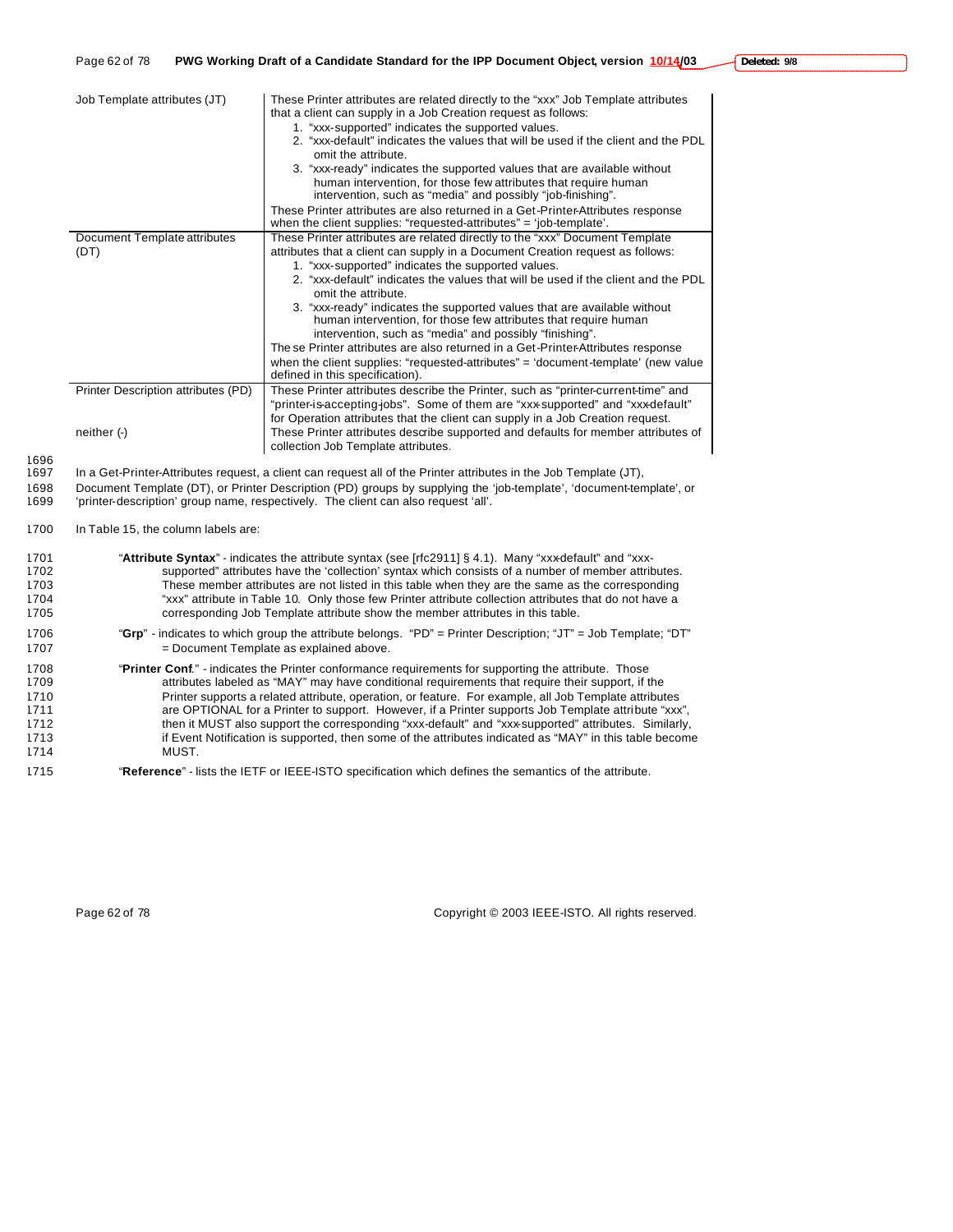### 1716 **Table 15 – New Printer attributes**

| <b>Printer</b> attribute name<br>(Job Template, Document Template &<br><b>Printer Description)</b> | <b>Attribute Syntax</b> | Grp | Printer<br>Conf. | Reference         |
|----------------------------------------------------------------------------------------------------|-------------------------|-----|------------------|-------------------|
| document-creation-attributes-<br>supported                                                         | 1setOf type2 keyword    | PD  | MUST             | [this-spec] §10.1 |

# 1718 **10.1 document-creation-attributes-supported (1setOf type2 keyword)**

 This REQUIRED Printer Description attribute lists the keyword names of the Document Template and Operation attributes that the Printer will accept in the Send-Document and Send-URI Document Creation operations. Note: The attribute "document-uri" is operation specific. Implementations that support Send-URI MUST incl ude the 'document- uri' keyword in "document-creation-attributes-supported". Implementations that do not support Send-URI MUST NOT include the 'document-uri' keyword in "document-creation-attributes-supported". Inclusion of the 'document-uri' keyword in "document-creation-attributes-supported" does not imply that the "document-URI" attribute is valid for Send -Document.

# <sup>1726</sup> **11 New Values for Existing Printer Description Attributes**

1727 This section contains those attributes for which additional values are added.

# 1728 **11.1 ope rations-supported (1setOf type2 enum)**

1729 The following "operation-id" values are added in order to support the new operations defined in this document:

|  |  | ۰.<br>۰.<br>× | ٦<br>o e<br>۰. |  |
|--|--|---------------|----------------|--|
|--|--|---------------|----------------|--|

### 1730 **Table 16 – Operation-id assignments**

| Value  | <b>Operation Name</b>   | Reference |
|--------|-------------------------|-----------|
| 0x0033 | Cancel-Document         | §4.5      |
| 0x0034 | Get-Document-Attributes | \$4.3     |
| 0x0035 | Get-Documents           | \$3.3     |
| 0x0036 | Delete-Document         | \$5.4     |
| 0x0037 | Set-Document-Attributes | §4.4      |

1731

# <sup>1732</sup> **12 Encodings of Additional Attribute Tags**

1733 This section assigns values to an attributes tag as an extension to the encoding defined in [rfc2910].

- 1734 The "document-attributes-tag" delimits Document Template Attributes Groups in requests and Document Attributes 1735 Groups in responses.
- 1736 The following table specifies the values for the delimiter tag:

| Tag Value (Hex) | Meaning                   |
|-----------------|---------------------------|
| 0x09            | "document-attributes-tag" |

1737

Copyright © 2003 IEEE-ISTO. All rights reserved. Page 63 of 78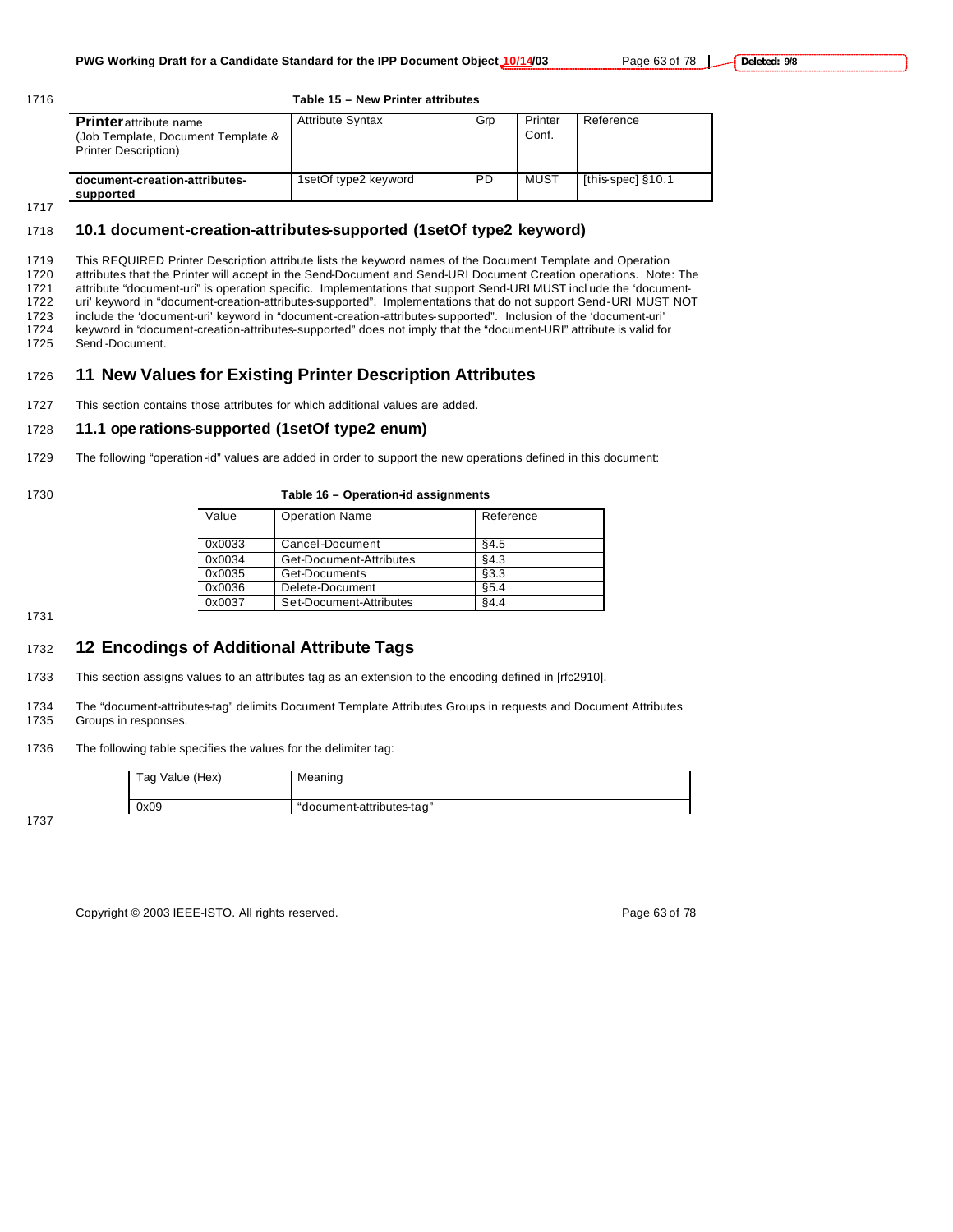# **13 Conformance Summary**

 This section specifies the conformance requirements for Printers and clients. This section does not change any of the preceeding normative definitions. If there is any conflict , the previous definitions apply.

### **13.1 Printer conformance requirements**

- In order to conform to this specification, a Printer:
- 1743 1. MUST meet the conformance requirements for Printers specified in [rfc2911].
- 2. MUST support the Job operation that section 3 REQUIRES a Printer to support.
- 3. M UST support the Document operations that section 4 REQUIRES a Printer to support.
- 1746 4. MAY support any of the Administrative operations in section 5.
- 5. MUST support the Attribute Precedence semantics specified in section 6 for the levels that the Printer supports.
- 6. MUST support the Operation attributes in the Print-Job and Send-Document operations and, if supported, the Print-URI and Send-URI operations, that section 7 REQUIRES a Printer to support.
- 1751 7. MUST support any Operation attributes that section 7 REQUIRES a Printer to support along with the corresponding Document Description attributes that section 9.1 REQUIRES a Printer to support and any "xxx-default" and "xxx-supported" Printer attributes that section 9.2 REQUIRES a Printer to support.
- 8. MAY support any of the Document Template attributes in Document Creation operations as indicated in section 8 and MUST NOT support them for contexts for where they are not defined as indicated in Table 1 0 with an "**n**".
- 9. MUST support the Document Description attributes that section 9.1 REQUIRES a Printer to support.
- 1758 10. MUST support the Printer attributes that section 9.2 REQUIRES a Printer to support..
- 11. MUST support the values of Printer Description attributes that section 11 REQUIRES a Printer to support.

### **13.2 Client conformance requirements**

- In order to conform to this specification, a client:
- 1763 1. MUST meet the conformance requirements for clients specified in [rfc2911].
- 1764 2. MAY support any of the new operations, or new semantics for existing operations, defined in sections 3, 4, and 5.
- 1766 3. MUST supply the Operation attributes that section 7 REQUIRES a client to supply in operation requests.
- 4. MUST supply any Document Template attributes in the format that section 8 REQUIRES a client to supply in Document Creation operations and MUST NOT support them for contexts for where they are not defined as indicated in the Table 10 with an "**n**".

Page 64 of 78 Copyright © 2003 IEEE-ISTO. All rights reserved.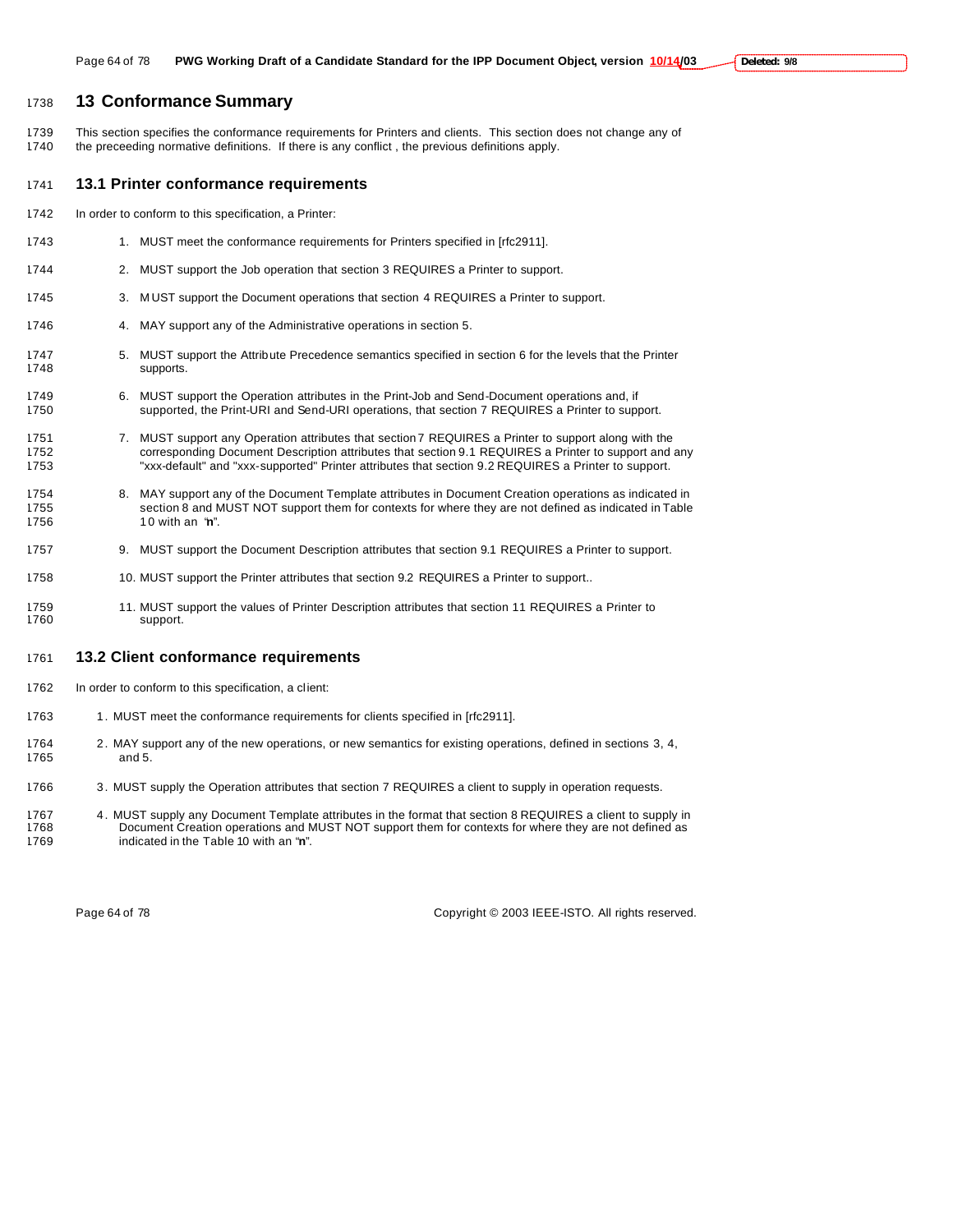| 1770         | 5. SHOULD support any of the Document Description attributes that section 9.1 REQUIRES a Printer to support.                                                             |                                                                                                                 |
|--------------|--------------------------------------------------------------------------------------------------------------------------------------------------------------------------|-----------------------------------------------------------------------------------------------------------------|
| 1771         | 6. MAY support any of the Printer attributes listed in section 9.2.                                                                                                      |                                                                                                                 |
| 1772         | 7. MAY support any of the values of the Printer Descripti on attributes in section 11.                                                                                   |                                                                                                                 |
| 1773         | <b>14 Normative References</b>                                                                                                                                           |                                                                                                                 |
|              |                                                                                                                                                                          | Formatted: Not Highlight                                                                                        |
| 1774         | , [adm-ops]<br>Kugler, C., Hastings, T., Lewis, H., "Internet Printing Protocol (IPP): Job and Printer Administrative                                                    |                                                                                                                 |
| 1775<br>1776 | Operations", <draft-ietf-ipp-ops-set2-03.txt>, July 17, 2001.</draft-ietf-ipp-ops-set2-03.txt>                                                                           |                                                                                                                 |
| 1777         | [ippact]                                                                                                                                                                 | Formatted: Not Highlight                                                                                        |
| 1778         | Carney, D., and H. Lewis, "Internet Printing Protocol (IPP), "-actual" attributes extension", work in progress,                                                          |                                                                                                                 |
| 1779         | January 31, 2003, ftp://ftp.pwg.org/pub/pwg/ipp/new_ACT/pwg-ipp-actual-attrs-v04-030131.pdf                                                                              |                                                                                                                 |
|              |                                                                                                                                                                          | Deleted: [get-method]]                                                                                          |
| 1780         | [iobx]                                                                                                                                                                   | -Herriot, R., and T. Hastings,                                                                                  |
| 1781<br>1782 | Hastings, T. and P. Zehler, "IPP Job Extensions", work in progress, May 30, 2003,<br>ftp://ftp.pwg.org/pub/pwg/ipp/new_JOBX/wd-ippjobx10-20030530.pdf, work in progress. | "Internet Printing Protocol (IPP): The                                                                          |
|              |                                                                                                                                                                          | 'ippget' Delivery Method for Event<br>Notifications", <draft-ietf-ipp-notify-< td=""></draft-ietf-ipp-notify-<> |
|              |                                                                                                                                                                          | get-08.txt>, September 5, 2002.¶                                                                                |
| 1783         | [not-srv]                                                                                                                                                                | Formatted: Not Highlight                                                                                        |
| 1784         | Hastings, T., Lewis, H, and Ira McDonald, "Distributed Notification Server", September 26, 2002, work in                                                                 |                                                                                                                 |
| 1785         | progress to become IEEE-ISTO 5100.6-2002, ftp://ftp.pwg/org/pub/pwg/ipp/new_NOT/ipp-dist-not-service-                                                                    |                                                                                                                 |
| 1786         | 020926.doc                                                                                                                                                               |                                                                                                                 |
|              |                                                                                                                                                                          |                                                                                                                 |
| 1787         | [ntfy]                                                                                                                                                                   |                                                                                                                 |
| 1788         | Herriot, R., Hastings, T., Shepherd, M., deBry, R., Isaacson, S., Martin, J., and R. Bergman, "Internet Printing                                                         |                                                                                                                 |
| 1789         | Protocol/1.1: Event Notifications and Subscriptions", <draft-ietf-ipp-not-spec-08.txt>, November 19, 2001.</draft-ietf-ipp-not-spec-08.txt>                              |                                                                                                                 |
| 1790         | <b>JOvrRidel</b>                                                                                                                                                         | Formatted: Not Highlight                                                                                        |
| 1791         | Zehler, P., Herriot, R., Ocke, K., "Internet Printing Protocol (IPP): Page Overrides ", IEEE-ISTO 5100.4-2003,                                                           |                                                                                                                 |
| 1792         | June 02, 2003, ftp://ftp.pwg.org/pub/pwg/ipp/new_EXC/wd-ippOverride10-20030602.pdf, work in progress.                                                                    |                                                                                                                 |
|              |                                                                                                                                                                          |                                                                                                                 |
|              |                                                                                                                                                                          |                                                                                                                 |
| 1793<br>1794 | [pwg5100.1]<br>Hastings, T., Fullman, D., "Internet Printing Protocol (IPP): "finishings" attribute values extension", IEEE-ISTO                                         |                                                                                                                 |
| 1795         | 5100.1-2001, February 5, 2001, ftp://ftp.pwg.org/pub/pwg/standards/pwg5100.1.pdf                                                                                         |                                                                                                                 |
|              |                                                                                                                                                                          |                                                                                                                 |
| 1796         | [pwg5100.2]                                                                                                                                                              |                                                                                                                 |
| 1797         | Hastings, T., and R. Bergman, "Internet Printing Protocol (IPP): output-bin attribute extension", IEEE-ISTO                                                              |                                                                                                                 |
| 1798         | 5100.2-2001, February 7, 2001, ftp://ftp.pwg.org/pub/pwg/standards/pwg5100.2.pdf.                                                                                        |                                                                                                                 |
|              |                                                                                                                                                                          |                                                                                                                 |
| 1799         | [pwg5100.3]                                                                                                                                                              |                                                                                                                 |
| 1800         | Ocke, K. Hastings, T., "Internet Printing Protocol (IPP): Production Printing Attributes - Set1", IEEE-ISTO                                                              |                                                                                                                 |
| 1801         | 5100.3-2001, February 12, 2001, ftp://ftp.pwg.org/pub/pwg/standards/pwg5100.3.pdf.                                                                                       |                                                                                                                 |

**PWG Working Draft for a Candidate Standard for the IPP Document Object 10/14/03** Page 65 of 78

Copyright © 2003 IEEE-ISTO. All rights reserved. example the state of 78 of 78 of 78

**Deleted: 9/8**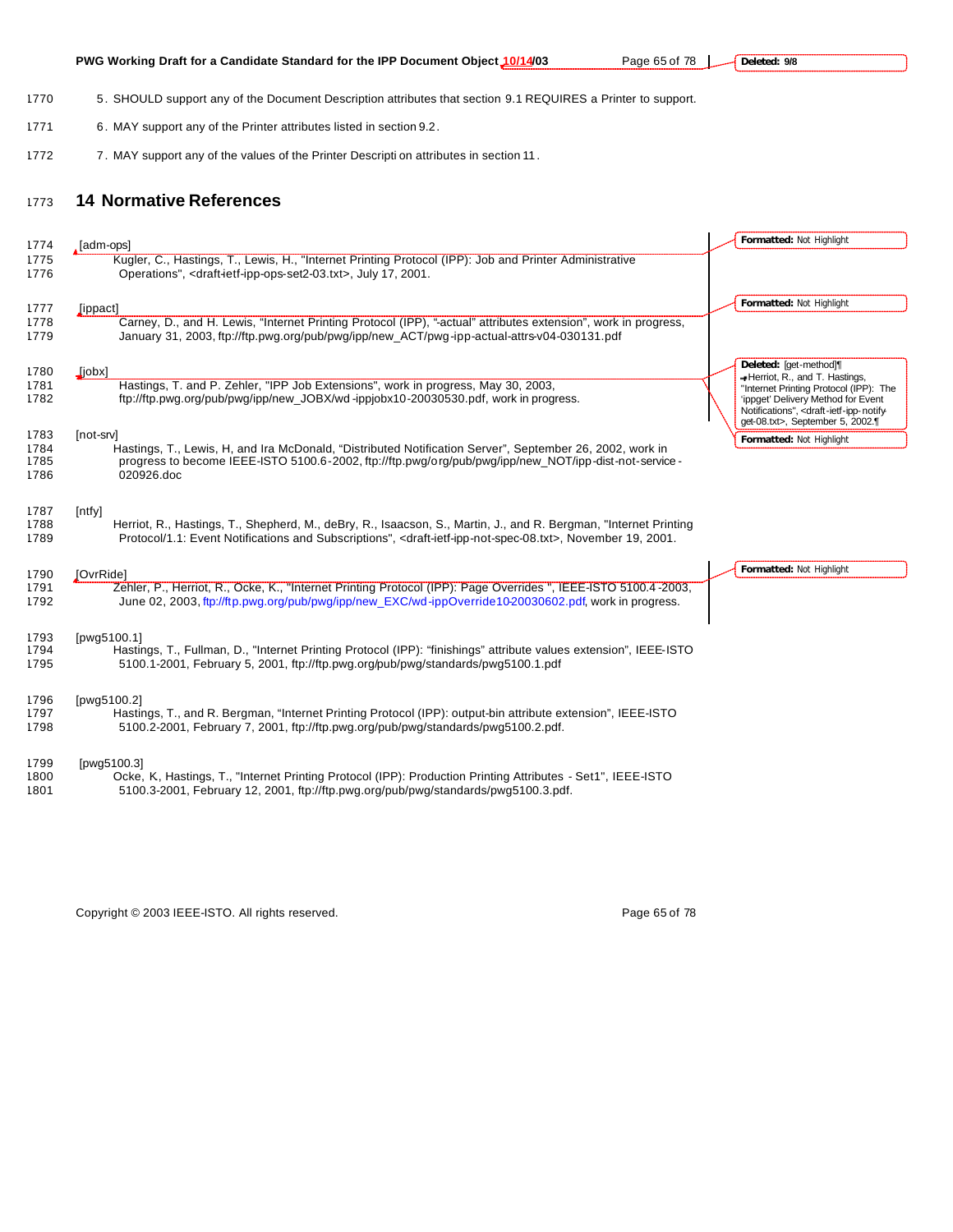|  | Page 66 of 78 | PWG Working Draft of a Candidate Standard for the IPP Document Object, version 10/14/03 |  |
|--|---------------|-----------------------------------------------------------------------------------------|--|
|--|---------------|-----------------------------------------------------------------------------------------|--|

**Deleted: 9/8**

**Formatted:** Not Highlight

| 1802<br>1803<br>1804 | [pwg5100.4-2001]<br>Herriot, R., Ocke, K., "Internet Printing Protocol (IPP): Override Attributes for Documents and Pages", IEEE-<br>ISTO 5100.4-2001, February 7, 2001, ftp://ftp.pwg.org/pub/pwg/standards/pwg5100.4.pdf. |                                                                                                                                                                                        |
|----------------------|-----------------------------------------------------------------------------------------------------------------------------------------------------------------------------------------------------------------------------|----------------------------------------------------------------------------------------------------------------------------------------------------------------------------------------|
| 1805<br>1806<br>1807 | Irfc2911]<br>R. deBry, T. Hastings, R. Herriot, S. Isaacson, P. Powell, "Internet Printing Protocol/1.1: Model and<br>Semantics", RFC 2911, September 2000.                                                                 | Deleted: [pwq5101.1]<br>+Bergman, R., and T. Hastings, "The<br>Printer Working Group Standard for<br>Media Standardized Names", IEEE-<br>ISTO PWG 5101.12002, 26 February              |
| 1808<br>1809<br>1810 | [rfc3380]<br>Hastings, T., Herriot, R., Kugler, C., and H. Lewis, "Internet Printing Protocol (IPP): Job and Printer Set<br>Operations", RFC 3380, September 2002.                                                          | 2002.<br>ftp://ftp.pwg.org/pub/pwg/standards/p<br>wg5101.1.pdf, .doc, .rtf¶<br>[rfc2854]¶<br>-Connolly, D., and L. Masinter, "The<br>'text/html' Media Type", RFC 2854,<br>June 2000.¶ |
| 1811<br>1812<br>1813 | [rfc3381]<br>Hastings, T., Lewis, H., and R. Bergman, "Internet Printing Protocol (IPP): Job Progress Attributes",<br>RFC3381, September 2002.                                                                              |                                                                                                                                                                                        |
| 1814<br>1815<br>1816 | [rfc3382]<br>deBry, R., Hastings, T., Herriot, R., Ocke, K., and P. Zehler, "Internet Printing Protocol (IPP): The 'collection'<br>attribute syntax", RFC 3382, September 2002.                                             |                                                                                                                                                                                        |
| 1817<br>1818         | [upnp]<br>Microsoft, "Basic PrintBasic: 1.0 Service Template Version 1.01 For Universal Plug and Play Version 1.0"                                                                                                          |                                                                                                                                                                                        |
| 1819                 | <b>15 Informative References</b>                                                                                                                                                                                            |                                                                                                                                                                                        |
| 1820<br>1821<br>1822 | . [dss]<br>U.S. Department of Commerce, "Digital Signature Standard (DSS)", Federal Information Processing<br>Standards Publication 186-1 (FIPS PUB 186-1), December 15, 1998.                                              | Formatted: Not Highlight                                                                                                                                                               |
| 1823                 | $[fsg-jt]$                                                                                                                                                                                                                  |                                                                                                                                                                                        |

# Free Software Group, Open Printing Job Ticket API, Visit: http://www.freestandards.org/openprinting/

| 1825 | liso126391                                                                                             |
|------|--------------------------------------------------------------------------------------------------------|
| 1826 | ISO 12639:1998 Graphic technology -- Prepress digital data exchange -- Tag image file format for image |
| 1827 | technology (TIFF/IT), 1998.                                                                            |
|      |                                                                                                        |

| 1828 | liso159301                                                                                              |
|------|---------------------------------------------------------------------------------------------------------|
| 1829 | ISO 15930-1:2001 Graphic technology -- Prepress digital data exchange -- Use of PDF -- Part 1: Complete |
| 1830 | exchange using CMYK data (PDF/X-1 and PDF/X-1a), 2001.                                                  |
|      |                                                                                                         |

# [pdf]

1832 "Adobe Portable Document Format", Version 1.4, PDF Reference, Third Edition, Adobe Systems<br>1833 Incorporated, http://www.adobe.com, December 2001. Incorporated, http://www.adobe.com, December 2001.

 [pwg-psi] "Print Service Interface (PSI)", work in progress to become a PWG IEEE-ISTO standard. Visit http://www.pwg.org/.

Page 66 of 78 Copyright © 2003 IEEE-ISTO. All rights reserved.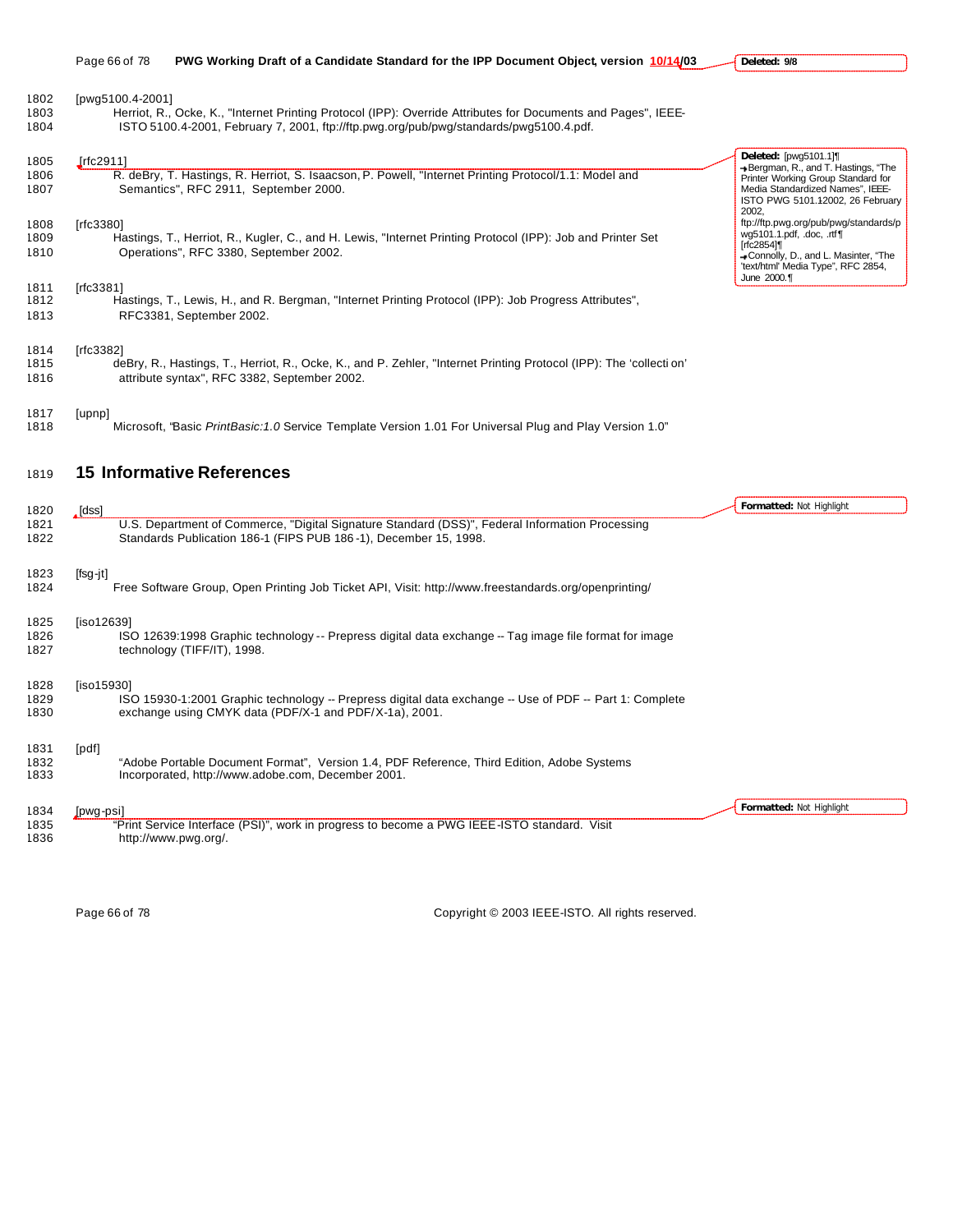# **PWG Working Draft for a Candidate Standard for the IPP Document Object 10/14/03** Page 67 of 78

**Deleted: 9/8**

| 1837<br>1838<br>1839 | [pwg-sm]<br>Zehler, P., and S. Albright, "PWG Semantic Model", work in progress to become a PWG IEEE ISTO standard,<br>version 0.27, March 31, 2003. ftp://ftp.pwg.org/pub/pwg/Semantic-Model/wd-sm010-20030331.pdf | Formatted: Not Highlight |
|----------------------|---------------------------------------------------------------------------------------------------------------------------------------------------------------------------------------------------------------------|--------------------------|
|                      |                                                                                                                                                                                                                     |                          |
| 1840<br>1841         | [rfc1991]<br>D. Atkins, W. Stallings, P. Zimmermann, "PGP Message Exchange Formats", RFC 1991, August, 1996.                                                                                                        |                          |
| 1842<br>1843<br>1844 | [ $rfc2046$ ]<br>Freed, N., and N. Borenstein, "Multipurpose Internet Mail Extensions (MIME) Part Two: Media Types", RFC<br>2046, November 1996.                                                                    |                          |
| 1845<br>1846<br>1847 | [rfc2565]<br>Herriot, R., Butler, S., Moore, P., and R. Turner, "Internet Printing Protocol/1.0: Encoding and Transport",<br>RFC 2565, April 1999.                                                                  |                          |
| 1848<br>1849<br>1850 | [rfc2566]<br>R. deBry, T. Hastings, R. Herriot, S. Isaacson, and P. Powell, "Internet Printing Protocol/1.0: Model and<br>Semantics", RFC 2566, April 1999.                                                         |                          |
| 1851<br>1852         | [rfc2567]<br>Wright, D., "Design Goals for an Internet Printing Protocol", RFC 2567, April 1999.                                                                                                                    |                          |
| 1853<br>1854<br>1855 | [rfc2568]<br>Zilles, S., "Rationale for the Structure and Model and Protocol for the Internet Printing Protocol", RFC 2568,<br>April 1999.                                                                          |                          |
| 1856<br>1857<br>1858 | [rfc2569]<br>Herriot, R., Hastings, T., Jacobs, N., Martin, J., "Mapping between LPD and IPP Protocols", RFC 2569, April<br>1999.                                                                                   |                          |
| 1859<br>1860<br>1861 | [ $rfc2616$ ]<br>R. Fielding, J. Gettys, J. Mogul, H. Frystyk, L. Masinter, P. Leach, T. Berners-Lee, "Hypertext Transfer<br>Protocol - HTTP/1.1", RFC 2616, June 1999.                                             |                          |
| 1862<br>1863         | [ $rfc2634$ ]<br>P. Hoffman, "Enhanced Security Services for S/MIME", RFC 2634, June 1999.                                                                                                                          |                          |
| 1864<br>1865<br>1866 | [rfc3196]<br>Hastings, T., Manros, C., Zehler, P., Kugler, C., and H. Holst, "Internet Printing Protocol/1.1: Implementer's<br>Guide", RFC 3196, November 2001.                                                     |                          |
| 1867<br>1868<br>1869 | [rfc3239]<br>Kugler, C., Lewis, H. and T. Hastings, "Internet Printing Protocol (IPP): Requirements for Job, Printer, and<br>Device Administrative Operations", RFC 3239, February 2002.                            |                          |
| 1870<br>1871<br>1872 | [xmldsig]<br>D. Eastlake, J. Reagle, D. Solo "XML-Signature Syntax and Processing", <draft-ietf-xmldsig-core-11.txt>,<br/>October 31, 2000.</draft-ietf-xmldsig-core-11.txt>                                        |                          |
|                      |                                                                                                                                                                                                                     |                          |

Copyright © 2003 IEEE-ISTO. All rights reserved. example 2003 1999 67 of 78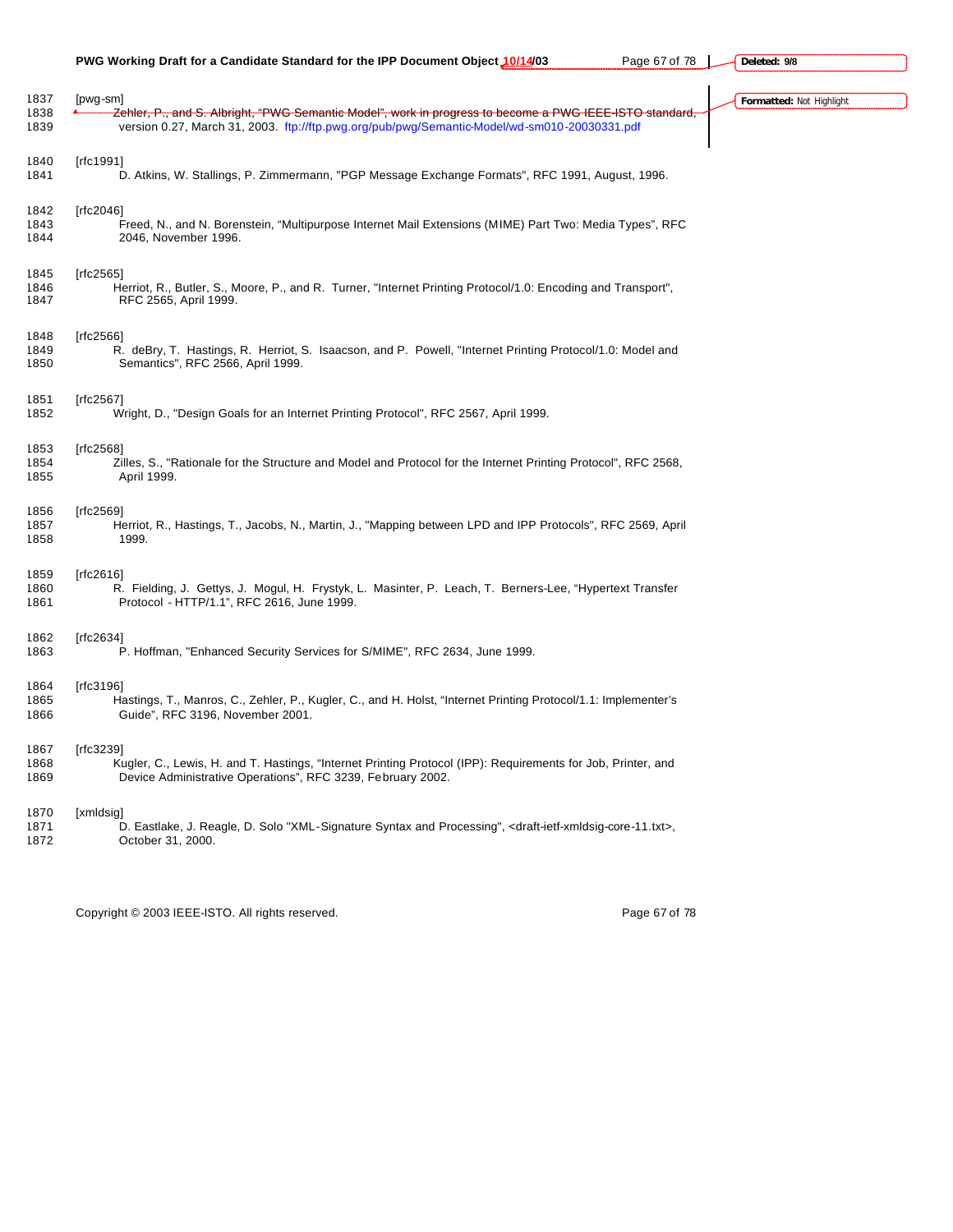# **16 IANA Considerations**

 This section contains the registration information for IANA to add to the various IPP Registries according to the procedures defined in RFC 2911 [rfc2911] § 6 to cover the definitions in this document. The resulting registrations 1876 will be published in the http://www.iana.org/assignments/ipp-registrations registry.

 *Note to the RFC Editor: Replace the References below to [this spec] with the IEEE PWG number for the appropriate document, so that it accurately reflects the content of the information for the IANA Registry.*

# **16.1 Attribute Registrations**

 The following table lists all the attributes defined in this specification. These are to be registered according to the procedures in RFC 2911 [rfc2911] § 6.2. If the attribute has a separate sub-section definition in this specification, that sub-section is listed as the Reference. This specification list s most Job Template attributes as also being 1883 Document Template attributes. However, the definitions of these Document Template attributes are not duplicated in<br>1884 this specification. Instead, the Reference column in this sub-section indicates Section 8 which c this specification. Instead, the Reference column in this sub-section indicates Section 8 which contains a table of all Job Template and corresponding Document Template attributes (including dropping the "job-" prefix). This table contains the reference in another specification that completely defines each attribute. These Document Template attributes will also be added to the IANA IPP Registry under the Document Template attributes with a reference to 1888 this specification and Section 8.

| 1890         | Attribute Name (attribute syntax)                    | Reference            | Section |
|--------------|------------------------------------------------------|----------------------|---------|
| 1891<br>1892 | Document Description attributes:                     |                      |         |
| 1893         | attributes-charset (charset)                         | [this spec] 9.1.1    |         |
| 1894         | attributes-natural-language (naturalLanguage)        | [this spec] $9.1.2$  |         |
| 1895         | compression (type3 keyword)                          | [this spec]          | 9.1.3   |
| 1896         | copies-actual (1setOf integer(1:MAX))                | [this spec] 9.2      |         |
| 1897         | cover-back-actual (1setOf collection)                | [this spec]          | 9.2     |
| 1898         | cover-type (type2 keyword)                           | [this spec]          | 8       |
| 1899         | media (type3 keyword   name)                         | [this spec]          | 8       |
| 1900         | media-col (collection)                               | [this spec]          | 8       |
| 1901         | cover-front-actual (1setOf collection)               | [this spec]          | 9.2     |
| 1902         | cover-type (type2 keyword)                           | [this spec]          | 8       |
| 1903         | media (type3 keyword   name)                         | [this spec]          | 8       |
| 1904         | media-col (collection)                               | [this spec]          | 8       |
| 1905         | current-page-order (type2 keyword)                   | [this spec] $9.1.4$  |         |
| 1906         | date-time-at-completed (dateTime)                    | [this spec] $9.1.5$  |         |
| 1907         | date-time-at-creation (dateTime)                     | [this spec]          | 9.1.6   |
| 1908         | date-time-at-processing (dateTime)                   | [this spec]          | 9.1.7   |
| 1909         | detailed-status-messages (lsetOf text(MAX))          | [this spec]          | 9.1.8   |
| 1910         | document-access-errors (1setOf text(MAX))            | [this spec]          | 9.1.9   |
| 1911         | document-charset (charset)                           | [this spec] $9.1.10$ |         |
| 1912         | document-digital-signature (type2 keyword)           | [this spec]          | 9.1.11  |
| 1913         | document-format (mimeMediaType)                      | [this spec]          | 9.1.12  |
| 1914         | document-format-details (1setOf collection)          | [this spec]          | 9.1.13  |
| 1915         | document-format-details-detected (1setOf collection) |                      |         |
| 1916         |                                                      | [this spec] $9.1.14$ |         |
| 1917         | document-format-detected (mimeMediaType)             | [this spec] $9.1.15$ |         |

Page 68 of 78 Copyright © 2003 IEEE-ISTO. All rights reserved.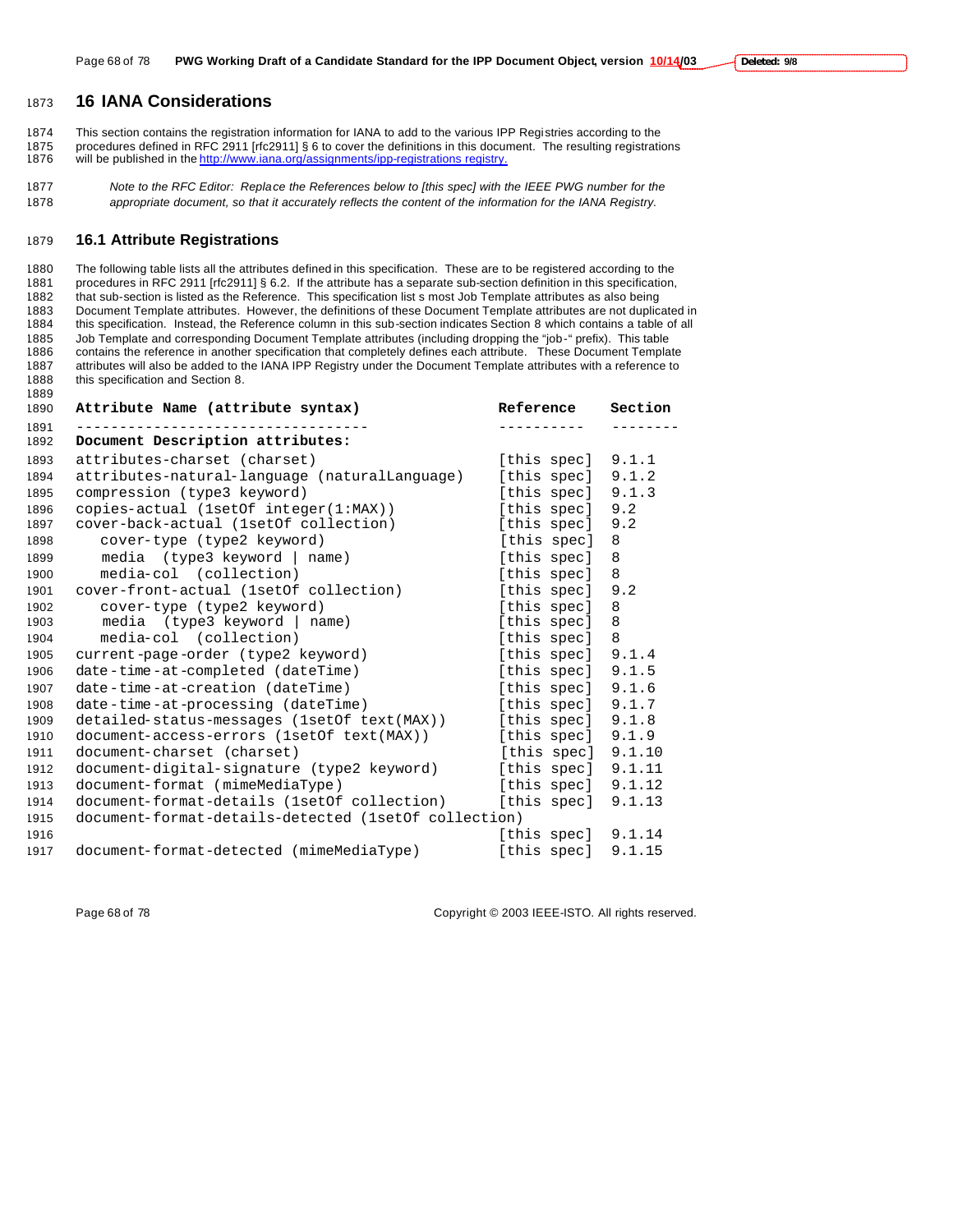| 1918 | document-format-version (text(127))                    |             | [this spec] | 9.1.16 |
|------|--------------------------------------------------------|-------------|-------------|--------|
| 1919 | document-format-version-detected (text(127))           |             | [this spec] | 9.1.17 |
| 1920 | document-job-id (integer(1:MAX))                       |             | [this spec] | 9.1.11 |
| 1921 | document-job-uri (uri)                                 | [this spec] |             | 9.1.19 |
| 1922 | document-message (text(MAX))                           | [this spec] |             | 9.1.20 |
| 1923 | document-name (name(MAX))                              | [this spec] |             | 9.1.21 |
| 1924 | document-natural-language (naturalLanguage)            | [this spec] |             | 9.1.22 |
| 1925 | document-number (integer(1:MAX))                       | [this spec] |             | 9.1.23 |
| 1926 | document-printer-uri (uri)                             |             | [this spec] | 9.1.24 |
| 1927 | document-state (type1 enum)                            | [this spec] |             | 9.1.25 |
| 1928 | document-state-message (text(MAX))                     | [this spec] |             | 9.1.26 |
| 1929 | document-state-reasons (1setOf type2 keyword)          | [this spec] |             | 9.1.27 |
| 1930 | document-uri (uri)                                     |             | [this spec] | 9.1.28 |
| 1931 | errors-count (integer(0:MAX))                          |             | [this spec] | 9.1.29 |
| 1932 | finishings-actual (1setOf type2 enum)                  |             | [this spec] | 9.2    |
| 1933 | finishings-col-actual (1setOf collection)              | [this spec] |             | 9.2    |
| 1934 | finishing-template (name (MAX))                        | [this spec] |             | 8      |
| 1935 | stitching (collection)                                 | [this spec] |             | 8      |
| 1936 | stitching-reference-edge (type2 keyword)               | [this spec] |             | 8      |
| 1937 | stitching-offset (integer(0:MAX))                      | [this spec] |             | 8      |
| 1938 | stitching-locations (1setOf integer(0:MAX))            |             | [this spec] | 8      |
| 1939 | force-front-side-actual (1setOf integer(1:MAX)         |             | [this spec] | 9.2    |
| 1940 | impressions (integer(0:MAX))                           |             | [this spec] | 9.1.30 |
| 1941 | impressions-completed (integer(0:MAX))                 | [this spec] |             | 9.1.31 |
| 1942 | impressions-completed-current-copy (integer(0:MAX))    |             |             |        |
| 1943 |                                                        | [this spec] |             | 9.1.32 |
| 1944 | imposition-template-actual (1setOf type3 keyword name) |             |             |        |
| 1945 |                                                        | [this spec] |             | 9.2    |
| 1946 | insert-sheet-actual (1set 0f collection)               | [this spec] |             | 9.2    |
| 1947 | insert-after-page-number (integer(0:MAX))              | [this spec] |             | 8      |
| 1948 | $insert$ -count ( $integer(0:MAX)$ )                   | [this spec] |             | 8      |
| 1949 | $media$ (type3 keyword   name)                         | [this spec] |             | 8      |
| 1950 | media-col (collection)                                 |             | [this spec] | 8      |
| 1951 | $(int\, \text{eger}(0:\text{MAX}))$<br>k-octets        | [this spec] |             | 9.1.33 |
| 1952 | k-octets-processed (integer(0:MAX))                    |             | [this spec] | 9.1.34 |
| 1953 | last-document (boolean)                                |             | [this spec] | 9.1.35 |
| 1954 | media-actual (1setOf type3 keyword name)               |             | [this spec] | 9.2    |
| 1955 | media-col-actual (1setOf collection)                   | [this spec] |             | 9.2    |
| 1956 | media-back-coating (type3 keyword   name(MAX))         | [this spec] |             | 8      |
| 1957 | media-color (type3 keyword   name (MAX))               | [this spec] |             | 8      |
| 1958 | media-front-coating (type3 keyword   name(MAX))        | [this spec] |             | 8      |
| 1959 | $media-hole-count (integer(0:MAX))$                    | [this spec] |             | 8      |
| 1960 | media-info (text(255))                                 |             | [this spec] | 8      |
| 1961 | media-key (type3 keyword   name (MAX))                 | [this spec] |             | 8      |
| 1962 | media-order-count (integer(1:MAX))                     | [this spec] |             | 8      |
| 1963 | media-preprinted (type3 keyword   name (MAX))          | [this spec] |             | 8      |
|      |                                                        |             |             |        |

Copyright © 2003 IEEE-ISTO. All rights reserved. example a state of the Page 69 of 78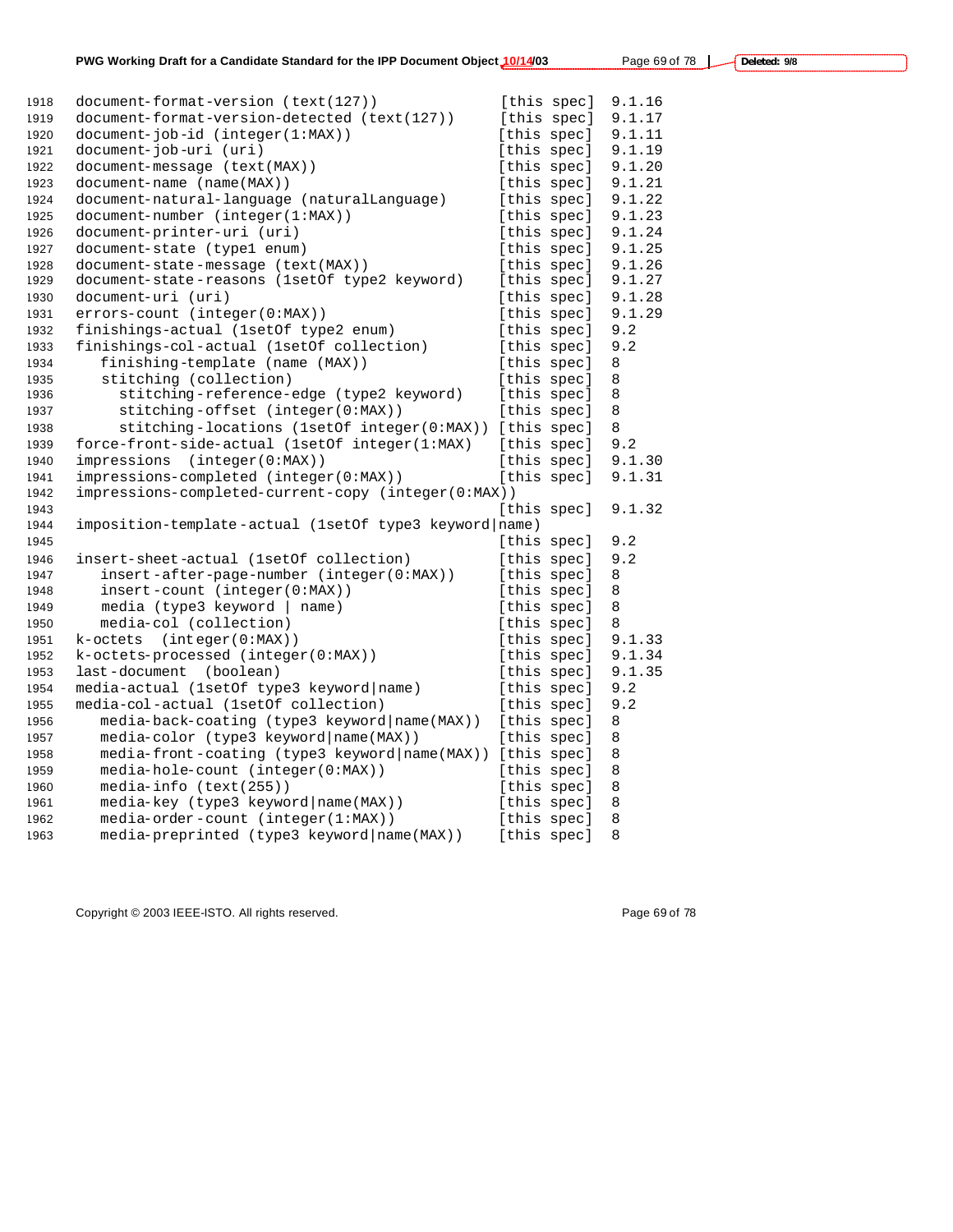| 1964 | media-recycled (type3 keyword   name (MAX))                                    | [this spec] |             | 8      |
|------|--------------------------------------------------------------------------------|-------------|-------------|--------|
| 1965 | media-size (collection)                                                        | [this spec] |             | 8      |
| 1966 | $x$ -dimension (integer(0:MAX))                                                | [this spec] |             | 8      |
| 1967 | y-dimension (integer(0:MAX))                                                   |             | [this spec] | 8      |
| 1968 | media-type (type3 keyword   name(MAX))                                         | [this spec] |             | 8      |
| 1969 | media-weight-metric (integer(0:MAX))                                           | [this spec] |             | 8      |
| 1970 | media-input-tray-check-actual (1setOf type3 keyword name)                      |             |             |        |
| 1971 |                                                                                | [this spec] |             | 9.2    |
| 1972 | media-sheets<br>(integer(0:MAX))                                               | [this spec] |             | 9.1.36 |
| 1973 | media-sheets-completed (integer(0:MAX))                                        | [this spec] |             | 9.1.37 |
| 1974 | $more - info (uri)$                                                            | [this spec] |             | 9.1.38 |
| 1975 | number-up-actual (1setOf integer)                                              | [this spec] |             | 9.2    |
| 1976 | orientation-requested-actual (1setOf type2 enum) [this spec]                   |             |             | 9.2    |
| 1977 | output-bin-actual (1setOf name(MAX))                                           | [this spec] |             | 9.2    |
| 1978 | overrides-actual (1set of collection)                                          | [this spec] |             | 9.2    |
| 1979 | pages (1setOf RangeOfInteger(1:MAX)))                                          | [this spec] |             | 8      |
| 1980 | document-numbers (1setOf RangeOfInteger(1:MAX)))                               |             |             |        |
| 1981 |                                                                                | [this spec] |             | 8      |
| 1982 | document-copies (1setOf RangeOfInteger(1:MAX)))                                |             |             |        |
| 1983 |                                                                                | [this spec] |             | 8      |
| 1984 | <any affecting="" attribute="" other="" pages="" template="">[this spec]</any> |             |             | 8      |
| 1985 | output-device-assigned (name(127))                                             | [this spec] |             | 9.1.39 |
| 1986 | page-delivery-actual (1setOf type2 keyword)                                    | [this spec] |             | 9.2    |
| 1987 | page-order-received-actual (1setOf type2 keyword)[this spec]                   |             |             | 9.2    |
| 1988 | page-ranges-actual (1setOf rangeOfInteger(1:MAX))[this spec]                   |             |             | 9.2    |
| 1989 | presentation-direction-number-up-actual (1setOf type2 keyword)                 |             |             |        |
| 1990 |                                                                                | [this spec] |             | 9.2    |
| 1991 | print-quality-actual (1setOf type2 enum)                                       | [this spec] |             | 9.2    |
| 1992 | printer-resolution-actual (1setOf resolution)                                  | [this spec] |             | 9.2    |
| 1993 | printer-up-time (integer (1:MAX))                                              | [this spec] |             | 9.1.40 |
| 1994 | separator-sheets-actual (1setOf collection)                                    | [this spec] |             | 9.2    |
| 1995 | separator-sheets-type (type3 keyword   name (MAX) ) [this spec]                |             |             | 8      |
| 1996 | media(type3 keyword   name(MAX))                                               | [this spec] |             | 8      |
| 1997 | media-col(collection)                                                          | [this spec] |             | 8      |
| 1998 | sheet-collate-actual (1setOf type2 keyword)                                    | [this spec] |             | 9.2    |
| 1999 | sheet-completed-copy-number (integer(0:MAX))                                   | [this spec] |             | 9.1.41 |
| 2000 | sides-actual (1setOf type2 keyword)                                            | [this spec] |             | 9.2    |
| 2001 | time-at-completed (integer (MIN:MAX))                                          | [this spec] |             | 9.1.42 |
| 2002 | time-at-creation (integer (MIN:MAX))                                           | [this spec] |             | 9.1.43 |
| 2003 | time-at-processing (integer (MIN:MAX))                                         | [this spec] |             | 9.1.44 |
| 2004 | x-image-position-actual (1setOf type2 keyword)                                 | [this spec] |             | 9.2    |
| 2005 | x-image-shift-actual (1setOf integer(MIN:MAX))                                 | [this spec] |             | 9.2    |
| 2006 | x-sidel-image-shift-actual (1setOf integer(MIN:MAX))                           |             |             |        |
| 2007 |                                                                                | [this spec] |             | 9.2    |
| 2008 | x-side2-image-shift-actual (1setOf integer(MIN:MAX))                           |             |             |        |
| 2009 |                                                                                | [this spec] |             | 9.2    |

Page 70 of 78 Copyright © 2003 IEEE-ISTO. All rights reserved.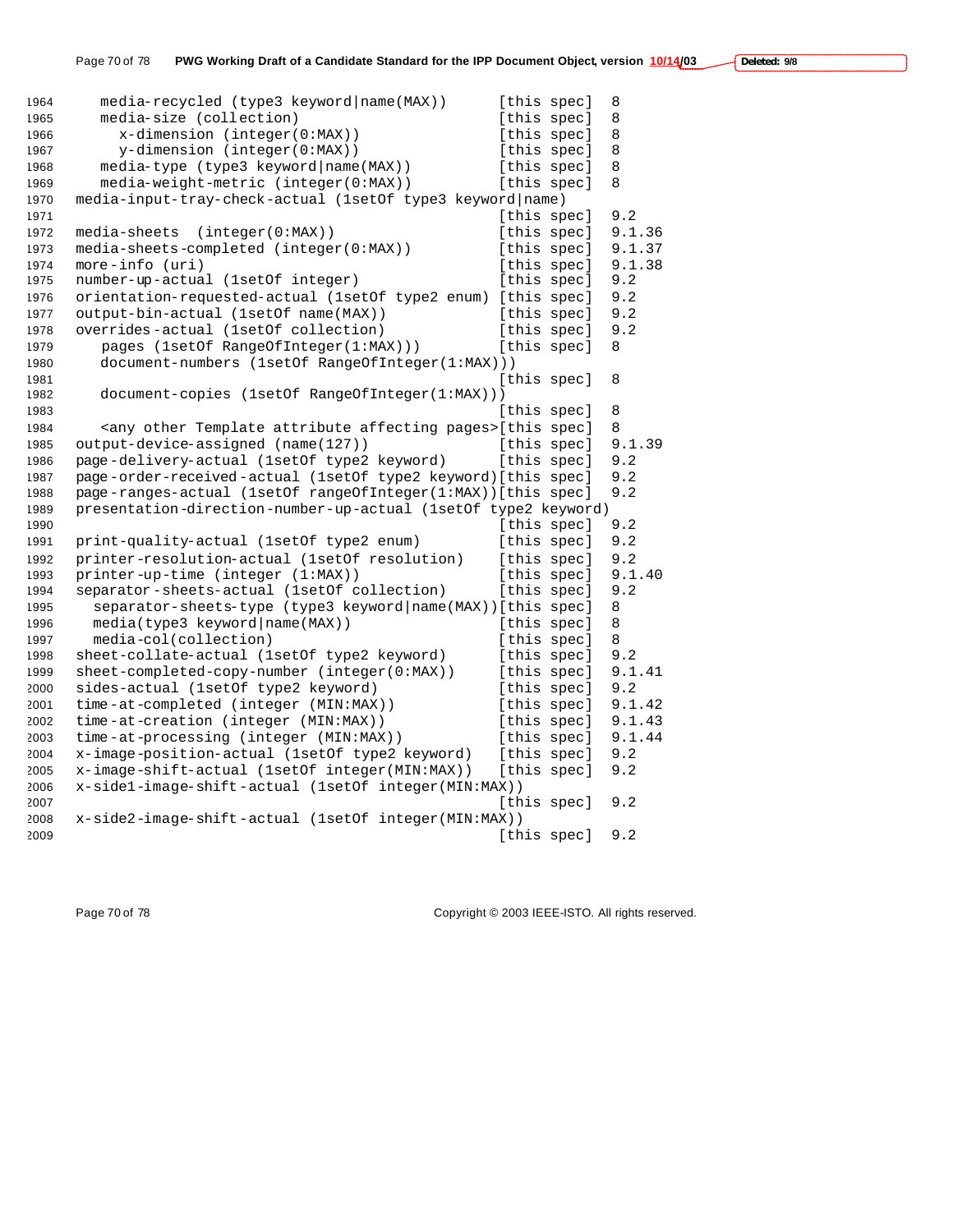| 2010 | y-image-position-actual (1setOf type2 keyword)              |             | [this spec] | 9.2 |
|------|-------------------------------------------------------------|-------------|-------------|-----|
| 2011 | y-image-shift-actual (1setOf integer(MIN:MAX))              |             | [this spec] | 9.2 |
| 2012 | y-sidel-image-shift-actual (1setOf integer(MIN:MAX))        |             |             |     |
| 2013 |                                                             |             | [this spec] | 9.2 |
| 2014 | y-side2-image-shift-actual (1setOf integer(MIN:MAX))        |             |             |     |
| 2015 |                                                             |             | [this spec] | 9.2 |
| 2016 |                                                             |             |             |     |
| 2017 |                                                             |             |             |     |
| 2018 | Document Templates attributes:                              |             |             |     |
| 2019 | copies $(inteqer(1:MAX))$                                   |             | [this spec] | 8   |
| 2020 | cover-back (collection)                                     |             | [this spec] | 8   |
| 2021 | cover-type (type2 keyword)                                  |             | [this spec] | 8   |
| 2022 | media (type3 keyword   name(MAX))                           |             | [this spec] | 8   |
| 2023 | media-col (collection)                                      |             | [this spec] | 8   |
| 2024 | cover-front (collection)                                    |             | [this spec] | 8   |
| 2025 | cover-type (type2 keyword)                                  |             | [this spec] | 8   |
| 2026 | media (type3 keyword   name(MAX))                           |             | [this spec] | 8   |
| 2027 | media-col (collection)                                      |             | [this spec] | 8   |
| 2028 | feed-orientation (type3 keyword)                            |             | [this spec] | 8   |
| 2029 | finishings (1setOf type2 enum)                              |             | [this spec] | 8   |
| 2030 | finishings-col (collection)                                 |             | [this spec] | 8   |
| 2031 | finishing-template (name(MAX))                              |             | [this spec] | 8   |
| 2032 | stitching (collection)                                      |             | [this spec] | 8   |
| 2033 | stitching-locations (1setOf integer(0:MAX))                 |             | [this spec] | 8   |
| 2034 | stitching-offset (integer (0:MAX))                          |             | [this spec] | 8   |
| 2035 | stitching-reference-edge (type2 keyword)                    |             | [this spec] | 8   |
| 2036 | font-name-requested (name(MAX))                             |             | [this spec] | 8   |
| 2037 | $font-size-requested (integer(1:MAX))$                      |             | [this spec] | 8   |
| 2038 | force-front-side (1setOf integer(1:MAX))                    |             | [this spec] | 8   |
| 2039 | imposition-template (type3 keyword   name(MAX))             |             | [this spec] | 8   |
| 2040 | insert-sheet (1setOf collection)                            |             | [this spec] | 8   |
| 2041 | insert-after-page-number (integer(0:MAX))                   |             | [this spec] | 8   |
| 2042 | $insert-count (integer(0:MAX))$                             |             | [this spec] | 8   |
| 2043 | media (type3 keyword   name(MAX))                           |             | [this spec] | 8   |
| 2044 | media-col (collection)                                      |             | [this spec] | 8   |
| 2045 | $media$ (type3 keyword   name(MAX))                         |             | [this spec] | 8   |
| 2046 |                                                             |             | [this spec] | 8   |
| 2047 | media-col (collection)                                      |             | [this spec] | 8   |
| 2048 | media-back-coating (type3 keyword   name(MAX)) [this spec]  |             |             | 8   |
| 2049 | media-color (type3 keyword   name(MAX))                     |             | [this spec] | 8   |
| 2050 | media-front-coating (type3 keyword   name(MAX)) [this spec] |             |             | 8   |
| 2051 | media-grain (type3 keyword   name(MAX))                     | [this spec] |             | 8   |
| 2052 | $media-hole-count (integer(0:MAX))$                         |             | [this spec] | 8   |
| 2053 | media-info (text(255))                                      |             | [this spec] | 8   |
| 2054 | $media$ -key (type3 keyword   name(MAX))                    | [this spec] |             | 8   |
| 2055 | media-material (type3 keyword   name(MAX))                  | [this spec] |             | 8   |
|      |                                                             |             |             |     |

Copyright © 2003 IEEE-ISTO. All rights reserved. example 2003 1999 71 of 78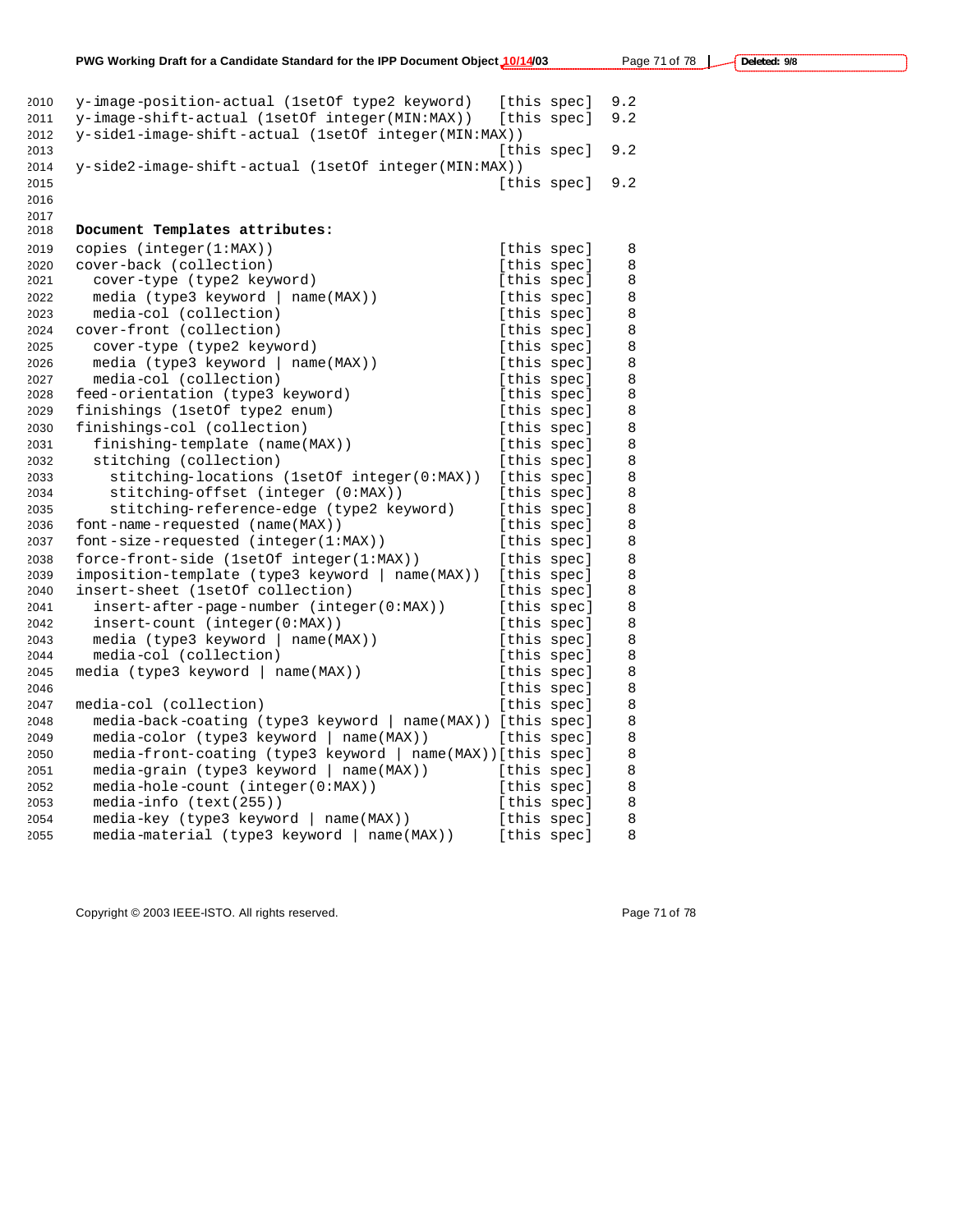| 2056 | media-order-count (integer(1:MAX))                           |             | [this spec] | 8       |
|------|--------------------------------------------------------------|-------------|-------------|---------|
| 2057 | media-preprinted (type3 keyword   name(MAX))                 |             | [this spec] | 8       |
| 2058 | media-recycled (type3 keyword   name(MAX))                   |             | [this spec] | 8       |
| 2059 | media-size (collection)                                      |             | [this spec] | 8       |
| 2060 | $x$ -dimension (integer( $0:MAX$ ))                          |             | [this spec] | 8       |
| 2061 | y-dimension (integer(0:MAX))                                 |             | [this spec] | 8       |
| 2062 | media-thickness (integer(1:MAX))                             |             | [this spec] | 8       |
| 2063 | media-tooth (type3 keyword   name(MAX))                      |             | [this spec] | 8       |
| 2064 | $media-type (type3 keyword   name(MAX))$                     |             | [this spec] | 8       |
| 2065 | media-weight-metric (integer(0:MAX))                         |             | [this spec] | 8       |
| 2066 | media-input-tray-check (type3 keyword   name(MAX))           |             |             |         |
| 2067 |                                                              |             | [this spec] | 8       |
| 2068 | $media-type (type3 keyword   name(MAX))$                     |             | [this spec] | 8       |
| 2069 | number-up (integer(1:MAX))                                   |             | [this spec] | 8       |
| 2070 | orientation-requested (type2 enum)                           |             | [this spec] | 8       |
| 2071 | overrides (1setOf collection)                                |             | [this spec] | 8       |
| 2072 | pages (1setOf rangeOfInteger(MAX))                           |             | [this spec] | 8       |
| 2073 | document-numbers (1setOf rangeOfInteger(MAX))                |             | [this spec] | 8       |
| 2074 | document-copies (1setOf rangeOfInteger(MAX))                 |             | [this spec] | 8       |
| 2075 | page-delivery (type2 keyword)                                |             | [this spec] | 8       |
| 2076 | page-order-received (type2 keyword)                          |             | [this spec] | 8       |
| 2077 | page-ranges (1setOf rangeOfInteger(1:MAX))                   |             | [this spec] | 8       |
| 2078 | pdl-init-file (1setOf collection)                            |             | [this spec] | $\,8\,$ |
| 2079 | pdl-init-file-entry (name(MAX))                              |             | [this spec] | 8       |
| 2080 | pdl-init-file-location (uri)                                 |             | [this spec] | 8       |
| 2081 | pdl-init-file-name (name(MAX))                               |             | [this spec] | 8       |
| 2082 | presentation-direction-number-up (type2 keyword) [this spec] |             |             | 8       |
| 2083 | print-quality (type2 enum)                                   |             | [this spec] | 8       |
| 2084 | printer-resolution (resolution)                              |             | [this spec] | $\,8\,$ |
| 2085 | separator-sheets (collection)                                |             | [this spec] | 8       |
| 2086 | media (type3 keyword   name(MAX))                            |             | [this spec] | 8       |
| 2087 | media-col (collection)                                       |             | [this spec] | 8       |
| 2088 | separator-sheets-type (type3 keyword   name(MAX))            |             |             |         |
| 2089 |                                                              |             | [this spec] | 8       |
| 2090 | sheet-collate (type2 keyword)                                |             | [this spec] | 8       |
| 2091 | sides (type2 keyword)                                        |             | [this spec] | 8       |
| 2092 | x-image-position (type2 keyword)                             |             | [this spec] | 8       |
| 2093 | x-image-shift (integer(MIN:MAX))                             | [this spec] |             | 8       |
| 2094 | x-side1-image-shift (integer(MIN:MAX))                       |             | [this spec] | 8       |
| 2095 | x-side2-image-shift (integer(MIN:MAX))                       |             |             | 8       |
|      |                                                              |             | [this spec] |         |
| 2096 | y-image-position (type2 keyword)                             | [this spec] |             | 8       |
| 2097 | y-image-shift (integer(MIN:MAX))                             | [this spec] |             | 8       |
| 2098 | y-sidel-image-shift (integer(MIN:MAX))                       |             | [this spec] | 8       |
| 2099 | y-side2-image-shift (integer(MIN:MAX))                       |             | [this spec] | 8       |
| 2100 |                                                              |             |             |         |

Page 72 of 78 Copyright © 2003 IEEE-ISTO. All rights reserved.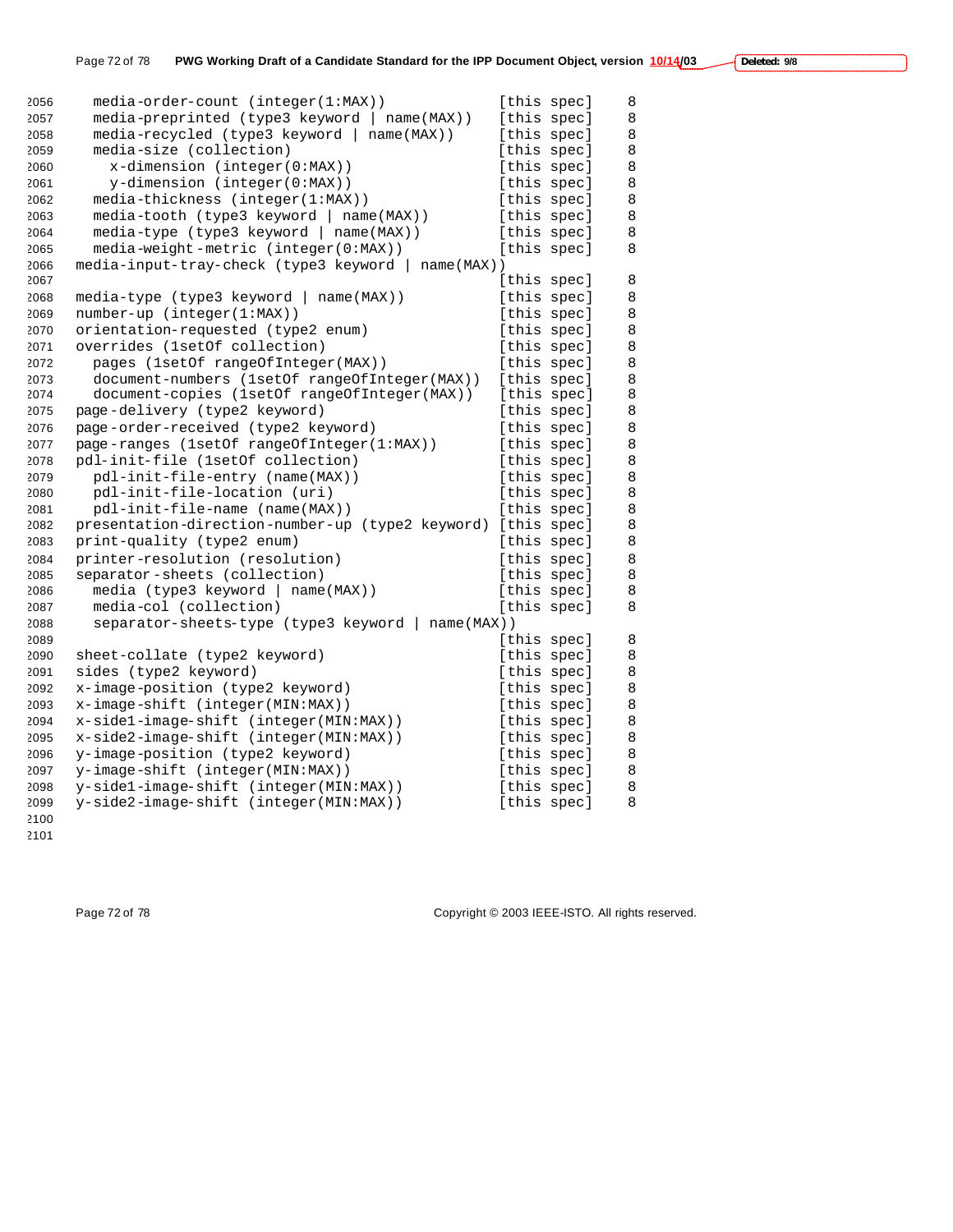| 2103 | Job Description attributes:                                   |             |        |
|------|---------------------------------------------------------------|-------------|--------|
| 2104 | job-copies-actual (1setOf integer(1:MAX))                     | [this spec] | 9.2    |
| 2105 | job-cover-back-actual (1setOf collection)                     | [this spec] | 9.2    |
| 2106 | job-cover-front-actual (1setOf collection)                    | [this spec] | 9.2    |
| 2107 | job-collation-type-actual (1setOf type2 keyword)              | [this spec] | 9.2    |
| 2108 | job-finishings-actual (1setOf type2 enum)                     | [this spec] | 9.2    |
| 2109 | job-finishings-col-actual (1setOf collection)                 | [this spec] | 9.2    |
| 2110 |                                                               |             |        |
| 2111 |                                                               |             |        |
| 2112 | Job Template attributes:                                      |             |        |
| 2113 | job-copies<br>(integer(1:MAX))                                | [this spec] | 8      |
| 2114 | job-copies-default (integer(1:MAX))                           | [this spec] | 8      |
| 2115 | job-copies-supported (rangeOfInteger (1:MAX))                 | [this spec] | 8      |
| 2116 | job-cover-back (collection)                                   | [this spec] | 8      |
| 2117 | job-cover-back-default (collection)                           | [this spec] | 8      |
| 2118 | job-cover-back-supported (1setOf type2 keyword) [this spec]   |             | 8      |
| 2119 | job-cover-front (collection)                                  | [this spec] | 8      |
| 2120 | job-cover-front-default<br>(collection)                       | [this spec] | 8      |
| 2121 | job-cover-front-supported (1setOf type2 keyword)[this spec]   |             | 8      |
| 2122 | job-finishings (1setOf type2 enum)                            | [this spec] | 8      |
| 2123 | job-finishings-default (1setOf type2 enum)                    | [this spec] | 8      |
| 2124 | job-finishings-supported (1setOf type2 enum)                  | [this spec] | 8      |
| 2125 | job-finishings-col (collection)                               | [this spec] | 8      |
| 2126 | job-finishings-col-default (collection)                       | [this spec] | 8      |
| 2127 | job-finishings-col-supported (1setOf type2 keyword)           |             |        |
| 2128 |                                                               | [this spec] | 8      |
| 2129 |                                                               |             |        |
| 2130 |                                                               |             |        |
| 2131 | Printer Description attributes:                               |             |        |
| 2132 | document-creation-attributes-supported (1setOf type2 keyword) |             |        |
| 2133 |                                                               | [this spec] | 10.1   |
| 2134 | 16.2 Keyword attribute values                                 |             |        |
|      |                                                               |             |        |
| 2135 | document-state-reasons (1setOf type2 keyword)                 | [this spec] | 9.1.27 |
| 2136 | aborted-by-system                                             | [this spec] | 9.1.27 |
| 2137 | compression-error                                             | [this spec] | 9.1.27 |
| 2138 | digital-signature-did-not-verify                              | [this spec] | 9.1.27 |
| 2139 | digital-signature-type-not-supported                          | [this spec] | 9.1.27 |
| 2140 | document-access-error                                         | [this spec] | 9.1.27 |
| 2141 | document-format-error                                         | [this spec] | 9.1.27 |
| 2142 | canceled-at-device                                            | [this spec] | 9.1.27 |
| 2143 | canceled-by-operator                                          | [this spec] | 9.1.27 |
| 2144 | canceled-by-user                                              | [this spec] | 9.1.27 |
| 2145 | completed-successfully                                        | [this spec] | 9.1.27 |

completed-successfully [this spec] 9.1.27

Copyright © 2003 IEEE-ISTO. All rights reserved. experience that the page 73 of 78

completed-with-errors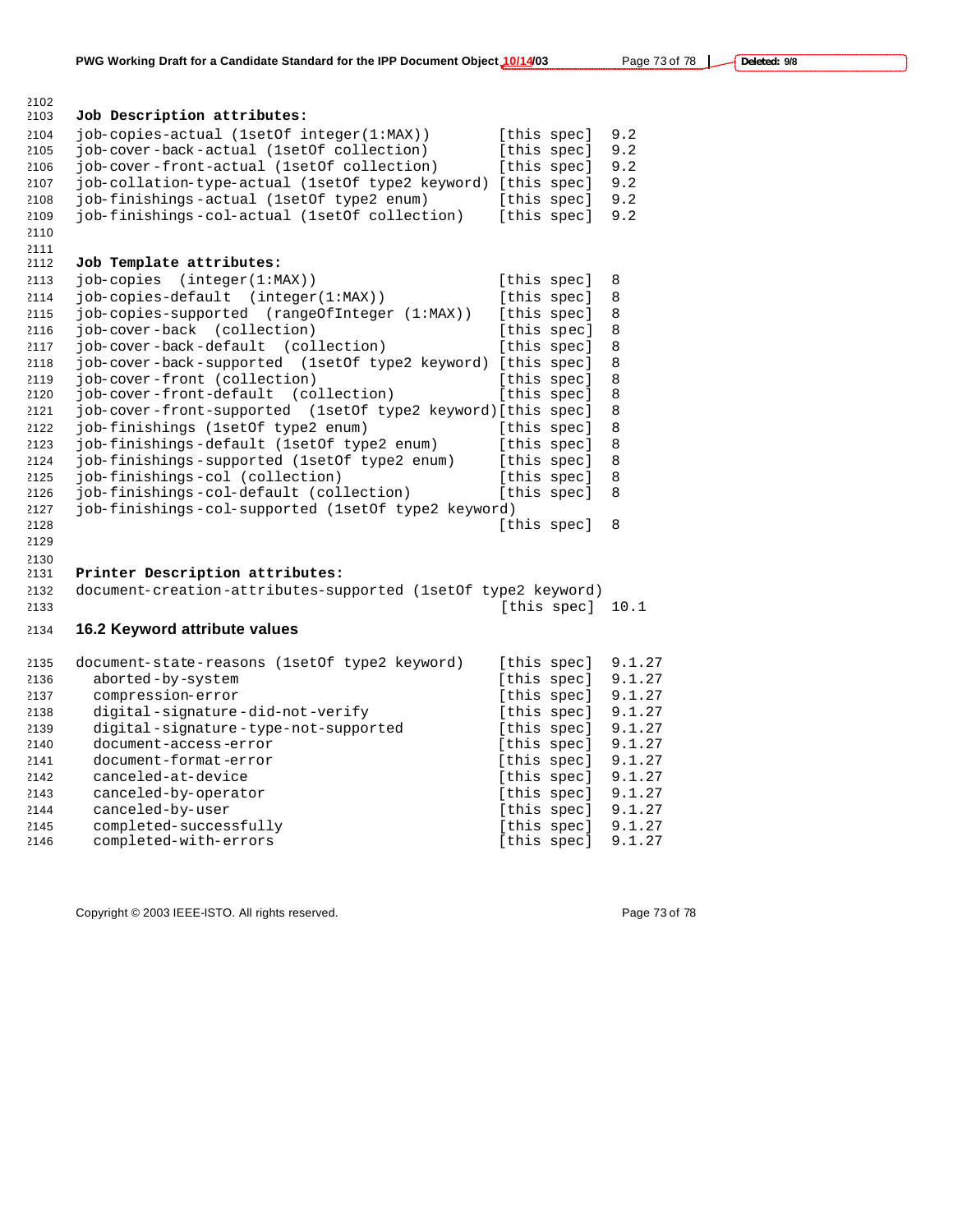| Deleted: 9/8 |  |
|--------------|--|
|--------------|--|

| 2147 | completed-with-warnings     | [this spec] | 9.1.27 |
|------|-----------------------------|-------------|--------|
| 2148 | data-insufficient           | [this spec] | 9.1.27 |
| 2149 | digital-signature-wait      | [this spec] | 9.1.27 |
| 2150 | errors-detected             | [this spec] | 9.1.27 |
| 2151 | incoming                    | [this spec] | 9.1.27 |
| 2152 | interpreting                | [this spec] | 9.1.27 |
| 2153 | none                        | [this spec] | 9.1.27 |
| 2154 | outgoing                    | [this spec] | 9.1.27 |
| 2155 | printing                    | [this spec] | 9.1.27 |
| 2156 | processing-to-stop-point    | [this spec] | 9.1.27 |
| 2157 | queued                      | [this spec] | 9.1.27 |
| 2158 | queued-for-marker           | [this spec] | 9.1.27 |
| 2159 | queued-in-device            | [this spec] | 9.1.27 |
| 2160 | resources-are-not-ready     | [this spec] | 9.1.27 |
| 2161 | resources-are-not-supported | [this spec] | 9.1.27 |
| 2162 | submission-interrupted      | [this spec] | 9.1.27 |
| 2163 | transforming                | [this spec] | 9.1.27 |
| 2164 | unsupported-compression     | [this spec] | 9.1.27 |
| 2165 | unsupported-document-format | [this spec] | 9.1.27 |
| 2166 | warnings-detected           | [this spec] | 9.1.27 |
|      |                             |             |        |

#### **16.3 Enum Attribute Values**

2168 The following table lists all the new enum attribute values defined in this document as additional type2 enum values.<br>2169 These are to be registered according to the procedures in RFC 2911 [rfc2911] § 6.1. These are to be registered according to the procedures in RFC 2911 [rfc2911] § 6.1.

| 2171 | Value           | Name                                       | Reference            | Section: |
|------|-----------------|--------------------------------------------|----------------------|----------|
| 2172 |                 |                                            |                      |          |
| 2173 |                 | document-state (type1 enum)                | [this spec] $9.1.25$ |          |
| 2174 | 3<br>pending    |                                            | [this spec] $9.1.25$ |          |
| 2175 | 5               | processing                                 | [this spec] $9.1.25$ |          |
| 2176 | 7<br>canceled   |                                            | [this spec] $9.1.25$ |          |
| 2177 | 8<br>aborted    |                                            | [this spec] $9.1.25$ |          |
| 2178 | 9               | completed                                  | [this spec] $9.1.25$ |          |
| 2179 |                 | operations-supported (1set of type 2 enum) | [rfc2911] 4.4.15     |          |
| 2180 | $0 \times 0033$ | Cancel-Document                            | [this spec] 4.5      |          |
| 2181 | $0 \times 0034$ | Get-Document-Attributes                    | [this spec] 4.3      |          |
| 2182 | $0 \times 0035$ | Get-Documents                              | [this spec] 3.3      |          |
| 2183 | 0x0036          | Delete-Document                            | [this spec] 5.4      |          |
| 2184 | $0 \times 0037$ | Set-Document-Attributes                    | [this spec] 4.4      |          |
| 2185 |                 |                                            |                      |          |

### **16.4 Operations**

 The following table lists all of the operations defined in this document. These are to be registered according to the procedures in RFC 2911 [rfc2911] § 6.4. 

2190 Operations and the contract of the Reference Section

Page 74 of 78 Copyright © 2003 IEEE-ISTO. All rights reserved.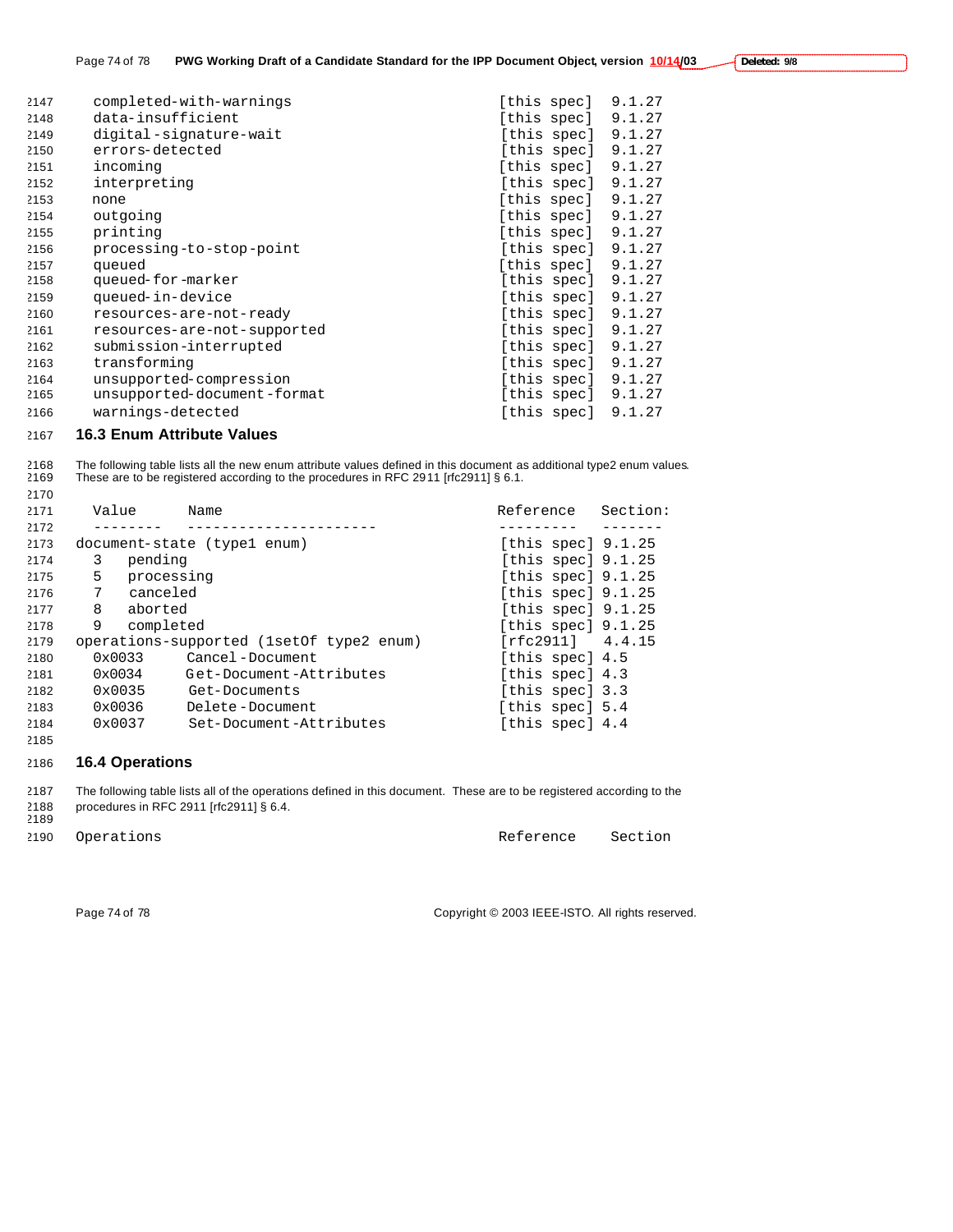| 2191 | _______________________ |                 |  |
|------|-------------------------|-----------------|--|
| 2192 | Cancel-Document         | [this spec] 4.5 |  |
|      | 2193 Delete-Document    | [this spec] 5.4 |  |
| 2194 | Get-Document-Attributes | [this spec] 4.3 |  |
| 2195 | Get-Documents           | [this spec] 3.3 |  |
| 2196 | Set-Document-Attributes | [this spec] 4.4 |  |
| 2197 |                         |                 |  |

#### **16.5 Attribute Group tags**

 The following table lists all the attribute group tags defined in this specification. These are to be registered according to the procedures in RFC 2911 [rfc2911] § 6.5.

| 2201 | Value | Name                    | Reference Section |  |
|------|-------|-------------------------|-------------------|--|
| 2202 |       |                         |                   |  |
| 2203 | 0x09  | document-attributes-tag | [this spec] 12    |  |
| 2204 |       |                         |                   |  |

#### **16.6 Status codes**

 The following table lists all the status codes defined in this specification. These are to be registered according to the procedures in RFC 2911 [rfc2911] § 6.6.

| 2208 | Value  | Status Code Name                                                                                              | Reference | Section               |                           |
|------|--------|---------------------------------------------------------------------------------------------------------------|-----------|-----------------------|---------------------------|
| 2209 |        |                                                                                                               |           |                       |                           |
| 2210 |        | $0x0500:0x05FF - Server Error:$                                                                               |           |                       |                           |
| 2211 | 0x050B | server-error-too-many-jobs                                                                                    | .jobx ]   | $\mathcal{S} \cdot 1$ | Deleted: this spec        |
| 2212 | 0x050C | server-error-too-many-documents                                                                               | .jobx ]   | $\sqrt{8.2}$          | Deleted: Error! Reference |
| 2213 |        |                                                                                                               |           |                       | source not found.         |
| 2214 |        | 16.7 Attribute Group name Registrations                                                                       |           |                       | Deleted: this spec        |
|      |        |                                                                                                               |           |                       | Deleted: Error! Reference |
| 2215 |        | The following table lists the one new attribute group name defined in this document. This is to be registered |           |                       | source not found.         |
| 2216 |        | according to the procedures in RFC 2911 [rfc2911] § 6.2.                                                      |           |                       |                           |
|      |        |                                                                                                               |           |                       |                           |

| 2217 Attribute Group name                    | Reference Section |  |
|----------------------------------------------|-------------------|--|
| $2218 - - - - - - - - - - - - - - - - - - -$ |                   |  |
| 2219 document-template                       | [this spec] 4.3   |  |

#### **17 Internationalization Considerations**

 The internationalization considerations for this extension for handling the Document object are the same as for handling the Job object in [rfc2911].

#### **18 Security Considerations**

 The Document object should provide no more increased security considerations than the Job object. The Printer MUST provide the same access control for Document objects as for Job objects.

Copyright © 2003 IEEE-ISTO. All rights reserved. The example of 78 of 78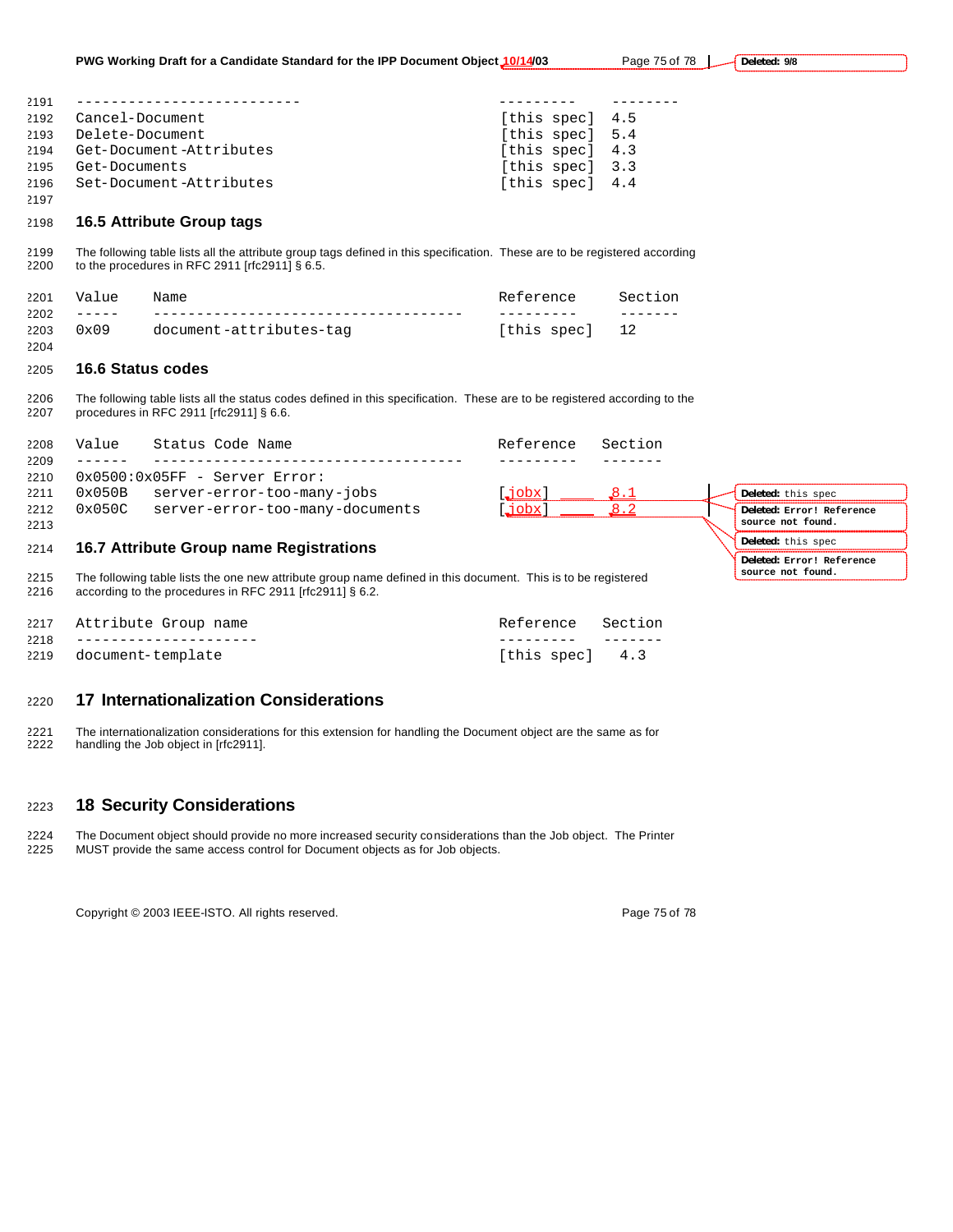2226 The Printer implementer needs to consider counter measures for denial of service attacks for the Create-Job<br>2227 operation. For example, a roque client could issue repeated Create-Job and/or Send-Document/Send-URI re

operation. For example, a rogue client could issue repeated Create-Job and/or Send-Document/Send-URI requests

2228 in an attempt to exceed the capacity of the Printer to absorb such requests and thereby deny Job Creation and<br>2229 Document Creation requests from other clients. For example, a Printer might avoid a fixed set of alloc

2229 Document Creation requests from other clients. For example, a Printer might avoid a fixed set of allocations for Jobs<br>2230 and Documents and also be able to detect when an excessive number of Create-Job and Send-Docum and Documents and also be able to detect when an excessive number of Create-Job and Send-Document/Send-URI

2231 requests have been supplied. In such a case, the Printer would return either a 'server-error-too-many-jobs' status-<br>2232 code (see section Error! Reference source not found.) or a 'server-error-too-many-documents' sta code (see section **Error! Reference source not found.**) or a 'server-error-too-many-documents' status-code (see

section **Error! Reference source not found.**).

### **19 Contributors**

- Don Fullman, Xerox
- Harry Lewis, IBM
- 2237 Ira McDonald, High North<br>2238 Michael Sweet, Easy Soft
- Michael Sweet, Easy Software Products Jerry Thrasher, Lexmark
- 

#### **20 Acknowledgments**

#### **21 Author's Address**

| 2243<br>2244 | Dennis Carney<br><b>IBM Printing Systems</b> |
|--------------|----------------------------------------------|
| 2245         | 6300 Diagonal Highway                        |
| 2246         | Boulder, CO 80301                            |
| 2247         |                                              |
| 2248         | Phone: 303 924 -0565                         |
| 2249         | Fax: 303 924-7434                            |
| 2250         | email: dcarney@us.ibm.com                    |
| 2251         |                                              |
| 2252         | Tom Hastings                                 |
| 2253         | <b>Xerox Corporation</b>                     |
| 2254         | 737 Hawaii St.                               |
| 2255         | El Segundo, CA 90245                         |
| 2256         |                                              |
| 2257         | Phone: 310 333-6413                          |
| 2258         | Fax: 310 333-5514                            |
| 2259         | e-mail: hastings@cp10.es.xerox.com           |
| 2260         |                                              |
| 2261         | Peter Zehler                                 |
| 2262         | Xerox Corporation                            |
| 2263         | MS: 0128-30E                                 |
| 2264         | 800 Phillips Road                            |
| 2265         | Webster, NY 14580-9701                       |
| 2266         |                                              |
| 2267         | Phone: 585 265-8755                          |
| 2268         | Fax: 585 422-7961                            |
| 2269         | e-mail: PZehler@crt.xerox.com                |

Page 76 of 78 Copyright © 2003 IEEE-ISTO. All rights reserved.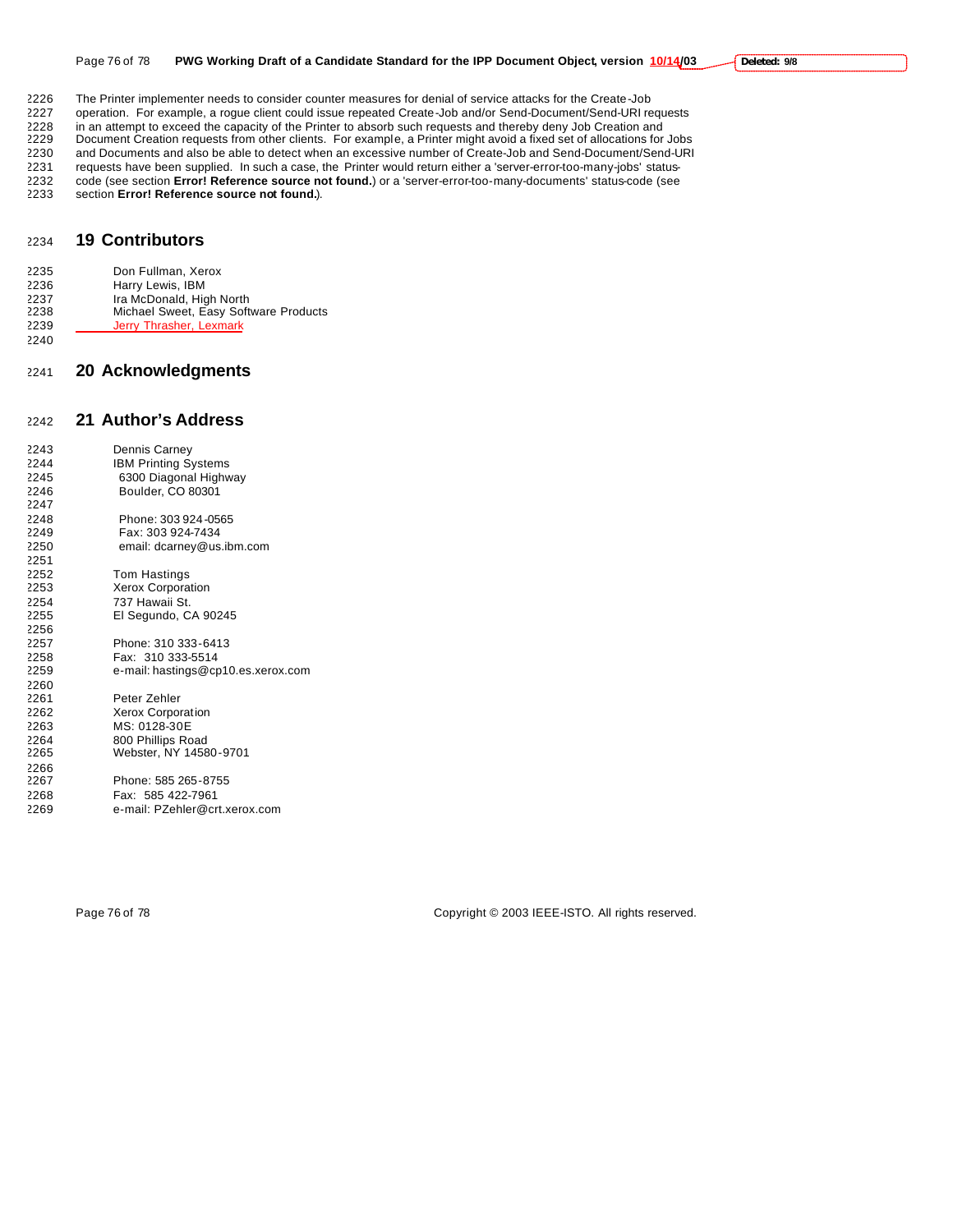# <sup>2270</sup> **22 Appendix A: Document operations compared to Job operations**

## <sup>2271</sup> **(Informative)**

2272 This appendix compares the Document operations with the existing Job operations to show the parallelism.

2273 Table 17 compares the Job and Document operations. The two Conf. columns indicate the conformance

2274 requirements (REQUIRED = REQ, OPTIONAL = OPT) for the Job and Document operations respectively. A "REQ"

2275 in the Document Conformance column means if the Document object is supported. Whether a Document operation

2276 is a method on the Job object or the Document object depends on the modeling regime and is not an essential part

2277 of the semantics described here, since these semantics are intended to apply to both object-oriented and object-

2278 based protocols, APIs, and implementations.

2279 **Table 17 - Document operations compared to Job operations**

| Job operations        | Job                                                                                | Document operations                                                    | <b>Doc</b> |
|-----------------------|------------------------------------------------------------------------------------|------------------------------------------------------------------------|------------|
|                       | Conf.                                                                              |                                                                        | Conf.      |
|                       |                                                                                    |                                                                        |            |
| Cancel-Current-Job    | <b>OPT</b>                                                                         | N/A, can only cancel a document explicitly by document number and      |            |
|                       |                                                                                    | explicit job id                                                        |            |
| Cancel-Job            | <b>REQ</b>                                                                         | <b>Cancel-Document</b>                                                 | <b>REQ</b> |
|                       |                                                                                    |                                                                        |            |
| Get-Job-Attributes    | <b>REQ</b>                                                                         | <b>Get-Document-Attributes</b>                                         | <b>REQ</b> |
| Get-Jobs              | <b>REQ</b>                                                                         | <b>Get-Documents</b>                                                   | <b>REQ</b> |
| Hold-Job              |                                                                                    | N/A, can only hold an entire job                                       |            |
| Print-Job             | <b>REQ</b>                                                                         | Send-Document (existing operation - see [rfc2911] with an additional   | <b>REQ</b> |
|                       |                                                                                    | Document attributes group defined in section 4.1)                      |            |
| Print-URI             | <b>OPT</b>                                                                         | <b>Send-URI</b> (existing operation - see [rfc2911] with an additional | <b>OPT</b> |
|                       |                                                                                    | Document attributes group defined in section 4.2)                      |            |
|                       |                                                                                    |                                                                        |            |
| Promote-Job           | <b>OPT</b>                                                                         | N/A, can only promote an entire job                                    |            |
| Purge-Jobs            | OPT                                                                                | Delete-Document                                                        | <b>OPT</b> |
| Release-Held-New-Jobs | <b>OPT</b>                                                                         | N/A, can only release entire jobs                                      |            |
| Release-Job           | <b>OPT</b>                                                                         | N/A, can only release an entire job                                    |            |
| Reprocess-Job         | OPT                                                                                | N/A, can only reprocess an entire job                                  |            |
| Restart-Job           | OPT                                                                                | N/A, can only restart an entire job                                    |            |
| Resume-Job            | OPT                                                                                | N/A, can only resume an entire job                                     |            |
| Schedule-Job-After    | <b>OPT</b><br>N/A, can only schedule an entire job                                 |                                                                        |            |
| Set-Job-Attributes    | <b>OPT</b>                                                                         | <b>Set-Document-Attributes</b>                                         | OPT        |
| Suspend-Current-Job   | <b>OPT</b>                                                                         | N/A, can only suspend an entire job in order to run another one        |            |
| Validate-Job          | N/A, use Validate-Job to validate a single document or each document<br><b>REQ</b> |                                                                        |            |
|                       |                                                                                    | in a multi-document job                                                |            |

2280 2281

### <sup>2282</sup> **23 Annex B: IEEE-ISTO 5100.4-2001 Document Overrides (informative)**

2283 With the introduction of the Document Object, there is no longer a need for the "document-overrides" (1setOf 2284 collection) attribute [pwg5100.4-2001] as an Operation attribute or a Job Template attribute. A new Overrides

2285 document [OvrRide] without the "document-overrides" attribute will be published. With the introduction of the 2286 Document object, the client simply supplies the Document Template attributes (see Table 10) for each Document

Copyright © 2003 IEEE-ISTO. All rights reserved. Page 77 of 78